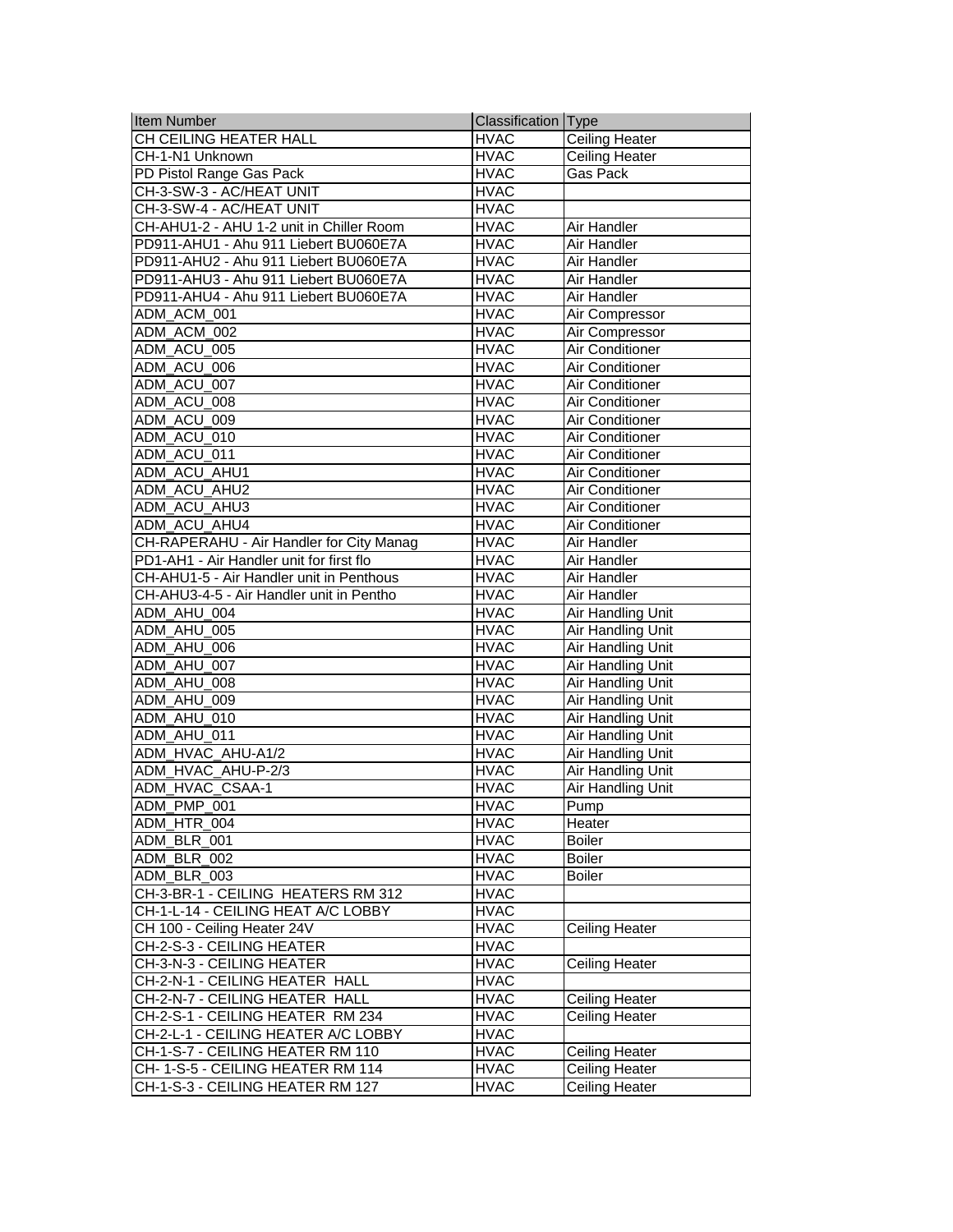| CH-1-N7 - CEILING HEATER RM 144          | <b>HVAC</b>                | <b>Ceiling Heater</b>        |
|------------------------------------------|----------------------------|------------------------------|
| CH-1-N5 - CEILING HEATER RM 147          | <b>HVAC</b>                | Ceiling Heater               |
| CH-2-S-9 - CEILING HEATER RM 220         | <b>HVAC</b>                | Ceiling Heater               |
| CH-2-S-5 - CEILING HEATER RM 221         | <b>HVAC</b>                | Ceiling Heater               |
| CH-2-N-9 - CEILING HEATER RM 243         | <b>HVAC</b>                | <b>Ceiling Heater</b>        |
| CH-2--N-5 - CEILING HEATER RM 249        | <b>HVAC</b>                | Ceiling Heater               |
| CH-2-N-3 - CEILING HEATER RM 257         | <b>HVAC</b>                |                              |
| CH-3-N-1 - CEILING HEATER RM 328         | <b>HVAC</b>                | <b>Ceiling Heater</b>        |
| CH-3-N-5 - CEILING HEATER RM 342         | <b>HVAC</b>                | Ceiling Heater               |
| CH-S-7 - CEILING HEATER RM-214           | <b>HVAC</b>                | Ceiling Heater               |
| CH-1-S-1 - CEILING HEATER RM129          | <b>HVAC</b>                | <b>Ceiling Heater</b>        |
| CH-3-N-7 - CEILING HEATERS               | <b>HVAC</b>                | <b>Ceiling Heater</b>        |
| CH-3-SW-1 - CEILING HEATERS              | <b>HVAC</b>                | <b>Ceiling Heater</b>        |
| CH-3-BR-3 - CEILING HEATERS RM 313       | <b>HVAC</b>                | <b>Ceiling Heater</b>        |
| CH-3-L-1 - CEILING HEATERS/AC            | <b>HVAC</b>                |                              |
| ADM_HVAC_Chiller1                        | <b>HVAC</b>                | Chiller                      |
| ADM_CHL_002                              | <b>HVAC</b>                | Chiller, Air Cooled          |
| CH-RAPERCOND - Condenser for AHU in City | <b>HVAC</b>                | Condenser Unit               |
| ADM CON CU1                              | <b>HVAC</b>                | Condenser                    |
| ADM CON CU2                              | <b>HVAC</b>                | Condenser                    |
| ADM CON CU3                              | <b>HVAC</b>                | Condenser                    |
| ADM_CON_CU4                              | <b>HVAC</b>                | Condenser                    |
| ADM_CON_005                              | <b>HVAC</b>                | Condenser                    |
| ADM_CON_006                              | <b>HVAC</b>                | Condenser                    |
| ADM_CON_007                              | <b>HVAC</b>                | Condenser                    |
| ADM_CON_008                              | <b>HVAC</b>                | Condenser                    |
| ADM_COT_Tower 1                          | <b>HVAC</b>                | Cooling Tower                |
| ADM_COT_Tower 2                          | <b>HVAC</b>                | <b>Cooling Tower</b>         |
|                                          |                            |                              |
| ADM_PMP_002                              | <b>HVAC</b>                | Pump                         |
| ADM_PMP_003                              | <b>HVAC</b>                | Pump                         |
| ADM_PMP_004                              | <b>HVAC</b>                | Pump                         |
| ADM_PMP_005                              | <b>HVAC</b>                | Pump                         |
| ADM_PMP_006                              | <b>HVAC</b>                | Pump                         |
| ADM_PMP_007                              | <b>HVAC</b>                | Pump                         |
| ADM_PMP_008                              | <b>HVAC</b>                | Pump                         |
| ADM_PMP_009                              | <b>HVAC</b>                | Pump                         |
| <b>ADM_SSY_001</b>                       | <b>HVAC</b>                | Split System                 |
| <b>ADM_SSY_002</b>                       | <b>HVAC</b>                | Split System                 |
| ADM_SSY_003                              | <b>HVAC</b>                | Split System                 |
| ADM HTR 005                              | <b>HVAC</b>                | Duct Heater                  |
| ADM_HTR_006                              | <b>HVAC</b>                | Duct Heater                  |
| ADM_HTR_007                              | <b>HVAC</b>                | Duct Heater                  |
| ADM_HTR_008                              | <b>HVAC</b>                | Duct Heater                  |
| ADM_HTR_009                              | <b>HVAC</b>                | Duct Heater                  |
| ADM_HTR_010                              | <b>HVAC</b>                | Duct Heater                  |
| PD-EVD - Evidence Room Exhaust Fan Power | <b>HVAC</b>                | Fan. Exhaust                 |
| PDR-BE4 - Exhaust Fan for Restroom Power | <b>HVAC</b>                | Fan, Exhaust                 |
| ADM FAN 004                              | <b>HVAC</b>                | Fan, Exhaust                 |
| ADM_FAN_005                              | <b>HVAC</b>                | Fan, Exhaust                 |
| ADM_FAN_006                              | <b>HVAC</b>                | Fan, Exhaust                 |
| ADM_FAN_007                              | <b>HVAC</b>                | Fan, Exhaust                 |
| ADM_FAN_008                              | <b>HVAC</b>                | Fan, Exhaust                 |
| ADM_FAN_009                              | <b>HVAC</b>                | Fan, Exhaust                 |
| ADM FAN 010                              | <b>HVAC</b>                | Fan, Exhaust                 |
| ADM FAN 011<br>ADM_FAN_012               | <b>HVAC</b><br><b>HVAC</b> | Fan, Exhaust<br>Fan, Exhaust |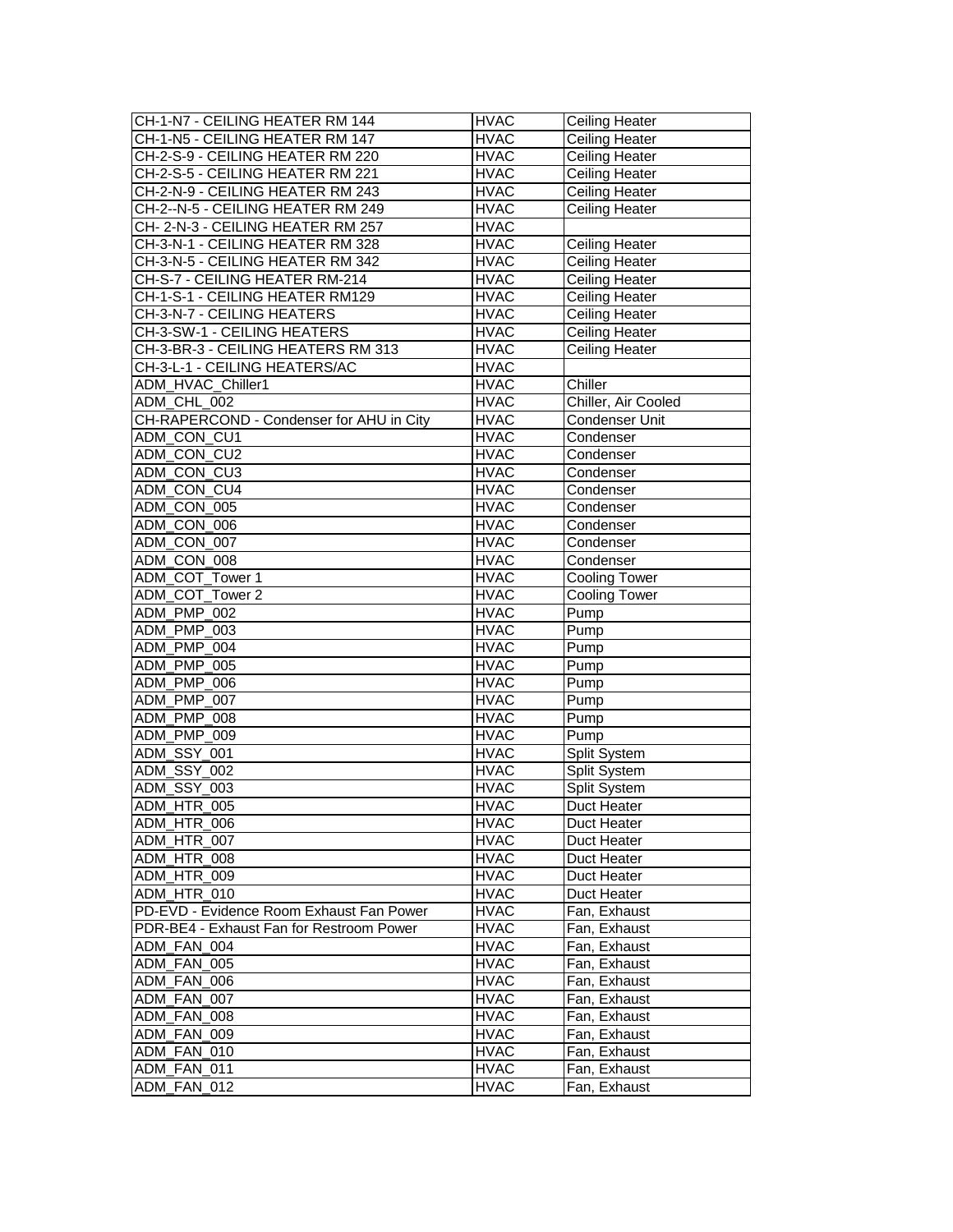| ADM FAN 013                              | <b>HVAC</b> | Fan, Exhaust                      |
|------------------------------------------|-------------|-----------------------------------|
| ADM_FAN_014                              | <b>HVAC</b> | Fan, Exhaust                      |
| ADM FAN 015                              | <b>HVAC</b> | Fan, Exhaust                      |
| ADM FAN 016                              | <b>HVAC</b> | Fan, Exhaust                      |
| ADM FAN 017                              | <b>HVAC</b> | Fan, Exhaust                      |
| ADM FAN 018                              | <b>HVAC</b> | Fan, Exhaust                      |
| ADM_FAN_019                              | <b>HVAC</b> | Fan, Exhaust                      |
| ADM FAN 020                              | <b>HVAC</b> | Fan, Exhaust                      |
| ADM FAN 021                              | <b>HVAC</b> | Fan, Exhaust                      |
| ADM FAN 022                              | <b>HVAC</b> | Fan, Exhaust                      |
| ADM FAN 023                              | <b>HVAC</b> | Fan, Exhaust                      |
| ADM FAN 024                              | <b>HVAC</b> | Fan, Exhaust                      |
| ADM_TNK_001                              | <b>HVAC</b> | Tank, Expansion                   |
| ADM_TNK_002                              | <b>HVAC</b> | Tank, Expansion                   |
| ADM_TNK_003                              | <b>HVAC</b> | Tank, Expansion                   |
| PD1-FC105 - Fan Coil unit for Jail cells | <b>HVAC</b> | Fan Coil                          |
| PD1-FC106 - Fan Coil unit for Jail cells | <b>HVAC</b> | Fan Coil                          |
| PD1-FC107 - Fan Coil unit for Quartermas | <b>HVAC</b> | Fan Coil                          |
| PD1-FC108 - Fan Coil unit for Quartermas | <b>HVAC</b> | Fan Coil                          |
| PD1-FC109 - Fan Coil unit for Quartermas | <b>HVAC</b> | Fan Coil                          |
| ADM FAN 025                              | <b>HVAC</b> | Fan                               |
| ADM FAN 026                              | <b>HVAC</b> | Fan                               |
| ADM_FAN_027                              | <b>HVAC</b> | Fan                               |
| ADM_FAN_028                              | <b>HVAC</b> | Fan                               |
| ADM_FAN_CH-508                           | <b>HVAC</b> | Fan                               |
| ADM_FAN_A-1/2/3/4/5                      | <b>HVAC</b> | Fan                               |
| ADM FAN A-3/4/5                          | <b>HVAC</b> | Fan                               |
| ADM_TNK_004                              | <b>HVAC</b> | Tank, Storage                     |
| PDP-PD400 - Hanging Heater Trane UHEC-07 | <b>HVAC</b> | Ceiling Heater                    |
| PDP-PD403 - Hanging Heater Trane UHEC-07 | <b>HVAC</b> | <b>Ceiling Heater</b>             |
| ADM_HTP_004                              | <b>HVAC</b> | Heat Pump                         |
| ADM_HTP_005                              | <b>HVAC</b> | <b>Heat Pump</b>                  |
| ADM_HTP_PD-109                           | <b>HVAC</b> | <b>Heat Pump</b>                  |
| ADM_HTP_PD1 FC107                        | <b>HVAC</b> | Heat Pump                         |
| ADM HTP PD1 FC108                        | <b>HVAC</b> | <b>Heat Pump</b>                  |
| PDP-PD405C - Hot water circulation pump  | <b>HVAC</b> | Pump                              |
| ADM BAS 003                              | <b>HVAC</b> | <b>Building Automation System</b> |
| ADM BAS AHU P-2/3                        | <b>HVAC</b> | <b>Building Automation System</b> |
| ADM_BAS_AHU-P1                           | <b>HVAC</b> | <b>Building Automation System</b> |
| CH-3-BR-5 - ICE MACHINE RM 313           | <b>HVAC</b> |                                   |
| CH-LOBHT5F - LOBBY HEATER                | <b>HVAC</b> | <b>Ceiling Heater</b>             |
| CH-LOBHT4F - Lobby Heater on 4th floor   | <b>HVAC</b> | <b>Ceiling Heater</b>             |
| ADM_MUA_Penthouse                        | <b>HVAC</b> | Make Up Air Unit                  |
| <b>CH-1-CR1</b>                          | <b>HVAC</b> | Pump/MOTOR                        |
| CH-1-CR3 - MOTOR BALDOR CAT M 3313T      | <b>HVAC</b> | Pump/MOTOR                        |
| CH-1-CR5 - MOTOR LELAND FARADAY B-182401 | <b>HVAC</b> | <b>UNKNOWN</b>                    |
| CH-1-CR7 - MOTOR BALDOR CAT MB 218T      | <b>HVAC</b> | Pump/MOTOR                        |
| CH-1-CR9 - MOTOR MAGNETEK CAT.E. 300     | <b>HVAC</b> | Pump/MOTOR                        |
| PD1-PH4 - Perimeter Heat for Evidence Rm | <b>HVAC</b> | <b>Ceiling Heater</b>             |
| PD2-PH5 - Perimeter Heat for locker room | <b>HVAC</b> | <b>Ceiling Heater</b>             |
| PD1-PH3 - Perimeter Heat for Rm 108      | <b>HVAC</b> | Ceiling Heater                    |
| PD1-PH2 - Perimeter Heat for Rm 124      | <b>HVAC</b> | Ceiling Heater                    |
| PD2-PH2 - Perimeter Heat for Rm 227      | <b>HVAC</b> | <b>Ceiling Heater</b>             |
| PD3-PH3 - Perimeter heat for Rm 331      | <b>HVAC</b> | Ceiling Heater                    |
| PD2-PH7 - Perimeter heat for room 224    | <b>HVAC</b> | <b>Ceiling Heater</b>             |
| PD3-PH5A - Perimeter heat for room 311   | <b>HVAC</b> | Ceiling Heater                    |
|                                          |             |                                   |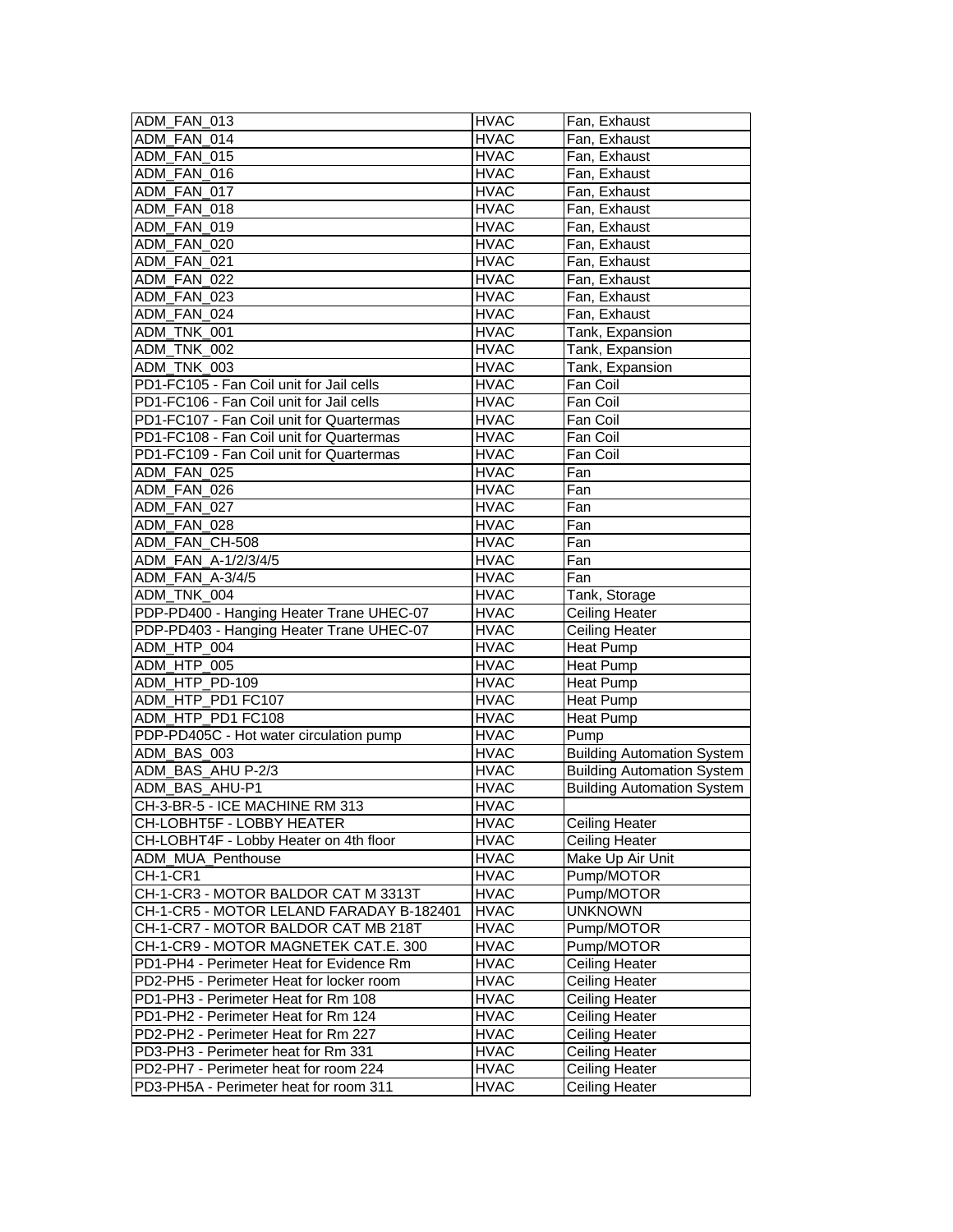| PD3-PH6 - Perimeter heat for room 316    | <b>HVAC</b> | <b>Ceiling Heater</b> |
|------------------------------------------|-------------|-----------------------|
| PD3-PH5B - Perimeter heat for rooms 312, | <b>HVAC</b> | Ceiling Heater        |
| PD3-PH4 - Perimeter Heat in Rm 301       | <b>HVAC</b> | <b>Ceiling Heater</b> |
| PD1-PH1 - Perimeter Heat Lobby           | <b>HVAC</b> | Ceiling Heater        |
| PD3-PH2B - Perimeter Heat Rm 337         | <b>HVAC</b> | <b>Ceiling Heater</b> |
| PD3-PH2A - Perimeter Heat Rms 323,319    | <b>HVAC</b> | Ceiling Heater        |
| CH-L4-2HT - PERIMETER HEATER             | <b>HVAC</b> | Ceiling Heater        |
| CH-L4-3HT - PERIMETER HEATER             | <b>HVAC</b> | Ceiling Heater        |
| CH-L4-4HT - PERIMETER HEATER             | <b>HVAC</b> | Ceiling Heater        |
| CH-L5-2HT - PERIMETER HEATER             | <b>HVAC</b> | Ceiling Heater        |
| CH-L5-3HT - PERIMETER HEATER             | <b>HVAC</b> | Ceiling Heater        |
| CH-L5-5HT - PERIMETER HEATER             | <b>HVAC</b> | Ceiling Heater        |
| CH-R4-2HT - PERIMETER HEATER             | <b>HVAC</b> | <b>Ceiling Heater</b> |
| CH-R4-3HT - PERIMETER HEATER             | <b>HVAC</b> | <b>Ceiling Heater</b> |
| CH-R4-4HT - PERIMETER HEATER             | <b>HVAC</b> | <b>Ceiling Heater</b> |
| CH-R5-2HT - PERIMETER HEATER             | <b>HVAC</b> | Ceiling Heater        |
| CH-R5-3AHT - PERIMETER HEATER            | <b>HVAC</b> | Ceiling Heater        |
| CH-R5-3BHT - PERIMETER HEATER            | <b>HVAC</b> | <b>Ceiling Heater</b> |
| CH-R5-4HT - PERIMETER HEATER             | <b>HVAC</b> | Ceiling Heater        |
| PD2-PH6 - Perimeter Heater for briefing  | <b>HVAC</b> | <b>Ceiling Heater</b> |
| PD2-PH3 - Perimeter heater for rm 235    | <b>HVAC</b> | Ceiling Heater        |
| PD2-PH4 - Perimeter Heater for training  | <b>HVAC</b> | <b>Ceiling Heater</b> |
|                                          |             |                       |
| CH-1-CR010 - PUMP                        | <b>HVAC</b> | Pump                  |
| CH-1-CR2 - PUMP TACO GPM 500             | HVAC        | Pump                  |
| CH-1-CR4 - PUMP TACO GPM 500             | <b>HVAC</b> | Pump                  |
| CH-1-CR6 - PUMP                          | <b>HVAC</b> | <b>UNKNOWN</b>        |
| CH-1-CR8 - PUMP TACO BB2508              | <b>HVAC</b> | Pump                  |
| PDR-BE1 - Restroom Exhaust Fan Powerline | <b>HVAC</b> | Fan, Exhaust          |
| PDR-BE10 - Restroom Exhaust Fan Powerlin | <b>HVAC</b> | Fan, Exhaust          |
| PDR-BE2 - Restroom Exhaust Fan Powerline | <b>HVAC</b> | Fan, Exhaust          |
| PDR-BE3 - Restroom Exhaust Fan Powerline | <b>HVAC</b> | Fan, Exhaust          |
| PDR-BE5 - Restroom Exhaust Fan Powerline | <b>HVAC</b> | Fan, Exhaust          |
| PDR-BE6 - Restroom Exhaust Fan Powerline | <b>HVAC</b> | Fan, Exhaust          |
| PDR-BE7 - Restroom Exhaust Fan Powerline | <b>HVAC</b> | Fan, Exhaust          |
| PDR-BE8 - Restroom Exhaust Fan Powerline | <b>HVAC</b> | Fan, Exhaust          |
| PDR-BE9 - Restroom Exhaust Fan Powerline | <b>HVAC</b> | Fan, Exhaust          |
| PDP-AHURET - Return Air Handler Trane 36 | <b>HVAC</b> | Air Handler           |
| CH-1-N9 - STAIR HEATER NORTH             | <b>HVAC</b> | <b>Ceiling Heater</b> |
| CH-1-S-10 - STAIRWELL HEATER EAST        | <b>HVAC</b> | Wall Heater           |
| CH-1-S-9 - STAIRWELL HEATER SOUTH        | <b>HVAC</b> | Wall Heater           |
| PDP-AHUSUP - Supply Air Handler Trane CB | <b>HVAC</b> | Air Handler           |
| ISTopaz1 - Topaz Unit 1 Topaz TZ 36A     | <b>HVAC</b> | <b>Stand Alone</b>    |
| ISTopaz2 - Topaz Unit 2 Topaz TZ 36A     | <b>HVAC</b> | Stand Alone           |
| ADM_EHTR_002                             | <b>HVAC</b> | Unit Heater, Electric |
| ADM_EHTR_003                             | <b>HVAC</b> | Unit Heater, Electric |
| ADM_EHTR_004                             | <b>HVAC</b> | Unit Heater, Electric |
| ADM_EHTR_005                             | <b>HVAC</b> | Unit Heater, Electric |
| ADM_EHTR_006                             | <b>HVAC</b> | Unit Heater, Electric |
| ADM_EHTR_007                             | <b>HVAC</b> | Unit Heater, Electric |
|                                          |             |                       |
| ADM_EHTR_011                             | <b>HVAC</b> | Unit Heater, Electric |
| ADM_EHTR_008                             | <b>HVAC</b> | Unit Heater, Electric |
| ADM_EHTR_009                             | <b>HVAC</b> | Unit Heater, Electric |
| ADM_EHTR_010                             | <b>HVAC</b> | Unit Heater, Electric |
| ADM_EHTR_001                             | <b>HVAC</b> | Unit Heater, Electric |
| ADM_EHTR_CH-623                          | <b>HVAC</b> | Unit Heater, Electric |
| ADM_EHTR_PD-400                          | <b>HVAC</b> | Unit Heater, Electric |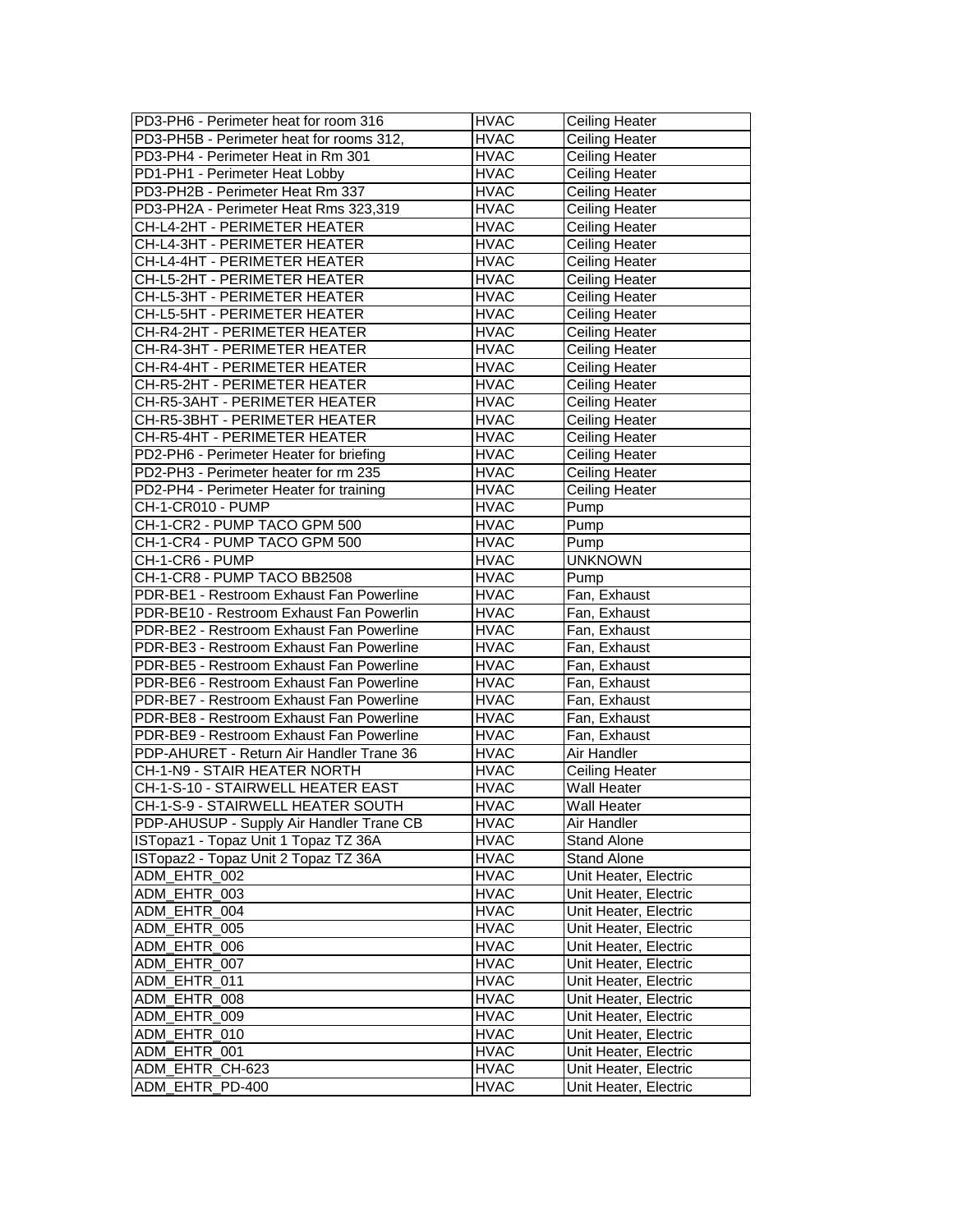| ADM_EHTR_PD-403                          | <b>HVAC</b>                | Unit Heater, Electric |
|------------------------------------------|----------------------------|-----------------------|
| ADM VAV 001                              | <b>HVAC</b>                | VAV Box               |
| ADM_VAV_002                              | <b>HVAC</b>                | VAV Box               |
| ADM_VAV_003                              | <b>HVAC</b>                | $\overline{VAV}$ Box  |
| ADM_VAV_004                              | <b>HVAC</b>                | VAV Box               |
| ADM_VAV_005                              | <b>HVAC</b>                | VAV Box               |
| ADM_VAV_006                              | <b>HVAC</b>                | <b>VAV Box</b>        |
| ADM_VAV_007                              | <b>HVAC</b>                | VAV Box               |
| ADM VAV 008                              | <b>HVAC</b>                | VAV Box               |
| ADM_VAV_009                              | <b>HVAC</b>                | <b>VAV Box</b>        |
| ADM_VAV_010                              | <b>HVAC</b>                | VAV Box               |
| CH VAVPDBRIEF2 - VAV for PD Briefing Rm  | <b>HVAC</b>                | VAV                   |
| CH VAVPDTRAIN2 - VAV for PD Training Rm  | <b>HVAC</b>                | VAV                   |
| CH-1-L-10 - WALL HEATER NORTH            | <b>HVAC</b>                | Wall Heater           |
| CH-1-L-11 - WALL HEATER SOUTH            | <b>HVAC</b>                | Wall Heater           |
| CH-1-L-12 - WALL HEATER W-N              | <b>HVAC</b>                |                       |
| CH-1-L-13 - WALL HEATER W-S              | <b>HVAC</b>                |                       |
| PDP-PD405A - Water Heater Bradford White | <b>HVAC</b>                |                       |
| PDP-PD405B - Water Heater Bradford White | <b>HVAC</b>                |                       |
| CH-2-L-2 - WINDOW/HALL HEATER            | <b>HVAC</b>                |                       |
| CH-3-L-2 - WINDOW/HALL HEATERS           | <b>HVAC</b>                |                       |
| AS Condenser 1                           | <b>HVAC</b>                | <b>Condenser Unit</b> |
| AS HTR 1 - Gas Hanging Heater            | <b>HVAC</b>                |                       |
| AS AHU 1                                 | <b>HVAC</b>                | Split Furnace         |
| BOO_EFAN_002                             | <b>HVAC</b>                | Fan, Exhaust          |
| BOO_EFAN_EF 2.3 Booker                   | <b>HVAC</b>                | Fan, Exhaust          |
| BOO_HTP_RTU-1 Booker                     | <b>HVAC</b>                | <b>Heat Pump</b>      |
| BOO_HTP_RTU-3 Booker                     | <b>HVAC</b>                | <b>Heat Pump</b>      |
| BOO_HTP_RTU-4 Booker                     | <b>HVAC</b>                | <b>Heat Pump</b>      |
| BOO_HTP_RTU-2 Booker                     | <b>HVAC</b>                | <b>Heat Pump</b>      |
| <b>BOO HTR 001</b>                       | <b>HVAC</b>                | Heater                |
| <b>BTW_SSY_016</b>                       | <b>HVAC</b>                | Split System          |
| BTW_SSY_017                              | <b>HVAC</b>                | Split System          |
| BTW_SSY_018                              | <b>HVAC</b>                | Split System          |
| BTW_SSY_019                              | <b>HVAC</b>                | Split System          |
| BTW_FAN_001                              | <b>HVAC</b>                | Fan, Exhaust          |
| BTW_FAN_002                              | <b>HVAC</b>                | Fan, Exhaust          |
| BTW_FAN_003                              | <b>HVAC</b>                | Fan, Exhaust          |
| BTW_FAN_004                              | <b>HVAC</b>                | Fan, Exhaust          |
| BTW FAN 005                              | <b>HVAC</b>                | Fan, Exhaust          |
| BTW_FAN_006                              | <b>HVAC</b>                | Fan, Exhaust          |
| BTW_FAN_007                              | <b>HVAC</b>                | Fan, Exhaust          |
| BTW_FAN_008                              | <b>HVAC</b>                | Fan, Exhaust          |
| BTW_FAN_009                              | <b>HVAC</b>                | Fan, Exhaust          |
| BTW_SSY_011                              | <b>HVAC</b>                |                       |
|                                          |                            | Split System          |
| BTW_SSY_012                              | <b>HVAC</b>                | Split System          |
| BTW_SSY_013                              | <b>HVAC</b>                | Split System          |
| BTW_SSY_VRF2B<br>BTW_SSY_VRF3B           | <b>HVAC</b><br><b>HVAC</b> | Split System          |
|                                          |                            | Split System          |
| BTW_FCU_VFR 13 B                         | <b>HVAC</b>                | Fan Coil Unit         |
| BTW_FCU_006                              | <b>HVAC</b>                | Fan Coil Unit         |
| BTW_FCU_007                              | <b>HVAC</b>                | Fan Coil Unit         |
| BTW_FCU_VFR 11 B                         | <b>HVAC</b>                | Fan Coil Unit         |
| BTW_FCU_VFR 12 B                         | <b>HVAC</b>                | Fan Coil Unit         |
| BTW FCU VFR 16 B                         | <b>HVAC</b>                | Fan Coil Unit         |
| BTW_FCU_VFR 17 B                         | <b>HVAC</b>                | Fan Coil Unit         |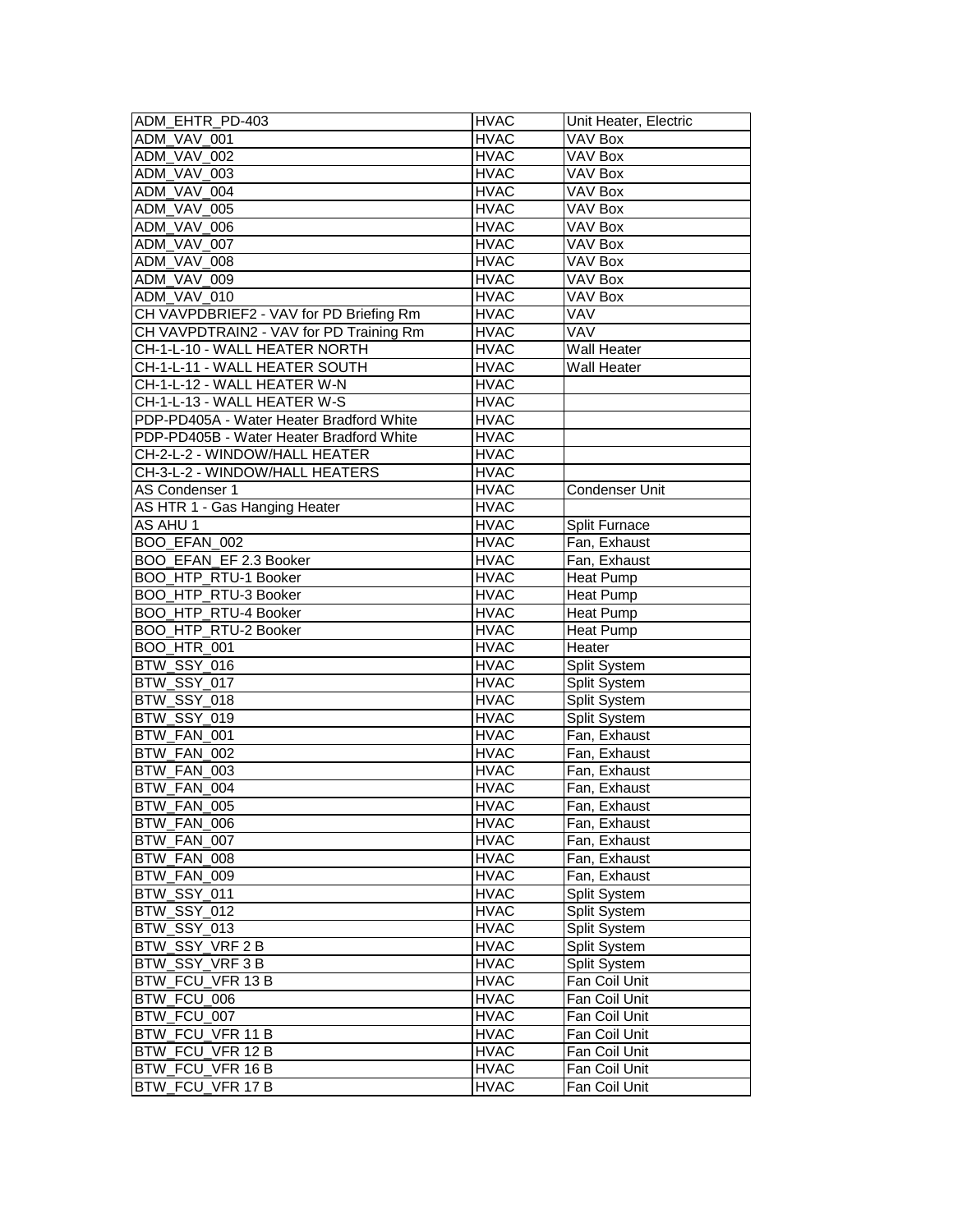| BTW_SSY_015        | <b>HVAC</b> | Split System                      |
|--------------------|-------------|-----------------------------------|
| BTW_SSY_VRF 18 B   | <b>HVAC</b> | Split System                      |
| BTW_SSY_VRF 19 B   | <b>HVAC</b> | Split System                      |
| BTW_SSY_VRF 20 B   | <b>HVAC</b> | Split System                      |
| BTW_SSY_VRF 22 B   | <b>HVAC</b> | Split System                      |
| BTW_SSY_VRF 23 B   | <b>HVAC</b> | Split System                      |
| BTW_SSY_VRF 24 B   | <b>HVAC</b> | Split System                      |
| BTW SSY VRF1B      | <b>HVAC</b> | Split System                      |
| BTW SSY VRF 4 B    | <b>HVAC</b> | Split System                      |
| BTW_SSY_014        | <b>HVAC</b> | Split System                      |
| BTW_HTP_001        | <b>HVAC</b> | <b>Heat Pump</b>                  |
| BTW HTP 002        | <b>HVAC</b> | <b>Heat Pump</b>                  |
| BTW HTP 003        | <b>HVAC</b> | Heat Pump                         |
| BTW_HTR_001        | <b>HVAC</b> | Unit Heater, Gas                  |
| BTW_HTR_002        | <b>HVAC</b> | Unit Heater, Gas                  |
| BUR_CON_001        | <b>HVAC</b> | Condenser Unit                    |
| BUR CON 003        | <b>HVAC</b> | Condenser Unit                    |
| BUR_CON_004        | <b>HVAC</b> | Condenser Unit                    |
| BUR_CON_005        | <b>HVAC</b> | Condenser Unit                    |
| BUR CON 006        | <b>HVAC</b> | <b>Condenser Unit</b>             |
| BUR_CON_002        | <b>HVAC</b> | Condenser Unit                    |
| BUR_SSY_001        | <b>HVAC</b> | Split System                      |
| BUR_EFAN_003       | <b>HVAC</b> | Fan, Exhaust                      |
| BUR_EFAN_004       | <b>HVAC</b> | Fan, Exhaust                      |
| BUR EFAN 001       | <b>HVAC</b> | Fan, Exhaust                      |
| BUR EFAN 002       | <b>HVAC</b> | Fan, Exhaust                      |
| BUR_FUR_001        | <b>HVAC</b> | Furnace                           |
| BUR_FUR_002        | <b>HVAC</b> | Furnace                           |
| BUR_FUR_003        | <b>HVAC</b> | Furnace                           |
| BUR_FUR_004        | <b>HVAC</b> | Furnace                           |
| BUR_FUR_005        | <b>HVAC</b> | Furnace                           |
| BUR_FUR_006        | <b>HVAC</b> | Furnace                           |
| BUS PMP 001        | <b>HVAC</b> | Pump                              |
| BUS FAN 001        | <b>HVAC</b> | Fan, Exhaust                      |
| BUS BAS 001        | <b>HVAC</b> | <b>Building Automation System</b> |
| BUS_PTC_001        | <b>HVAC</b> | Package Unit                      |
| BUS PTC 002        | <b>HVAC</b> | Package Unit                      |
| BUS_PTC_003        | <b>HVAC</b> | Package Unit                      |
| BUS_PTC_004        | <b>HVAC</b> | Package Unit                      |
| BUS PTC 005        | <b>HVAC</b> | Package Unit                      |
| BSC_AHU_003        | <b>HVAC</b> | Air Handling Unit                 |
| BSC_AHU_002        | <b>HVAC</b> | <b>Air Handling Unit</b>          |
| BSC_AHU_001        | <b>HVAC</b> | Air Handling Unit                 |
| BSC ACM 001        | <b>HVAC</b> | Air Compressor                    |
| BSC_BAS_001        | <b>HVAC</b> | <b>Building Automation System</b> |
| BSC_BLR_001        | <b>HVAC</b> | <b>Boiler</b>                     |
| BSC_CON_002        | <b>HVAC</b> | Condenser                         |
| BSC_PMP_001        | <b>HVAC</b> | Pump                              |
| BSC_CON_003        | <b>HVAC</b> | Condenser                         |
| BSC_CON_001        | <b>HVAC</b> | Condenser                         |
| <b>BSC_SSY_001</b> | <b>HVAC</b> | Split System                      |
| BSC_FAN_B-103      | <b>HVAC</b> | Fan, Exhaust                      |
| BSC_FAN_B-92       | <b>HVAC</b> | Fan, Exhaust                      |
| BSC_FAN_003        | <b>HVAC</b> | Fan, Exhaust                      |
| BSC_FAN_004        | <b>HVAC</b> | Fan, Exhaust                      |
| BSC_TNK_001        | <b>HVAC</b> | Tank, Expansion                   |
|                    |             |                                   |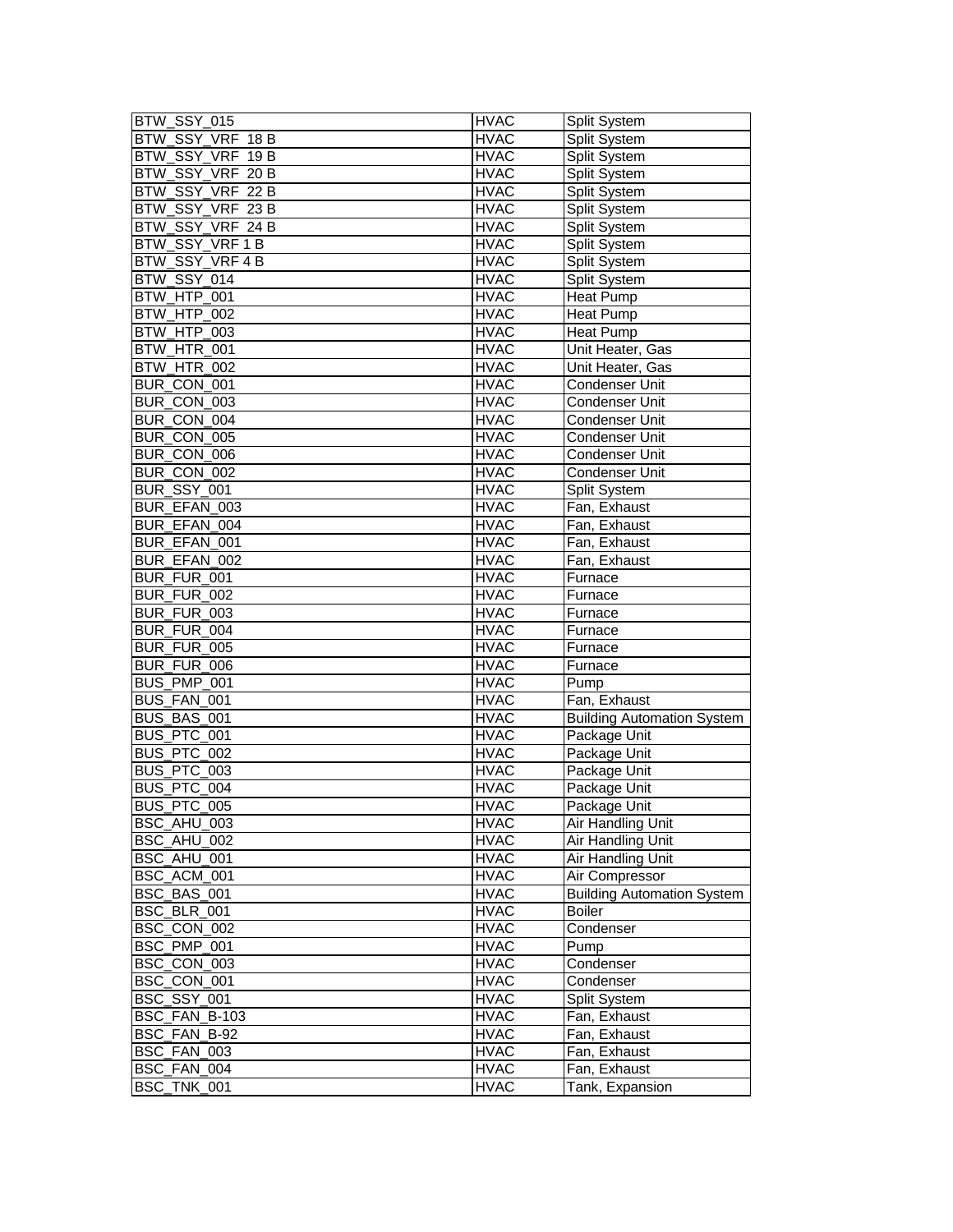| CHI AHU BC-1      | <b>HVAC</b> | Air Handling Unit        |
|-------------------|-------------|--------------------------|
| CHI_AHU_BC-19     | <b>HVAC</b> | Air Handling Unit        |
| CHI_AHU_RTU-2     | <b>HVAC</b> | Air Handling Unit        |
| CHI_AHU_RTU-1     | <b>HVAC</b> | <b>Air Handling Unit</b> |
| CHI_AHU_BC-12     | <b>HVAC</b> | Air Handling Unit        |
| CHI_AHU_AHU-3     | <b>HVAC</b> | Air Handling Unit        |
| CHI_AHU_AHU-7     | <b>HVAC</b> | Air Handling Unit        |
| CHI AHU AHU-9     | <b>HVAC</b> | Air Handling Unit        |
| CHI_AHU_AHU-1     | <b>HVAC</b> | <b>Air Handling Unit</b> |
| CHI AHU AHU-6     | <b>HVAC</b> | Air Handling Unit        |
| CHI BLR B-1       | <b>HVAC</b> | <b>Boiler</b>            |
| CHI BLR B-2       | <b>HVAC</b> | <b>Boiler</b>            |
| CHI_CHL_Chiller-2 | <b>HVAC</b> | Chiller, Air Cooled      |
| CHI_CHL_Chiller-1 | <b>HVAC</b> | Chiller                  |
| CHI_CON_001       | <b>HVAC</b> | Condenser                |
| CHI_PMP_P-1       | <b>HVAC</b> | Pump                     |
| CHI PMP P-2       |             |                          |
|                   | <b>HVAC</b> | Pump                     |
| CHI PMP_CWP-1     | <b>HVAC</b> | Pump                     |
| CHI PMP CWP-2     | <b>HVAC</b> | Pump                     |
| CHI BLR 003       | <b>HVAC</b> | <b>Boiler</b>            |
| CHI FAN EF-7      | <b>HVAC</b> | Fan, Exhaust             |
| CHI_TNK_001       | <b>HVAC</b> | Tank, Expansion          |
| CHI FCU BC-16     | <b>HVAC</b> | Fan Coil Unit            |
| CHI_FCU_BC-9      | <b>HVAC</b> | Fan Coil Unit            |
| CHI_FCU_BC15      | <b>HVAC</b> | Fan Coil Unit            |
| CHI FCU 015       | <b>HVAC</b> | Fan Coil Unit            |
| CHI FCU 017       | <b>HVAC</b> | Fan Coil Unit            |
| CHI_FCU_018       | <b>HVAC</b> | Fan Coil Unit            |
| CHI FCU 019       | <b>HVAC</b> | Fan Coil Unit            |
| CHI_FCU_BC-17     | <b>HVAC</b> | Fan Coil Unit            |
| CHI_FCU_BC-5      | <b>HVAC</b> | Fan Coil Unit            |
| CHI_FCU_BC-5A     | <b>HVAC</b> | Fan Coil Unit            |
| CHI FCU BC-5B     | <b>HVAC</b> | Fan Coil Unit            |
| CHI FCU 014       | <b>HVAC</b> | Fan Coil Unit            |
| CHI FCU 016       | <b>HVAC</b> | Fan Coil Unit            |
| CHI_FCU_BC-11     | <b>HVAC</b> | Fan Coil Unit            |
| CHI_FCU_BC-13     | <b>HVAC</b> | Fan Coil Unit            |
| CHI_FCU_BC-20     | <b>HVAC</b> | Fan Coil Unit            |
| CHI_FCU_BC-3      | <b>HVAC</b> | Fan Coil Unit            |
| CHI_FCU_FC-10     | <b>HVAC</b> | Fan Coil Unit            |
| CHI FCU FC-38     | <b>HVAC</b> | Fan Coil Unit            |
| CHI_MUA_001       | <b>HVAC</b> | Make Up Air Unit         |
| CHI_MUA_002       | <b>HVAC</b> | Make Up Air Unit         |
| CHI MUA 003       | <b>HVAC</b> | Make Up Air Unit         |
| SD AHU-1          | <b>HVAC</b> | Split Furnace            |
| TSS AHU-1         | <b>HVAC</b> | Split Furnace            |
|                   |             |                          |
| TSS AHU-2         | <b>HVAC</b> | Air Handler              |
| TSS Condenser 1   | <b>HVAC</b> | Condenser Unit           |
| TSS Condenser 2   | <b>HVAC</b> | Condenser Unit           |
| WH AHU-1          | <b>HVAC</b> |                          |
| WH Condenser 1    | <b>HVAC</b> | Condenser Unit           |
| WH Pigeon Unit    | <b>HVAC</b> | Gas Pack                 |
| DOU_CON_001       | <b>HVAC</b> | <b>Condenser Unit</b>    |
| DOU CON 004       | <b>HVAC</b> | Condenser Unit           |
| DOU_CON_006       | <b>HVAC</b> | Condenser Unit           |
| DOU_CON_009       | <b>HVAC</b> | Condenser Unit           |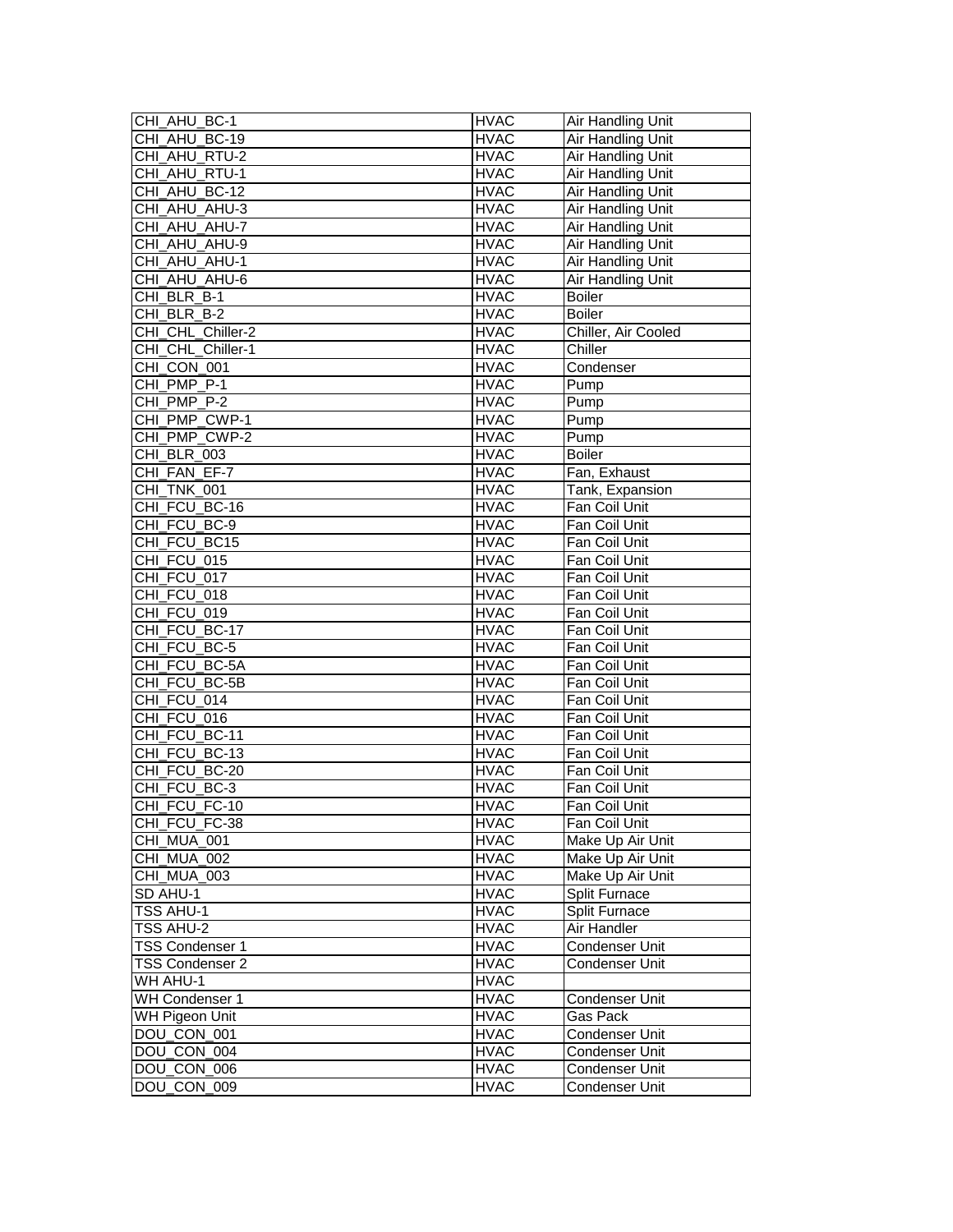| DOU_CON_002                  | <b>HVAC</b> | Condenser Unit                    |
|------------------------------|-------------|-----------------------------------|
| DOU CON_005                  | <b>HVAC</b> | Condenser Unit                    |
| DOU_CON_007                  | <b>HVAC</b> | Condenser Unit                    |
| DOU_CON_008                  | <b>HVAC</b> | Condenser Unit                    |
| DOU_CON_010                  | <b>HVAC</b> | Condenser Unit                    |
| DOU_CON_011                  | <b>HVAC</b> | Condenser Unit                    |
| DOU_CON_003                  | <b>HVAC</b> | Condenser Unit                    |
| <b>DOU_SSY_001</b>           | <b>HVAC</b> | Split System                      |
| DOU_EFAN_001                 | <b>HVAC</b> | Fan, Exhaust                      |
| DOU_FUR_APT221               | <b>HVAC</b> | Furnace                           |
| DOU_FUR_APT223               | <b>HVAC</b> | Furnace                           |
| DOU_FUR_APT225               | <b>HVAC</b> | Furnace                           |
| DOU_FUR_APT229               | <b>HVAC</b> | Furnace                           |
| DOU_FUR_APT227               | <b>HVAC</b> | Furnace                           |
| DOU_PTC_001                  | <b>HVAC</b> | Package Unit                      |
| DOU_HTR_001                  | <b>HVAC</b> | Heater                            |
| DOU HTR 002                  | <b>HVAC</b> | Heater                            |
| DOU HTR 003                  | <b>HVAC</b> | Heater                            |
| SS GP-1                      | <b>HVAC</b> | Gas Pack                          |
| SS Ice Machine - Ice Machine | <b>HVAC</b> |                                   |
| EVE_ACM_001                  | <b>HVAC</b> | Air Compressor                    |
| EVE_AHU_AHU-5                | <b>HVAC</b> | Air Handling Unit                 |
| EVE_AHU_AHU-6                | <b>HVAC</b> | Air Handling Unit                 |
| EVE_AHU_AUH-11               | <b>HVAC</b> | <b>Air Handling Unit</b>          |
| EVE_AHU_AHU-2                | <b>HVAC</b> | <b>Air Handling Unit</b>          |
| EVE AHU AHU-4                | <b>HVAC</b> | Air Handling Unit                 |
| EVE_AHU_AHU-8                | <b>HVAC</b> | Air Handling Unit                 |
| EVE_AHU_AHU-7                | <b>HVAC</b> | Air Handling Unit                 |
| EVE_AHU_AHU-9                | <b>HVAC</b> | Air Handling Unit                 |
| EVE_AHU_AHU-1                | <b>HVAC</b> | Air Handling Unit                 |
| EVE_AHU_AHU-10               | <b>HVAC</b> | <b>Air Handling Unit</b>          |
| EVE_AHU_AUH-3                | <b>HVAC</b> | Air Handling Unit                 |
| EVE_ASP_002                  | <b>HVAC</b> | Air Separator                     |
| EVE_ASP_001                  | <b>HVAC</b> | Air Separator                     |
|                              |             |                                   |
| EVE_BAS_001                  | <b>HVAC</b> | <b>Building Automation System</b> |
| EVE BLR B-1<br>EVE BLR B-2   | <b>HVAC</b> | <b>Boiler</b><br><b>Boiler</b>    |
|                              | <b>HVAC</b> |                                   |
| EVE CHL CH-1                 | <b>HVAC</b> | Chiller, Air Cooled               |
| EVE_CHL_CH-2                 | <b>HVAC</b> | Chiller, Air Cooled               |
| EVE PMP P-C1                 | <b>HVAC</b> | Pump                              |
| EVE_PMP_P-C2                 | <b>HVAC</b> | Pump                              |
| EVE_PMP_P-C3                 | <b>HVAC</b> | Pump                              |
| EVE PMP P-C4                 | <b>HVAC</b> | Pump                              |
| EVE PMP P-H3                 | <b>HVAC</b> | Pump                              |
| EVE PMP P-H4                 | <b>HVAC</b> | Pump                              |
| EVE_SSY_HP-129               | <b>HVAC</b> | Split System                      |
| EVE SSY_HP-147               | <b>HVAC</b> | Split System                      |
| EVE_SSY_HP-36                | <b>HVAC</b> | <b>Split System</b>               |
| EVE_FAN_EF-2                 | <b>HVAC</b> | Fan, Exhaust                      |
| EVE_FAN_EF-3                 | <b>HVAC</b> | Fan, Exhaust                      |
| EVE FAN EF-4                 | <b>HVAC</b> | Fan, Exhaust                      |
| EVE_FAN_EF-5                 | <b>HVAC</b> | Fan, Exhaust                      |
| EVE FAN EF-6                 | <b>HVAC</b> | Fan, Exhaust                      |
| EVE FAN EF-7                 | <b>HVAC</b> | Fan, Exhaust                      |
| EVE FAN KEF-1                | <b>HVAC</b> | Fan, Exhaust                      |
| EVE FAN KEF-2                | <b>HVAC</b> | Fan, Exhaust                      |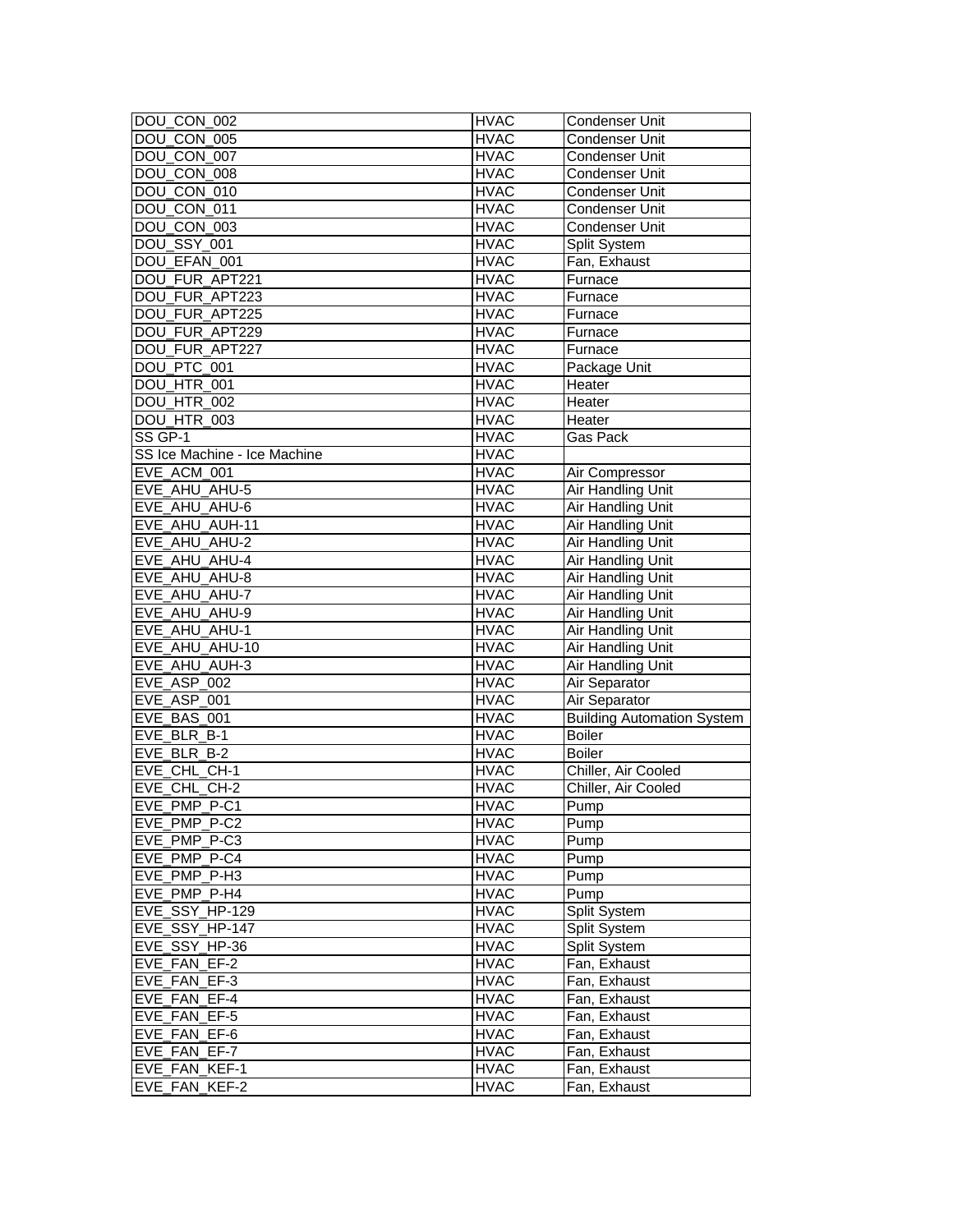| EVE_FAN_KEF-3        | <b>HVAC</b> | Fan, Exhaust          |
|----------------------|-------------|-----------------------|
| EVE_FAN_002          | <b>HVAC</b> | Fan, Exhaust          |
| EVE_FAN_KEF-4        | <b>HVAC</b> | Fan, Exhaust          |
| EVE FAN EF-1         | <b>HVAC</b> | Fan, Exhaust          |
| EVE_FAN_EF-130       | <b>HVAC</b> | Fan, Exhaust          |
| EVE_FAN_EF-210A      | <b>HVAC</b> | Fan. Exhaust          |
| EVE_TNK_004          | <b>HVAC</b> | Tank, Expansion       |
| EVE_TNK_005          | <b>HVAC</b> | Tank, Expansion       |
| EVE_TNK_006          | <b>HVAC</b> | Tank, Expansion       |
| EVE_TNK_007          | <b>HVAC</b> | Tank, Expansion       |
| EVE_TNK_002          | <b>HVAC</b> | Tank, Expansion       |
| EVE MUA MAU-1        | <b>HVAC</b> | Make Up Air Unit      |
| EVE_MUA_MAU-2        | <b>HVAC</b> | Make Up Air Unit      |
| EVE MUA MAU-3        | <b>HVAC</b> | Make Up Air Unit      |
| EVE_PTC_RTU-12       | <b>HVAC</b> | Package Unit          |
| EVE_TNK_001          | <b>HVAC</b> | Tank                  |
| EVE_TNK_003          | <b>HVAC</b> | Tank                  |
| EVE HTR EUH-1        | <b>HVAC</b> | Unit Heater, Electric |
| EVE HTR EUH-2        | <b>HVAC</b> | Unit Heater, Electric |
| EVE HTR EUH-3        | <b>HVAC</b> | Unit Heater, Electric |
| EVE VAV 004          | <b>HVAC</b> | VAV Box               |
| EVE_VAV_001          | <b>HVAC</b> | <b>VAV Box</b>        |
| EVE_VAV_002          | <b>HVAC</b> | VAV Box               |
| EVE_VAV_003          | <b>HVAC</b> | VAV Box               |
| EVE_VAV_005          | <b>HVAC</b> | VAV Box               |
| FIR CON 015          | <b>HVAC</b> | Condenser             |
| FIR_CON_018          | <b>HVAC</b> | Condenser             |
| FIR_CON_C. U. #5     | <b>HVAC</b> | Condenser             |
| FIR CON C.U. #2      | <b>HVAC</b> | Condenser             |
| FIR_CON_C.U. #3      | <b>HVAC</b> | Condenser             |
| FIR_CON_C.U. #4      | <b>HVAC</b> | Condenser             |
| FIR_SSY_003          | <b>HVAC</b> | Split System          |
| <b>FIR_SSY_001</b>   | <b>HVAC</b> | Split System          |
| <b>FIR_SSY_002</b>   | <b>HVAC</b> | Split System          |
| FIR_FRN_014          | <b>HVAC</b> | Furnace               |
| FIR_FRN_016          | <b>HVAC</b> | Furnace               |
| FIR_FRN_017          | <b>HVAC</b> | Furnace               |
| FIR_FRN_018          | <b>HVAC</b> | Furnace               |
| FIR_FRN_019          | <b>HVAC</b> | Furnace               |
| FIR_FRN_G.F. #4      | <b>HVAC</b> | Furnace               |
| FIR_ACM_004          | <b>HVAC</b> | Air Compressor        |
| FIR_AHU_001          | <b>HVAC</b> | Air Handling Unit     |
| FIR_BLR_FS1 BOILER 1 | <b>HVAC</b> | Boiler                |
| FIR CHL 001          | <b>HVAC</b> | Chiller, Air Cooled   |
| FIR_PMP_002          | <b>HVAC</b> | Pump                  |
| FIR_FCU_FS1 FC9      | <b>HVAC</b> | Fan Coil Unit         |
| FIR FCU 009          | <b>HVAC</b> | Fan Coil Unit         |
| FIR_FCU_011          | <b>HVAC</b> | Fan Coil Unit         |
| FIR_FCU_012          | <b>HVAC</b> | Fan Coil Unit         |
| FIR FCU FS1 FC4      | <b>HVAC</b> | Fan Coil Unit         |
| FIR_FCU_FS1 FC7      | <b>HVAC</b> | Fan Coil Unit         |
| FIR FCU_FS1 FC8      | <b>HVAC</b> | Fan Coil Unit         |
| FIR_FCU_010          | <b>HVAC</b> | Fan Coil Unit         |
| FIR FCU FS1 FC10     | <b>HVAC</b> | Fan Coil Unit         |
| FIR_FCU_FS1 FC3      | <b>HVAC</b> | Fan Coil Unit         |
| FIR_FCU_008          | <b>HVAC</b> | Fan Coil Unit         |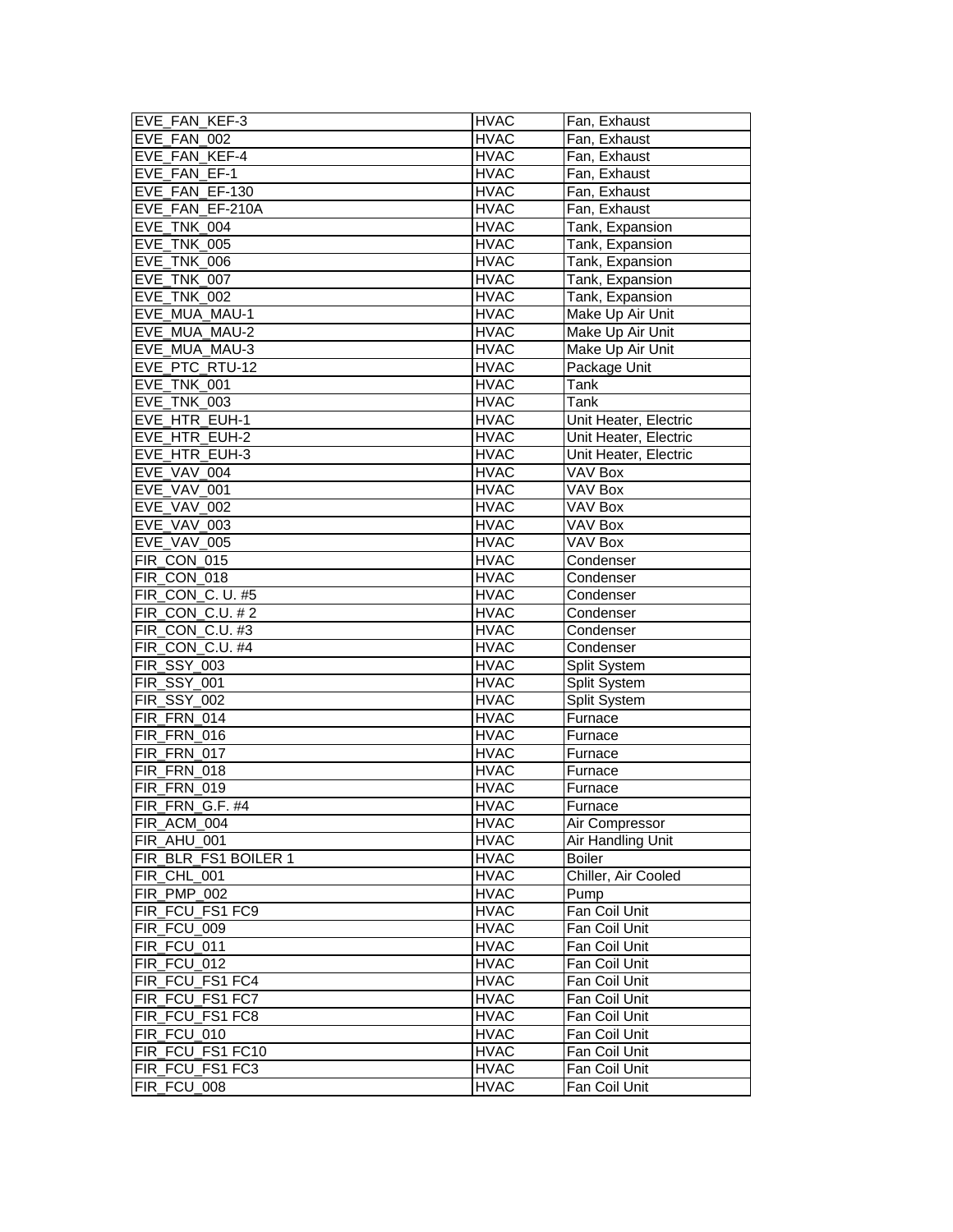| FIR_FCU_FS1 FC11         | <b>HVAC</b> | Fan Coil Unit                     |
|--------------------------|-------------|-----------------------------------|
| FIR_HTR_006              | <b>HVAC</b> | Unit Heater                       |
| FIR_HTR_007              | <b>HVAC</b> | Unit Heater                       |
| <b>FIR_HTR_008</b>       | <b>HVAC</b> | Unit Heater                       |
| <b>FIR_HTR_009</b>       | <b>HVAC</b> | Unit Heater                       |
| FIR_HTR_012              | <b>HVAC</b> | Unit Heater, Gas                  |
| <b>FIR_HTR_010</b>       | <b>HVAC</b> | Unit Heater, Gas                  |
| <b>FIR_HTR_011</b>       | <b>HVAC</b> | Unit Heater, Gas                  |
| FIR_ACM_006              | <b>HVAC</b> | Air Compressor                    |
| FIR_AHU_003              | <b>HVAC</b> | Air Handling Unit                 |
| FIR BLR 002              | <b>HVAC</b> | <b>Boiler</b>                     |
| FIR_CON_016              | <b>HVAC</b> | Condenser                         |
| FIR PMP 003              | <b>HVAC</b> | Pump                              |
| FIR_FAN_008              | <b>HVAC</b> | Fan, Exhaust                      |
| FIR_FAN_FAN#1            | <b>HVAC</b> | Fan, Exhaust                      |
| FIR FAN FAN #2           | <b>HVAC</b> | Fan, Exhaust                      |
| FIR_FAN_007              | <b>HVAC</b> | Fan, Exhaust                      |
| FIR_TNK_002              | <b>HVAC</b> | Tank, Expansion                   |
| FIR_TNK_001              | <b>HVAC</b> | Tank, Expansion                   |
| FIR_HTR_013              | <b>HVAC</b> | <b>Unit Heater</b>                |
| FIR_ACM_005              | <b>HVAC</b> | Air Compressor                    |
| FIR_HTR_014              | <b>HVAC</b> | Heater                            |
| FIR_HTR_015              | <b>HVAC</b> | Heater                            |
| FIR_PTC_006              | <b>HVAC</b> | Package Unit                      |
| FIR_PTC_007              | <b>HVAC</b> | Package Unit                      |
| FIR ACM 001              | <b>HVAC</b> | Air Compressor                    |
| FIR_CON_020              | <b>HVAC</b> | Condenser                         |
| FIR CON 021              | <b>HVAC</b> | Condenser                         |
| FIR FAN EF-5             | <b>HVAC</b> | Fan, Exhaust                      |
| FIR_FAN_Exhaust fan #8   | <b>HVAC</b> | Fan, Exhaust                      |
| FIR_FAN_EF-#6            | <b>HVAC</b> | Fan, Exhaust                      |
| FIR_TNK_003              | <b>HVAC</b> | Tank, Expansion                   |
| FIR FRN FS4 AHU1         | <b>HVAC</b> | Furnace                           |
| FIR FRN FS4 AHU2         | <b>HVAC</b> | Furnace                           |
| <b>FIR_HTR_003</b>       | <b>HVAC</b> | Heater                            |
| FIR HTR 004              | <b>HVAC</b> | Heater                            |
| FIR_HTR_Unit Heater #1   | <b>HVAC</b> | Unit Heater, Gas                  |
| FIR_ACM_007              | <b>HVAC</b> | Air Compressor                    |
| FIR_CON_FS5 Condenser #1 | <b>HVAC</b> | Condenser                         |
| FIR_CON_FS5 Condenser #2 | <b>HVAC</b> | Condenser                         |
| FIR_FAN_010              | <b>HVAC</b> | Fan, Exhaust                      |
| FIR_FAN_011              | <b>HVAC</b> | Fan, Exhaust                      |
| FIR FAN 012              | <b>HVAC</b> | Fan, Exhaust                      |
| FIR_FRN_015              | <b>HVAC</b> | Furnace                           |
| FIR_FRN_FS5 AHU1         | <b>HVAC</b> | Furnace                           |
| FIR_HTR_005              | <b>HVAC</b> | Unit Heater, Gas                  |
| FIR_ACM_003              | <b>HVAC</b> | Air Compressor                    |
| FIR_AHU_002              | <b>HVAC</b> | <b>Air Handling Unit</b>          |
| FIR_BAS_001              | <b>HVAC</b> | <b>Building Automation System</b> |
| FIR_CON_017              | <b>HVAC</b> | Condenser                         |
| FIR_CON_019              | <b>HVAC</b> | Condenser                         |
| FIR_CON_FS6 Condenser 1  | <b>HVAC</b> | Condenser                         |
| FIR_CON_FS6 Condenser 3  | <b>HVAC</b> | Condenser                         |
| FIR_FAN_006              | <b>HVAC</b> | Fan, Exhaust                      |
| FIR_FAN_009              | <b>HVAC</b> | Fan, Exhaust                      |
| FIR_FRN_#2               | <b>HVAC</b> | Furnace                           |
|                          |             |                                   |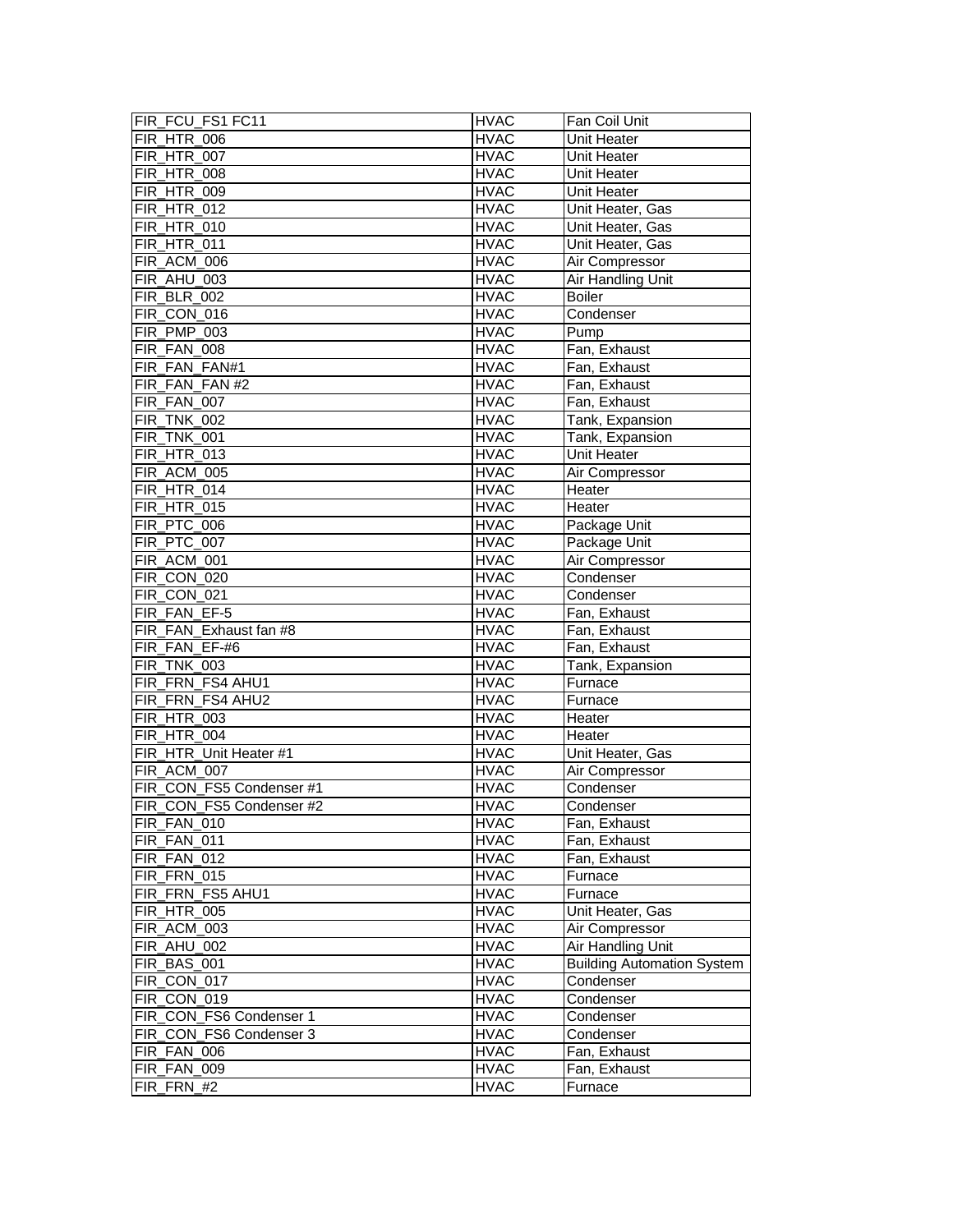| FIR FRN #1                 | <b>HVAC</b>                | Furnace                           |
|----------------------------|----------------------------|-----------------------------------|
| FIR_FRN_3                  | <b>HVAC</b>                | Furnace                           |
| FIR_HTR_018                | <b>HVAC</b>                | Heater                            |
| <b>FIR HTR 019</b>         | <b>HVAC</b>                | Heater                            |
| <b>FIR_HTR_020</b>         | <b>HVAC</b>                | Heater                            |
| FIR_PTC_008                | <b>HVAC</b>                | <b>PTAC</b>                       |
| FIR_PTC_004                | <b>HVAC</b>                | Package Unit                      |
| FIR_PTC_005                | <b>HVAC</b>                | Package Unit                      |
| FIR_PTC_FS6 AAON UNIT      | <b>HVAC</b>                | Package Unit                      |
| FIR_PTC_FS6 AHU 4          | <b>HVAC</b>                | Package Unit                      |
| FIR PTC FS6 AHU 5          | <b>HVAC</b>                | Package Unit                      |
| FIR_ACM_002                | <b>HVAC</b>                | Air Compressor                    |
| FIR_CON_CU #1              | <b>HVAC</b>                | Condenser                         |
| FIR_CON_CU #3              | <b>HVAC</b>                | Condenser                         |
| FIR_CON_CU #4              | <b>HVAC</b>                | Condenser                         |
| FIR_CON_CU #5              | <b>HVAC</b>                | Condenser                         |
| FIR_CON_CU #6              | <b>HVAC</b>                | Condenser                         |
| FIR_CON_CU #2              | <b>HVAC</b>                | Condenser                         |
| FIR SSY 004                | <b>HVAC</b>                | Split System                      |
| <b>FIR_SSY_005</b>         | <b>HVAC</b>                | Split System                      |
| FIR FRN Furnace #3         | <b>HVAC</b>                | Furnace                           |
| FIR_FRN_Furnace #4         | <b>HVAC</b>                | Furnace                           |
| FIR_FRN_Furnace #5         | <b>HVAC</b>                | Furnace                           |
| FIR_FRN_Furnace #6         | <b>HVAC</b>                | Furnace                           |
| FIR_FRN_Furnace #2         | <b>HVAC</b>                | Furnace                           |
| FIR FRN Furnace #1         | <b>HVAC</b>                | Furnace                           |
| <b>FIR_HTR_016</b>         | <b>HVAC</b>                | Heater                            |
| FIR_HTR_017                | <b>HVAC</b>                | Heater                            |
|                            |                            |                                   |
|                            |                            |                                   |
| FIR HTR UH-1               | <b>HVAC</b>                | Unit Heater, Gas                  |
| EVR <sub>1A</sub>          | <b>HVAC</b>                | Air Handler                       |
| FC <sub>6</sub>            | <b>HVAC</b>                | Fan Coil                          |
| IC AHU 1 a Unit            | <b>HVAC</b>                | Air Handler                       |
| IC AHU 3 a - Unit          | <b>HVAC</b>                | Air Handler                       |
| IC AHU 3A UNIT             | <b>HVAC</b>                | Air Handler                       |
| IC BC 10A UNIT             | <b>HVAC</b>                | <b>Blower Coil</b>                |
| IC EVT 1A                  | <b>HVAC</b>                | <b>EVR</b>                        |
| IC FC 06B UNIT             | <b>HVAC</b>                | Fan Coil                          |
| IC FC 3a                   | <b>HVAC</b>                | Fan Coil                          |
| IC FC 4a                   | <b>HVAC</b>                | Fan Coil                          |
| IC FC 06A                  | <b>HVAC</b>                | Fan Coil                          |
| <b>IC-18 A</b>             | <b>HVAC</b>                | Fan Coil                          |
| IC AHU 6A UNIT             | <b>HVAC</b>                | Air Handler                       |
| IC AHU 6 a - Unit          | <b>HVAC</b>                | Air Handler                       |
| IC BC 11 A UNIT            | <b>HVAC</b>                | <b>Blower Coil</b>                |
| IC BC 12 UNIT              | <b>HVAC</b>                | <b>Blower Coil</b>                |
| IC BC 13A UNIT             | <b>HVAC</b>                | <b>Blower Coil</b>                |
| IC FC 2a                   | <b>HVAC</b>                | Fan Coil                          |
| IC AHU 5cm Unit            | <b>HVAC</b>                | Air Handler                       |
| IC BC 09cm                 | <b>HVAC</b>                | <b>Blower Coil</b>                |
| IC BC 19 cm                | <b>HVAC</b>                | <b>Blower Coil</b>                |
| IC BC 20 cm                | <b>HVAC</b>                | <b>Blower Coil</b>                |
| IC FC 04 cm                | <b>HVAC</b>                | Fan Coil                          |
| IC FC 08 cm                | <b>HVAC</b>                | Fan Coil                          |
| IC FC 13 cm                | <b>HVAC</b>                | Fan Coil                          |
| IC-05 cm<br>IC-AHU4cm-Unit | <b>HVAC</b><br><b>HVAC</b> | <b>Blower Coil</b><br>Air Handler |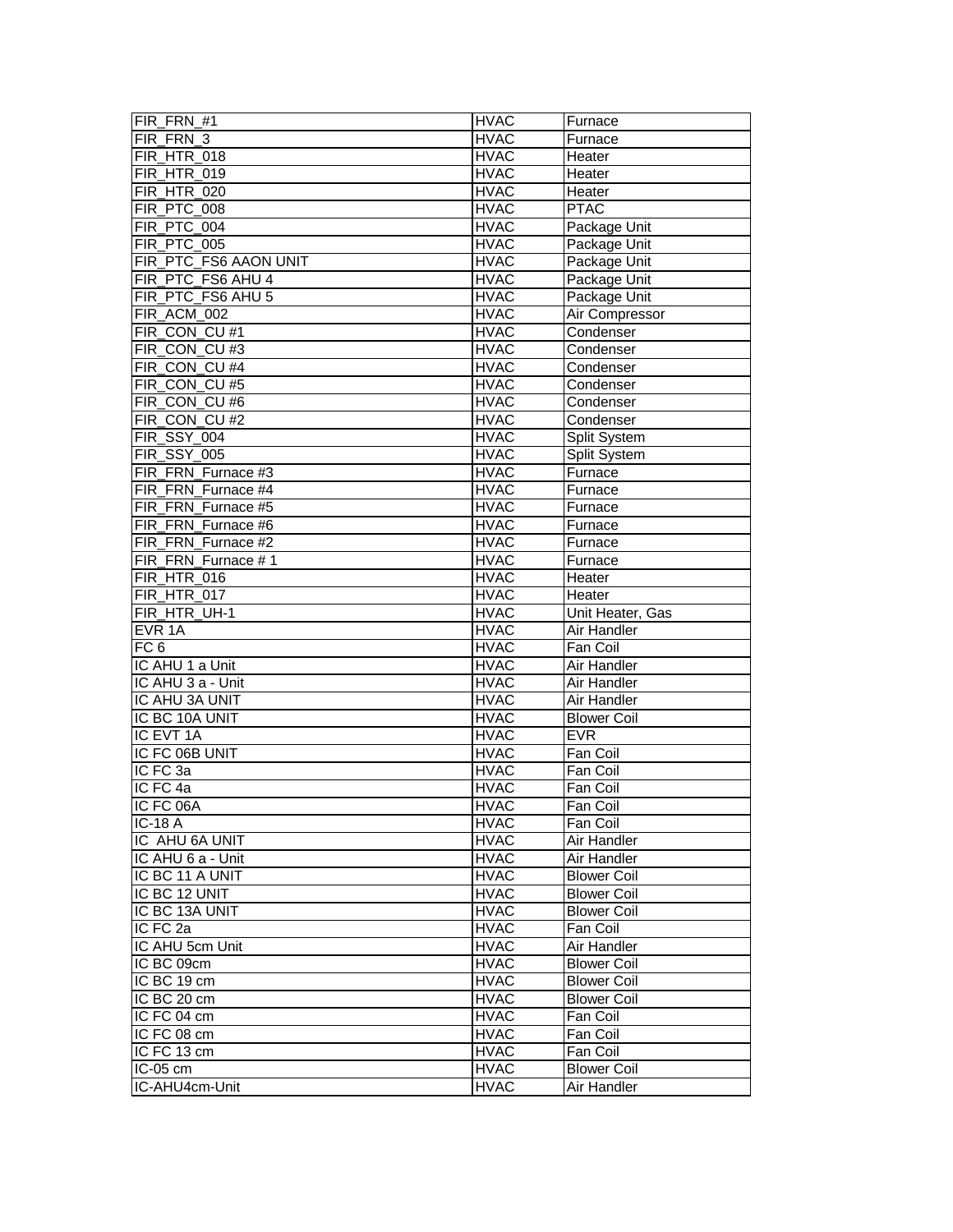| IC BC 15 cm            | <b>HVAC</b> | <b>Blower Coil</b> |
|------------------------|-------------|--------------------|
| IC bc 16 cm            | <b>HVAC</b> | <b>Blower Coil</b> |
| ic bc 17 cm            | <b>HVAC</b> | <b>Blower Coil</b> |
| IC FC 03 cm            | <b>HVAC</b> | Fan Coil           |
| IC BC 18 cm            | <b>HVAC</b> | <b>Blower Coil</b> |
| IC EVR 4               | <b>HVAC</b> | <b>EVR</b>         |
| IC AHU 9 cm            | <b>HVAC</b> | Air Handler        |
| IC CD 1 cm             | <b>HVAC</b> | Condenser Unit     |
| IC RTU <sub>2</sub>    | <b>HVAC</b> | <b>RTU</b>         |
| IC AHU 2e              | <b>HVAC</b> | Air Handler        |
| IC AHU 4Be             | <b>HVAC</b> | Air Handler        |
| IC FC 1e               | <b>HVAC</b> | Fan Coil           |
| IC FC 2e               | <b>HVAC</b> | Fan Coil           |
| IC FC 3e               | <b>HVAC</b> | Fan Coil           |
| IC HP 10e              | <b>HVAC</b> | <b>Heat Pump</b>   |
| IC HP 1e               | <b>HVAC</b> | <b>Heat Pump</b>   |
| IC HP 2e               | <b>HVAC</b> | <b>Heat Pump</b>   |
| $IC$ HP 3e             | <b>HVAC</b> | <b>Heat Pump</b>   |
| IC HP 4e               | <b>HVAC</b> | Heat Pump          |
| IC HP 6e               | <b>HVAC</b> | <b>Heat Pump</b>   |
| IC HP 8e               | <b>HVAC</b> | <b>Heat Pump</b>   |
| IC AHU 1e              | <b>HVAC</b> | Air Handler        |
| IC AH 3e               | <b>HVAC</b> | Air Handler        |
| IC AH 7e               | <b>HVAC</b> | Air Handler        |
| IC AHU 1e              | <b>HVAC</b> | Air Handler        |
| IC BC 02 a- Unit       | <b>HVAC</b> | <b>Blower Coil</b> |
| IC BC5A                | <b>HVAC</b> | <b>Blower Coil</b> |
| IC CWP1                | <b>HVAC</b> | Pump/MOTOR         |
| IC CWP2                | <b>HVAC</b> | Pump/MOTOR         |
| IC HWP3                | <b>HVAC</b> | Fan Coil           |
| $IC-2$                 | <b>HVAC</b> | <b>Blower Coil</b> |
| IC-HWP4-Hot Water Pump | <b>HVAC</b> | Pump/MOTOR         |
| IC BC <sub>3</sub>     | <b>HVAC</b> | <b>Blower Coil</b> |
| IC BC 6                | <b>HVAC</b> | <b>Blower Coil</b> |
| IC BC 4                | <b>HVAC</b> | <b>Blower Coil</b> |
| IC BC 9                | <b>HVAC</b> | <b>Blower Coil</b> |
| IC FC 11               | <b>HVAC</b> | Fan Coil           |
| IC BC 5A               | <b>HVAC</b> | <b>Blower Coil</b> |
| IC BC 5B               | <b>HVAC</b> | <b>Blower Coil</b> |
| IC AHU 1t-Unit         | <b>HVAC</b> | Air Handler        |
| IC AHU 2 t-Unit        | <b>HVAC</b> | Air Handler        |
| IC AHU 3t              | <b>HVAC</b> | Air Handler        |
| IC AHU 4 t             | <b>HVAC</b> | Air Handler        |
| IC BC 1 t              | <b>HVAC</b> | <b>Blower Coil</b> |
| IC BC 20 cm            | <b>HVAC</b> | <b>Blower Coil</b> |
| IC BC 2t               | <b>HVAC</b> | <b>Blower Coil</b> |
| IC BC 3 t- Unit        | <b>HVAC</b> | <b>Blower Coil</b> |
| IC BC 3t               | <b>HVAC</b> | <b>Blower Coil</b> |
| IC BC 5t               | <b>HVAC</b> | <b>Blower Coil</b> |
| IC BC 6t               | <b>HVAC</b> | <b>Blower Coil</b> |
| IC BC 7t               | <b>HVAC</b> | <b>Blower Coil</b> |
| IC EVR 1t              | <b>HVAC</b> | <b>EVR</b>         |
| IC EVR 1t              | <b>HVAC</b> | <b>EVR</b>         |
| IC EVR 2 t             | <b>HVAC</b> | <b>EVR</b>         |
| IC FC 1 t              | <b>HVAC</b> | Fan Coil           |
| IC FC 6A UNIT          | <b>HVAC</b> | Fan Coil           |
|                        |             |                    |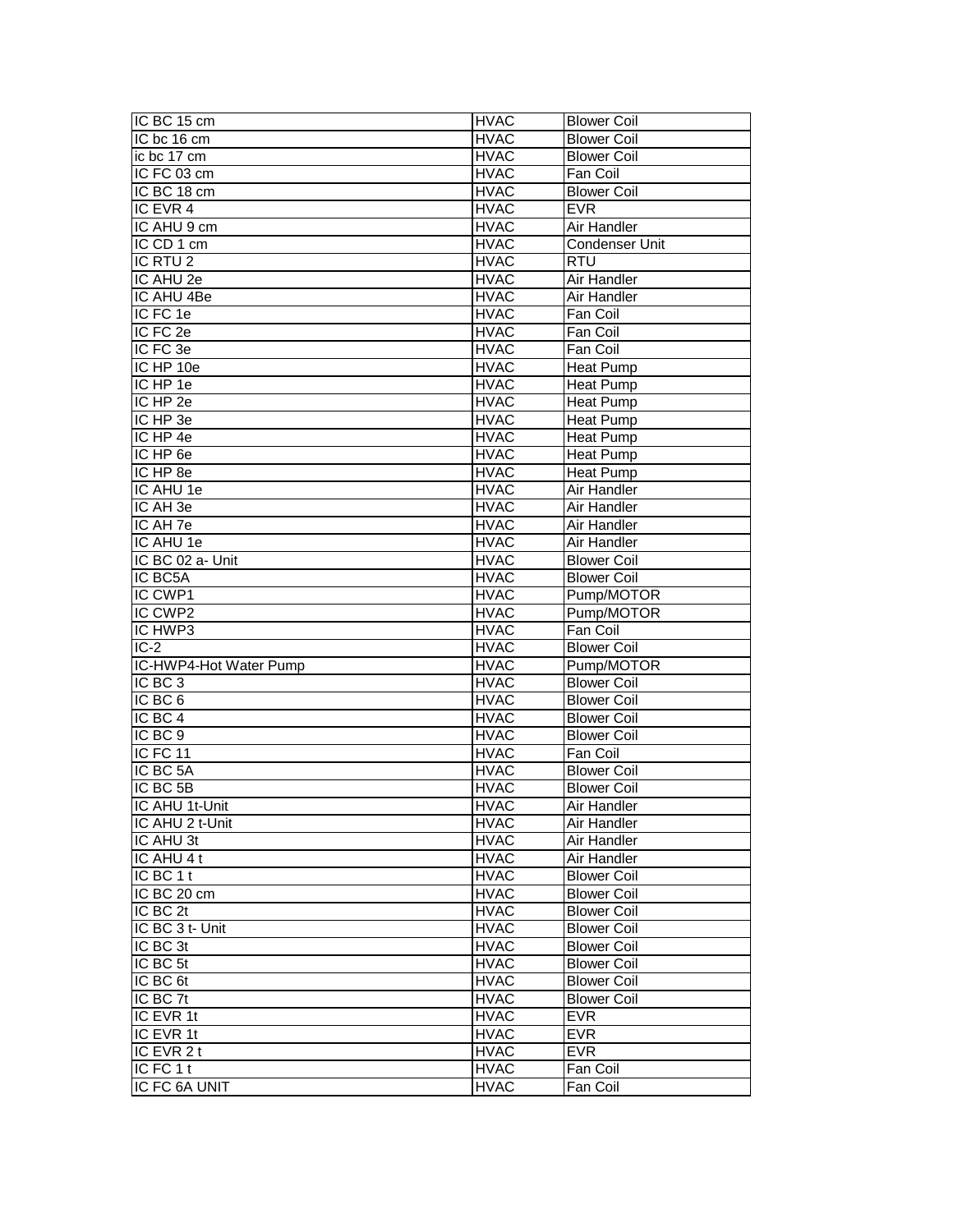| IC Pump EVR 2                             | <b>HVAC</b>                | Pump                                          |
|-------------------------------------------|----------------------------|-----------------------------------------------|
| IMP_AHU_003                               | <b>HVAC</b>                | Air Handling Unit                             |
| IMP_AHU_004                               | <b>HVAC</b>                | Air Handling Unit                             |
| IMP_AHU_AHU-2                             | <b>HVAC</b>                | <b>Air Handling Unit</b>                      |
| IMP_AHU_AHU-4                             | <b>HVAC</b>                | Air Handling Unit                             |
| IC AHU 2e                                 | <b>HVAC</b>                | Air Handler                                   |
| IMP_FAN_001                               | <b>HVAC</b>                | Fan, Exhaust                                  |
| IMP FCU 004                               | <b>HVAC</b>                | Fan Coil Unit                                 |
| IMP FCU 005                               | <b>HVAC</b>                | Fan Coil Unit                                 |
| IMP FCU BC-6                              | <b>HVAC</b>                | Fan Coil Unit                                 |
| IMP_FCU_BC-7                              | <b>HVAC</b>                | Fan Coil Unit                                 |
| IMP_FCU_006                               | <b>HVAC</b>                | Fan Coil Unit                                 |
| IMP_FCU_ERV 1                             | <b>HVAC</b>                | Fan Coil Unit                                 |
| IMP_HTR_001                               | <b>HVAC</b>                | Unit Heater                                   |
| JUD_HVAC_AHU-2                            | <b>HVAC</b>                | Air Handling Unit                             |
| JUD_HVAC_AHU-1                            | <b>HVAC</b>                | Air Handling Unit                             |
| JUD_HVAC_AHU2 W2F                         | <b>HVAC</b>                | Air Handling Unit                             |
| JUD HVAC JC                               | <b>HVAC</b>                | <b>Air Handling Unit</b>                      |
| JUD_HVAC_AHU-6 Juvenile Probation         | <b>HVAC</b>                | Air Handling Unit                             |
| JUD_HVAC_AHU-4 Hash Clerk                 | <b>HVAC</b>                | Air Handling Unit                             |
| JUD_HVAC_AHU1 Court Room-1                | <b>HVAC</b>                | Air Handling Unit                             |
| JUD_HVAC_AHU-7 Magistate                  | <b>HVAC</b>                | Air Handling Unit                             |
| JUD_HVAC_AHU1 EZF                         | <b>HVAC</b>                |                                               |
|                                           |                            | Air Handling Unit                             |
| JUD_HVAC_AHU5 Juvenile Probation          | <b>HVAC</b>                | Air Handling Unit<br><b>Air Handling Unit</b> |
| JUD_AHU_012                               | <b>HVAC</b>                | Air Handling Unit                             |
| JUD_AHU_013<br>JUD_HVAC_AHU2 Court Room-2 | <b>HVAC</b><br><b>HVAC</b> | <b>Air Handling Unit</b>                      |
| JUD_PMP_001                               | <b>HVAC</b>                |                                               |
| JUD PMP 002                               |                            | Pump<br>Pump                                  |
| JUD_BLR_001                               | <b>HVAC</b><br><b>HVAC</b> | <b>Boiler</b>                                 |
| <b>JUD_BLR_002</b>                        | <b>HVAC</b>                | <b>Boiler</b>                                 |
| JUD_CON_Adult Probation                   | <b>HVAC</b>                |                                               |
| JUD CON 2AP                               | <b>HVAC</b>                | Condenser<br>Condenser                        |
| JUD_CON_1AP                               | <b>HVAC</b>                | Condenser                                     |
| JUD_CON_JC-1                              | <b>HVAC</b>                | Condenser                                     |
| JUD_CON_008                               | <b>HVAC</b>                |                                               |
| JUD_CON_009                               | <b>HVAC</b>                | Condenser                                     |
|                                           |                            | Condenser                                     |
| JUD_CON_010                               | <b>HVAC</b>                | Condenser                                     |
| JUD_CON_011                               | <b>HVAC</b>                | Condenser                                     |
| JUD CON 012                               | <b>HVAC</b>                | Condenser                                     |
| JUD CON Y4C-1                             | <b>HVAC</b>                | Condenser                                     |
| JUD CON 013                               | <b>HVAC</b>                | Condenser                                     |
| JUD_CON_CRE                               | <b>HVAC</b>                | Condenser                                     |
| JUD_CON_CRW-3                             | <b>HVAC</b>                | Condenser                                     |
| JUD_PMP_003                               | <b>HVAC</b>                | Pump                                          |
| JUD PMP 004                               | <b>HVAC</b>                | Pump                                          |
| JUD_TNK_001                               | <b>HVAC</b>                | Tank, Expansion                               |
| JUD_BAS_001                               | <b>HVAC</b>                | <b>Building Automation System</b>             |
| MAN_SSY_001                               | <b>HVAC</b>                | Split System                                  |
| MAN_EFAN_001                              | <b>HVAC</b>                | Fan, Exhaust                                  |
| MAN_HTP_002                               | <b>HVAC</b>                | <b>Heat Pump</b>                              |
| MAN_HTP_003                               | <b>HVAC</b>                | <b>Heat Pump</b>                              |
| MAN_HTP_001                               | <b>HVAC</b>                | Heat Pump                                     |
| MAN_HTR_001                               | <b>HVAC</b>                | Heater                                        |
| OIC_AHU_IU-4                              | <b>HVAC</b>                | <b>Air Handling Unit</b>                      |
| OIC_AHU_011                               | <b>HVAC</b>                | Air Handling Unit                             |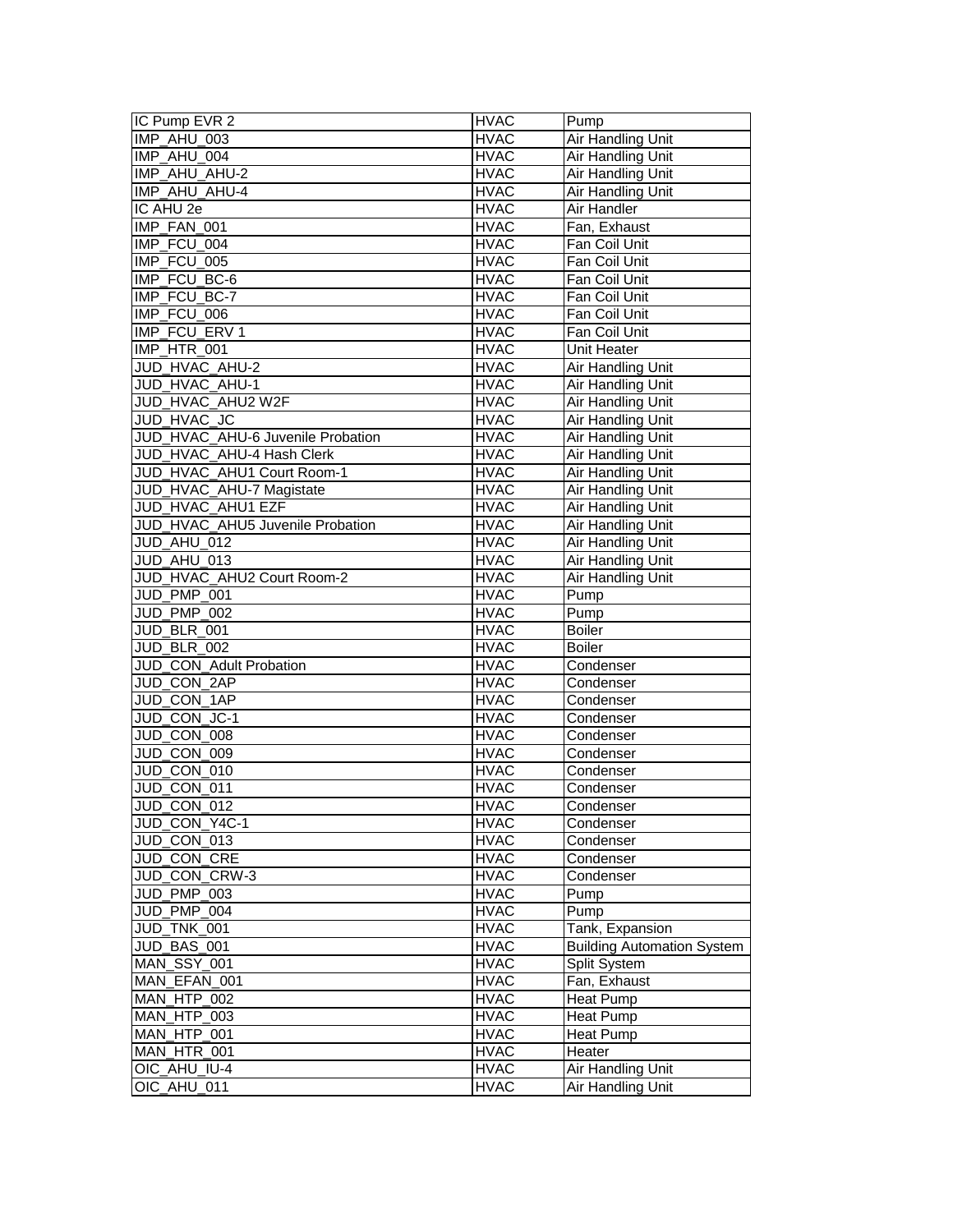| OIC_AHU_013               | <b>HVAC</b> | Air Handling Unit     |
|---------------------------|-------------|-----------------------|
| OIC_AHU_IU-10             | <b>HVAC</b> | Air Handling Unit     |
| OIC AHU IU-8              | <b>HVAC</b> | Air Handling Unit     |
| OIC_AHU_IU-9              | <b>HVAC</b> | Air Handling Unit     |
| OIC_AHU_IU-3              | <b>HVAC</b> | Air Handling Unit     |
| OIC_AHU_012               | <b>HVAC</b> | Air Handling Unit     |
| OIC AHU IU-1              | <b>HVAC</b> | Air Handling Unit     |
| OIC AHU IU-2              | <b>HVAC</b> | Air Handling Unit     |
| OIC AHU IU-5              | <b>HVAC</b> | Air Handling Unit     |
| OIC_AHU_IU-6              | <b>HVAC</b> | Air Handling Unit     |
| OIC_AHU_IU-7              | <b>HVAC</b> | Air Handling Unit     |
| OIC BLR 001               | <b>HVAC</b> | <b>Boiler</b>         |
| OIC_CHL_001               | <b>HVAC</b> | Chiller, Water Cooled |
| OIC_CON_OU-11             | <b>HVAC</b> | Condenser             |
| OIC_CON_OU-3              | <b>HVAC</b> | Condenser             |
| OIC CON OU-4              | <b>HVAC</b> | Condenser             |
| OIC CON OU-8              | <b>HVAC</b> | Condenser             |
| OIC_CON_OU-9              | <b>HVAC</b> | Condenser             |
| OIC_CON_011               | <b>HVAC</b> | Condenser             |
| OIC CON OU-1              | <b>HVAC</b> | Condenser             |
| OIC CON OU-5              | <b>HVAC</b> | Condenser             |
| OIC_CON_OU-6              | <b>HVAC</b> | Condenser             |
| OIC_CON_OU-7              | <b>HVAC</b> | Condenser             |
| OIC_CON_OU-10             | <b>HVAC</b> | Condenser             |
| OIC_PMP_002               | <b>HVAC</b> | Pump                  |
| OIC PMP_HWP-1             | <b>HVAC</b> | Pump                  |
| OIC_SSY_002               | <b>HVAC</b> | Split System          |
| OIC_SSY_DHP-2             | <b>HVAC</b> | Split System          |
| OIC_FAN_010               | <b>HVAC</b> | Fan, Exhaust          |
| OIC_FAN_011               | <b>HVAC</b> | Fan, Exhaust          |
| OIC_FAN_003               | <b>HVAC</b> | Fan, Exhaust          |
| OIC_FAN_004               | <b>HVAC</b> | Fan, Exhaust          |
| OIC FAN 005               | <b>HVAC</b> | Fan, Exhaust          |
| OIC FAN 006               | <b>HVAC</b> | Fan, Exhaust          |
| OIC FAN 007               | <b>HVAC</b> | Fan, Exhaust          |
| OIC_FAN_008               | <b>HVAC</b> | Fan, Exhaust          |
| OIC_FAN_009               | <b>HVAC</b> | Fan, Exhaust          |
| OIC FAN F-2               | <b>HVAC</b> | Fan, Exhaust          |
| OIC_FAN_F-3               | <b>HVAC</b> | Fan, Exhaust          |
| OIC_TNK_001               | <b>HVAC</b> | Tank, Expansion       |
| OIC_FCU_011               | <b>HVAC</b> | Fan Coil Unit         |
| OIC_FCU_012               | <b>HVAC</b> | Fan Coil Unit         |
| OIC FCU 013               | <b>HVAC</b> | Fan Coil Unit         |
| OIC_FCU_VRF 12A           | <b>HVAC</b> | Fan Coil Unit         |
| OIC FCU VRF 13A Office 11 | <b>HVAC</b> | Fan Coil Unit         |
| OIC FCU VRF 2A            | <b>HVAC</b> | Fan Coil Unit         |
| OIC_FCU_VRF3A             | <b>HVAC</b> | Fan Coil Unit         |
| OIC_FCU_VRF 5A            | <b>HVAC</b> | Fan Coil Unit         |
| OIC_FCU_VRF 6A            | <b>HVAC</b> | Fan Coil Unit         |
| OIC_FCU_Office 1          | <b>HVAC</b> | Fan Coil Unit         |
| OIC_FCU_Office 7-1        | <b>HVAC</b> | Fan Coil Unit         |
| OIC FCU VRF 20            | <b>HVAC</b> | Fan Coil Unit         |
| OIC_FCU_VRF 14A           | <b>HVAC</b> | Fan Coil Unit         |
| OIC_FCU_014               | <b>HVAC</b> | Fan Coil Unit         |
| OIC_HTP_001               | <b>HVAC</b> | <b>Heat Pump</b>      |
| OIC_HTP_003               | <b>HVAC</b> | Heat Pump             |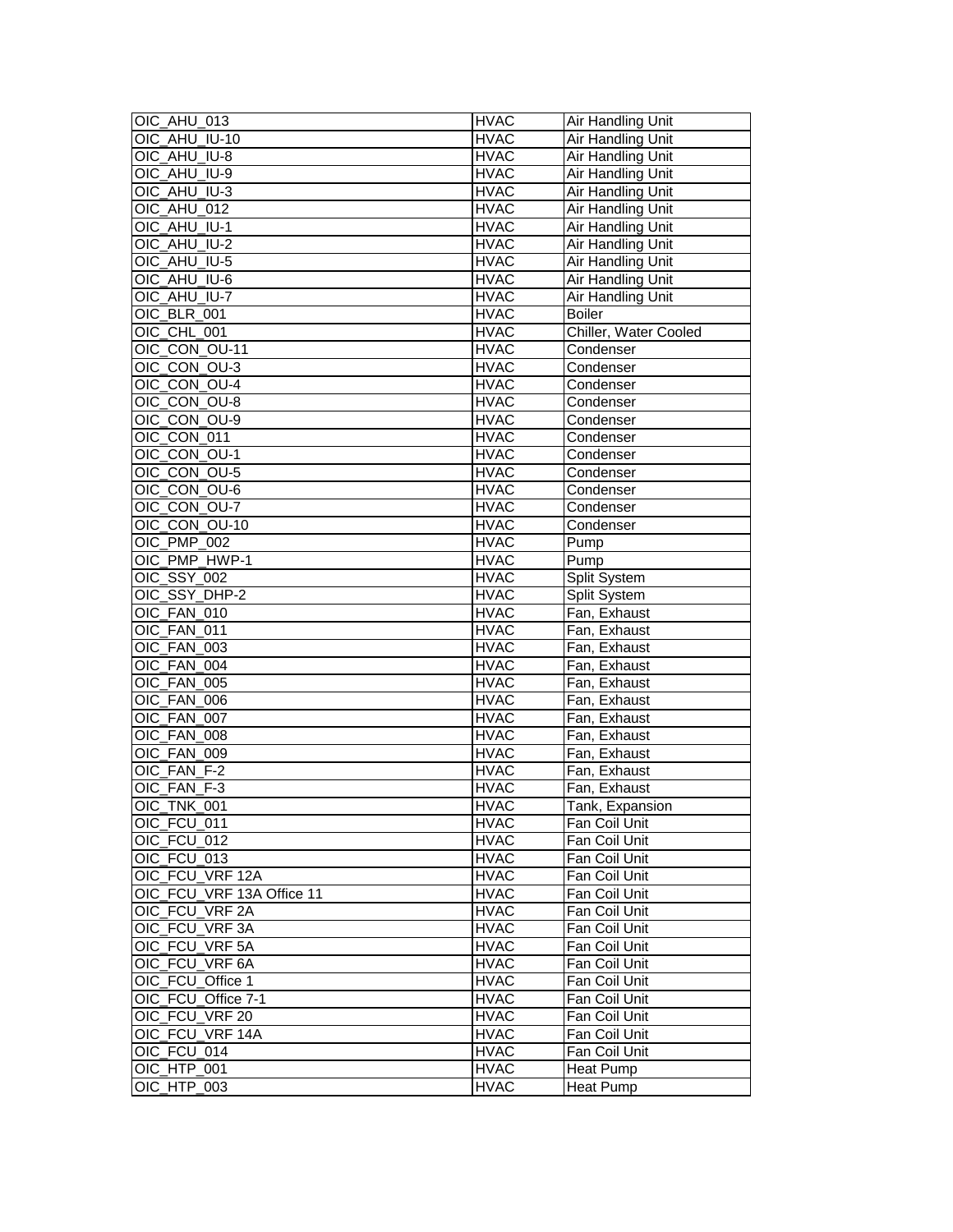| OIC HTP 005                       | <b>HVAC</b> | <b>Heat Pump</b>   |
|-----------------------------------|-------------|--------------------|
| OIC HTP 002                       | <b>HVAC</b> | <b>Heat Pump</b>   |
| OIC_HTP_004                       | <b>HVAC</b> | <b>Heat Pump</b>   |
| OIC_HTR_018                       | <b>HVAC</b> | Heater             |
| OIC_HTR_010                       | <b>HVAC</b> | Unit Heater        |
| OIC_HTR_011                       | <b>HVAC</b> | Unit Heater        |
| OIC_HTR_012                       | <b>HVAC</b> | Unit Heater        |
| OIC_HTR_013                       | <b>HVAC</b> | Unit Heater        |
| OIC HTR 014                       | <b>HVAC</b> | Unit Heater        |
| OIC HTR_015                       | <b>HVAC</b> | <b>Unit Heater</b> |
| OIC HTR 016                       | <b>HVAC</b> | <b>Unit Heater</b> |
| OIC HTR 017                       | <b>HVAC</b> | Unit Heater        |
| OIC_HTR_UV-10                     | <b>HVAC</b> | Unit Heater        |
| OIC_HTR_UV-2                      | <b>HVAC</b> | Unit Heater        |
|                                   |             |                    |
| OIC_HTR_UV-3                      | <b>HVAC</b> | Unit Heater        |
| OIC_HTR_UV-4                      | <b>HVAC</b> | Unit Heater        |
| OIC_HTR_UV-5                      | <b>HVAC</b> | Unit Heater        |
| OIC HTR UV-6                      | <b>HVAC</b> | <b>Unit Heater</b> |
| OIC HTR UV-7                      | <b>HVAC</b> | <b>Unit Heater</b> |
| OIC_HTR_UV-8                      | <b>HVAC</b> | <b>Unit Heater</b> |
| OIC_HTR_UV-9                      | <b>HVAC</b> | Unit Heater        |
| PM GP-1                           | <b>HVAC</b> | Gas Pack           |
| TT GP-1                           | <b>HVAC</b> | Gas Pack           |
| SC HV-1                           | <b>HVAC</b> | Air Handler        |
| <b>SRM AHU1</b>                   | <b>HVAC</b> | Air Handler        |
| <b>SRM AHU2</b>                   | <b>HVAC</b> | Air Handler        |
| <b>SRM AHU3</b>                   | <b>HVAC</b> | Air Handler        |
| <b>SRM AHU4</b>                   | <b>HVAC</b> | Air Handler        |
| <b>SC AH1A</b>                    | <b>HVAC</b> | Air Handler        |
| SC HV-2                           | <b>HVAC</b> | Air Handler        |
| SC AH1B                           | <b>HVAC</b> | Air Handler        |
| SC AH2B                           | <b>HVAC</b> | Air Handler        |
| <b>SC AH2C</b>                    | <b>HVAC</b> | Air Handler        |
| <b>SC AH2A</b>                    | <b>HVAC</b> | <b>Air Handler</b> |
| SC AH2E                           | <b>HVAC</b> | Air Handler        |
| SC AH2D                           | <b>HVAC</b> | Air Handler        |
| PC AHU1                           | <b>HVAC</b> | Air Handler        |
| OIC Boiler - Boiler Raypak 323664 | <b>HVAC</b> | <b>Boiler</b>      |
| SC Boiler 1                       | <b>HVAC</b> | <b>Boiler</b>      |
| SC Boiler 2                       | <b>HVAC</b> | <b>Boiler</b>      |
| SC Boiler 3                       | <b>HVAC</b> | <b>Boiler</b>      |
| SRM Condenser 1                   | <b>HVAC</b> | Rooftop Unit       |
| <b>SRM Condenser 2</b>            | <b>HVAC</b> | Rooftop Unit       |
| <b>SRM Condenser 3</b>            | <b>HVAC</b> | Rooftop Unit       |
| <b>SRM Condenser 4</b>            | <b>HVAC</b> | Rooftop Unit       |
| PC Condenser 1                    | <b>HVAC</b> | Condenser Unit     |
| SC CU1A                           | <b>HVAC</b> | Condenser Unit     |
| <b>SC CU1B</b>                    | <b>HVAC</b> | Condenser Unit     |
| SC CU2A                           | <b>HVAC</b> | Condenser Unit     |
| SC CU2B                           | <b>HVAC</b> | Condenser Unit     |
| SC CU <sub>2</sub> C              | <b>HVAC</b> | Condenser Unit     |
| SC CU <sub>2</sub> D              | <b>HVAC</b> | Condenser Unit     |
| SC HP2E                           | <b>HVAC</b> | Condenser Unit     |
| SC CU <sub>2</sub>                | <b>HVAC</b> | Condenser Unit     |
| SPC Unit 1 - Hotel unit           | <b>HVAC</b> | Package Unit       |
| SPC Unit 2 - Hotel unit           | <b>HVAC</b> | Package Unit       |
|                                   |             |                    |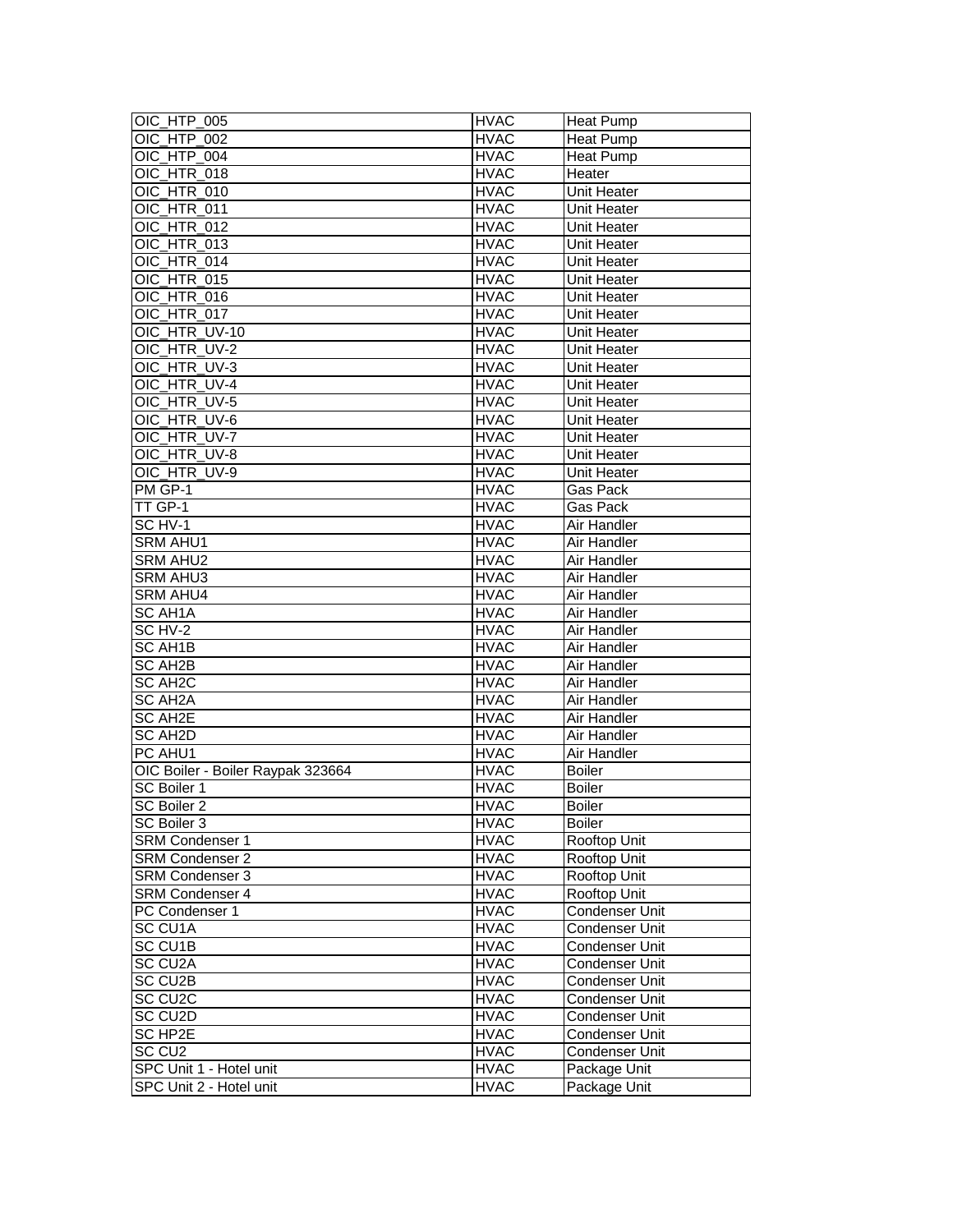| SPC Unit 3 - Hotel unit      | <b>HVAC</b> | Package Unit          |
|------------------------------|-------------|-----------------------|
| SPC Unit 4 - Hotel unit      | <b>HVAC</b> | Package Unit          |
| SC Boiler 4                  | <b>HVAC</b> | <b>Boiler</b>         |
| SC RTU-1                     | <b>HVAC</b> | <b>Rooftop Unit</b>   |
| SC RTU-2                     | <b>HVAC</b> | Rooftop Unit          |
| <b>SC RTU-3</b>              | <b>HVAC</b> | Rooftop Unit          |
| <b>ES Weigh Station Unit</b> | <b>HVAC</b> | Package Unit          |
| ES Unit 1                    | <b>HVAC</b> | <b>Gas Pack</b>       |
| ES Unit 2                    | <b>HVAC</b> | Gas Pack              |
| ES Unit 3 -                  | <b>HVAC</b> | Gas Pack              |
| ES Unit 4                    | <b>HVAC</b> | <b>Gas Pack</b>       |
| FM Condenser 1               | <b>HVAC</b> | Condenser Unit        |
| FM Condenser 2               | <b>HVAC</b> | <b>Condenser Unit</b> |
| FM Condenser 3               | <b>HVAC</b> | Condenser Unit        |
| FM Parts Room - Gas Pack     | <b>HVAC</b> | Gas Pack              |
| SD Condenser 1               | <b>HVAC</b> | <b>Condenser Unit</b> |
| <b>WS AHU-1</b>              | <b>HVAC</b> | Air Handler           |
| WS Condenser 1               | <b>HVAC</b> | Condenser Unit        |
| WS GP-1                      | <b>HVAC</b> | Gas Pack              |
| <b>RM_HTR_001</b>            | <b>HVAC</b> | Unit Heater           |
| <b>RM_HTR_002</b>            | <b>HVAC</b> | Unit Heater           |
| <b>RM_HTR_003</b>            | <b>HVAC</b> | Unit Heater           |
| <b>RM_HTR_004</b>            | <b>HVAC</b> | Unit Heater           |
| <b>RM_HTR_005</b>            | <b>HVAC</b> | Unit Heater           |
| <b>RM_HTR_006</b>            | <b>HVAC</b> | Unit Heater           |
| STO HTP RTU-A                | <b>HVAC</b> | <b>Heat Pump</b>      |
| STO_HTP_RTU-B                | <b>HVAC</b> | <b>Heat Pump</b>      |
| STO_HTP_RTU-C                | <b>HVAC</b> | <b>Heat Pump</b>      |
| STO_HTP_RTU-D                | <b>HVAC</b> | <b>Heat Pump</b>      |
| STO_HTP_RTU-F                | <b>HVAC</b> | <b>Heat Pump</b>      |
| STO_HTP_RTU-E                | <b>HVAC</b> | Heat Pump             |
| THO_CON_001                  | <b>HVAC</b> | <b>Condenser Unit</b> |
| THO_CON_002                  | <b>HVAC</b> | Condenser Unit        |
| THO_EFAN_003                 | <b>HVAC</b> | Fan, Exhaust          |
| THO EFAN EF-DWH DISH HOOD    | <b>HVAC</b> | Fan, Exhaust          |
| THO_EFAN_EF-KH               | <b>HVAC</b> | Fan, Exhaust          |
| THO_HTP_RTU-101.2            | <b>HVAC</b> | <b>Heat Pump</b>      |
| THO_HTP_RTU-101.1            | <b>HVAC</b> | <b>Heat Pump</b>      |
| THO HTP RTU-102              | <b>HVAC</b> | Heat Pump             |
| THO MAU 001                  | <b>HVAC</b> | Make Up Air Unit      |
| TS $1-\overline{03}$         | <b>HVAC</b> | <b>Heat Pump</b>      |
| TS 1-04                      | <b>HVAC</b> | Heat Pump             |
| <b>TS 1-05</b>               | <b>HVAC</b> | Heat Pump             |
| TS 1-06                      | <b>HVAC</b> | Heat Pump             |
| <b>TS 1-07</b>               | <b>HVAC</b> | <b>Heat Pump</b>      |
| <b>TS 1-14</b>               | <b>HVAC</b> | Heat Pump             |
| TS 1-15                      | <b>HVAC</b> | Heat Pump             |
| $TS$ 1-16                    | <b>HVAC</b> | Heat Pump             |
| TS 1-17                      | <b>HVAC</b> | Heat Pump             |
| TS 1-19                      | <b>HVAC</b> | Heat Pump             |
| TS 1-20                      | <b>HVAC</b> | Heat Pump             |
| <b>TS 1-21</b>               | <b>HVAC</b> | Heat Pump             |
| TS 1-22                      | <b>HVAC</b> | Heat Pump             |
| <b>TS 1-23</b>               | <b>HVAC</b> | <b>Heat Pump</b>      |
| <b>TS 1-24</b>               | <b>HVAC</b> | Heat Pump             |
| <b>TS 1-25</b>               | <b>HVAC</b> | Heat Pump             |
|                              |             |                       |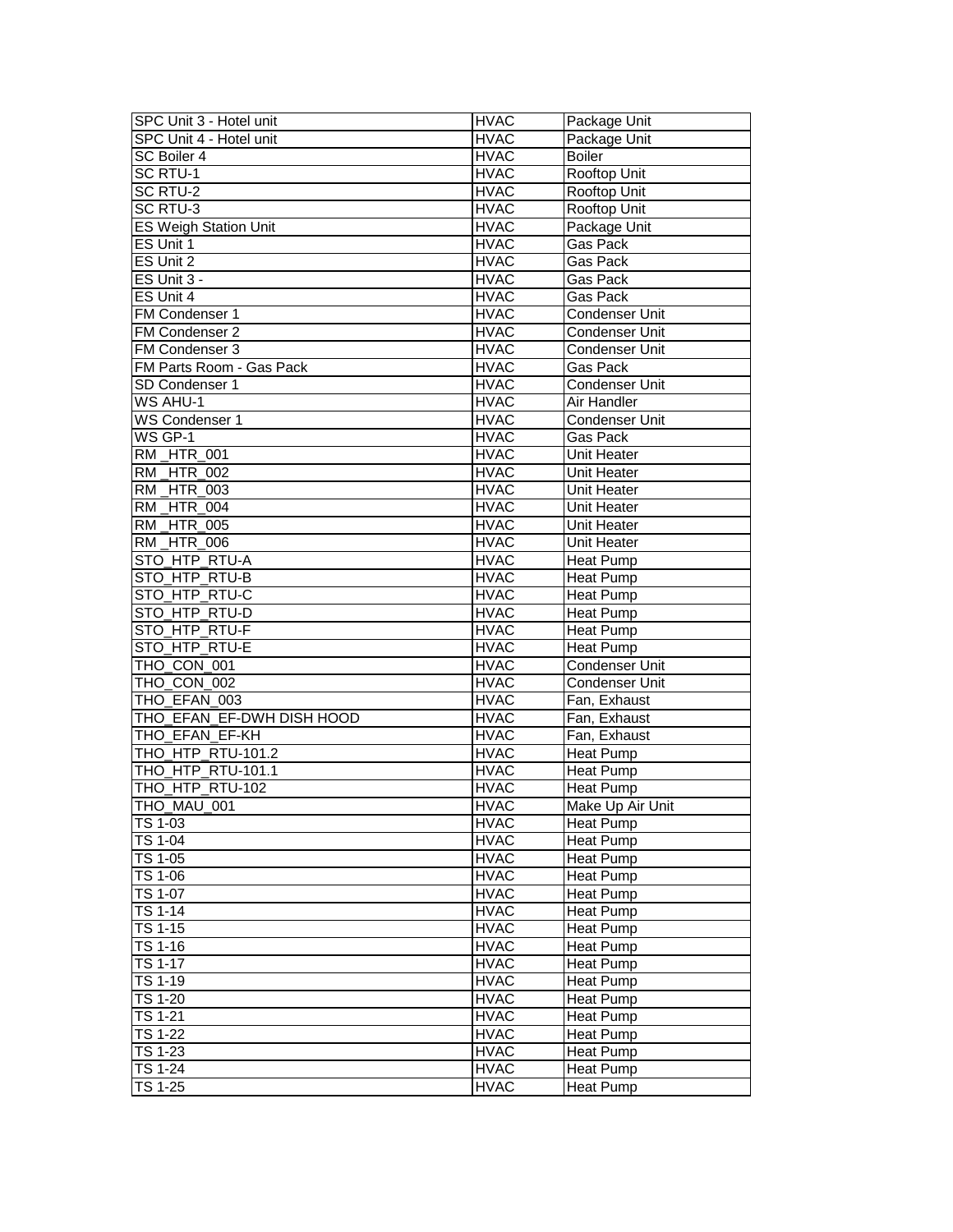| TS 1-26                           | <b>HVAC</b> | <b>Heat Pump</b>     |
|-----------------------------------|-------------|----------------------|
| TS 1-27                           | <b>HVAC</b> |                      |
|                                   | <b>HVAC</b> | Heat Pump            |
| TS 2-01                           |             | Heat Pump            |
| TS 2-02                           | <b>HVAC</b> | Heat Pump            |
| TS 2-03                           | <b>HVAC</b> | <b>Heat Pump</b>     |
| TS 2-05                           | <b>HVAC</b> | Heat Pump            |
| TS 2-06                           | <b>HVAC</b> | <b>Heat Pump</b>     |
| <b>TS 2-07</b>                    | <b>HVAC</b> | <b>Heat Pump</b>     |
| <b>TS 2-08</b>                    | <b>HVAC</b> | Heat Pump            |
| <b>TS 2-10</b>                    | <b>HVAC</b> | Heat Pump            |
| TS 2-11                           | <b>HVAC</b> | <b>Heat Pump</b>     |
| <b>TS 2-12</b>                    | <b>HVAC</b> | Heat Pump            |
| <b>TS 2-13</b>                    | <b>HVAC</b> | <b>Heat Pump</b>     |
| TS 2-14                           | <b>HVAC</b> | Heat Pump            |
| $\overline{\text{TS}}$ 2-15       | <b>HVAC</b> | <b>Heat Pump</b>     |
| $\overline{\text{TS}}$ 2-16       | <b>HVAC</b> | Heat Pump            |
| TS 2-17                           | <b>HVAC</b> | <b>Heat Pump</b>     |
| <b>TS 2-18</b>                    | <b>HVAC</b> | Heat Pump            |
| TS 2-19                           | <b>HVAC</b> | Heat Pump            |
| <b>TS 2-20</b>                    | <b>HVAC</b> |                      |
|                                   |             | <b>Heat Pump</b>     |
| <b>TS 2-21</b>                    | <b>HVAC</b> | <b>Heat Pump</b>     |
| <b>TS 2-22</b>                    | <b>HVAC</b> | <b>Heat Pump</b>     |
| TS 2-23                           | <b>HVAC</b> | Heat Pump            |
| $TS$ 2-24                         | <b>HVAC</b> | <b>Heat Pump</b>     |
| TS 2-25                           | <b>HVAC</b> | <b>Heat Pump</b>     |
| TS 2-26                           | <b>HVAC</b> | <b>Heat Pump</b>     |
| TS 2-27                           | <b>HVAC</b> | Heat Pump            |
| TS 2-28                           | <b>HVAC</b> | Heat Pump            |
| <b>TS 2-29</b>                    | <b>HVAC</b> | Heat Pump            |
| TS 3-07                           | <b>HVAC</b> | <b>Heat Pump</b>     |
| TS 3-09                           | <b>HVAC</b> | Heat Pump            |
| $TS3-10$                          | <b>HVAC</b> | Heat Pump            |
| TS 3-15                           | <b>HVAC</b> | <b>Heat Pump</b>     |
| TS 3-16                           | <b>HVAC</b> | Heat Pump            |
| <b>TS 3-17</b>                    | <b>HVAC</b> | Heat Pump            |
| TS 3-18                           | <b>HVAC</b> | <b>Heat Pump</b>     |
| TS 3-19                           | <b>HVAC</b> | Heat Pump            |
| TS 3-20                           | <b>HVAC</b> | <b>Heat Pump</b>     |
| TS 3-21                           | <b>HVAC</b> | Heat Pump            |
| <b>TS 3-22</b>                    | <b>HVAC</b> | Heat Pump            |
| TS 3-23                           | <b>HVAC</b> | <b>Heat Pump</b>     |
| TS 3-24                           | <b>HVAC</b> | Heat Pump            |
| TS 3-31                           | <b>HVAC</b> | Heat Pump            |
| TS 3-32                           |             |                      |
| TS 3-33                           | <b>HVAC</b> | Heat Pump            |
|                                   | <b>HVAC</b> | Heat Pump            |
| TRA_PMP_001                       | <b>HVAC</b> | Pump                 |
| TRA_BLR_001                       | <b>HVAC</b> | <b>Boiler</b>        |
| TRA COT 001                       | <b>HVAC</b> | <b>Cooling Tower</b> |
| <b>TRA PMP 002</b>                | <b>HVAC</b> | Pump                 |
| TRA_PMP_003                       | <b>HVAC</b> | Pump                 |
| TRA_PMP_004                       | <b>HVAC</b> | Pump                 |
| <b>TRA PMP 005</b>                | <b>HVAC</b> | Pump                 |
| TRA PMP 006                       | <b>HVAC</b> | Pump                 |
| TRA_FAN_001                       | <b>HVAC</b> | Fan, Exhaust         |
|                                   |             |                      |
| TRA_FAN_002<br><b>TRA_TNK_001</b> | <b>HVAC</b> | Fan, Exhaust         |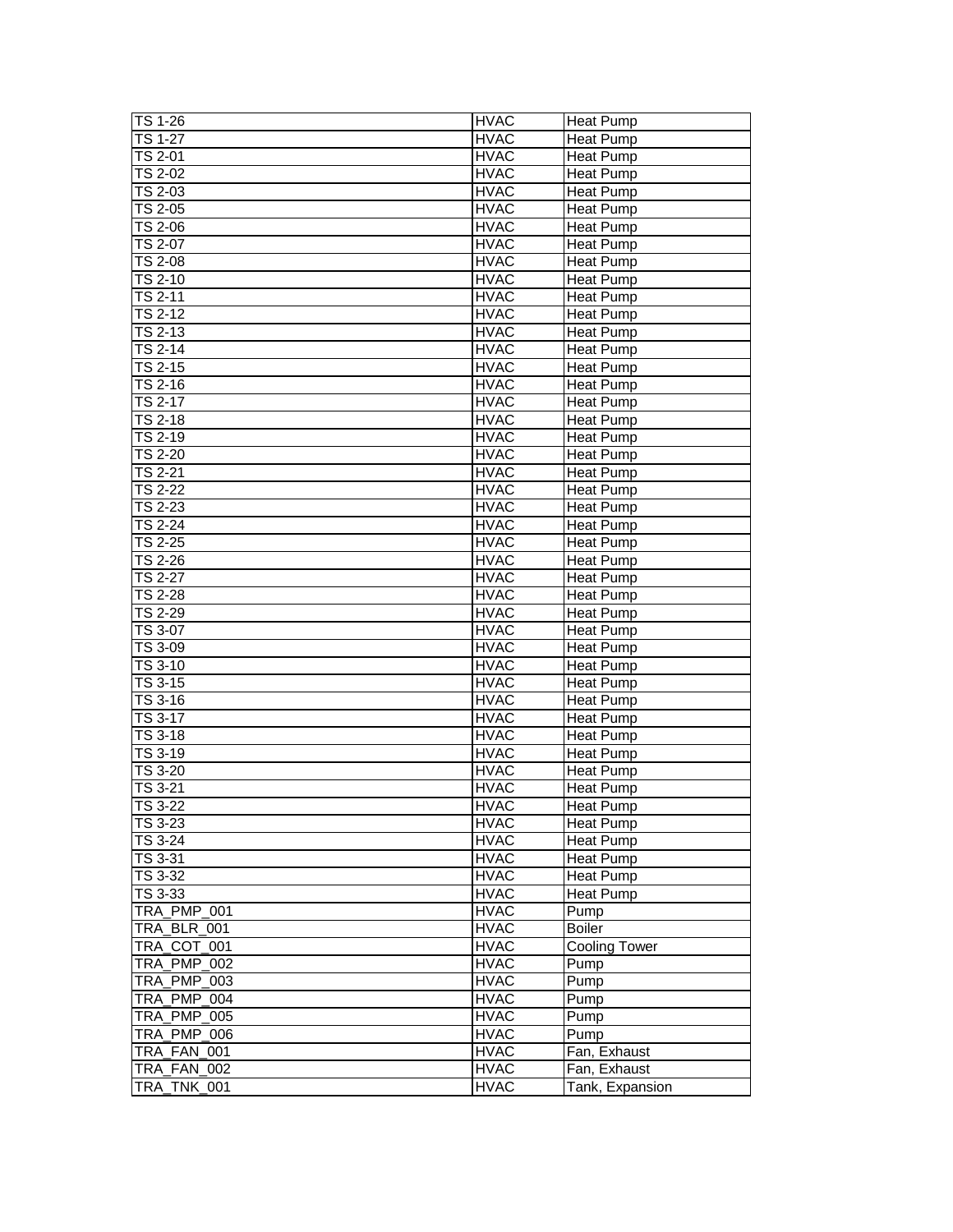| TRA_TNK_002                                     | <b>HVAC</b> | Tank, Expansion                   |
|-------------------------------------------------|-------------|-----------------------------------|
| <b>TS 1-02</b>                                  | <b>HVAC</b> | <b>Heat Pump</b>                  |
| TRA_BAS_001                                     | <b>HVAC</b> | <b>Building Automation System</b> |
| <b>TRA HTR 001</b>                              | <b>HVAC</b> | Heater                            |
| TRA_HTR_002                                     | <b>HVAC</b> | Heater                            |
| TRA_EHTR_001                                    | <b>HVAC</b> | Unit Heater, Electric             |
| TRA EHTR 002                                    | <b>HVAC</b> | Unit Heater, Electric             |
| TRA EHTR 003                                    | <b>HVAC</b> | Unit Heater, Electric             |
| TRA EHTR 004                                    | <b>HVAC</b> | Unit Heater, Electric             |
| TRA_EHTR_005                                    | <b>HVAC</b> | Unit Heater, Electric             |
| <b>TS 1-01</b>                                  | <b>HVAC</b> | <b>Heat Pump</b>                  |
| $\overline{TS}$ 1-08                            | <b>HVAC</b> | <b>Heat Pump</b>                  |
| TS 1-09                                         | <b>HVAC</b> | <b>Heat Pump</b>                  |
| <b>TS 1-10</b>                                  | <b>HVAC</b> | Heat Pump                         |
| $TS$ 1-11                                       | <b>HVAC</b> | <b>Heat Pump</b>                  |
| <b>TS 1-12</b>                                  | <b>HVAC</b> | Heat Pump                         |
| <b>TS 1-13</b>                                  | <b>HVAC</b> | Heat Pump                         |
| $TS$ 1-18                                       | <b>HVAC</b> | <b>HVAC Wall Unit</b>             |
| TS 2-04                                         | <b>HVAC</b> | <b>Heat Pump</b>                  |
| TS 2-09                                         | <b>HVAC</b> | <b>Heat Pump</b>                  |
| <b>TS 3-01</b>                                  | <b>HVAC</b> | <b>Heat Pump</b>                  |
| <b>TS 3-02</b>                                  | <b>HVAC</b> | <b>Heat Pump</b>                  |
| $\overline{\text{TS}}$ 3-03                     | <b>HVAC</b> | <b>Heat Pump</b>                  |
| TS 3-04                                         | <b>HVAC</b> | <b>Heat Pump</b>                  |
| TS 3-06                                         | <b>HVAC</b> | Heat Pump                         |
| $\overline{TS}$ 3-08                            | <b>HVAC</b> | <b>Heat Pump</b>                  |
| TS 3-11                                         | <b>HVAC</b> | <b>Heat Pump</b>                  |
| $\overline{TS}$ 3-12                            | <b>HVAC</b> | <b>Heat Pump</b>                  |
| TS 3-13                                         | <b>HVAC</b> | <b>Heat Pump</b>                  |
| <b>TS 3-14</b>                                  | <b>HVAC</b> | Heat Pump                         |
| <b>TS 3-25</b>                                  | <b>HVAC</b> | <b>Heat Pump</b>                  |
| <b>TS 3-26</b>                                  | <b>HVAC</b> | <b>Heat Pump</b>                  |
| <b>TS 3-27</b>                                  | <b>HVAC</b> | <b>Heat Pump</b>                  |
| TS 3-29                                         | <b>HVAC</b> | <b>Heat Pump</b>                  |
| TS 3-30                                         | <b>HVAC</b> | <b>Heat Pump</b>                  |
| TS 3-05                                         | <b>HVAC</b> | Heat Pump                         |
| WB Maint Cond - AC for Maint Shop Ducane        | <b>HVAC</b> | <b>Condenser Unit</b>             |
| WB Maint AHU - Air Handler for Maint Sho        | <b>HVAC</b> | <b>Air Handler</b>                |
| <b>WB Customer Service - Gaspak for Custome</b> | <b>HVAC</b> | Gas Pack                          |
| <b>WB</b> up stairs                             | <b>HVAC</b> | <b>Air Handler</b>                |
| WB upstairs Cond - Condenser for Upstair        | <b>HVAC</b> | <b>Heat Pump</b>                  |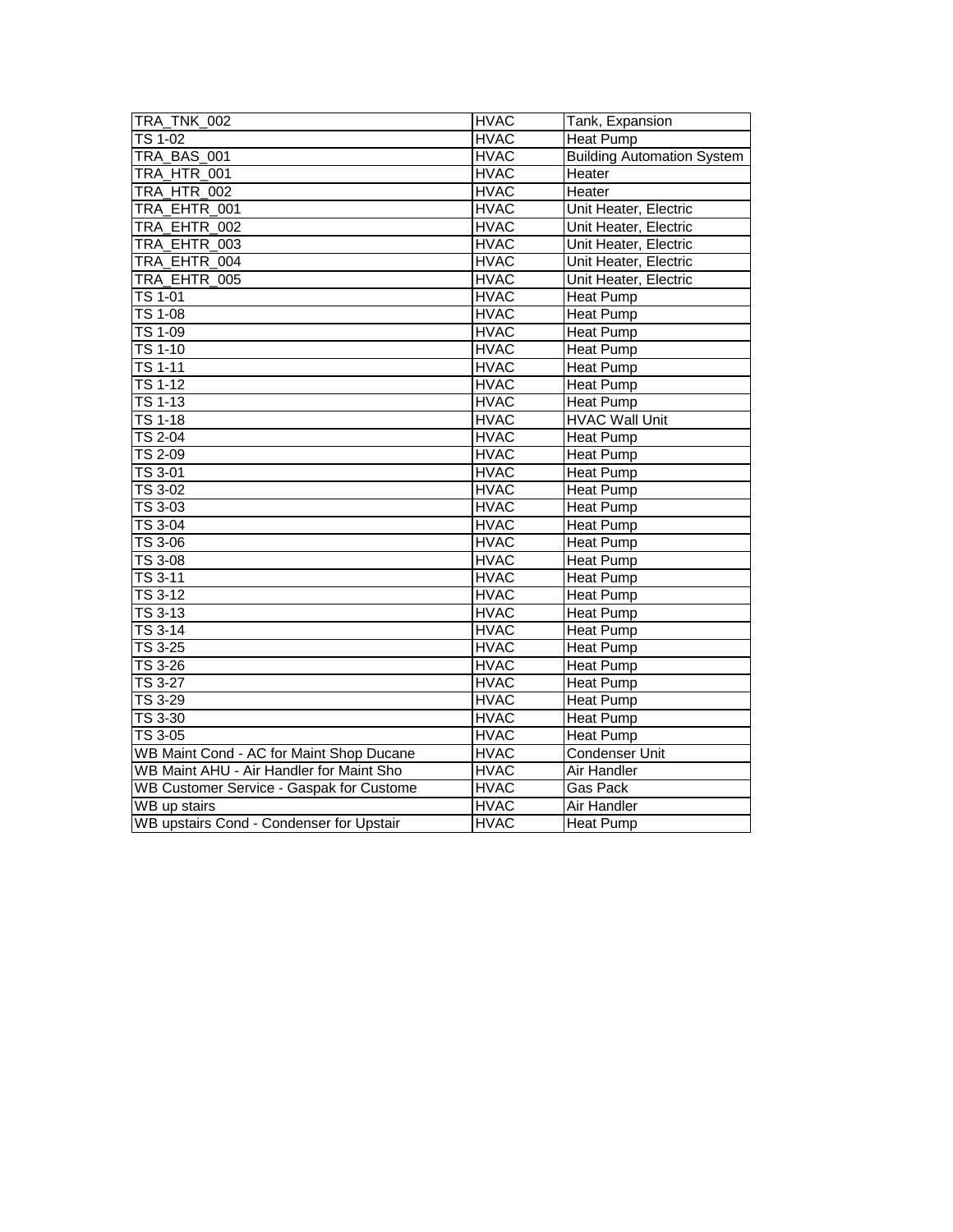| Manufacturer   | Date Purchased Location |                |
|----------------|-------------------------|----------------|
|                |                         | Administrative |
|                |                         | Administrative |
|                |                         | Administrative |
|                |                         | Administrative |
|                |                         | Administrative |
| Trane          |                         | Administrative |
|                |                         | Administrative |
|                |                         | Administrative |
|                |                         | Administrative |
|                |                         | Administrative |
| Emqlo          |                         | Administrative |
| <b>Buckeye</b> |                         | Administrative |
| Topaz          |                         | Administrative |
| Hisense        |                         | Administrative |
| <b>Hisense</b> |                         | Administrative |
| Topaz          |                         | Administrative |
| Topaz          |                         | Administrative |
| Topaz          |                         | Administrative |
| Data Aire      |                         | Administrative |
| Liebert        |                         | Administrative |
| Liebert        |                         | Administrative |
| Liebert        |                         | Administrative |
| Liebert        |                         | Administrative |
|                |                         | Administrative |
| Trane          |                         | Administrative |
|                |                         | Administrative |
|                |                         | Administrative |
| Trane          |                         | Administrative |
| Trane          |                         | Administrative |
| Trane          |                         | Administrative |
| Trane          |                         | Administrative |
| Trane          |                         | Administrative |
| Trane          |                         | Administrative |
| Trane          |                         | Administrative |
| Trane          |                         | Administrative |
| Trane          |                         | Administrative |
| Trane          |                         | Administrative |
| Trane          |                         | Administrative |
| Taco           |                         | Administrative |
|                |                         | Administrative |
| Raypak         |                         | Administrative |
| Raypak         |                         | Administrative |
| Raypak         |                         | Administrative |
|                |                         | Administrative |
|                |                         | Administrative |
|                |                         | Administrative |
|                |                         | Administrative |
|                |                         | Administrative |
|                |                         | Administrative |
|                |                         | Administrative |
|                |                         | Administrative |
|                |                         | Administrative |
|                |                         | Administrative |
|                |                         | Administrative |
|                |                         | Administrative |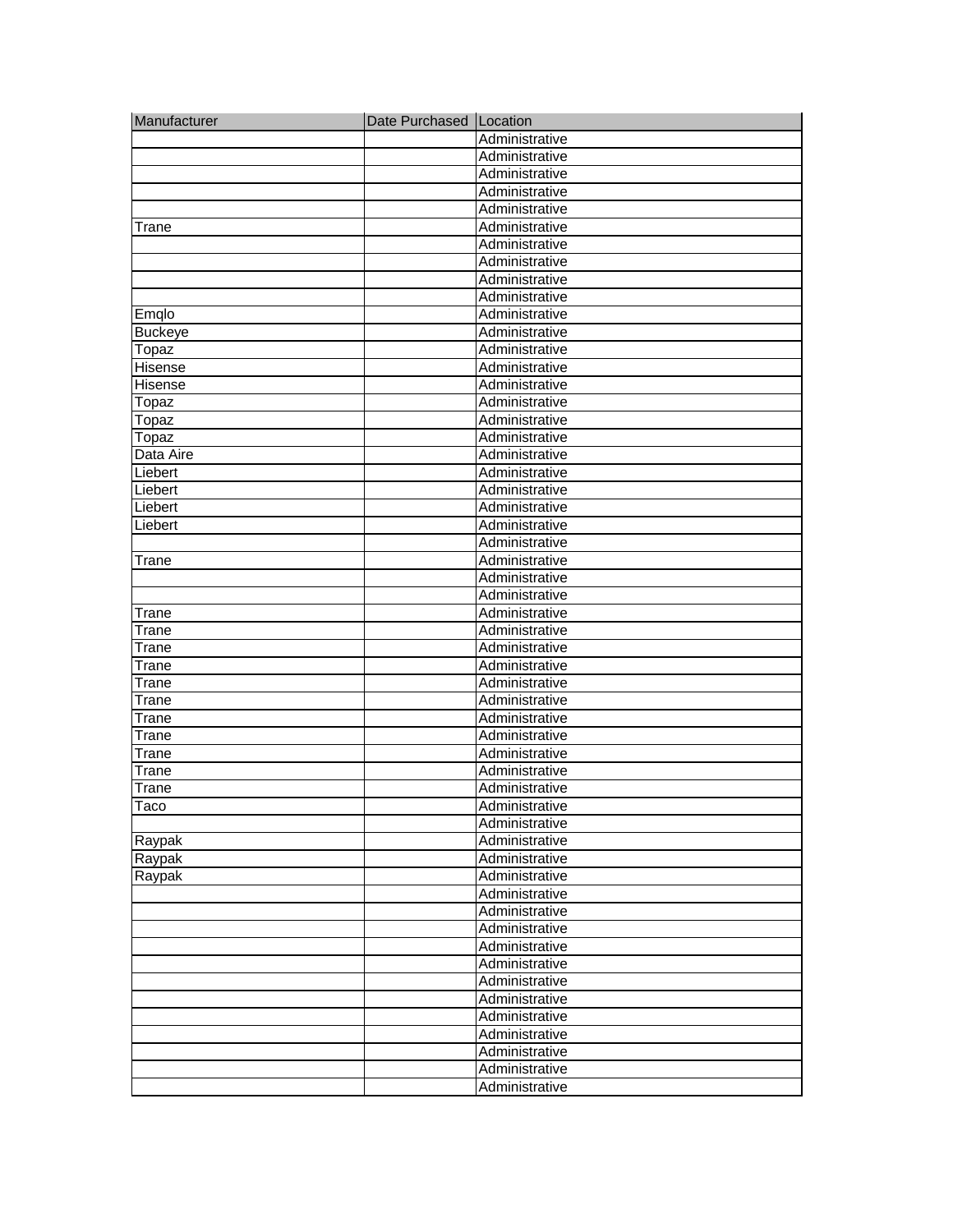|                          | Administrative |
|--------------------------|----------------|
|                          | Administrative |
|                          | Administrative |
|                          | Administrative |
|                          | Administrative |
|                          | Administrative |
|                          | Administrative |
|                          | Administrative |
|                          | Administrative |
|                          | Administrative |
|                          | Administrative |
|                          | Administrative |
|                          | Administrative |
|                          | Administrative |
|                          | Administrative |
| McQuay                   | Administrative |
| Smardt                   | Administrative |
|                          | Administrative |
| Liebert                  | Administrative |
| Liebert                  | Administrative |
| Liebert                  | Administrative |
| Liebert                  | Administrative |
| Trane                    | Administrative |
| Trane                    | Administrative |
| Data Aire                | Administrative |
| Trane                    | Administrative |
| Marley                   | Administrative |
| Marley                   | Administrative |
| Taco                     | Administrative |
| Taco                     | Administrative |
| Taco                     | Administrative |
| <b>Crane Company</b>     | Administrative |
|                          | Administrative |
| Taco                     | Administrative |
| Taco                     | Administrative |
| Taco                     | Administrative |
| Trane                    | Administrative |
| Trane                    | Administrative |
| Trane                    | Administrative |
| <b>ITrane</b>            | Administrative |
| Valley Industrial        | Administrative |
| Valley Industrial        | Administrative |
| <b>Valley Industrial</b> | Administrative |
| <b>Valley Industrial</b> | Administrative |
| <b>Valley Industrial</b> | Administrative |
|                          | Administrative |
|                          | Administrative |
|                          | Administrative |
|                          | Administrative |
|                          | Administrative |
|                          | Administrative |
|                          | Administrative |
|                          | Administrative |
|                          | Administrative |
|                          | Administrative |
|                          | Administrative |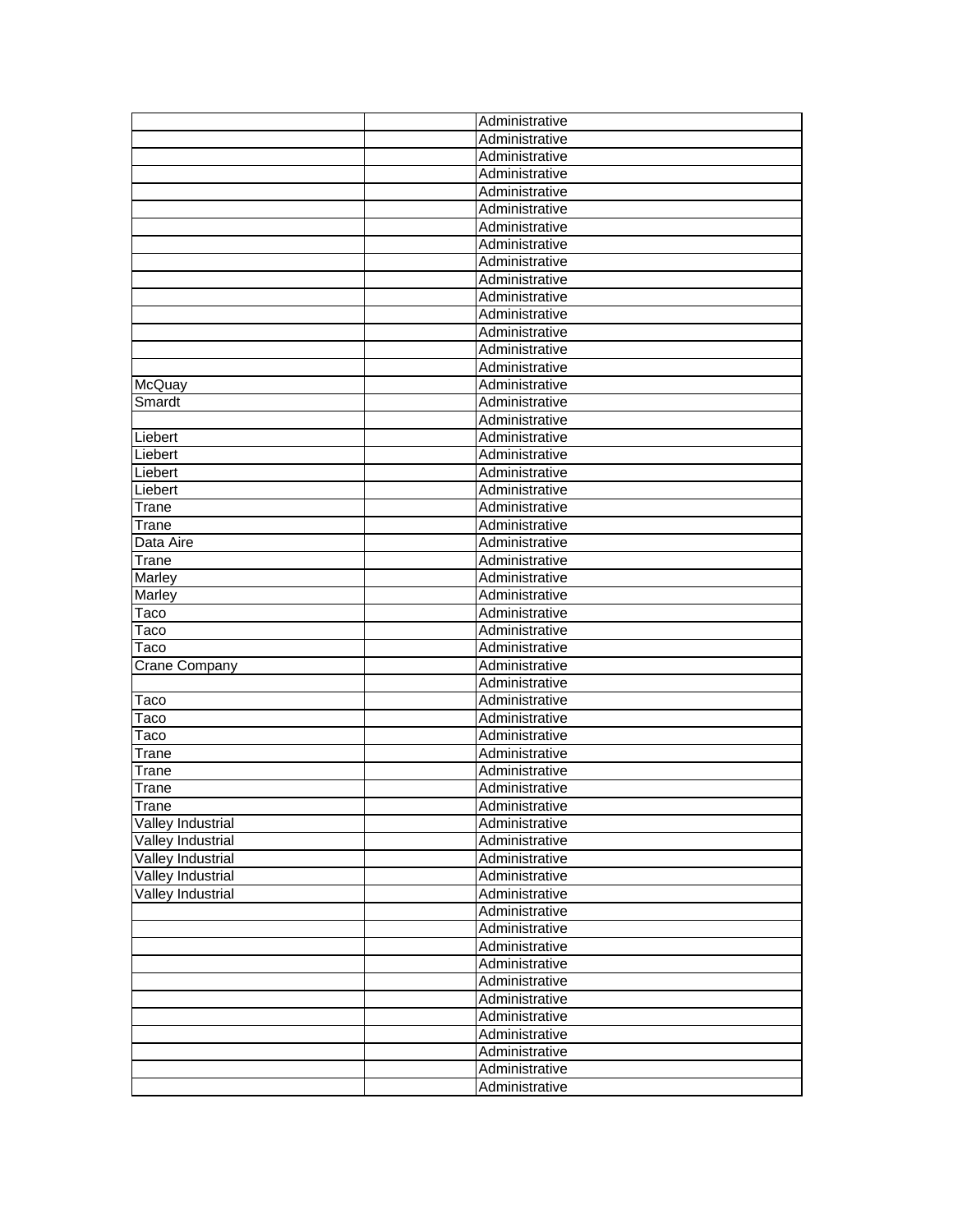| Greenheck                | Administrative                   |
|--------------------------|----------------------------------|
|                          | Administrative                   |
|                          | Administrative                   |
|                          | Administrative                   |
|                          | Administrative                   |
|                          | Administrative                   |
|                          | Administrative                   |
|                          | Administrative                   |
|                          | Administrative                   |
|                          | Administrative                   |
| Greenheck                | Administrative                   |
|                          | Administrative                   |
| Taco                     | Administrative                   |
| Taco                     | Administrative                   |
| Taco                     | Administrative                   |
|                          | Administrative                   |
|                          | Administrative                   |
|                          | Administrative                   |
|                          | Administrative                   |
|                          | Administrative                   |
|                          | Administrative                   |
|                          | Administrative                   |
|                          | Administrative                   |
|                          | Administrative                   |
| Air Control Products Inc | Administrative                   |
| Trane                    | Administrative                   |
| Trane                    | Administrative                   |
|                          | Administrative                   |
|                          | Administrative                   |
|                          | Administrative                   |
|                          | Administrative                   |
|                          | Administrative                   |
|                          | Administrative                   |
|                          | Administrative                   |
|                          | Administrative                   |
|                          | Administrative                   |
|                          | Administrative                   |
|                          | Administrative                   |
|                          | Administrative                   |
|                          | Administrative                   |
|                          | Administrative                   |
|                          | Administrative                   |
| Air Control Products Inc | Administrative                   |
|                          | Administrative                   |
|                          | Administrative                   |
|                          | Administrative                   |
|                          |                                  |
|                          | Administrative<br>Administrative |
|                          |                                  |
|                          | Administrative                   |
|                          | Administrative                   |
|                          | Administrative                   |
|                          | Administrative                   |
|                          | Administrative                   |
|                          | Administrative                   |
|                          | Administrative                   |
|                          | Administrative                   |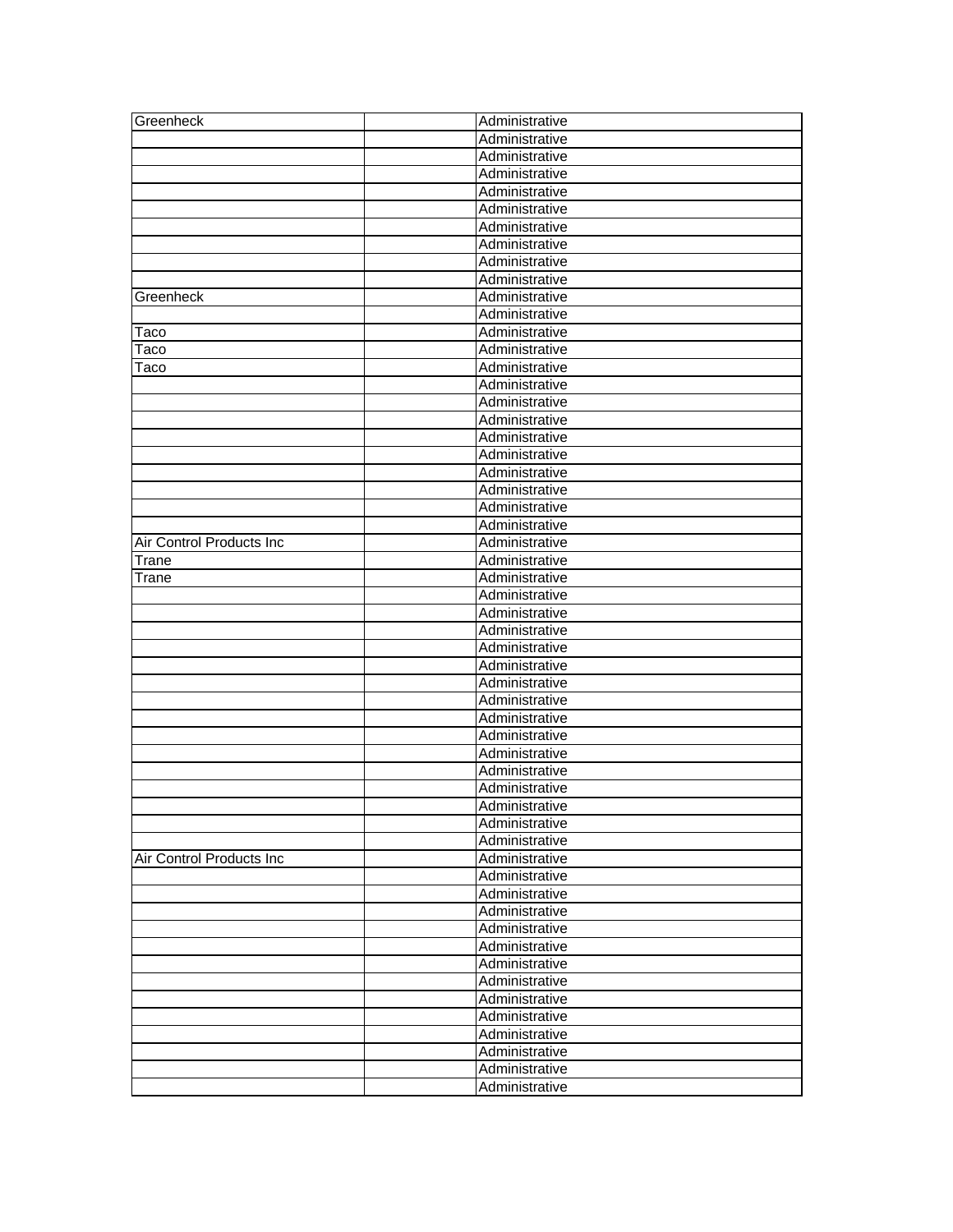| Administrative<br>Administrative<br>Administrative<br>Administrative<br>Administrative<br>Administrative<br>Administrative<br>Administrative<br>Administrative<br>Administrative<br>Administrative<br>Administrative<br>Administrative<br>Administrative<br>Administrative<br>Administrative<br>Administrative<br>Administrative<br>Administrative<br>Administrative<br>Administrative<br>Administrative<br>Administrative<br>Administrative<br>Administrative<br>Administrative<br>Administrative<br>Administrative<br>Administrative<br>Administrative<br>Administrative<br>Administrative<br>Administrative<br>Administrative<br>Administrative<br>Administrative<br>Administrative<br>Administrative<br>Administrative<br>Administrative<br>Trane<br>Administrative<br>Administrative<br>Administrative<br>Administrative<br>Trane<br>Administrative<br>Trane<br>Administrative<br>Administrative<br>Administrative<br>Trane<br>Administrative<br>Trane<br>Administrative<br>Administrative<br>Trane<br>Administrative<br>Trane<br>Administrative<br>Trane<br>Administrative<br>Trane |  | Administrative |
|-------------------------------------------------------------------------------------------------------------------------------------------------------------------------------------------------------------------------------------------------------------------------------------------------------------------------------------------------------------------------------------------------------------------------------------------------------------------------------------------------------------------------------------------------------------------------------------------------------------------------------------------------------------------------------------------------------------------------------------------------------------------------------------------------------------------------------------------------------------------------------------------------------------------------------------------------------------------------------------------------------------------------------------------------------------------------------------------|--|----------------|
|                                                                                                                                                                                                                                                                                                                                                                                                                                                                                                                                                                                                                                                                                                                                                                                                                                                                                                                                                                                                                                                                                           |  |                |
|                                                                                                                                                                                                                                                                                                                                                                                                                                                                                                                                                                                                                                                                                                                                                                                                                                                                                                                                                                                                                                                                                           |  |                |
|                                                                                                                                                                                                                                                                                                                                                                                                                                                                                                                                                                                                                                                                                                                                                                                                                                                                                                                                                                                                                                                                                           |  |                |
|                                                                                                                                                                                                                                                                                                                                                                                                                                                                                                                                                                                                                                                                                                                                                                                                                                                                                                                                                                                                                                                                                           |  |                |
|                                                                                                                                                                                                                                                                                                                                                                                                                                                                                                                                                                                                                                                                                                                                                                                                                                                                                                                                                                                                                                                                                           |  |                |
|                                                                                                                                                                                                                                                                                                                                                                                                                                                                                                                                                                                                                                                                                                                                                                                                                                                                                                                                                                                                                                                                                           |  |                |
|                                                                                                                                                                                                                                                                                                                                                                                                                                                                                                                                                                                                                                                                                                                                                                                                                                                                                                                                                                                                                                                                                           |  |                |
|                                                                                                                                                                                                                                                                                                                                                                                                                                                                                                                                                                                                                                                                                                                                                                                                                                                                                                                                                                                                                                                                                           |  |                |
|                                                                                                                                                                                                                                                                                                                                                                                                                                                                                                                                                                                                                                                                                                                                                                                                                                                                                                                                                                                                                                                                                           |  |                |
|                                                                                                                                                                                                                                                                                                                                                                                                                                                                                                                                                                                                                                                                                                                                                                                                                                                                                                                                                                                                                                                                                           |  |                |
|                                                                                                                                                                                                                                                                                                                                                                                                                                                                                                                                                                                                                                                                                                                                                                                                                                                                                                                                                                                                                                                                                           |  |                |
|                                                                                                                                                                                                                                                                                                                                                                                                                                                                                                                                                                                                                                                                                                                                                                                                                                                                                                                                                                                                                                                                                           |  |                |
|                                                                                                                                                                                                                                                                                                                                                                                                                                                                                                                                                                                                                                                                                                                                                                                                                                                                                                                                                                                                                                                                                           |  |                |
|                                                                                                                                                                                                                                                                                                                                                                                                                                                                                                                                                                                                                                                                                                                                                                                                                                                                                                                                                                                                                                                                                           |  |                |
|                                                                                                                                                                                                                                                                                                                                                                                                                                                                                                                                                                                                                                                                                                                                                                                                                                                                                                                                                                                                                                                                                           |  |                |
|                                                                                                                                                                                                                                                                                                                                                                                                                                                                                                                                                                                                                                                                                                                                                                                                                                                                                                                                                                                                                                                                                           |  |                |
|                                                                                                                                                                                                                                                                                                                                                                                                                                                                                                                                                                                                                                                                                                                                                                                                                                                                                                                                                                                                                                                                                           |  |                |
|                                                                                                                                                                                                                                                                                                                                                                                                                                                                                                                                                                                                                                                                                                                                                                                                                                                                                                                                                                                                                                                                                           |  |                |
|                                                                                                                                                                                                                                                                                                                                                                                                                                                                                                                                                                                                                                                                                                                                                                                                                                                                                                                                                                                                                                                                                           |  |                |
|                                                                                                                                                                                                                                                                                                                                                                                                                                                                                                                                                                                                                                                                                                                                                                                                                                                                                                                                                                                                                                                                                           |  |                |
|                                                                                                                                                                                                                                                                                                                                                                                                                                                                                                                                                                                                                                                                                                                                                                                                                                                                                                                                                                                                                                                                                           |  |                |
|                                                                                                                                                                                                                                                                                                                                                                                                                                                                                                                                                                                                                                                                                                                                                                                                                                                                                                                                                                                                                                                                                           |  |                |
|                                                                                                                                                                                                                                                                                                                                                                                                                                                                                                                                                                                                                                                                                                                                                                                                                                                                                                                                                                                                                                                                                           |  |                |
|                                                                                                                                                                                                                                                                                                                                                                                                                                                                                                                                                                                                                                                                                                                                                                                                                                                                                                                                                                                                                                                                                           |  |                |
|                                                                                                                                                                                                                                                                                                                                                                                                                                                                                                                                                                                                                                                                                                                                                                                                                                                                                                                                                                                                                                                                                           |  |                |
|                                                                                                                                                                                                                                                                                                                                                                                                                                                                                                                                                                                                                                                                                                                                                                                                                                                                                                                                                                                                                                                                                           |  |                |
|                                                                                                                                                                                                                                                                                                                                                                                                                                                                                                                                                                                                                                                                                                                                                                                                                                                                                                                                                                                                                                                                                           |  |                |
|                                                                                                                                                                                                                                                                                                                                                                                                                                                                                                                                                                                                                                                                                                                                                                                                                                                                                                                                                                                                                                                                                           |  |                |
|                                                                                                                                                                                                                                                                                                                                                                                                                                                                                                                                                                                                                                                                                                                                                                                                                                                                                                                                                                                                                                                                                           |  |                |
|                                                                                                                                                                                                                                                                                                                                                                                                                                                                                                                                                                                                                                                                                                                                                                                                                                                                                                                                                                                                                                                                                           |  |                |
|                                                                                                                                                                                                                                                                                                                                                                                                                                                                                                                                                                                                                                                                                                                                                                                                                                                                                                                                                                                                                                                                                           |  |                |
|                                                                                                                                                                                                                                                                                                                                                                                                                                                                                                                                                                                                                                                                                                                                                                                                                                                                                                                                                                                                                                                                                           |  |                |
|                                                                                                                                                                                                                                                                                                                                                                                                                                                                                                                                                                                                                                                                                                                                                                                                                                                                                                                                                                                                                                                                                           |  |                |
|                                                                                                                                                                                                                                                                                                                                                                                                                                                                                                                                                                                                                                                                                                                                                                                                                                                                                                                                                                                                                                                                                           |  |                |
|                                                                                                                                                                                                                                                                                                                                                                                                                                                                                                                                                                                                                                                                                                                                                                                                                                                                                                                                                                                                                                                                                           |  |                |
|                                                                                                                                                                                                                                                                                                                                                                                                                                                                                                                                                                                                                                                                                                                                                                                                                                                                                                                                                                                                                                                                                           |  |                |
|                                                                                                                                                                                                                                                                                                                                                                                                                                                                                                                                                                                                                                                                                                                                                                                                                                                                                                                                                                                                                                                                                           |  |                |
|                                                                                                                                                                                                                                                                                                                                                                                                                                                                                                                                                                                                                                                                                                                                                                                                                                                                                                                                                                                                                                                                                           |  |                |
|                                                                                                                                                                                                                                                                                                                                                                                                                                                                                                                                                                                                                                                                                                                                                                                                                                                                                                                                                                                                                                                                                           |  |                |
|                                                                                                                                                                                                                                                                                                                                                                                                                                                                                                                                                                                                                                                                                                                                                                                                                                                                                                                                                                                                                                                                                           |  |                |
|                                                                                                                                                                                                                                                                                                                                                                                                                                                                                                                                                                                                                                                                                                                                                                                                                                                                                                                                                                                                                                                                                           |  |                |
|                                                                                                                                                                                                                                                                                                                                                                                                                                                                                                                                                                                                                                                                                                                                                                                                                                                                                                                                                                                                                                                                                           |  |                |
|                                                                                                                                                                                                                                                                                                                                                                                                                                                                                                                                                                                                                                                                                                                                                                                                                                                                                                                                                                                                                                                                                           |  |                |
|                                                                                                                                                                                                                                                                                                                                                                                                                                                                                                                                                                                                                                                                                                                                                                                                                                                                                                                                                                                                                                                                                           |  |                |
|                                                                                                                                                                                                                                                                                                                                                                                                                                                                                                                                                                                                                                                                                                                                                                                                                                                                                                                                                                                                                                                                                           |  |                |
|                                                                                                                                                                                                                                                                                                                                                                                                                                                                                                                                                                                                                                                                                                                                                                                                                                                                                                                                                                                                                                                                                           |  |                |
|                                                                                                                                                                                                                                                                                                                                                                                                                                                                                                                                                                                                                                                                                                                                                                                                                                                                                                                                                                                                                                                                                           |  |                |
|                                                                                                                                                                                                                                                                                                                                                                                                                                                                                                                                                                                                                                                                                                                                                                                                                                                                                                                                                                                                                                                                                           |  |                |
|                                                                                                                                                                                                                                                                                                                                                                                                                                                                                                                                                                                                                                                                                                                                                                                                                                                                                                                                                                                                                                                                                           |  |                |
|                                                                                                                                                                                                                                                                                                                                                                                                                                                                                                                                                                                                                                                                                                                                                                                                                                                                                                                                                                                                                                                                                           |  |                |
|                                                                                                                                                                                                                                                                                                                                                                                                                                                                                                                                                                                                                                                                                                                                                                                                                                                                                                                                                                                                                                                                                           |  |                |
|                                                                                                                                                                                                                                                                                                                                                                                                                                                                                                                                                                                                                                                                                                                                                                                                                                                                                                                                                                                                                                                                                           |  |                |
|                                                                                                                                                                                                                                                                                                                                                                                                                                                                                                                                                                                                                                                                                                                                                                                                                                                                                                                                                                                                                                                                                           |  |                |
|                                                                                                                                                                                                                                                                                                                                                                                                                                                                                                                                                                                                                                                                                                                                                                                                                                                                                                                                                                                                                                                                                           |  |                |
| Trane<br>Administrative                                                                                                                                                                                                                                                                                                                                                                                                                                                                                                                                                                                                                                                                                                                                                                                                                                                                                                                                                                                                                                                                   |  |                |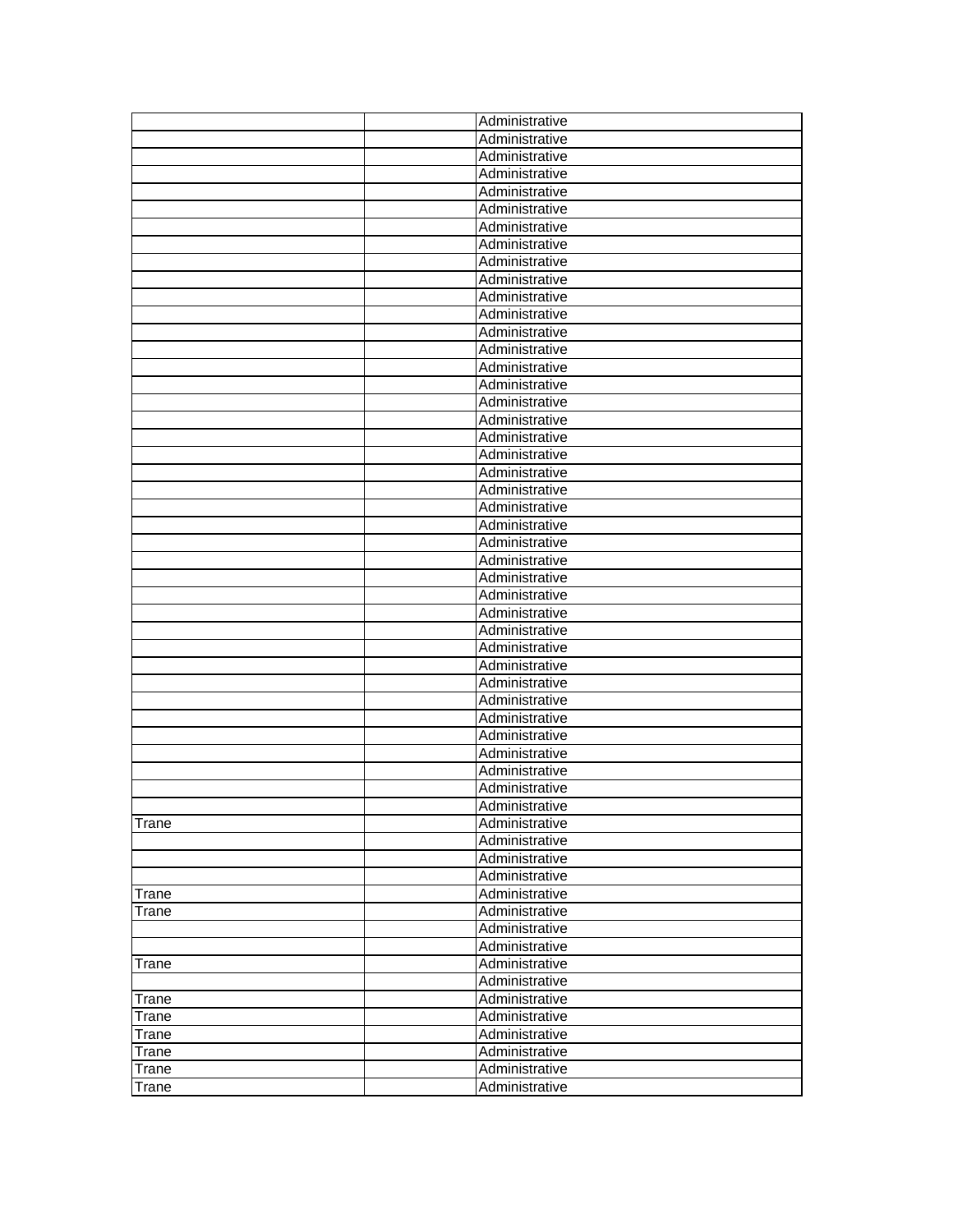| Trane                    | Administrative              |
|--------------------------|-----------------------------|
| Price                    | Administrative              |
| Price                    | Administrative              |
| Price                    | Administrative              |
| Price                    | Administrative              |
| Price                    | Administrative              |
| Price                    | Administrative              |
| Price                    | Administrative              |
| Price                    | Administrative              |
| Price                    | Administrative              |
| Price                    | Administrative              |
|                          | Administrative              |
|                          | Administrative              |
|                          | Administrative              |
|                          | Administrative              |
|                          | Administrative              |
|                          | Administrative              |
|                          | Administrative              |
|                          | Administrative              |
|                          | Administrative              |
|                          | Administrative              |
|                          | Animal Shelter - Church St. |
|                          | Animal Shelter - Church St. |
|                          | Animal Shelter - Church St. |
|                          | <b>Booker T Theater</b>     |
| Greenheck                | Booker T Theater            |
| Trane                    | Booker T Theater            |
| Trane                    | Booker T Theater            |
| Trane                    | Booker T Theater            |
| Trane                    | Booker T Theater            |
| <b>TPI Corporation</b>   | Booker T Theater            |
| Daikin Industries        | <b>BTW Community Center</b> |
| Daikin Industries        | <b>BTW Community Center</b> |
| Daikin Industries        | <b>BTW Community Center</b> |
| <b>Daikin Industries</b> | <b>BTW Community Center</b> |
|                          | <b>BTW Community Center</b> |
|                          | <b>BTW Community Center</b> |
|                          | <b>BTW Community Center</b> |
|                          | <b>BTW Community Center</b> |
|                          | <b>BTW Community Center</b> |
|                          | <b>BTW Community Center</b> |
|                          | <b>BTW Community Center</b> |
|                          | <b>BTW Community Center</b> |
|                          | <b>BTW Community Center</b> |
| Daikin Industries        | <b>BTW Community Center</b> |
| Daikin Industries        | <b>BTW Community Center</b> |
| Daikin Industries        | <b>BTW Community Center</b> |
| Daikin Industries        | <b>BTW Community Center</b> |
| Daikin Industries        | <b>BTW Community Center</b> |
| Daikin Industries        | <b>BTW Community Center</b> |
| Daikin Industries        | <b>BTW Community Center</b> |
| Daikin Industries        | <b>BTW Community Center</b> |
| Daikin Industries        | <b>BTW Community Center</b> |
| Daikin Industries        | <b>BTW Community Center</b> |
| Daikin Industries        | <b>BTW Community Center</b> |
| Daikin Industries        | <b>BTW Community Center</b> |
|                          |                             |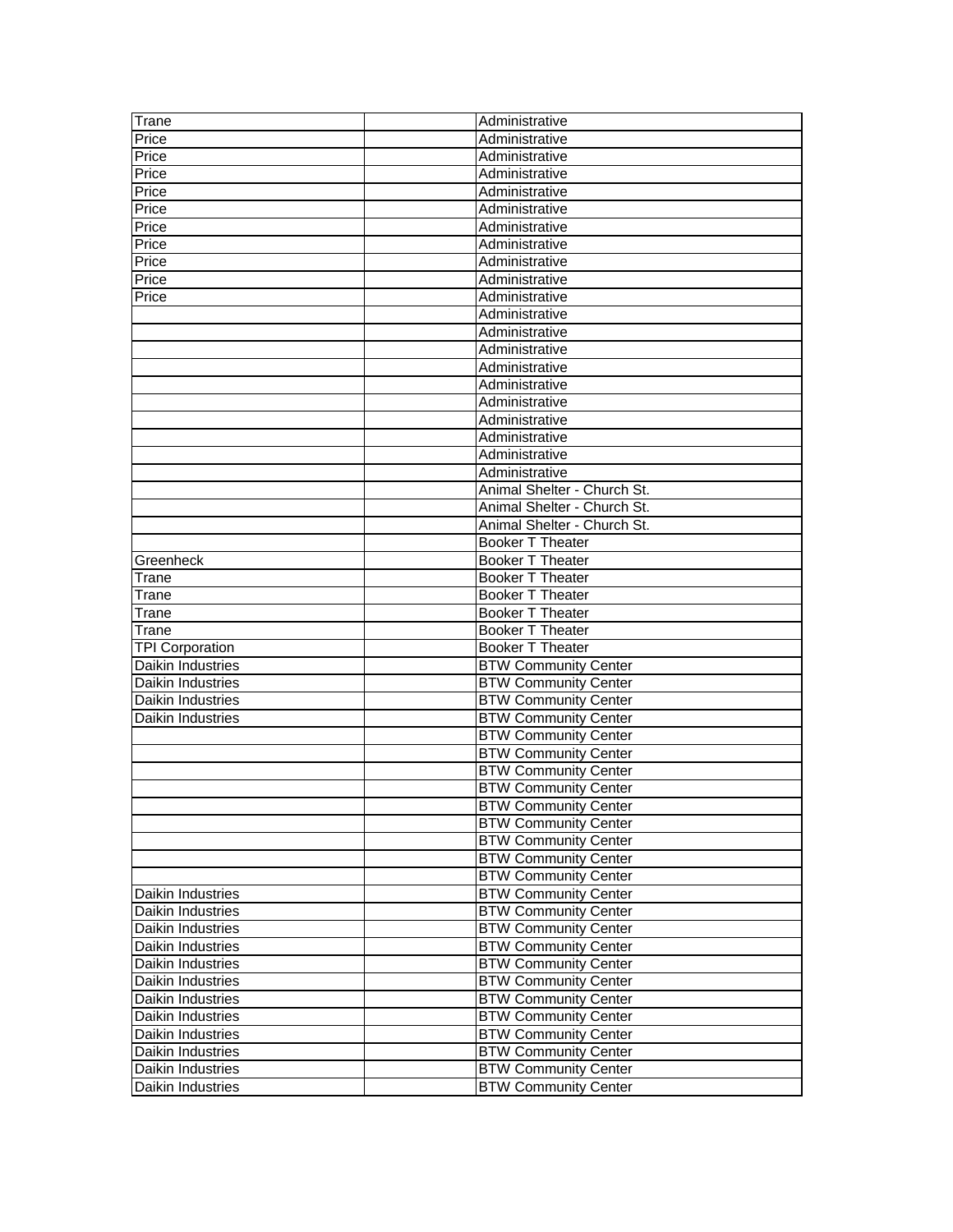| Daikin Industries         | <b>BTW Community Center</b>     |
|---------------------------|---------------------------------|
| Daikin Industries         | <b>BTW Community Center</b>     |
| Daikin Industries         | <b>BTW Community Center</b>     |
| Daikin Industries         | <b>BTW Community Center</b>     |
| Daikin Industries         | <b>BTW Community Center</b>     |
| <b>Daikin Industries</b>  | <b>BTW Community Center</b>     |
| Daikin Industries         | <b>BTW Community Center</b>     |
| Daikin Industries         | <b>BTW Community Center</b>     |
| Daikin Industries         | <b>BTW Community Center</b>     |
| Daikin Industries         | <b>BTW Community Center</b>     |
| Daikin Industries         | <b>BTW Community Center</b>     |
| <b>Daikin Industries</b>  | <b>BTW Community Center</b>     |
| Daikin Industries         | <b>BTW Community Center</b>     |
| Reznor                    | <b>BTW Community Center</b>     |
| Reznor                    | <b>BTW Community Center</b>     |
| Trane                     | <b>Burnett Building</b>         |
| Trane                     | <b>Burnett Building</b>         |
| Trane                     | <b>Burnett Building</b>         |
| Trane                     | <b>Burnett Building</b>         |
| Trane                     | <b>Burnett Building</b>         |
| Trane                     | <b>Burnett Building</b>         |
| Mitsubishi                | <b>Burnett Building</b>         |
|                           | <b>Burnett Building</b>         |
|                           | <b>Burnett Building</b>         |
|                           | <b>Burnett Building</b>         |
|                           | <b>Burnett Building</b>         |
| Trane                     | <b>Burnett Building</b>         |
| Trane                     | <b>Burnett Building</b>         |
| Trane                     | <b>Burnett Building</b>         |
| Trane                     | <b>Burnett Building</b>         |
| Trane                     | <b>Burnett Building</b>         |
| Trane                     | <b>Burnett Building</b>         |
| Amtrol                    | <b>Bus Station</b>              |
|                           | <b>Bus Station</b>              |
|                           | <b>Bus Station</b>              |
| Carrier                   | <b>Bus Station</b>              |
| Carrier                   | <b>Bus Station</b>              |
| Trane                     | <b>Bus Station</b>              |
| Carrier                   | <b>Bus Station</b>              |
| Carrier                   | <b>Bus Station</b>              |
| Trane                     | <b>Business Services Center</b> |
| Trane                     | <b>Business Services Center</b> |
| Trane                     | <b>Business Services Center</b> |
| <b>B&amp;G</b>            | <b>Business Services Center</b> |
|                           | <b>Business Services Center</b> |
| Weil-McLain               | <b>Business Services Center</b> |
| Trane                     | <b>Business Services Center</b> |
| <b>Bell &amp; Gossett</b> | <b>Business Services Center</b> |
| Trane                     | <b>Business Services Center</b> |
| Carrier                   | <b>Business Services Center</b> |
| LG.                       | <b>Business Services Center</b> |
| Trane                     | <b>Business Services Center</b> |
| Trane                     | <b>Business Services Center</b> |
|                           | <b>Business Services Center</b> |
|                           | <b>Business Services Center</b> |
| <b>Bell &amp; Gossett</b> | <b>Business Services Center</b> |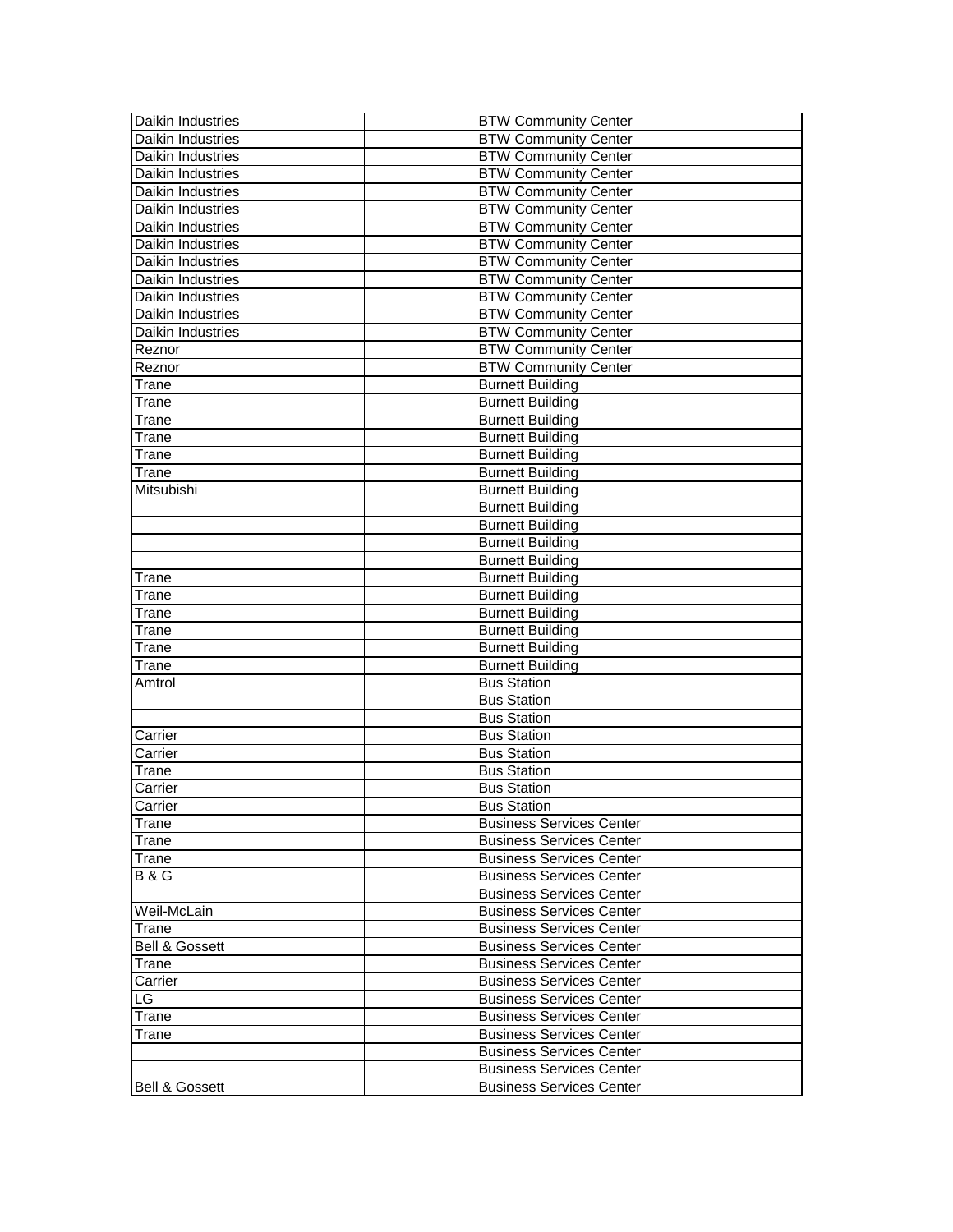| Trane                     | Children's Museum/Art Center |
|---------------------------|------------------------------|
| Trane                     | Children's Museum/Art Center |
| Trane                     | Children's Museum/Art Center |
| Trane                     | Children's Museum/Art Center |
| Trane                     | Children's Museum/Art Center |
| Trane                     | Children's Museum/Art Center |
| Trane                     | Children's Museum/Art Center |
| Trane                     | Children's Museum/Art Center |
| Trane                     | Children's Museum/Art Center |
| Trane                     | Children's Museum/Art Center |
| Raypak Inc.               | Children's Museum/Art Center |
| Raypak Inc.               | Children's Museum/Art Center |
| Trane                     | Children's Museum/Art Center |
| Trane                     | Children's Museum/Art Center |
| Trane                     | Children's Museum/Art Center |
| <b>Bell &amp; Gossett</b> | Children's Museum/Art Center |
| <b>Bell &amp; Gossett</b> | Children's Museum/Art Center |
| <b>Bell &amp; Gossett</b> | Children's Museum/Art Center |
| <b>Bell &amp; Gossett</b> | Children's Museum/Art Center |
| <b>TURBOPOWER</b>         | Children's Museum/Art Center |
| Greenheck                 | Children's Museum/Art Center |
| <b>Bell &amp; Gossett</b> | Children's Museum/Art Center |
| Trane                     | Children's Museum/Art Center |
| Trane                     | Children's Museum/Art Center |
| Trane                     | Children's Museum/Art Center |
| Trane                     | Children's Museum/Art Center |
| Trane                     | Children's Museum/Art Center |
|                           | Children's Museum/Art Center |
|                           | Children's Museum/Art Center |
| Trane                     | Children's Museum/Art Center |
| Trane                     | Children's Museum/Art Center |
| Trane                     | Children's Museum/Art Center |
| Trane                     | Children's Museum/Art Center |
| Trane                     | Children's Museum/Art Center |
| Trane                     | Children's Museum/Art Center |
| I rane                    | Children's Museum/Art Center |
| Trane                     | Children's Museum/Art Center |
| I rane                    | Children's Museum/Art Center |
| Trane                     | Children's Museum/Art Center |
| Trane                     | Children's Museum/Art Center |
| Trane                     | Children's Museum/Art Center |
| Greenheck                 | Children's Museum/Art Center |
| Greenheck                 | Children's Museum/Art Center |
| Greenheck                 | Children's Museum/Art Center |
|                           | <b>City Warehouse</b>        |
|                           | <b>City Warehouse</b>        |
|                           | <b>City Warehouse</b>        |
|                           | <b>City Warehouse</b>        |
|                           | <b>City Warehouse</b>        |
|                           | City Warehouse               |
|                           | <b>City Warehouse</b>        |
|                           | <b>City Warehouse</b>        |
| Trane                     | Douglas Building             |
| Trane                     | Douglas Building             |
| Trane                     | Douglas Building             |
| Trane                     | Douglas Building             |
|                           |                              |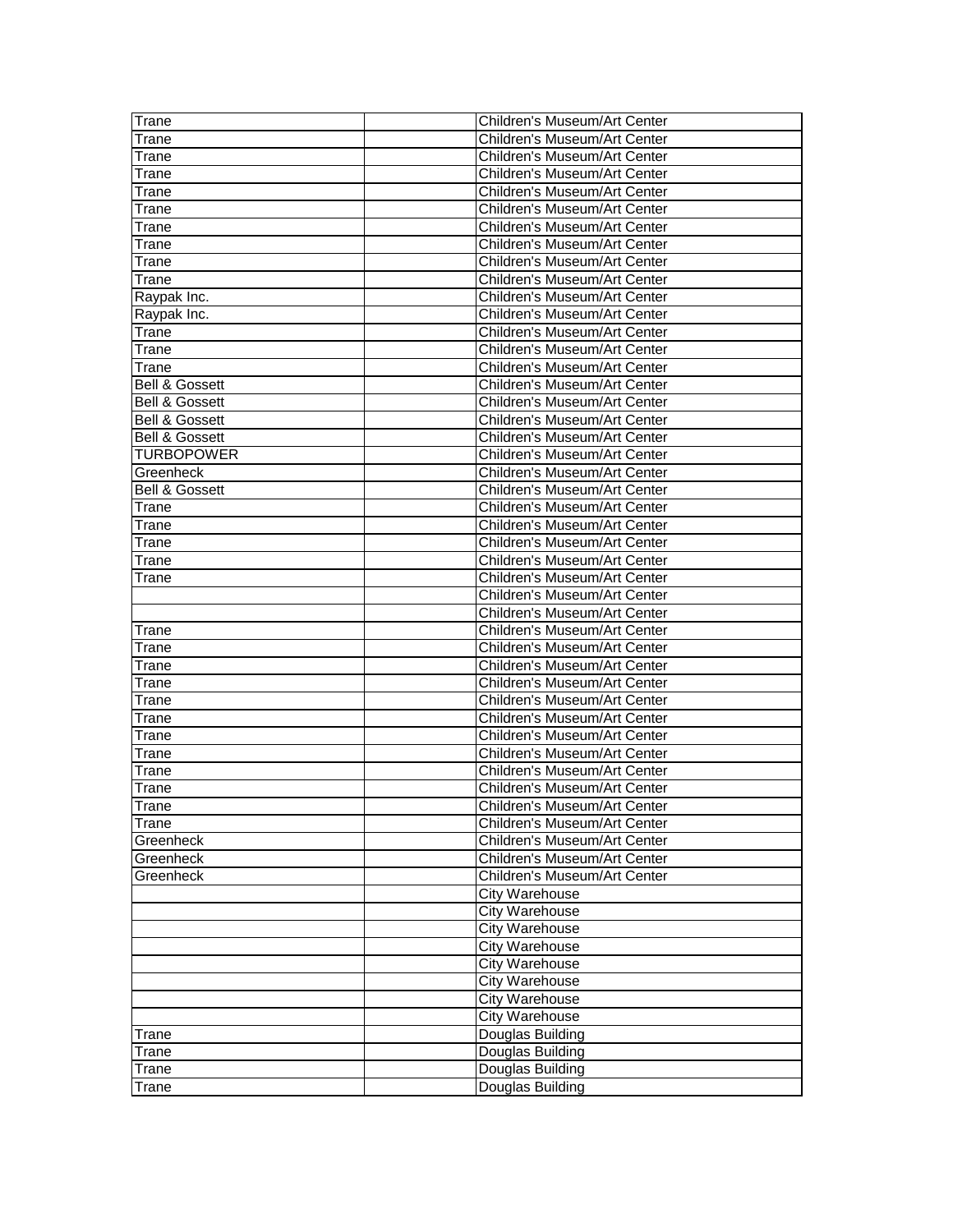| Trane                   | Douglas Building             |
|-------------------------|------------------------------|
| Trane                   | Douglas Building             |
| Trane                   | Douglas Building             |
| Trane                   | Douglas Building             |
| Trane                   | Douglas Building             |
| Trane                   | Douglas Building             |
| American Standard       | Douglas Building             |
| Mitsubishi              | Douglas Building             |
|                         | Douglas Building             |
| Trane                   | Douglas Building             |
| Trane                   | Douglas Building             |
| Trane                   | Douglas Building             |
| Trane                   | Douglas Building             |
| Trane                   | Douglas Building             |
| Trane                   | Douglas Building             |
| <b>TPI Corporation</b>  | Douglas Building             |
| <b>TPI Corporation</b>  | Douglas Building             |
| <b>TPI Corporation</b>  | Douglas Building             |
|                         | <b>Engineering Sign Shop</b> |
|                         | <b>Engineering Sign Shop</b> |
| Atlas Copco             | <b>Event Center</b>          |
| Carrier                 | <b>Event Center</b>          |
| Carrier                 | <b>Event Center</b>          |
| Carrier                 | <b>Event Center</b>          |
| Carrier                 | <b>Event Center</b>          |
| Carrier                 | <b>Event Center</b>          |
| Carrier                 | <b>Event Center</b>          |
| Carrier                 | <b>Event Center</b>          |
| Carrier                 | <b>Event Center</b>          |
| Carrier                 | <b>Event Center</b>          |
| Carrier                 | <b>Event Center</b>          |
| Carrier                 | <b>Event Center</b>          |
| Taco                    | <b>Event Center</b>          |
| Taco                    | <b>Event Center</b>          |
| Jace - Envirocon        | <b>Event Center</b>          |
| Raypak Inc.             | <b>Event Center</b>          |
| Raypak Inc.             | <b>Event Center</b>          |
| Carrier                 | <b>Event Center</b>          |
| Carrier                 | <b>Event Center</b>          |
| <b>Taco</b>             | Event Center                 |
| Taco                    | <b>Event Center</b>          |
| Taco                    | <b>Event Center</b>          |
| Taco                    | <b>Event Center</b>          |
| Taco                    | Event Center                 |
| Taco                    | <b>Event Center</b>          |
| Carrier                 | <b>Event Center</b>          |
| Carrier                 | <b>Event Center</b>          |
| Carrier                 | <b>Event Center</b>          |
| Twin City Fan & Blower  | Event Center                 |
| Twin City Fan & Blower  | Event Center                 |
| Twin City Fan & Blower  | Event Center                 |
| Twin City Fan & Blower  | Event Center                 |
| Twin City Fan & Blower  | Event Center                 |
| Twin City Fan & Blower  | <b>Event Center</b>          |
| Power Ventilator        | <b>Event Center</b>          |
| <b>Power Ventilator</b> | <b>Event Center</b>          |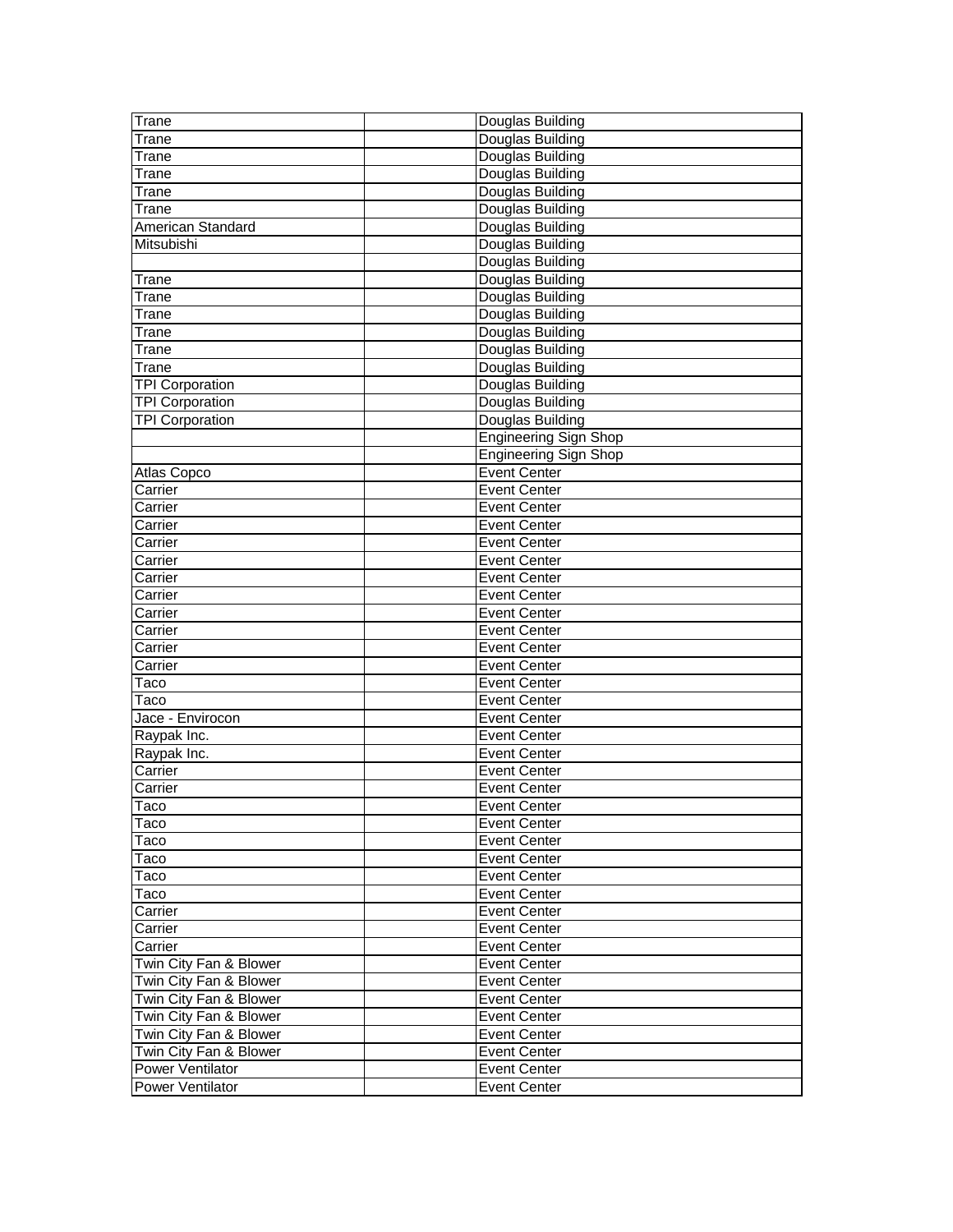| <b>Power Ventilator</b>   | <b>Event Center</b>            |
|---------------------------|--------------------------------|
| <b>Power Ventilator</b>   | <b>Event Center</b>            |
| <b>Power Ventilator</b>   | <b>Event Center</b>            |
| Twin City Fan & Blower    | <b>Event Center</b>            |
| Twin City Fan & Blower    | <b>Event Center</b>            |
| Twin City Fan & Blower    | <b>Event Center</b>            |
| Proflo                    | <b>Event Center</b>            |
| Proflo                    | <b>Event Center</b>            |
| Proflo                    | <b>Event Center</b>            |
| Taco                      | <b>Event Center</b>            |
| Taco                      | <b>Event Center</b>            |
| CaptiveAire Systems       | <b>Event Center</b>            |
| CaptiveAire Systems       | <b>Event Center</b>            |
| CaptiveAire Systems       | <b>Event Center</b>            |
| Trane                     | <b>Event Center</b>            |
| Vector Industries         | <b>Event Center</b>            |
| Vector Industries         | <b>Event Center</b>            |
| QMARK                     | <b>Event Center</b>            |
| QMARK                     | <b>Event Center</b>            |
| QMARK                     | <b>Event Center</b>            |
| Trane                     | <b>Event Center</b>            |
| Trane                     | <b>Event Center</b>            |
| Trane                     | <b>Event Center</b>            |
| Trane                     | <b>Event Center</b>            |
| Trane                     | <b>Event Center</b>            |
| Carrier                   | <b>Fire Prevention Complex</b> |
| Trane                     | <b>Fire Prevention Complex</b> |
| New York Blower           | <b>Fire Prevention Complex</b> |
| New York Blower           | <b>Fire Prevention Complex</b> |
| New York Blower           | <b>Fire Prevention Complex</b> |
| York                      | <b>Fire Prevention Complex</b> |
| Daikin Industries         | <b>Fire Prevention Complex</b> |
| Daikin Industries         | <b>Fire Prevention Complex</b> |
| Daikin Industries         | <b>Fire Prevention Complex</b> |
| Trane                     | <b>Fire Prevention Complex</b> |
| York                      | <b>Fire Prevention Complex</b> |
| York                      | <b>Fire Prevention Complex</b> |
| York                      | <b>Fire Prevention Complex</b> |
| York                      | <b>Fire Prevention Complex</b> |
| York                      | <b>Fire Prevention Complex</b> |
| <b>Marathon Electric</b>  | Fire Station 1                 |
| Carrier                   | Fire Station 1                 |
| American Standard Inc.    | Fire Station 1                 |
| Trane                     | Fire Station 1                 |
| <b>Bell &amp; Gossett</b> | Fire Station 1                 |
|                           | Fire Station 1                 |
|                           | Fire Station 1                 |
|                           | Fire Station 1                 |
|                           | Fire Station 1                 |
|                           | Fire Station 1                 |
|                           | Fire Station 1                 |
|                           | Fire Station 1                 |
|                           | Fire Station 1                 |
|                           | Fire Station 1                 |
|                           | Fire Station 1                 |
|                           |                                |
|                           | Fire Station 1                 |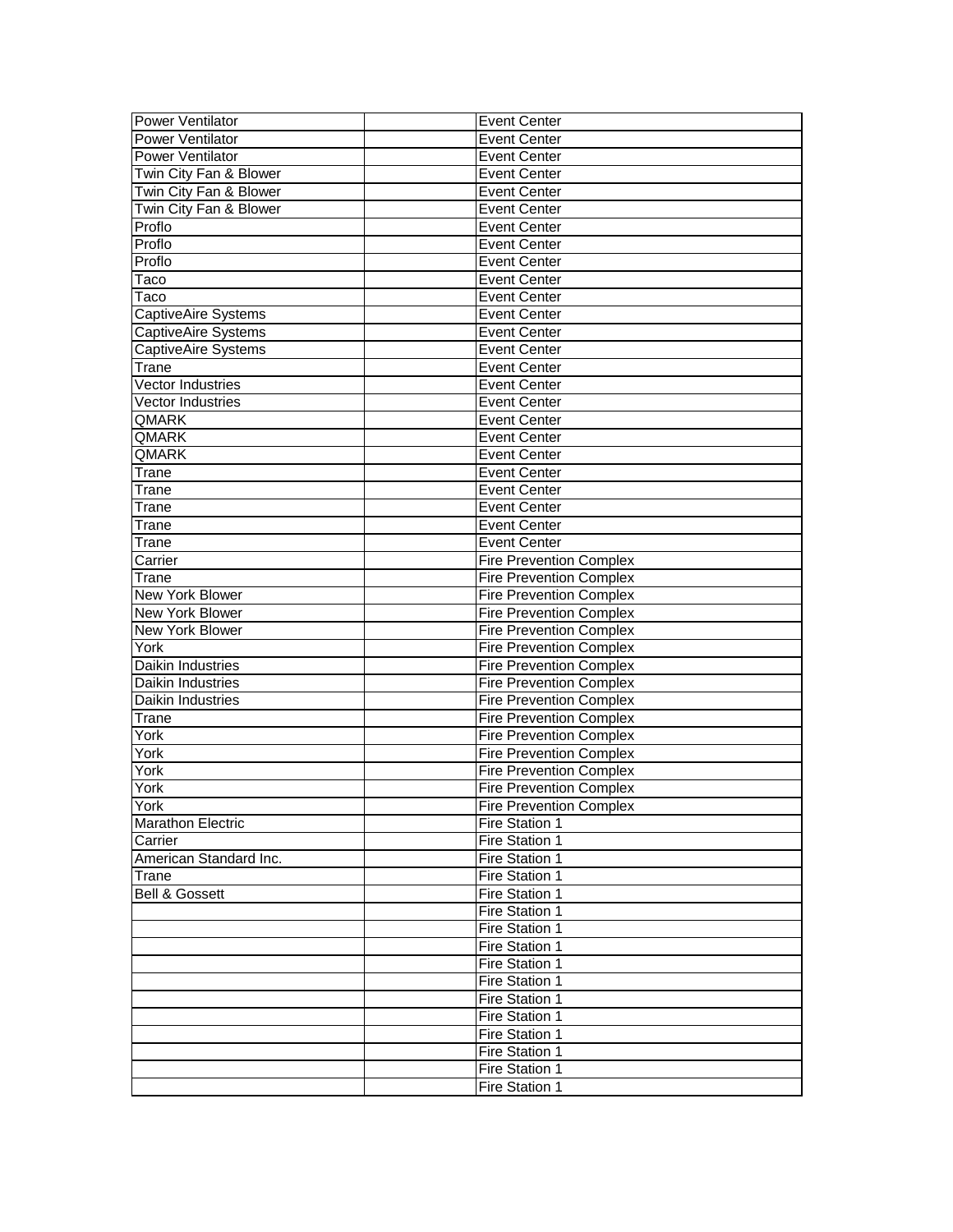|                                      | Fire Station 1                   |
|--------------------------------------|----------------------------------|
| <b>ILG</b>                           | Fire Station 1                   |
| ILG                                  | Fire Station 1                   |
|                                      | Fire Station 1                   |
|                                      | Fire Station 1                   |
|                                      | Fire Station 1                   |
|                                      | Fire Station 1                   |
|                                      | Fire Station 1                   |
| Spectrum                             | Fire Station 2                   |
|                                      | Fire Station 2                   |
| Burnham                              | Fire Station 2                   |
| Carrier                              | Fire Station 2                   |
| Taco                                 | Fire Station 2                   |
|                                      | Fire Station 2                   |
|                                      | Fire Station 2                   |
|                                      | Fire Station 2                   |
| <b>IRIS</b>                          | Fire Station 2                   |
|                                      | Fire Station 2                   |
| <b>Arrow Industries</b>              | Fire Station 2                   |
|                                      | Fire Station 2                   |
| Sears                                | Fire Station 3                   |
|                                      | Fire Station 3                   |
|                                      | Fire Station 3                   |
| Trane                                | Fire Station 3                   |
| Trane                                | Fire Station 3                   |
| American Air Compressor              | Fire Station 4                   |
| York                                 | Fire Station 4                   |
| York                                 | Fire Station 4                   |
| Penn Ventilator Company              | Fire Station 4                   |
|                                      | Fire Station 4                   |
| Penn Ventilator Company              | Fire Station 4                   |
|                                      | Fire Station 4                   |
| York                                 | Fire Station 4                   |
| York                                 | Fire Station 4                   |
| Ambi-Rad                             | Fire Station 4                   |
| Ambi-Rad                             | Fire Station 4                   |
| Reznor                               | Fire Station 4                   |
| SpeedAire                            | Fire Station 5                   |
| <b>Goodman Manufacturing Company</b> | Fire Station 5                   |
| <b>Trane</b>                         | Fire Station 5                   |
|                                      | Fire Station 5                   |
|                                      | Fire Station 5                   |
|                                      | Fire Station 5                   |
|                                      | Fire Station 5                   |
| Trane                                | Fire Station 5                   |
| Trane                                |                                  |
| Dayton                               | Fire Station 5<br>Fire Station 6 |
| Ingersoll Rand                       |                                  |
| Trane                                | Fire Station 6                   |
|                                      | Fire Station 6                   |
| Carrier                              | Fire Station 6                   |
| Trane                                | Fire Station 6                   |
| Carrier                              | Fire Station 6                   |
| Carrier                              | Fire Station 6                   |
| Dayton                               | Fire Station 6                   |
|                                      | Fire Station 6                   |
| Carrier                              | Fire Station 6                   |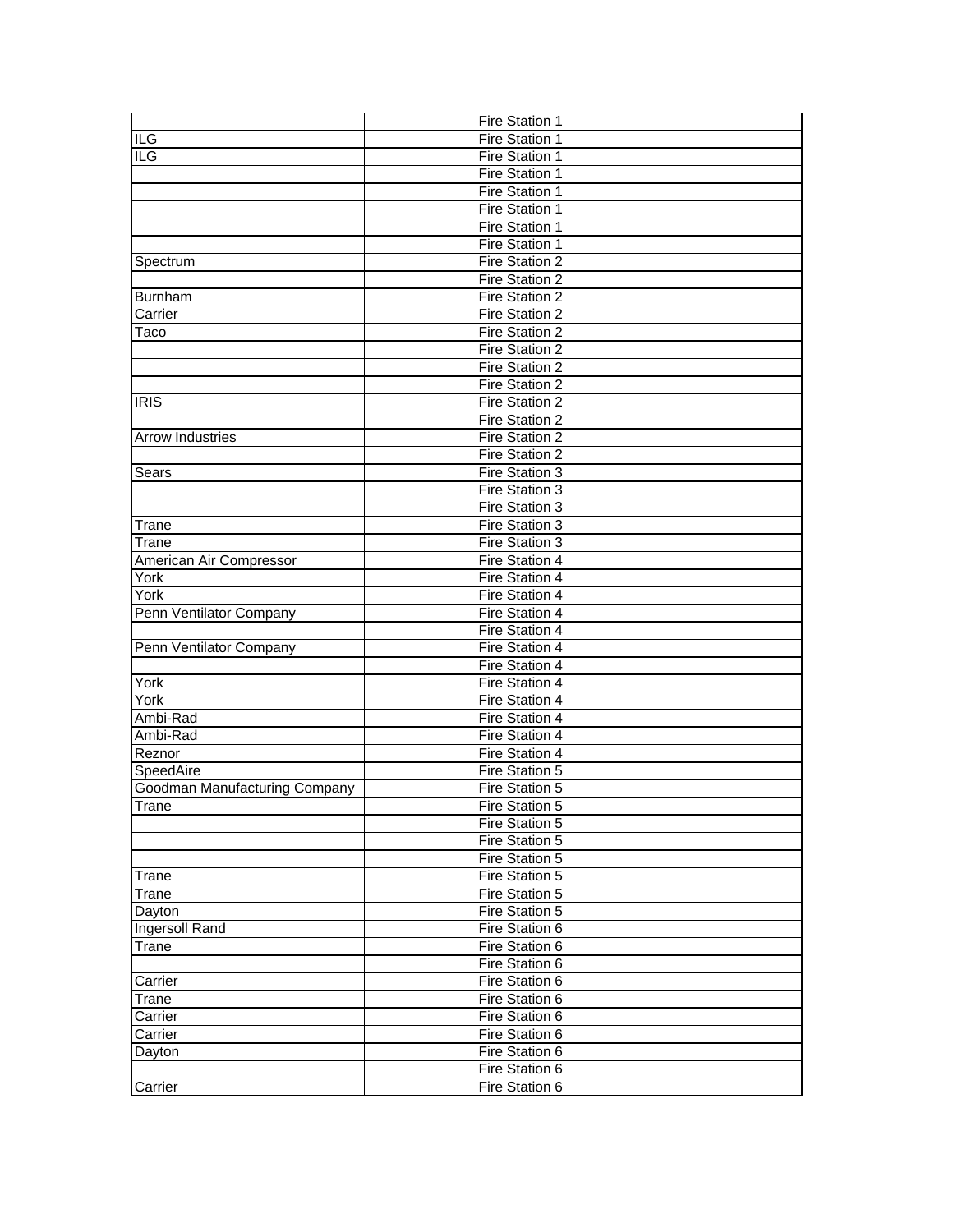| Carrier           | Fire Station 6                               |
|-------------------|----------------------------------------------|
| Carrier           | Fire Station 6                               |
|                   | Fire Station 6                               |
|                   | Fire Station 6                               |
|                   | Fire Station 6                               |
|                   | Fire Station 6                               |
| Carrier           | Fire Station 6                               |
| Carrier           | Fire Station 6                               |
| AAON, Inc.        | Fire Station 6                               |
| Carrier           | Fire Station 6                               |
| Carrier           | Fire Station 6                               |
| Ingersoll Rand    | Fire Station 7                               |
| Lennox            | Fire Station 7                               |
| Lennox            | Fire Station 7                               |
| Lennox            | Fire Station 7                               |
| Lennox            | Fire Station 7                               |
| Lennox            | Fire Station 7                               |
| Lennox            | <b>Fire Station 7</b>                        |
| Daikin Industries | Fire Station 7                               |
| Daikin Industries | Fire Station 7                               |
| Lennox            | Fire Station 7                               |
| Lennox            | Fire Station 7                               |
| Lennox            | Fire Station 7                               |
| Lennox            | Fire Station 7                               |
| Lennox            | Fire Station 7                               |
| Lennox            | Fire Station 7                               |
|                   | Fire Station 7                               |
|                   | Fire Station 7                               |
| Lennox            | Fire Station 7                               |
| Trane             | Imperial Centre Art Gallery - 1st Floor      |
| Trane             | Imperial Centre Art Gallery - 1st Floor      |
| Trane             | Imperial Centre Art Gallery - 1st Floor      |
|                   | Imperial Centre Art Gallery - 1st Floor      |
| Trane             | Imperial Centre Art Gallery - 1st Floor      |
| Trane             | Imperial Centre Art Gallery - 1st Floor      |
| Trane             | Imperial Centre Art Gallery - 1st Floor      |
|                   | Imperial Centre Art Gallery - 1st Floor      |
|                   | Imperial Centre Art Gallery - 1st Floor      |
| Trane             | Imperial Centre Art Gallery - 1st Floor      |
| Trane             | Imperial Centre Art Gallery - 1st Floor      |
|                   | Imperial Centre Art Gallery - 1st Floor      |
| Trane             | Imperial Centre Art Gallery - 2nd Floor      |
| Trane             | Imperial Centre Art Gallery - 2nd Floor      |
| Trane             | Imperial Centre Art Gallery - 2nd Floor      |
| Trane             | Imperial Centre Art Gallery - 2nd Floor      |
| Trane             | Imperial Centre Art Gallery - 2nd Floor      |
|                   | Imperial Centre Art Gallery - 2nd Floor      |
| Trane             | Imperial Centre Childrens Museum - 1st floor |
| Trane             | Imperial Centre Childrens Museum - 1st floor |
|                   | Imperial Centre Childrens Museum - 1st floor |
|                   | Imperial Centre Childrens Museum - 1st floor |
|                   | Imperial Centre Childrens Museum - 1st floor |
|                   | Imperial Centre Childrens Museum - 1st floor |
|                   | Imperial Centre Childrens Museum - 1st floor |
| Trane             | Imperial Centre Childrens Museum - 1st floor |
| Trane             | Imperial Centre Childrens Museum - 1st floor |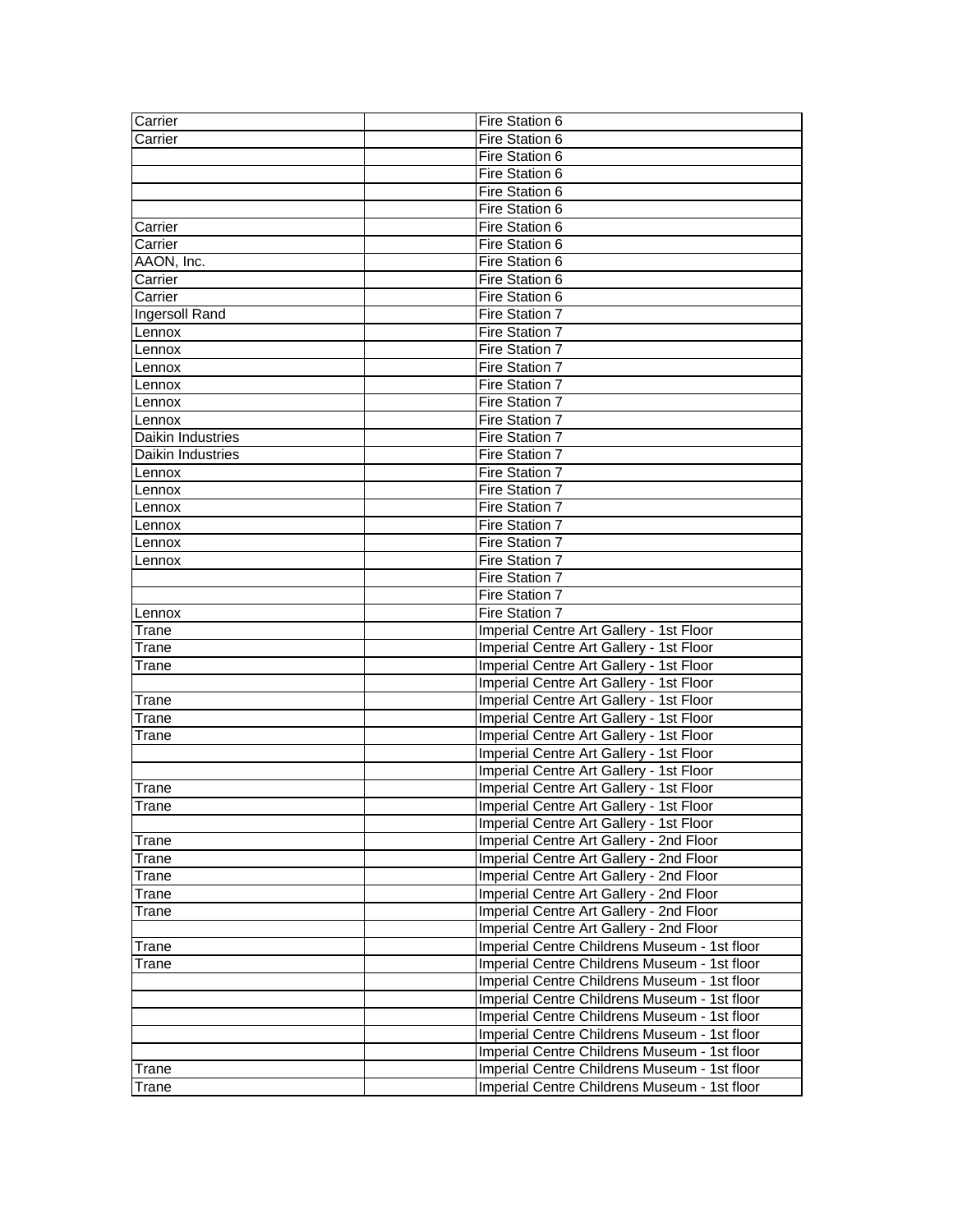| Trane                | Imperial Centre Childrens Museum - 2nd floor |
|----------------------|----------------------------------------------|
| Trane                | Imperial Centre Childrens Museum - 2nd floor |
| Trane                | Imperial Centre Childrens Museum - 2nd floor |
|                      | Imperial Centre Childrens Museum - 2nd floor |
|                      | Imperial Centre Childrens Museum - 2nd floor |
| Greenheck            | Imperial Centre Childrens Museum - 2nd floor |
|                      | Imperial Centre Childrens Museum - 3rd floor |
| Trane                | Imperial Centre Childrens Museum - 3rd floor |
| Trane                | Imperial Centre Childrens Museum - 3rd floor |
| Trane                | Imperial Centre Education Center             |
| Greenheck            | <b>Imperial Centre Education Center</b>      |
| Greenheck            | <b>Imperial Centre Education Center</b>      |
| Greenheck            | <b>Imperial Centre Education Center</b>      |
| Greenheck            | Imperial Centre Education Center             |
| Trane                | Imperial Centre Education Center             |
| Trane                | <b>Imperial Centre Education Center</b>      |
| Trane                | Imperial Centre Education Center             |
| Trane                | <b>Imperial Centre Education Center</b>      |
| Trane                | <b>Imperial Centre Education Center</b>      |
| Trane                | <b>Imperial Centre Education Center</b>      |
| Trane                | <b>Imperial Centre Education Center</b>      |
| Trane                | Imperial Centre Education Center             |
| Trane                | Imperial Centre Education Center             |
| Trane                | <b>Imperial Centre Education Center</b>      |
| Trane                | <b>Imperial Centre Education Center</b>      |
|                      | Imperial Centre Main Entrance                |
| Trane                | Imperial Centre Main Entrance                |
| Marathon             | <b>Imperial Centre Main Entrance</b>         |
| Marathon             | Imperial Centre Main Entrance                |
| A. O. Smith          | Imperial Centre Main Entrance                |
| Trane                | Imperial Centre Main Entrance                |
| <b>US Electrical</b> | Imperial Centre Main Entrance                |
|                      | Imperial Centre Main Entrance                |
| Trane                | Imperial Centre Main Entrance                |
|                      | Imperial Centre Main Entrance                |
|                      | Imperial Centre Main Entrance                |
|                      | Imperial Centre Main Entrance                |
|                      | Imperial Centre Main Entrance                |
|                      | <b>Imperial Centre Main Entrance</b>         |
| <b>Trane</b>         | Imperial Centre Theatre                      |
| Trane                | <b>Imperial Centre Theatre</b>               |
| Trane                | <b>Imperial Centre Theatre</b>               |
| Trane                | <b>Imperial Centre Theatre</b>               |
| Trane                | <b>Imperial Centre Theatre</b>               |
|                      | <b>Imperial Centre Theatre</b>               |
| Trane                | <b>Imperial Centre Theatre</b>               |
|                      | <b>Imperial Centre Theatre</b>               |
| Trane                | <b>Imperial Centre Theatre</b>               |
| Trane                | <b>Imperial Centre Theatre</b>               |
| Trane                | <b>Imperial Centre Theatre</b>               |
|                      |                                              |
| Trane                | <b>Imperial Centre Theatre</b>               |
|                      | <b>Imperial Centre Theatre</b>               |
| Greenheck            | <b>Imperial Centre Theatre</b>               |
|                      | <b>Imperial Centre Theatre</b>               |
| Trane                | <b>Imperial Centre Theatre</b>               |
|                      | <b>Imperial Centre Theatre</b>               |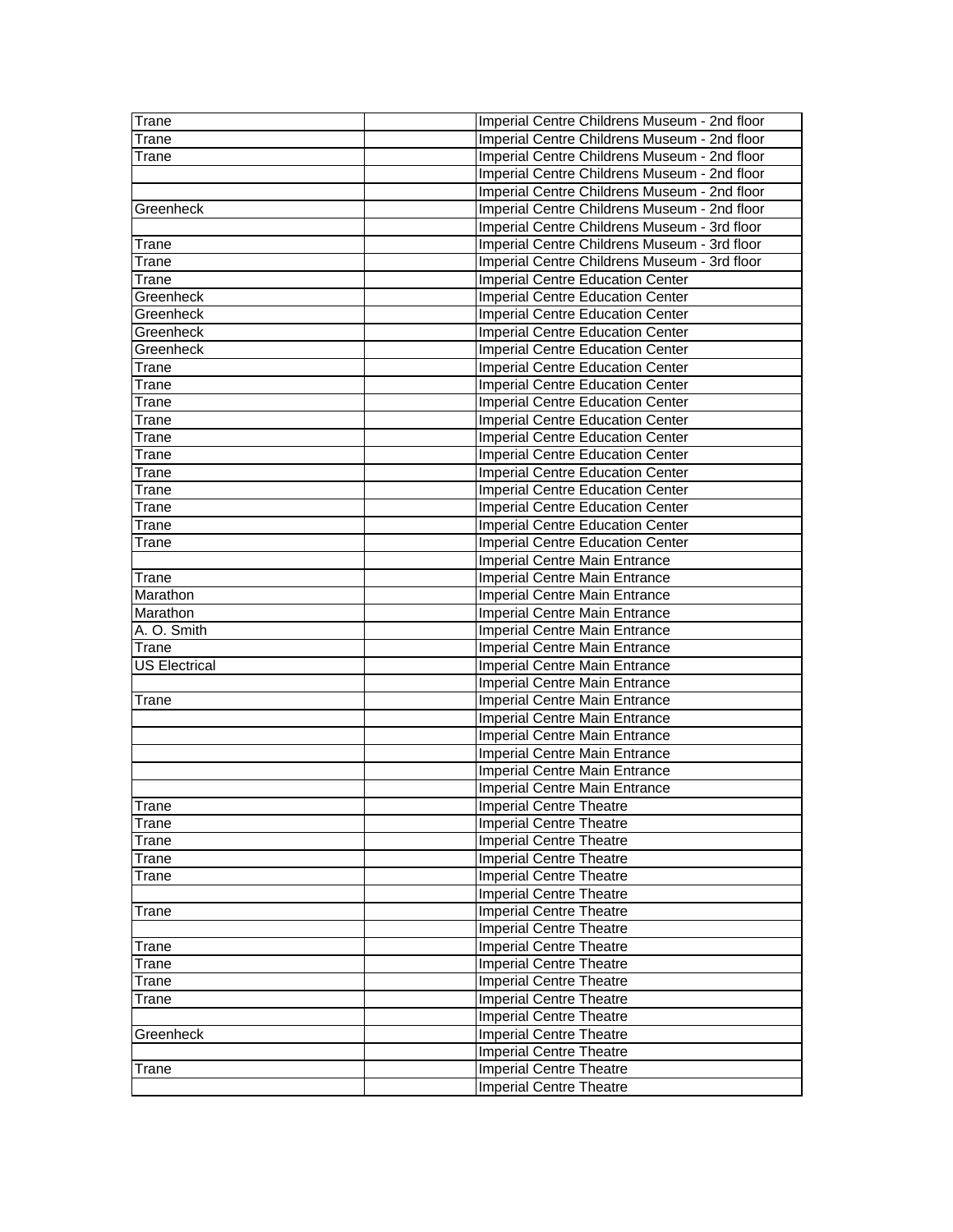|                        | <b>Imperial Centre Theatre</b> |
|------------------------|--------------------------------|
| Trane                  | <b>Imperial Centre Theatre</b> |
| Trane                  | <b>Imperial Centre Theatre</b> |
| Trane                  | <b>Imperial Centre Theatre</b> |
| Trane                  | <b>Imperial Centre Theatre</b> |
|                        | <b>Imperial Centre Theatre</b> |
|                        | <b>Imperial Centre Theatre</b> |
| Trane                  | <b>Imperial Centre Theatre</b> |
| Trane                  | <b>Imperial Centre Theatre</b> |
| Trane                  | <b>Imperial Centre Theatre</b> |
| Trane                  | <b>Imperial Centre Theatre</b> |
| Trane                  | <b>Imperial Centre Theatre</b> |
| Greenheck              | <b>Imperial Centre Theatre</b> |
| Trane                  | <b>Imperial Centre Theatre</b> |
| Trane                  | <b>Judicial Center</b>         |
| Trane                  | Judicial Center                |
| Trane                  | Judicial Center                |
| Trane                  | <b>Judicial Center</b>         |
| Trane                  | Judicial Center                |
| Carrier                | <b>Judicial Center</b>         |
| Trane                  | <b>Judicial Center</b>         |
| Trane                  | <b>Judicial Center</b>         |
| Trane                  | <b>Judicial Center</b>         |
| Carrier                | Judicial Center                |
| Carrier                | Judicial Center                |
| Carrier                | <b>Judicial Center</b>         |
| Trane                  | Judicial Center                |
| Taco                   | Judicial Center                |
| Taco                   | <b>Judicial Center</b>         |
| Raypak                 | <b>Judicial Center</b>         |
| Raypak                 | <b>Judicial Center</b>         |
| Carrier                | Judicial Center                |
| Trane                  | Judicial Center                |
| Trane                  | <b>Judicial Center</b>         |
| Trane                  | Judicial Center                |
| Carrier                | Judicial Center                |
| Trane                  | <b>Judicial Center</b>         |
| Carrier                | Judicial Center                |
| Trane                  | Judicial Center                |
| Trane                  | <b>Judicial Center</b>         |
| Trane                  | <b>Judicial Center</b>         |
| Goodman                | <b>Judicial Center</b>         |
| Trane                  | Judicial Center                |
| Trane                  | Judicial Center                |
| Taco                   | Judicial Center                |
| Taco                   | <b>Judicial Center</b>         |
| Taco                   | Judicial Center                |
|                        | Judicial Center                |
| Mitsubishi             | Manhattan Building             |
|                        | Manhattan Building             |
| Trane                  | Manhattan Building             |
| Trane                  | <b>Manhattan Building</b>      |
| Trane                  | Manhattan Building             |
| <b>TPI Corporation</b> | <b>Manhattan Building</b>      |
| Lennox                 | OIC & Offices for Comm. Ctr    |
| Daikin Industries      | OIC & Offices for Comm. Ctr    |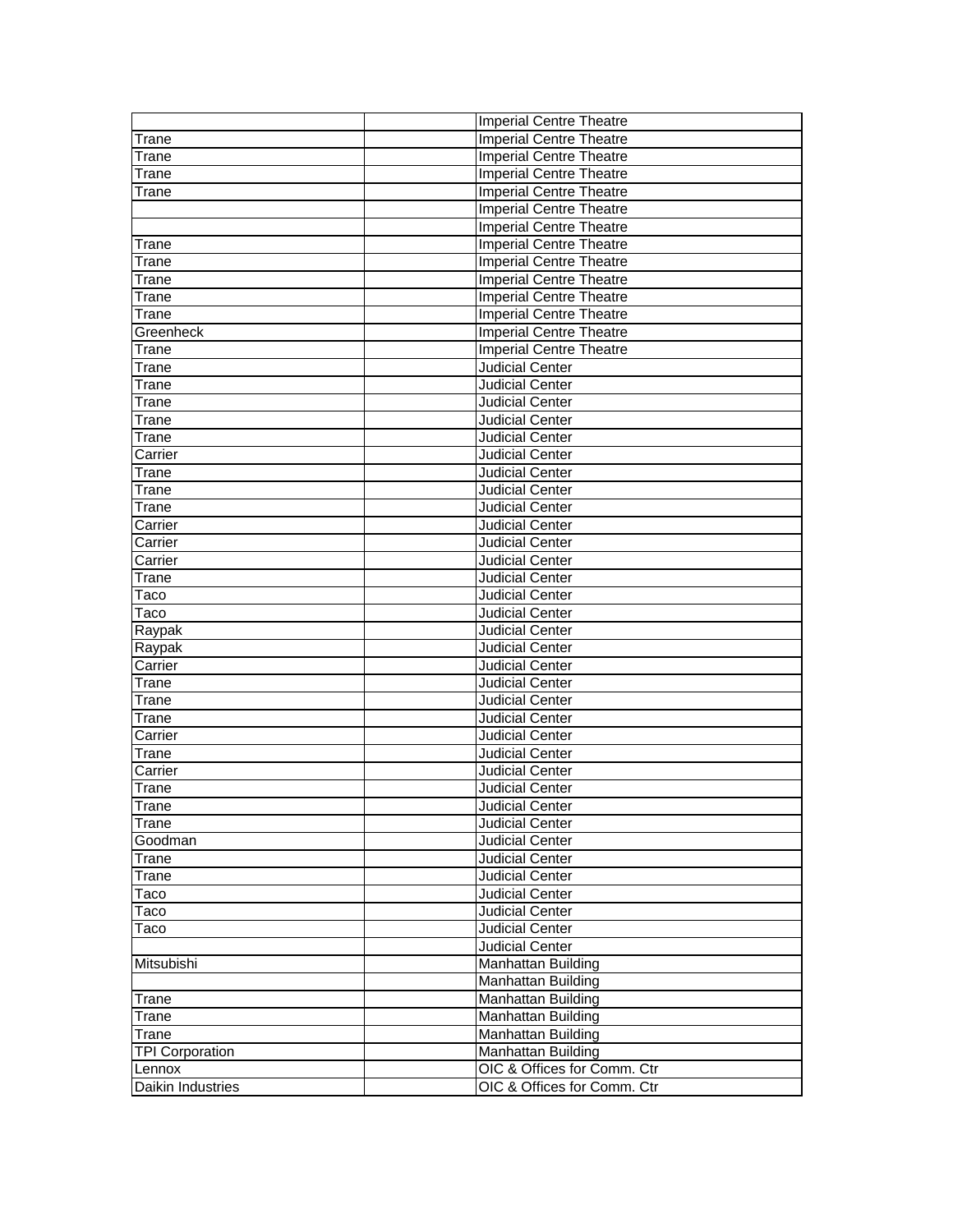| Lennox                        | OIC & Offices for Comm. Ctr |
|-------------------------------|-----------------------------|
| Lennox                        | OIC & Offices for Comm. Ctr |
| Lennox                        | OIC & Offices for Comm. Ctr |
| Lennox                        | OIC & Offices for Comm. Ctr |
| Lennox                        | OIC & Offices for Comm. Ctr |
| Daikin Industries             | OIC & Offices for Comm. Ctr |
| Lennox                        | OIC & Offices for Comm. Ctr |
| Lennox                        | OIC & Offices for Comm. Ctr |
| Lennox                        | OIC & Offices for Comm. Ctr |
| Lennox                        | OIC & Offices for Comm. Ctr |
| Lennox                        | OIC & Offices for Comm. Ctr |
| Raypak Inc.                   | OIC & Offices for Comm. Ctr |
| Trane                         | OIC & Offices for Comm. Ctr |
| Lennox                        | OIC & Offices for Comm. Ctr |
| Lennox                        | OIC & Offices for Comm. Ctr |
| Lennox                        | OIC & Offices for Comm. Ctr |
| Lennox                        | OIC & Offices for Comm. Ctr |
| Lennox                        | OIC & Offices for Comm. Ctr |
| Lennox                        | OIC & Offices for Comm. Ctr |
| Lennox                        | OIC & Offices for Comm. Ctr |
| Lennox                        | OIC & Offices for Comm. Ctr |
| Lennox                        | OIC & Offices for Comm. Ctr |
| Lennox                        | OIC & Offices for Comm. Ctr |
| <b>Allied Air Enterprises</b> | OIC & Offices for Comm. Ctr |
|                               | OIC & Offices for Comm. Ctr |
| Taco                          | OIC & Offices for Comm. Ctr |
| Samsung                       | OIC & Offices for Comm. Ctr |
| Samsung                       | OIC & Offices for Comm. Ctr |
|                               | OIC & Offices for Comm. Ctr |
|                               | OIC & Offices for Comm. Ctr |
| Greenheck                     | OIC & Offices for Comm. Ctr |
| Greenheck                     | OIC & Offices for Comm. Ctr |
| Greenheck                     | OIC & Offices for Comm. Ctr |
| Greenheck                     | OIC & Offices for Comm. Ctr |
| Greenheck                     | OIC & Offices for Comm. Ctr |
| Greenheck                     | OIC & Offices for Comm. Ctr |
|                               | OIC & Offices for Comm. Ctr |
| Greenheck                     | OIC & Offices for Comm. Ctr |
| Greenheck                     | OIC & Offices for Comm. Ctr |
|                               | OIC & Offices for Comm. Ctr |
| Daikin Industries             | OIC & Offices for Comm. Ctr |
| Daikin Industries             | OIC & Offices for Comm. Ctr |
| Daikin Industries             | OIC & Offices for Comm. Ctr |
| Daikin Industries             | OIC & Offices for Comm. Ctr |
| Daikin Industries             | OIC & Offices for Comm. Ctr |
| Daikin Industries             | OIC & Offices for Comm. Ctr |
| Daikin Industries             | OIC & Offices for Comm. Ctr |
|                               | OIC & Offices for Comm. Ctr |
| Daikin Industries             | OIC & Offices for Comm. Ctr |
| Daikin Industries             | OIC & Offices for Comm. Ctr |
| Daikin Industries             | OIC & Offices for Comm. Ctr |
| Daikin Industries             | OIC & Offices for Comm. Ctr |
| Daikin Industries             | OIC & Offices for Comm. Ctr |
|                               | OIC & Offices for Comm. Ctr |
| Daikin Industries             | OIC & Offices for Comm. Ctr |
| Daikin Industries             | OIC & Offices for Comm. Ctr |
|                               |                             |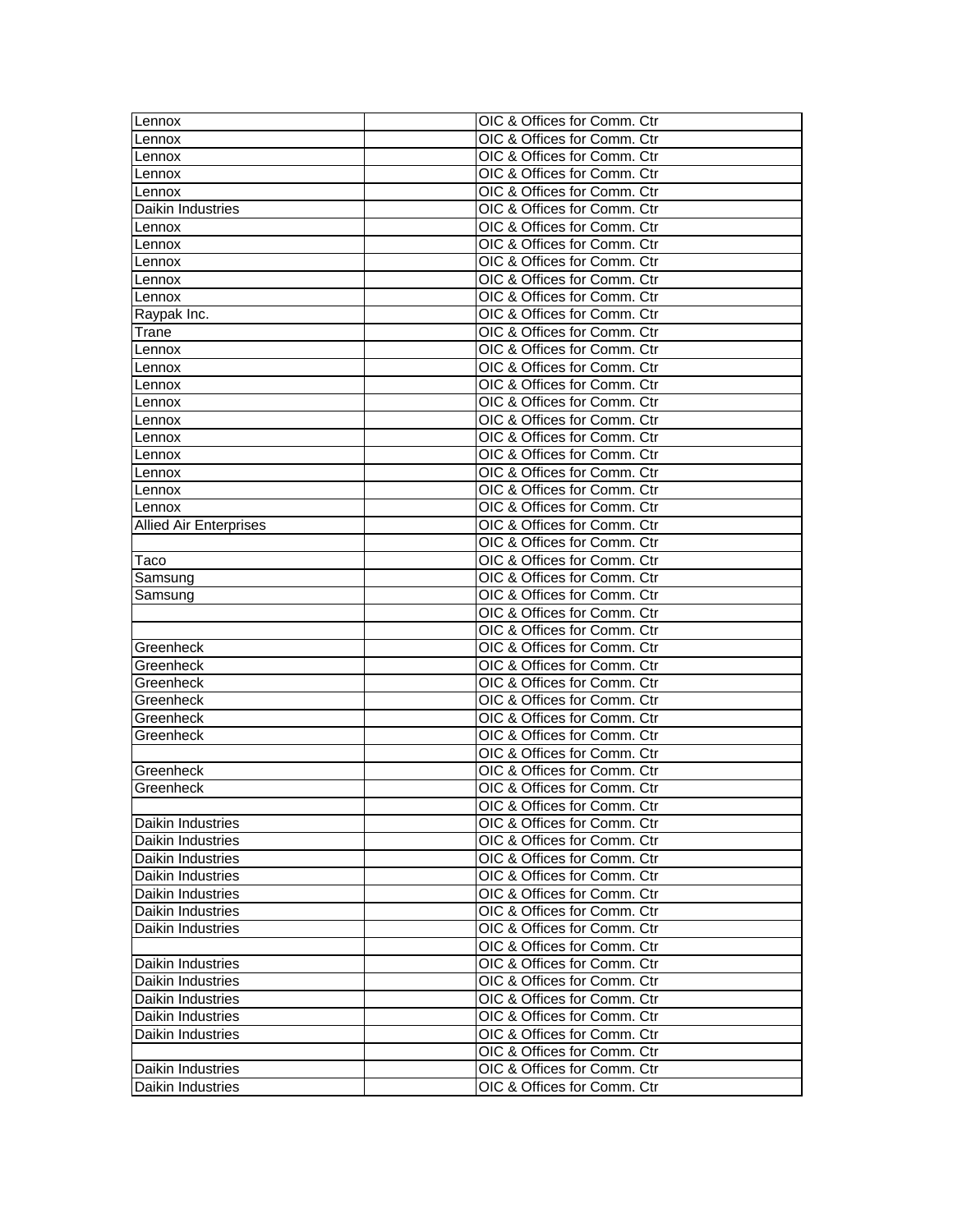| Daikin Industries             | OIC & Offices for Comm. Ctr |
|-------------------------------|-----------------------------|
| Daikin Industries             | OIC & Offices for Comm. Ctr |
| Daikin Industries             | OIC & Offices for Comm. Ctr |
|                               | OIC & Offices for Comm. Ctr |
| Vulcan                        | OIC & Offices for Comm. Ctr |
| Vulcan                        | OIC & Offices for Comm. Ctr |
| Vulcan                        | OIC & Offices for Comm. Ctr |
| Vulcan                        | OIC & Offices for Comm. Ctr |
| Vulcan                        | OIC & Offices for Comm. Ctr |
| Vulcan                        | OIC & Offices for Comm. Ctr |
| Vulcan                        | OIC & Offices for Comm. Ctr |
| Vulcan                        | OIC & Offices for Comm. Ctr |
| Vulcan                        | OIC & Offices for Comm. Ctr |
| Vulcan                        | OIC & Offices for Comm. Ctr |
| Vulcan                        | OIC & Offices for Comm. Ctr |
| Vulcan                        | OIC & Offices for Comm. Ctr |
| Vulcan                        | OIC & Offices for Comm. Ctr |
| Vulcan                        | OIC & Offices for Comm. Ctr |
| Vulcan                        | OIC & Offices for Comm. Ctr |
| Vulcan                        | OIC & Offices for Comm. Ctr |
| $\overline{\mathsf{V}}$ ulcan | OIC & Offices for Comm. Ctr |
|                               | Parks & Recreation          |
|                               | Parks & Recreation          |
|                               | Parks & Recreation          |
|                               | Parks & Recreation          |
|                               | Parks & Recreation          |
|                               | Parks & Recreation          |
|                               | Parks & Recreation          |
|                               | Parks & Recreation          |
|                               | Parks & Recreation          |
|                               | Parks & Recreation          |
|                               | Parks & Recreation          |
|                               | Parks & Recreation          |
|                               | Parks & Recreation          |
|                               | Parks & Recreation          |
|                               | Parks & Recreation          |
|                               | Parks & Recreation          |
|                               | Parks & Recreation          |
|                               | Parks & Recreation          |
|                               | Parks & Recreation          |
|                               | Parks & Recreation          |
|                               | Parks & Recreation          |
|                               | Parks & Recreation          |
|                               | Parks & Recreation          |
|                               | Parks & Recreation          |
|                               | Parks & Recreation          |
|                               | Parks & Recreation          |
|                               | Parks & Recreation          |
|                               |                             |
|                               | Parks & Recreation          |
|                               | Parks & Recreation          |
|                               | Parks & Recreation          |
|                               | Parks & Recreation          |
|                               | Parks & Recreation          |
|                               | Parks & Recreation          |
|                               | Parks & Recreation          |
|                               | Parks & Recreation          |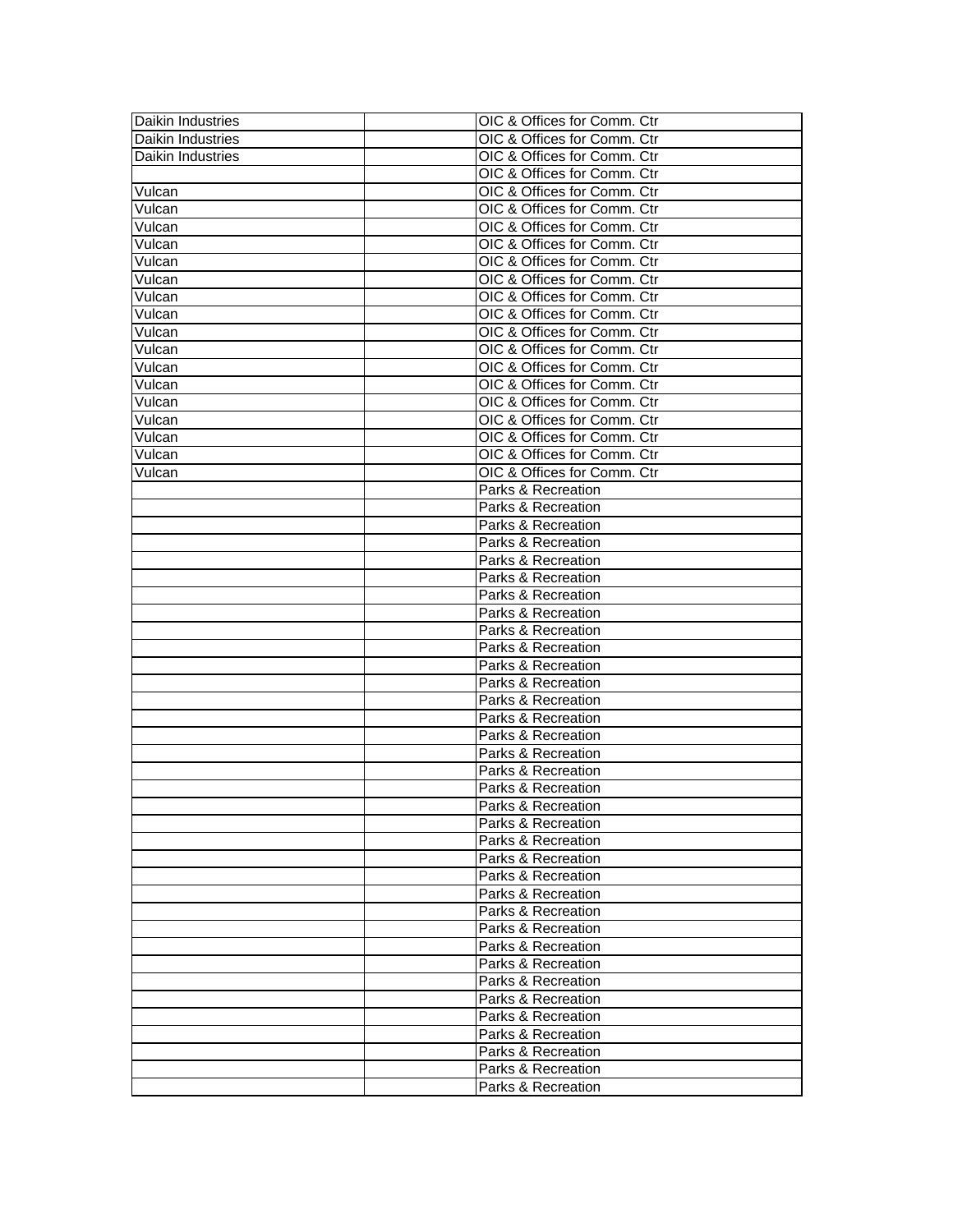|                             | Parks & Recreation                               |
|-----------------------------|--------------------------------------------------|
|                             | Parks & Recreation                               |
|                             | Parks & Recreation                               |
|                             | Parks & Recreation                               |
|                             | Parks & Recreation                               |
|                             | Parks & Recreation                               |
|                             | Public Works - Environmental Serv.Office & shop  |
| Carrier                     | Public Works - Environmental Serv.Office & shop  |
| Carrier                     | Public Works - Environmental Serv.Office & shop  |
| Carrier                     | Public Works - Environmental Serv.Office & shop  |
| Carrier                     | Public Works - Environmental Serv. Office & shop |
|                             | Public Works - Fleet Maintenance Garage          |
|                             | Public Works - Fleet Maintenance Garage          |
| Carrier                     | Public Works - Fleet Maintenance Garage          |
|                             | Public Works - Fleet Maintenance Garage          |
|                             | Public Works - Street and Stormwater Bldg.       |
|                             | Public Works - Street and Stormwater Bldg.       |
|                             | Public Works - Street and Stormwater Bldg.       |
|                             | Public Works - Street and Stormwater Bldg.       |
| <b>Modine Manufacturing</b> | <b>RM Wilson Gym</b>                             |
| <b>Modine Manufacturing</b> | RM Wilson Gym                                    |
| Steriling                   | <b>RM Wilson Gym</b>                             |
| Steriling                   | <b>RM Wilson Gym</b>                             |
| Steriling                   | <b>RM Wilson Gym</b>                             |
| Steriling                   | RM Wilson Gym                                    |
| Trane                       | Stokes                                           |
| Trane                       | Stokes                                           |
| Trane                       | Stokes                                           |
| Trane                       | <b>Stokes</b>                                    |
| Trane                       | <b>Stokes</b>                                    |
| Trane                       | <b>Stokes</b>                                    |
| Carrier                     | Thorpe                                           |
| Carrier                     | Thorpe                                           |
|                             | Thorpe                                           |
| CaptiveAire                 | Thorpe                                           |
| CaptiveAire                 | Thorpe                                           |
| Trane                       | Thorpe                                           |
| Valent                      | Thorpe                                           |
| Valent                      | Thorpe                                           |
| CaptiveAire                 | <b>Thorpe</b>                                    |
|                             | <b>Train Station</b>                             |
|                             | <b>Train Station</b>                             |
|                             | Train Station                                    |
|                             | <b>Train Station</b>                             |
|                             | <b>Train Station</b>                             |
|                             | <b>Train Station</b>                             |
|                             | <b>Train Station</b>                             |
|                             | <b>Train Station</b>                             |
|                             |                                                  |
|                             | <b>Train Station</b>                             |
|                             | <b>Train Station</b>                             |
|                             | <b>Train Station</b>                             |
|                             | <b>Train Station</b>                             |
|                             | <b>Train Station</b>                             |
|                             | <b>Train Station</b>                             |
|                             | <b>Train Station</b>                             |
|                             | <b>Train Station</b>                             |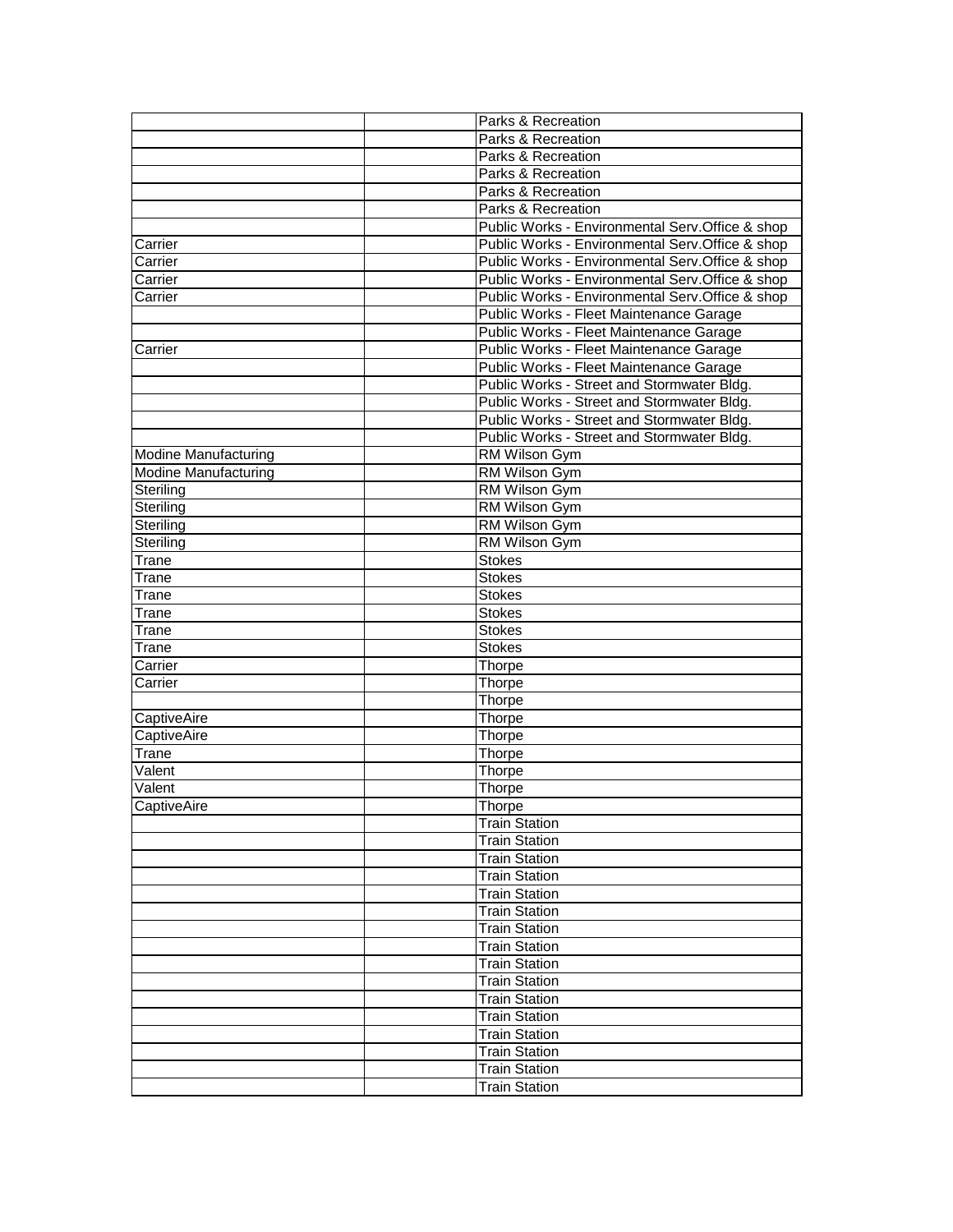|            | <b>Train Station</b> |
|------------|----------------------|
|            | <b>Train Station</b> |
|            | <b>Train Station</b> |
|            | <b>Train Station</b> |
|            | <b>Train Station</b> |
|            | <b>Train Station</b> |
|            | <b>Train Station</b> |
|            | <b>Train Station</b> |
|            | <b>Train Station</b> |
|            | <b>Train Station</b> |
|            | <b>Train Station</b> |
|            | <b>Train Station</b> |
|            | <b>Train Station</b> |
|            | <b>Train Station</b> |
|            | <b>Train Station</b> |
|            | <b>Train Station</b> |
|            | <b>Train Station</b> |
|            | <b>Train Station</b> |
|            | <b>Train Station</b> |
|            | <b>Train Station</b> |
|            | <b>Train Station</b> |
|            | <b>Train Station</b> |
|            | <b>Train Station</b> |
|            | <b>Train Station</b> |
|            | <b>Train Station</b> |
|            | Train Station        |
|            | <b>Train Station</b> |
|            | <b>Train Station</b> |
|            | <b>Train Station</b> |
|            | <b>Train Station</b> |
|            | <b>Train Station</b> |
|            | <b>Train Station</b> |
|            | <b>Train Station</b> |
|            | <b>Train Station</b> |
|            | <b>Train Station</b> |
|            | <b>Train Station</b> |
|            | <b>Train Station</b> |
|            | <b>Train Station</b> |
|            | <b>Train Station</b> |
|            | <b>Train Station</b> |
|            | <b>Train Station</b> |
|            | <b>Train Station</b> |
|            | <b>Train Station</b> |
|            | <b>Train Station</b> |
|            | <b>Train Station</b> |
|            | <b>Train Station</b> |
| HydroTherm | <b>Train Station</b> |
| <b>BAC</b> | <b>Train Station</b> |
| Taco       | <b>Train Station</b> |
| Taco       | <b>Train Station</b> |
| Taco       | <b>Train Station</b> |
| Taco       | <b>Train Station</b> |
| Taco       | <b>Train Station</b> |
|            | <b>Train Station</b> |
|            | <b>Train Station</b> |
| Taco       | <b>Train Station</b> |
|            |                      |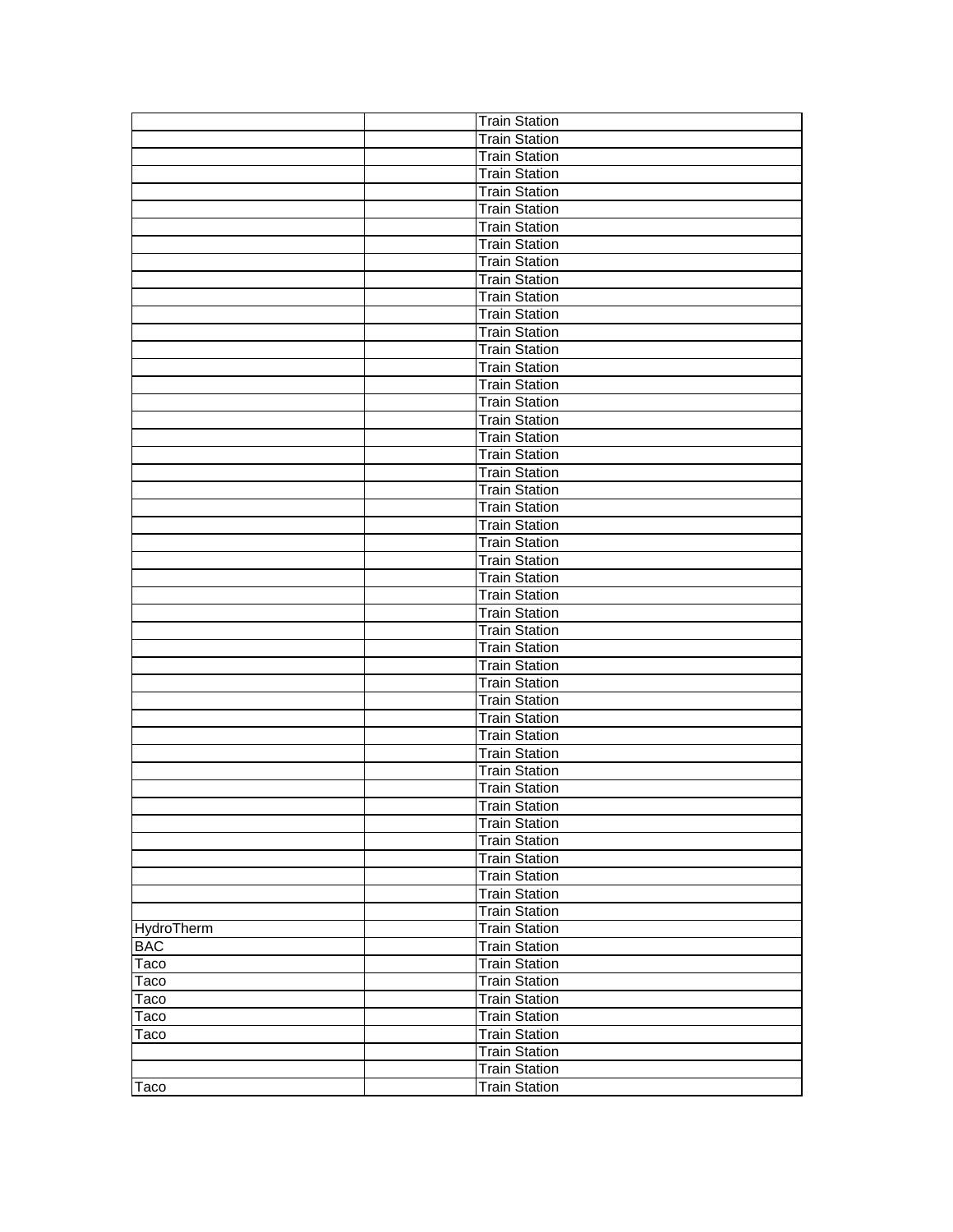| Taco   | <b>Train Station</b>    |
|--------|-------------------------|
|        | <b>Train Station</b>    |
|        | <b>Train Station</b>    |
|        | <b>Train Station</b>    |
|        | <b>Train Station</b>    |
| Q-Mark | <b>Train Station</b>    |
|        | <b>Train Station</b>    |
|        | <b>Train Station</b>    |
|        | <b>Train Station</b>    |
|        | <b>Train Station</b>    |
|        | <b>Train Station</b>    |
|        | <b>Train Station</b>    |
|        | Train Station           |
|        | <b>Train Station</b>    |
|        | <b>Train Station</b>    |
|        | <b>Train Station</b>    |
|        | <b>Train Station</b>    |
|        | <b>Train Station</b>    |
|        | <b>Train Station</b>    |
|        | <b>Train Station</b>    |
|        | <b>Train Station</b>    |
|        | <b>Train Station</b>    |
|        | <b>Train Station</b>    |
|        | <b>Train Station</b>    |
|        | <b>Train Station</b>    |
|        | <b>Train Station</b>    |
|        | <b>Train Station</b>    |
|        | <b>Train Station</b>    |
|        | <b>Train Station</b>    |
|        | <b>Train Station</b>    |
|        | <b>Train Station</b>    |
|        | <b>Train Station</b>    |
|        | <b>Train Station</b>    |
|        | <b>Train Station</b>    |
|        | <b>Train Station</b>    |
|        | <b>Train Station</b>    |
| Ducane | Weaver Bldg - 1st Floor |
|        | Weaver Bldg - 1st Floor |
|        | Weaver Bldg - 1st Floor |
|        | Weaver Bldg - 2nd Floor |
| Trane  | Weaver Bldg - 2nd Floor |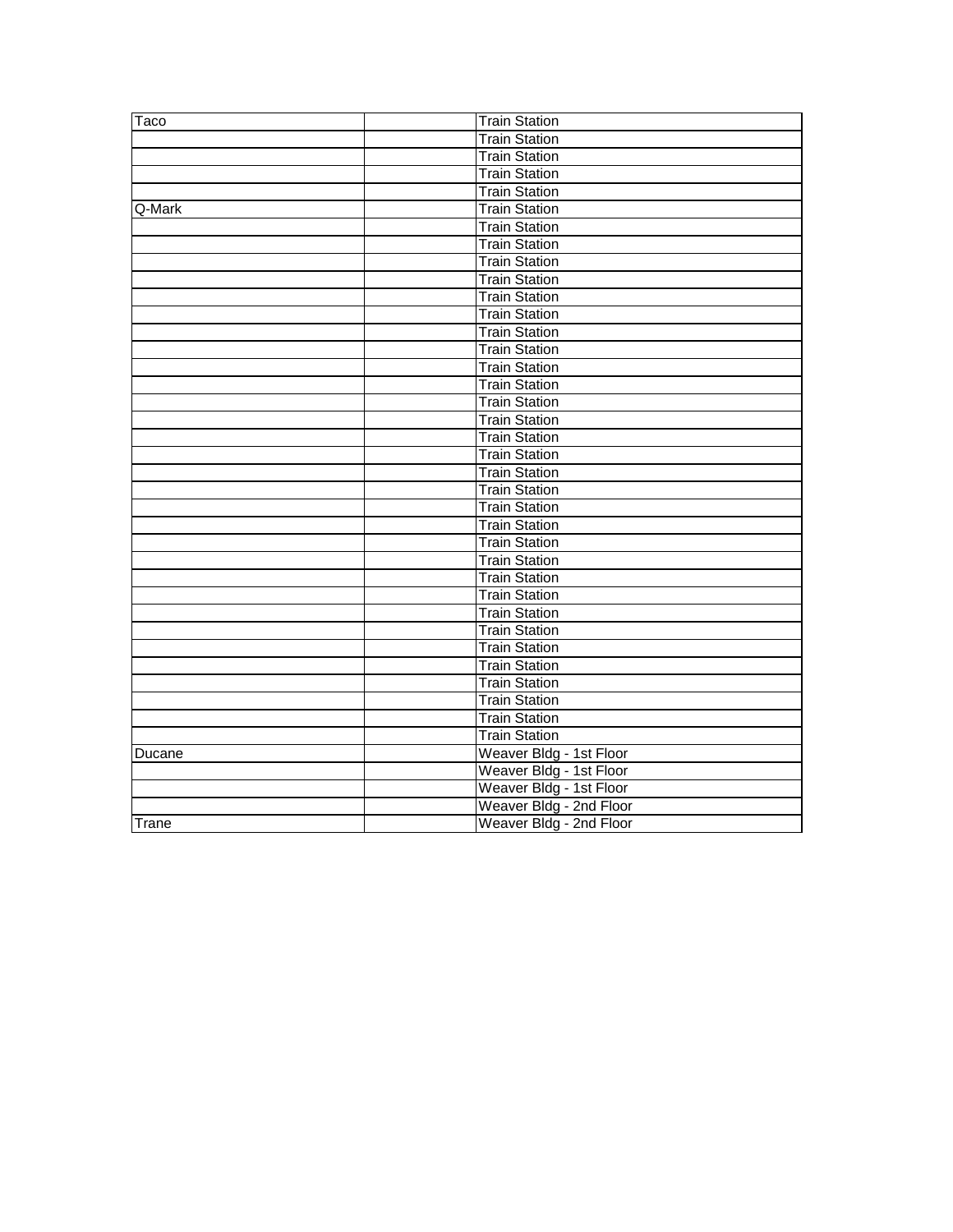| Bldg./Unit               | Area Description   Area Number |                                          |
|--------------------------|--------------------------------|------------------------------------------|
| City Hall - 1st Floor    |                                |                                          |
| City Hall - 1st Floor    |                                |                                          |
| <b>Police Department</b> |                                |                                          |
| City Hall - 3rd Floor    |                                |                                          |
| City Hall - 3rd Floor    |                                |                                          |
| City Hall - 1st Floor    |                                |                                          |
| Police Admin - 2nd Floor |                                |                                          |
| Police Admin - 2nd Floor |                                |                                          |
| Police Admin - 2nd Floor |                                |                                          |
| Police Admin - 2nd Floor |                                |                                          |
| City Hall - Roof         |                                | City Hall Roof Mechanical Room           |
| City Hall - Roof         |                                | City Hall Roof Mechanical Room           |
| City Hall - 2nd Floor    |                                | City Hall - 2nd Floor                    |
| City Hall - Roof         |                                | City Hall - Roof Elevator Roof           |
| City Hall - Roof         |                                | City Hall - Roof Elevator Room           |
| City Hall - 2nd Floor    |                                | City Hall - 2nd Floor                    |
| City Hall - 4th Floor    |                                | City Hall - 4th Floor IT Room            |
| City Hall - 4th Floor    |                                | City Hall - 4th Floor                    |
| City Hall - 4th Floor    |                                | City Hall - 4th Floor IT Room            |
| Police Admin - 2nd Floor |                                | <b>Police Department</b>                 |
| Police Admin - 2nd Floor |                                | <b>Police Department</b>                 |
| Police Admin - 2nd Floor |                                | <b>Police Department</b>                 |
| Police Admin - 2nd Floor |                                | <b>Police Department</b>                 |
| City Hall - 5th Floor    |                                |                                          |
| Police Admin - 1st Floor |                                |                                          |
| City Hall - Roof         |                                |                                          |
| City Hall - Roof         |                                |                                          |
| City Hall - Roof         |                                | City Hall Roof Mechanical Room           |
| City Hall - 5th Floor    |                                | City Hall - 5th Floor                    |
| City Hall - 5th Floor    |                                | City Hall - 5th Floor                    |
| City Hall - 3rd Floor    |                                | City Hall - 3rd Floor                    |
| City Hall - 4th Floor    |                                | City Hall - 4th Floor                    |
| City Hall - 2nd Floor    |                                | City Hall - 2nd Floor                    |
| City Hall - 1st Floor    |                                | City Hall - 1st Floor                    |
| Police Admin - 1st Floor |                                | Police Admin - 1st Floor                 |
| City Hall - 1st Floor    |                                | City Hall 1st Floor Mechanical Room      |
| Police Admin - Roof      |                                | Police Department - Roof Mechanical Room |
| City Hall - Roof         |                                | City Hall Roof Mechanical Room           |
| City Hall - 1st Floor    |                                | City Hall 1st Floor Mechanical Room      |
| <b>City Hall</b>         |                                | <b>Throughout Building</b>               |
| Police Admin - Roof      |                                | Police Department - Roof Mechanical Room |
| City Hall - Roof         |                                | City Hall Roof Mechanical Room           |
| City Hall - Roof         |                                | City Hall Roof Mechanical Room           |
| City Hall - 3rd Floor    |                                |                                          |
| City Hall - 1st Floor    |                                |                                          |
| City Hall - 1st Floor    |                                |                                          |
| City Hall - 2nd Floor    |                                |                                          |
| City Hall - 3rd Floor    |                                |                                          |
| City Hall - 2nd Floor    |                                |                                          |
| City Hall - 2nd Floor    |                                |                                          |
| City Hall - 2nd Floor    |                                |                                          |
| City Hall - 2nd Floor    |                                |                                          |
| City Hall - 1st Floor    |                                |                                          |
| City Hall - 1st Floor    |                                |                                          |
| City Hall - 1st Floor    |                                |                                          |
|                          |                                |                                          |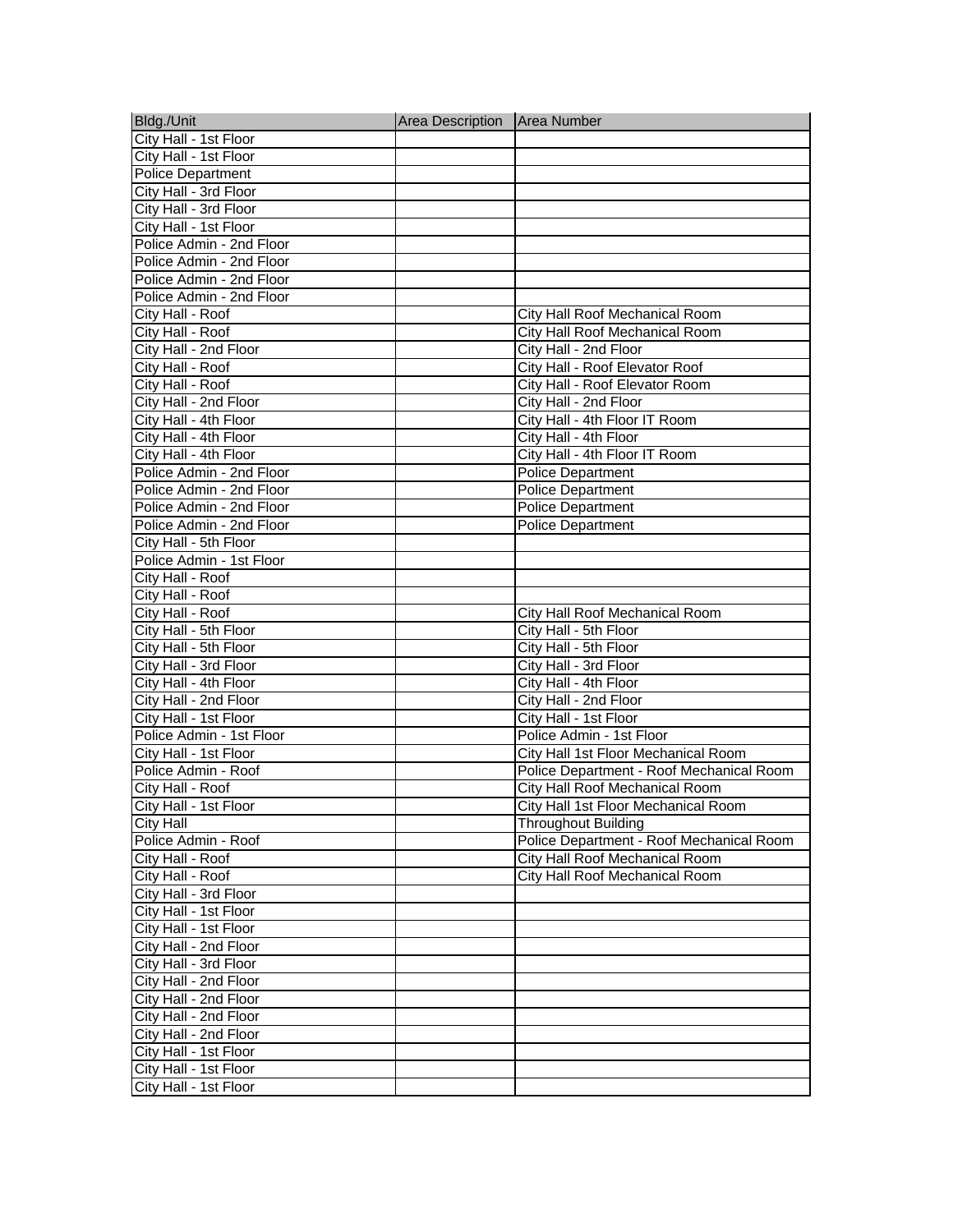| City Hall - 1st Floor                      |                                                  |
|--------------------------------------------|--------------------------------------------------|
| City Hall - 1st Floor                      |                                                  |
| City Hall - 2nd Floor                      |                                                  |
| City Hall - 2nd Floor                      |                                                  |
| City Hall - 2nd Floor                      |                                                  |
| City Hall - 2nd Floor                      |                                                  |
| City Hall - 2nd Floor                      |                                                  |
| City Hall - 3rd Floor                      |                                                  |
| City Hall - 3rd Floor                      |                                                  |
| City Hall - 2nd Floor                      |                                                  |
| City Hall - 1st Floor                      |                                                  |
| City Hall - 3rd Floor                      |                                                  |
| City Hall - 3rd Floor                      |                                                  |
| City Hall - 3rd Floor                      |                                                  |
| City Hall - 3rd Floor                      |                                                  |
| City Hall - 1st Floor                      | City Hall 1st Floor Mechanical Room              |
| City Hall - 1st Floor                      | City Hall 1st Floor Mechanical Room              |
| City Hall - 5th Floor                      |                                                  |
| Police Admin - Roof                        | Police Department Roof                           |
| Police Admin - Roof                        | <b>Police Department Roof</b>                    |
| Police Admin - Roof                        | Police Department Roof                           |
| Police Admin - Roof                        | Police Department Roof                           |
| City Hall - Roof                           | City Hall - Roof                                 |
| City Hall - Roof                           | City Hall Roof                                   |
| City Hall - Roof                           | City Hall Roof                                   |
| City Hall - Roof                           | City Hall - Roof                                 |
| City Hall - Roof                           | City Hall - Roof                                 |
| City Hall - Roof                           | City Hall - Roof                                 |
|                                            |                                                  |
|                                            |                                                  |
| City Hall - 1st Floor                      | City Hall 1st Floor Mechanical Room              |
| Police Admin - Roof                        | Police Department - Roof Mechanical Room         |
| City Hall - 1st Floor                      | City Hall 1st Floor Mechanical Room              |
| City Hall - 1st Floor                      | City Hall 1st Floor Mechanical Room              |
| City Hall - 1st Floor                      | City Hall 1st Floor Mechanical Room              |
| City Hall - 1st Floor                      | City Hall 1st Floor Mechanical Room              |
| City Hall - 1st Floor                      | City Hall 1st Floor Mechanical Room              |
| City Hall - 1st Floor                      | City Hall 1st Floor Mechanical Room              |
| <b>Police Department</b>                   | <b>Building Exterior</b>                         |
| Police Department                          | <b>Building Exterior</b>                         |
| <b>City Hall</b>                           | <b>Building Exterior</b>                         |
| City Hall - Roof                           | City Hall Roof Mechanical Room                   |
| City Hall - 1st Floor                      | City Hall - 1st Floor                            |
| City Hall - 3rd Floor                      | City Hall - 3rd Floor                            |
| City Hall - 2nd Floor                      | City Hall - 2nd Floor                            |
| City Hall - 4th Floor                      | City Hall - 4th Floor                            |
| City Hall - 5th Floor                      | City Hall - 5th Floor                            |
| Police Admin - 1st Floor                   |                                                  |
| Police Admin - Roof                        |                                                  |
| Police Admin - Roof                        | <b>Police Department Roof</b>                    |
| Police Admin - Roof                        | <b>Police Department Roof</b>                    |
| Police Admin - Roof                        | <b>Police Department Roof</b>                    |
| Police Admin - Roof                        | <b>Police Department Roof</b>                    |
| Police Admin - Roof                        | Police Department Roof                           |
| Police Admin - Roof                        | Police Department Roof                           |
| Police Admin - Roof                        | Police Department Roof                           |
| Police Admin - Roof<br>Police Admin - Roof | Police Department Roof<br>Police Department Roof |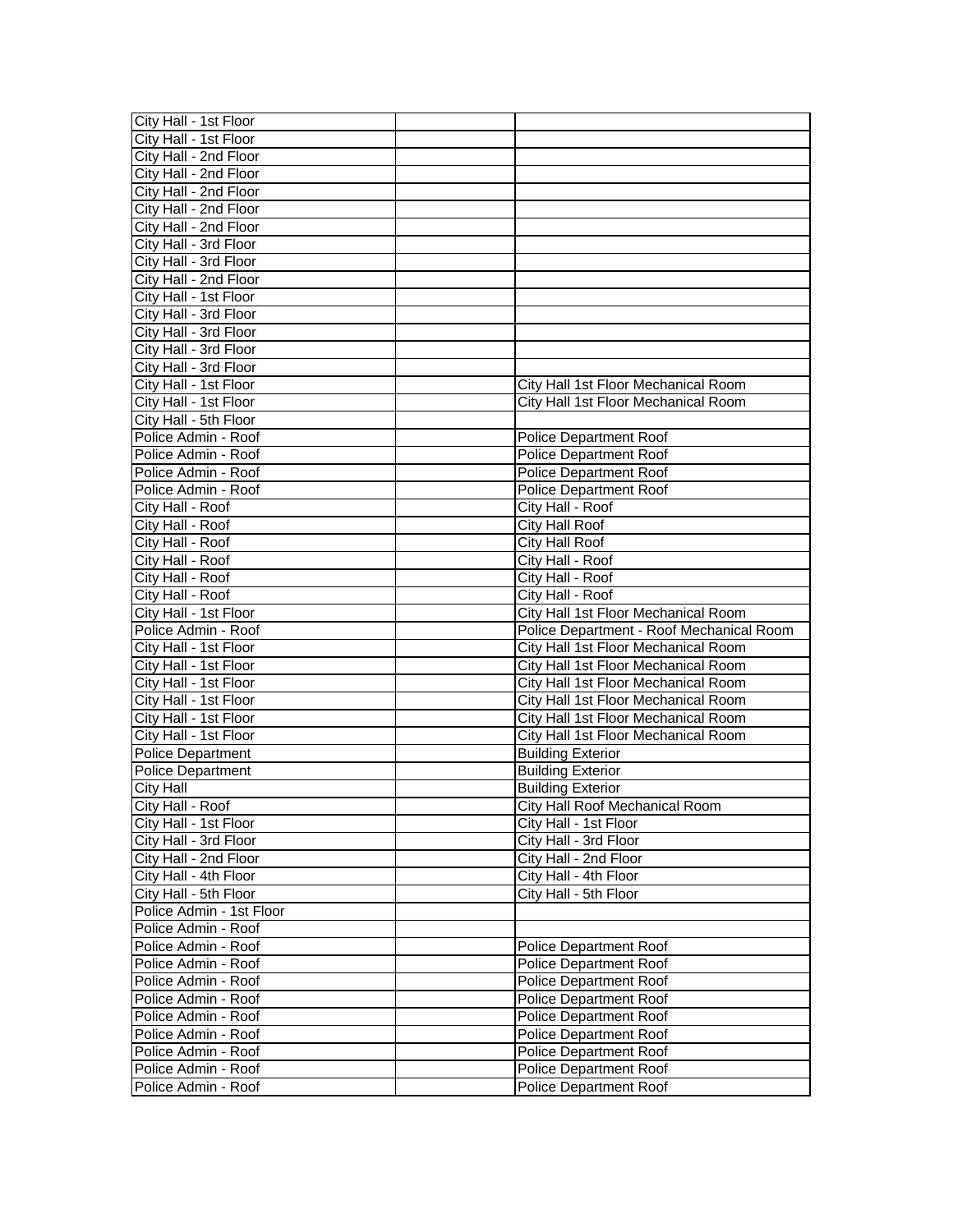| City Hall - 1st Floor                                | City Hall 1st Floor Mechanical Room      |
|------------------------------------------------------|------------------------------------------|
| Police Admin - 1st Floor                             | Police Department - 1st Floor            |
| Police Admin - Roof                                  | <b>Police Department Roof</b>            |
| City Hall - 1st Floor                                | City Hall 1st Floor Mechanical Room      |
| City Hall - Roof                                     | City Hall - Roof                         |
| City Hall - Roof                                     | City Hall - Roof Elevator Room           |
| City Hall - Roof                                     | City Hall - Roof Elevator Room           |
| Police Admin - 1st Floor                             | Police Department - 1st Floor            |
| Police Admin - 1st Floor                             | Police Department - 1st Floor            |
| Police Admin - 1st Floor                             | Police Department - 1st Floor            |
| Police Admin - Roof                                  | Police Department - Roof Mechanical Room |
| City Hall - 1st Floor                                | City Hall 1st Floor Mechanical Room      |
| City Hall - Roof                                     | City Hall Roof Mechanical Room           |
| Police Admin - Roof                                  | Police Department - Roof Mechanical Room |
| City Hall - 1st Floor                                | City Hall 1st Floor Mechanical Room      |
| Police Admin - 1st Floor                             |                                          |
| Police Admin - 1st Floor                             |                                          |
| Police Admin - 1st Floor                             |                                          |
| Police Admin - 1st Floor                             |                                          |
| Police Admin - 1st Floor                             |                                          |
| City Hall - 3rd Floor                                | City Hall - 3rd Floor                    |
| City Hall - 5th Floor                                | City Hall - 5th Floor                    |
| City Hall - 2nd Floor                                | City Hall - 2nd Floor                    |
| City Hall - 4th Floor                                | City Hall - 4th Floor                    |
| City Hall - 1st Floor                                | City Hall - 1st Floor                    |
| City Hall - Roof                                     | City Hall Roof Mechanical Room           |
| City Hall - Roof                                     | City Hall Roof Mechanical Room           |
| <b>City Hall</b>                                     | <b>Building Exterior</b>                 |
| Police Admin - Roof                                  |                                          |
| Police Admin - Roof                                  |                                          |
| Police Admin - 1st Floor                             | Police Department - 1st Floor            |
| Police Admin - 1st Floor                             | Police Department - 1st Floor            |
| Police Admin - 1st Floor                             | Police Department - 1st Floor            |
| Police Admin - 1st Floor                             | Police Department - 1st Floor            |
| Police Admin - 1st Floor                             | Police Department - 1st Floor            |
| Police Admin - Roof                                  |                                          |
| <b>City Hall</b>                                     | <b>City Hall</b>                         |
| Police Admin - Roof                                  |                                          |
|                                                      |                                          |
|                                                      | Police Department - Roof Mechanical Room |
| Police Admin - 1st Floor                             | Police Admin - 1st Floor                 |
| City Hall - 3rd Floor                                |                                          |
| City Hall - 5th Floor                                |                                          |
| City Hall - 4th Floor                                |                                          |
| City Hall - Roof                                     | City Hall Roof Mechanical Room           |
| City Hall - 1st Floor                                |                                          |
| City Hall - 1st Floor                                |                                          |
| City Hall - 1st Floor                                |                                          |
| City Hall - 1st Floor<br>City Hall - 1st Floor       |                                          |
|                                                      |                                          |
| Police Admin - 1st Floor                             |                                          |
| Police Admin - 2nd Floor<br>Police Admin - 1st Floor |                                          |
| Police Admin - 1st Floor                             |                                          |
| Police Admin - 2nd Floor                             |                                          |
|                                                      |                                          |
| Police Admin - 3rd Floor<br>Police Admin - 2nd Floor |                                          |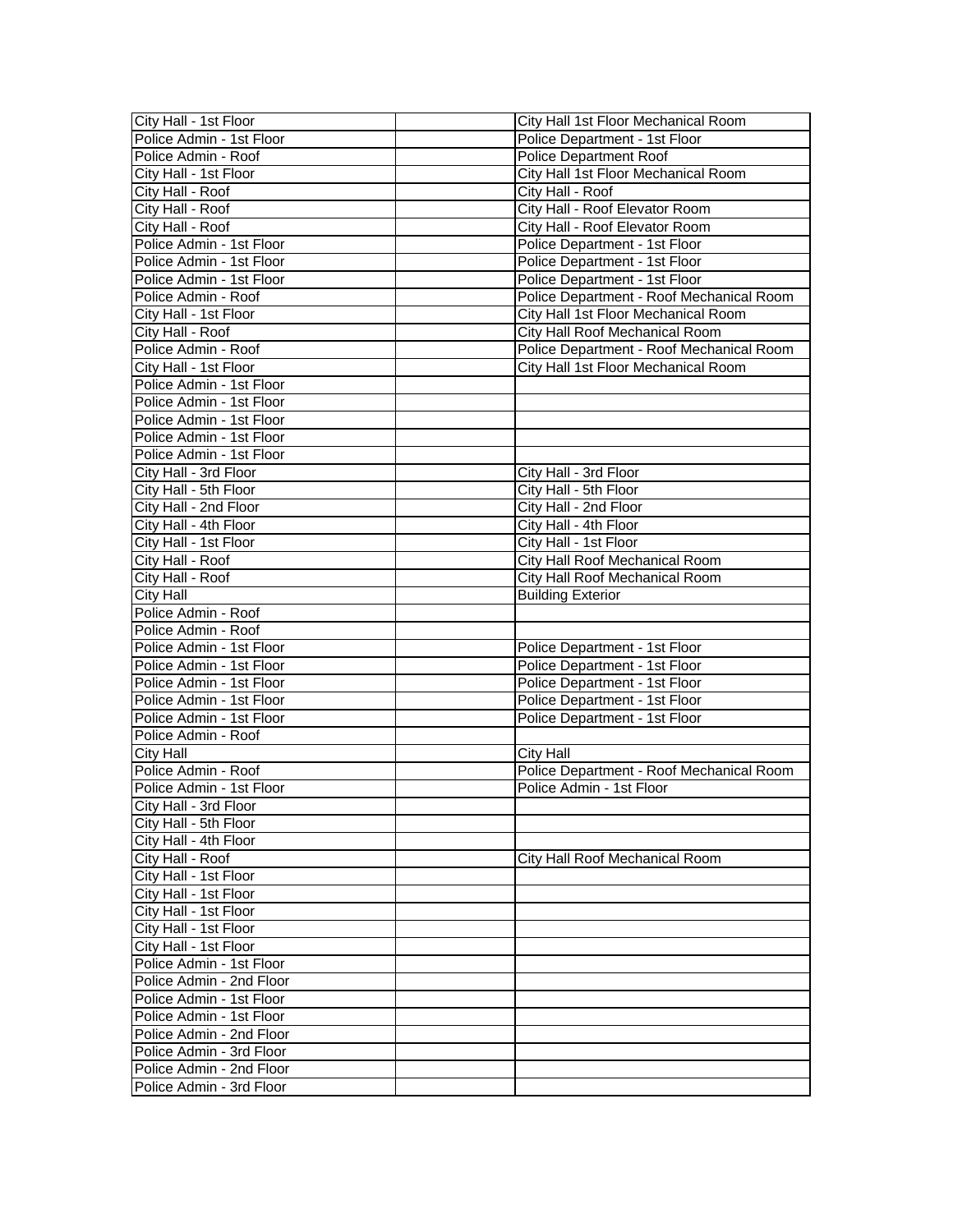| Police Admin - 3rd Floor                       |                                                         |
|------------------------------------------------|---------------------------------------------------------|
| Police Admin - 3rd Floor                       |                                                         |
| Police Admin - 3rd Floor                       |                                                         |
| Police Admin - 1st Floor                       |                                                         |
| Police Admin - 3rd Floor                       |                                                         |
| Police Admin - 3rd Floor                       |                                                         |
| City Hall - 4th Floor                          |                                                         |
| City Hall - 4th Floor                          |                                                         |
| City Hall - 4th Floor                          |                                                         |
| City Hall - 5th Floor                          |                                                         |
| City Hall - 5th Floor                          |                                                         |
| City Hall - 5th Floor                          |                                                         |
| City Hall - 4th Floor                          |                                                         |
| City Hall - 4th Floor                          |                                                         |
| City Hall - 4th Floor                          |                                                         |
| City Hall - 5th Floor                          |                                                         |
| City Hall - 5th Floor                          |                                                         |
| City Hall - 5th Floor                          |                                                         |
| City Hall - 5th Floor                          |                                                         |
| Police Admin - 2nd Floor                       |                                                         |
| Police Admin - 2nd Floor                       |                                                         |
| Police Admin - 2nd Floor                       |                                                         |
| City Hall - 1st Floor                          |                                                         |
| City Hall - 1st Floor                          |                                                         |
| City Hall - 1st Floor                          |                                                         |
| City Hall - 1st Floor                          |                                                         |
| City Hall - 1st Floor                          |                                                         |
| Police Admin - Roof                            |                                                         |
| Police Admin - Roof                            |                                                         |
| Police Admin - Roof                            |                                                         |
| Police Admin - Roof                            |                                                         |
| Police Admin - Roof                            |                                                         |
| Police Admin - Roof                            |                                                         |
| Police Admin - Roof                            |                                                         |
| Police Admin - Roof                            |                                                         |
| Police Admin - Roof                            |                                                         |
| Police Admin - Roof                            |                                                         |
| City Hall - 1st Floor                          |                                                         |
| City Hall - 1st Floor                          |                                                         |
| City Hall - 1st Floor                          |                                                         |
| Police Admin - Roof                            |                                                         |
|                                                |                                                         |
| City Hall - 4th Floor<br>City Hall - 4th Floor |                                                         |
|                                                |                                                         |
|                                                | <b>City Hall Entrance Vestibule</b><br><b>City Hall</b> |
| <b>City Hall</b>                               |                                                         |
| <b>City Hall</b>                               | <b>Throughout Building</b>                              |
|                                                | <b>City Hall Entrance Vestibule</b>                     |
|                                                | <b>City Hall Entrance Vestibule</b>                     |
| City Hall                                      | <b>Throughout Building</b>                              |
|                                                | <b>City Hall Entrance Vestibule</b>                     |
| City Hall - Roof                               | City Hall Roof Mechanical Room                          |
| City Hall - Roof                               | City Hall Roof Mechanical Room                          |
| City Hall - 1st Floor                          | City Hall 1st Floor Mechanical Room                     |
| City Hall - Roof                               | City Hall - Roof Elevator Room                          |
| <b>City Hall</b>                               | Elevator                                                |
| Police Admin - Roof                            | Police Department - Roof Mechanical Room                |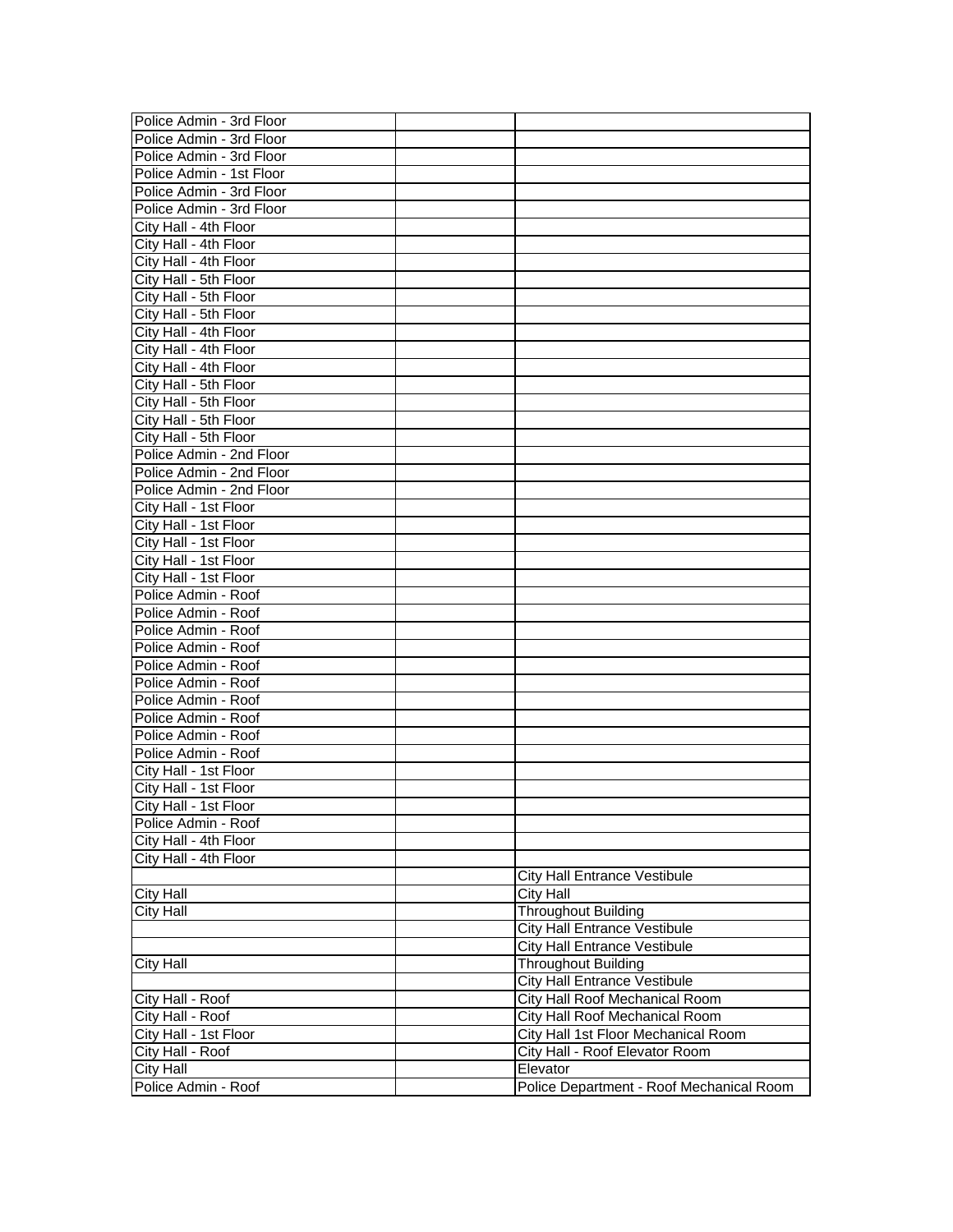| Police Admin - Roof      | Police Department - Roof Mechanical Room |
|--------------------------|------------------------------------------|
| City Hall - 5th Floor    | City Hall - 5th Floor                    |
| City Hall - 4th Floor    | City Hall - 4th Floor                    |
| City Hall - 3rd Floor    | City Hall - 3rd Floor                    |
| City Hall - 1st Floor    | City Hall - 1st Floor                    |
| City Hall - 2nd Floor    | City Hall - 2nd Floor                    |
| City Hall - 2nd Floor    | City Hall - 2nd Floor                    |
| City Hall - 4th Floor    | City Hall - 4th Floor                    |
| City Hall - 5th Floor    | City Hall - 5th Floor                    |
| City Hall - 1st Floor    | City Hall - 1st Floor                    |
| City Hall - 3rd Floor    | City Hall - 3rd Floor                    |
| Police Admin - 2nd Floor |                                          |
| Police Admin - 2nd Floor |                                          |
| City Hall - 1st Floor    |                                          |
| City Hall - 1st Floor    |                                          |
| City Hall - 1st Floor    |                                          |
| City Hall - 1st Floor    |                                          |
| Police Admin - Roof      |                                          |
| Police Admin - Roof      |                                          |
| City Hall - 2nd Floor    |                                          |
| City Hall - 3rd Floor    |                                          |
|                          |                                          |
|                          |                                          |
|                          |                                          |
|                          | Roof                                     |
|                          | Roof                                     |
|                          | Roof                                     |
|                          | Roof                                     |
|                          | Roof                                     |
|                          | Roof                                     |
|                          | <b>Mechanical Room</b>                   |
|                          | Throughout building                      |
|                          | Office                                   |
|                          | Throughout building                      |
|                          | Hallway                                  |
|                          | Roof                                     |
|                          | Roof                                     |
|                          | Roof                                     |
|                          | Roof                                     |
|                          | Roof                                     |
|                          | Roof                                     |
|                          | Gymnasium                                |
|                          | Gymnasium                                |
|                          | Gymnasium                                |
|                          | Hallway                                  |
|                          | Office                                   |
|                          | Office                                   |
|                          | Gymnasium                                |
|                          | Gymnasium                                |
|                          | Office                                   |
|                          | <b>Meeting Room</b>                      |
|                          | Office                                   |
|                          | <b>Meeting Room</b>                      |
|                          | <b>Meeting Room</b>                      |
|                          | <b>Meeting Room</b>                      |
|                          | <b>Meeting Room</b>                      |
|                          |                                          |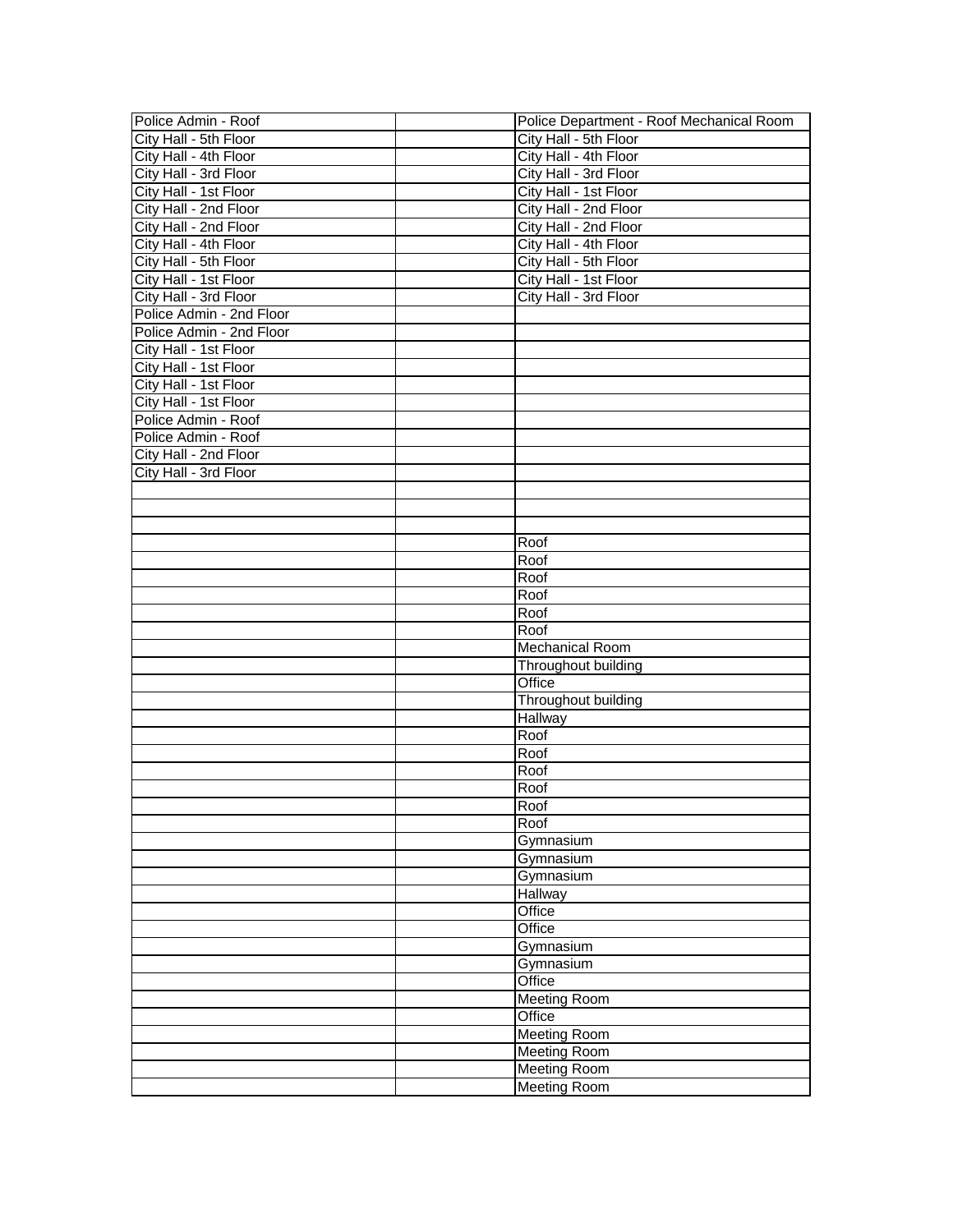|  | Office                            |
|--|-----------------------------------|
|  | Storage Room                      |
|  | Office                            |
|  | Kitchen                           |
|  | Storage Room                      |
|  | Kitchen                           |
|  | <b>Storage Room</b>               |
|  | Office                            |
|  | Office                            |
|  | Office                            |
|  | Roof                              |
|  | Roof                              |
|  | Roof                              |
|  | Gymnasium                         |
|  | Gymnasium                         |
|  | Roof                              |
|  | Roof                              |
|  | Roof                              |
|  | Roof                              |
|  | Roof                              |
|  | Roof                              |
|  | Roof                              |
|  | Roof                              |
|  | Roof                              |
|  | Roof                              |
|  | Roof                              |
|  | <b>Mechanical Closet</b>          |
|  | <b>Apartment Utility Closet</b>   |
|  | <b>Mechanical Closet</b>          |
|  |                                   |
|  |                                   |
|  | <b>Apartment Utility Closet</b>   |
|  | <b>Mechanical Closet</b>          |
|  | <b>Apartment Utility Closet</b>   |
|  | <b>Throughout Building</b>        |
|  | Roof                              |
|  | <b>Throughout Building</b>        |
|  | Roof                              |
|  | Roof                              |
|  | Roof                              |
|  | Roof<br>Roof                      |
|  |                                   |
|  | 3rd Floor Mechanical room         |
|  | 3rd Floor Mechanical room         |
|  | 3rd Floor Mechanical room         |
|  | 3rd Floor Mechanical room         |
|  | 3rd Floor Mechanical room         |
|  | 3rd Floor Mechanical room         |
|  | Roof                              |
|  | 3rd Floor Mechanical room         |
|  | Roof                              |
|  | Roof                              |
|  | Roof                              |
|  | 3rd Floor Mechanical room         |
|  | 3rd Floor Mechanical room         |
|  | Roof                              |
|  | Roof<br>3rd Floor Mechanical room |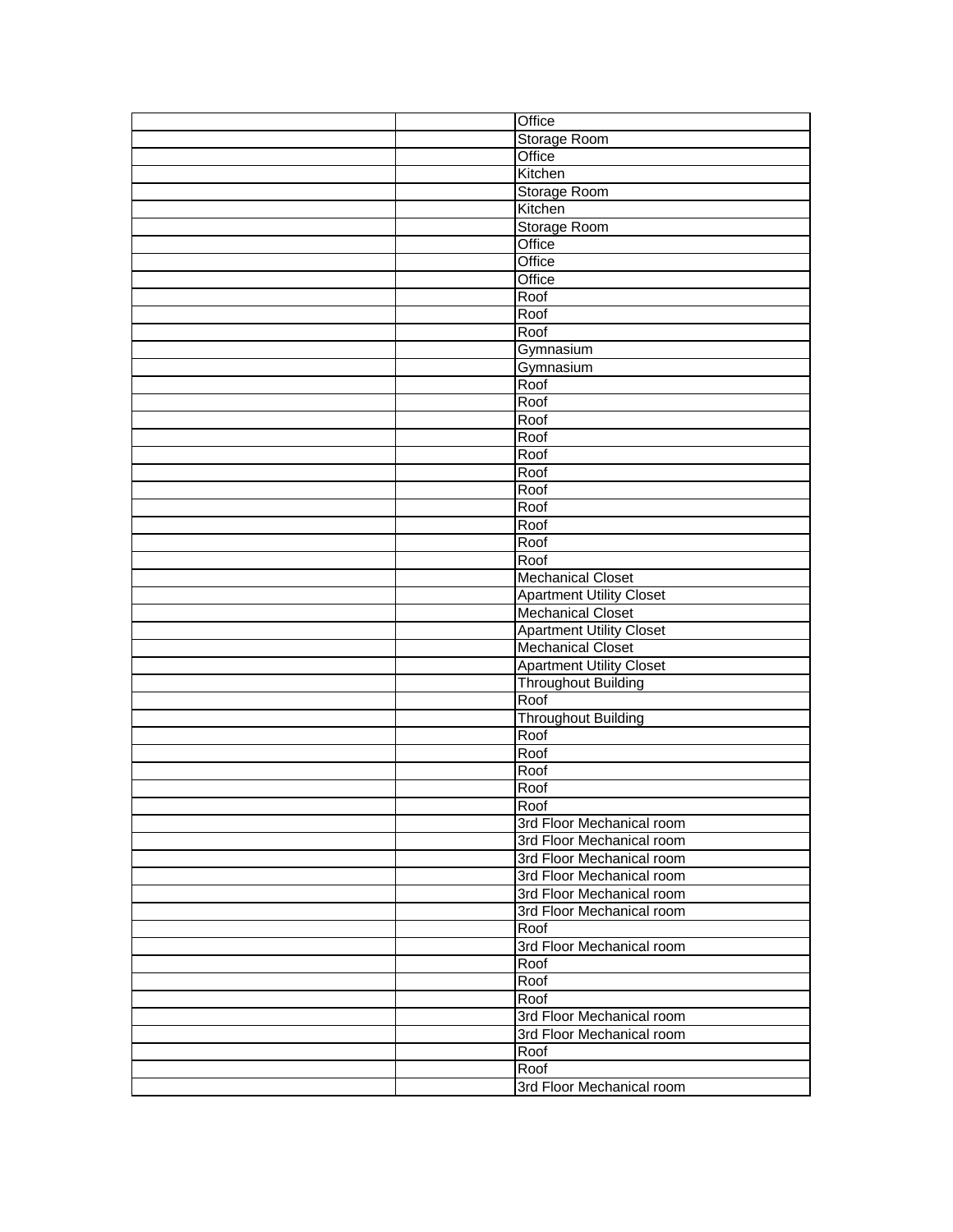|                            | Children's museum storage |
|----------------------------|---------------------------|
|                            | Children's museum storage |
|                            | Roof                      |
|                            | Roof                      |
|                            | Children's museum storage |
|                            | Hallway                   |
|                            | Mechanical room           |
|                            | Children's museum storage |
|                            | Mechanical room           |
|                            | Mechanical room           |
|                            | Mechanical room           |
|                            | Mechanical room           |
|                            | <b>Building exterior</b>  |
|                            | <b>Building exterior</b>  |
|                            | Roof                      |
|                            | Mechanical room           |
|                            | Mechanical room           |
|                            | Mechanical room           |
|                            | Mechanical room           |
|                            | Mechanical room           |
|                            | Roof                      |
|                            | Mechanical room           |
|                            | Children's museum         |
|                            | Children's museum         |
|                            | Children's museum         |
|                            | <b>Loading Dock</b>       |
|                            | Pit                       |
|                            | Mechanical room           |
|                            | Mechanical room           |
|                            | Children's museum         |
|                            | Hallway                   |
|                            | <b>Loading Dock</b>       |
|                            | Loading Dock              |
|                            | Mechanical room           |
|                            | Pit                       |
|                            | Mechanical room           |
|                            | Mechanical room           |
|                            | Children's museum storage |
|                            | Mechanical room           |
|                            | Pit                       |
|                            | Art museum                |
|                            | Roof                      |
|                            | Roof                      |
|                            | Roof                      |
|                            |                           |
| <b>Traffic Signal Shop</b> |                           |
| <b>Traffic Signal Shop</b> |                           |
| <b>Traffic Signal Shop</b> |                           |
| <b>Traffic Signal Shop</b> |                           |
|                            |                           |
|                            |                           |
|                            |                           |
|                            | Roof                      |
|                            | Roof                      |
|                            | Roof                      |
|                            | Roof                      |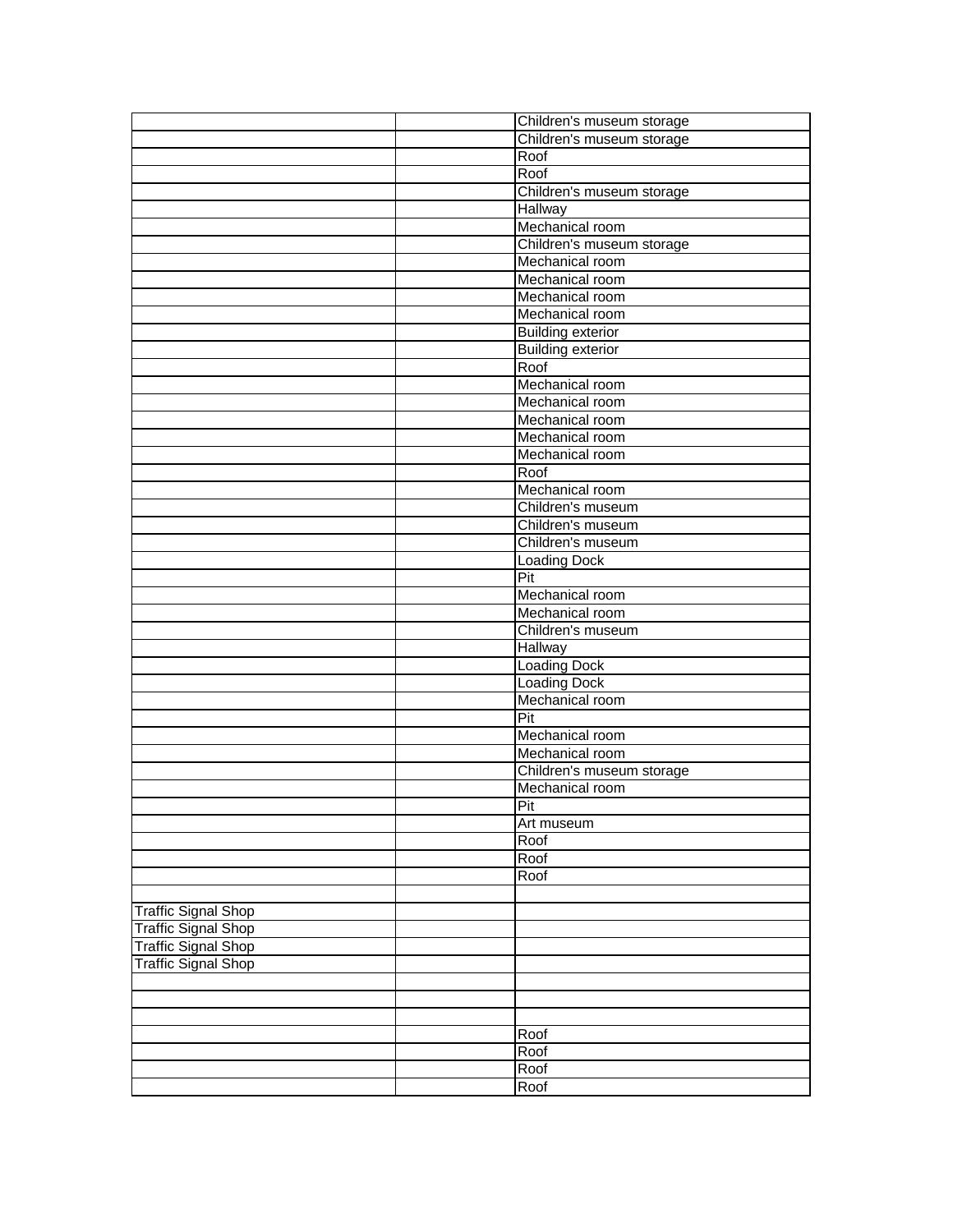|  | Roof                            |
|--|---------------------------------|
|  | Roof                            |
|  | Roof                            |
|  | Roof                            |
|  | Roof                            |
|  | Roof                            |
|  | Roof                            |
|  | Roof                            |
|  | Roof                            |
|  | Mechanical Closet/Apartment 221 |
|  | Mechanical Closet/Apartment 223 |
|  | Mechanical Closet/Apartment 225 |
|  | Mechanical Closet/Apartment 229 |
|  | Mechanical Closet/Apartment 227 |
|  | Roof                            |
|  | <b>Mechanical Room</b>          |
|  | Laundry Room                    |
|  | <b>Bath Shop Basement</b>       |
|  |                                 |
|  |                                 |
|  | Storage Room 102                |
|  | Roof                            |
|  | Roof                            |
|  | Roof                            |
|  | Roof                            |
|  | Roof                            |
|  | Roof                            |
|  | Roof                            |
|  | Roof                            |
|  | Roof                            |
|  | Roof                            |
|  | Roof                            |
|  | Storage Room 142                |
|  | Storage Room 142                |
|  | Throughout building             |
|  | Roof                            |
|  | Roof                            |
|  | Roof                            |
|  | Roof                            |
|  | Roof                            |
|  | Roof                            |
|  | Roof                            |
|  | Roof                            |
|  | Roof                            |
|  | Roof                            |
|  | Roof                            |
|  | Roof                            |
|  | Roof                            |
|  | Roof                            |
|  | Roof                            |
|  | Roof                            |
|  | Roof                            |
|  | Roof                            |
|  | Roof                            |
|  | Roof                            |
|  | Roof                            |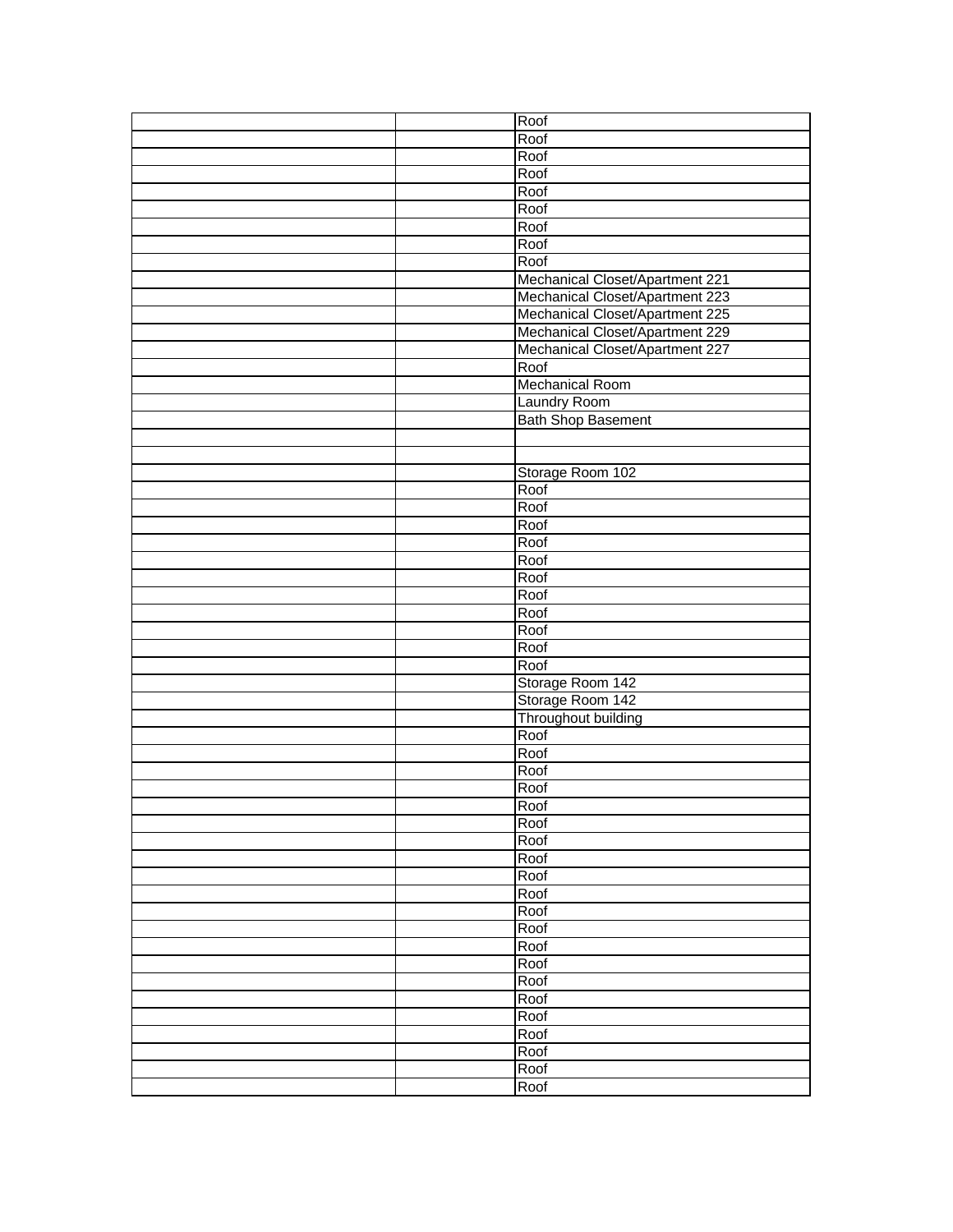|  | Roof                         |
|--|------------------------------|
|  | Roof                         |
|  | Roof                         |
|  | Roof                         |
|  | Electrical room-130          |
|  | Electrical room-210A         |
|  | Storage Room 144             |
|  | Storage Room 132             |
|  | Storage Room 132             |
|  | Water room 146               |
|  | Water room 146               |
|  | Roof                         |
|  | Roof                         |
|  | Roof                         |
|  | Roof                         |
|  | Roof                         |
|  | Roof                         |
|  | Water Room-146               |
|  | Stairwell-101                |
|  | Stairwell-103                |
|  | Throughout building          |
|  | Throughout building          |
|  | Throughout building          |
|  | Throughout building          |
|  | Throughout building          |
|  | <b>Building exterior</b>     |
|  | <b>Building exterior</b>     |
|  | <b>Building exterior</b>     |
|  | <b>Building exterior</b>     |
|  | <b>Building exterior</b>     |
|  | <b>Building exterior</b>     |
|  | <b>Building exterior</b>     |
|  | <b>Building exterior</b>     |
|  | <b>Building exterior</b>     |
|  | Mechanical room              |
|  | Mechanical room              |
|  | Mechanical room              |
|  | Mechanical room              |
|  | Mechanical room              |
|  | Mechanical room              |
|  | <b>Building exterior</b>     |
|  | 2fl Floor Dormitory          |
|  | <b>Boiler Room</b>           |
|  | <b>Building exterior</b>     |
|  | <b>Boiler Room</b>           |
|  | Throughout building building |
|  | Throughout building building |
|  | Throughout building building |
|  | Throughout building building |
|  | Throughout building building |
|  | Throughout building building |
|  | Throughout building building |
|  | Throughout building building |
|  | Throughout building building |
|  | Throughout building building |
|  | Laundry Room                 |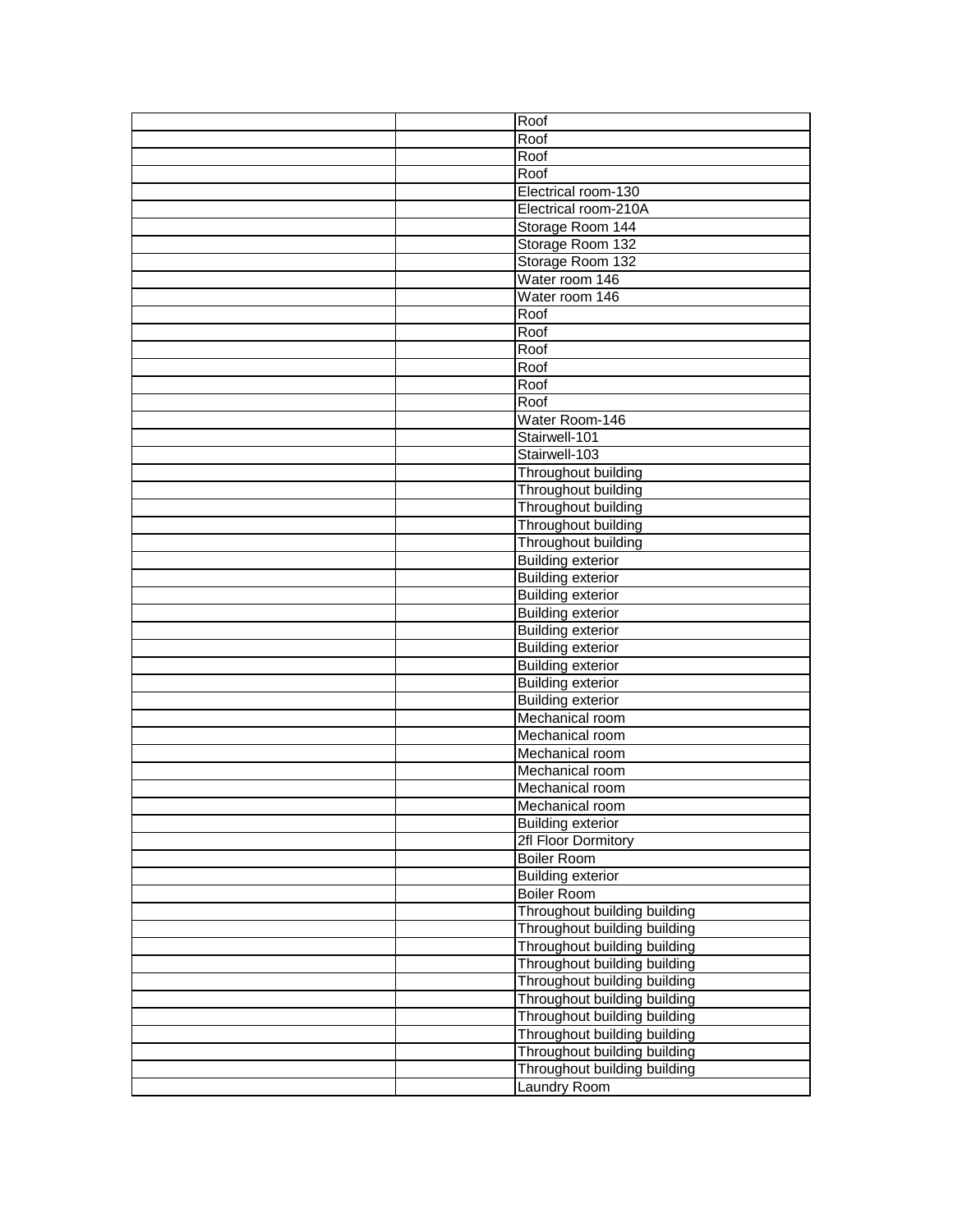|  | Throughout building building |
|--|------------------------------|
|  | Truck bay area               |
|  | Truck bay area               |
|  | Truck bay area               |
|  | Truck bay area               |
|  | Workout room                 |
|  | Truck bay area               |
|  | Workout room                 |
|  | Truck bay area               |
|  | Mechanical room              |
|  | Mechanical room              |
|  | <b>Building exterior</b>     |
|  | Mechanical room              |
|  | Truck bay area               |
|  | Roof                         |
|  | Roof                         |
|  | Roof                         |
|  | Mechanical room              |
|  | Mechanical room              |
|  | Truck bay area               |
|  | <b>Truck Bay Garage</b>      |
|  | <b>Truck Bay Garage</b>      |
|  | <b>Truck Bay Garage</b>      |
|  | Site                         |
|  | Site                         |
|  | <b>Utility closet</b>        |
|  | <b>Building exterior</b>     |
|  | <b>Building exterior</b>     |
|  | Work out room                |
|  | Work out room                |
|  | Work out room                |
|  | <b>Building exterior</b>     |
|  | Laundry room                 |
|  | Laundry room                 |
|  | Truck bay garage             |
|  | Truck bay garage             |
|  | Work out room                |
|  | <b>Building exterior</b>     |
|  | <b>Building exterior</b>     |
|  | <b>Building exterior</b>     |
|  | Roof                         |
|  | Roof                         |
|  | Roof                         |
|  | Attic                        |
|  | <b>Attic</b>                 |
|  | Truck bay garage             |
|  | Truck bay garage             |
|  | Ceiling                      |
|  | Roof access closet           |
|  | Roof                         |
|  | Roof                         |
|  | Roof                         |
|  | Roof                         |
|  | Workout room                 |
|  | Roof                         |
|  | Mechanical room              |
|  |                              |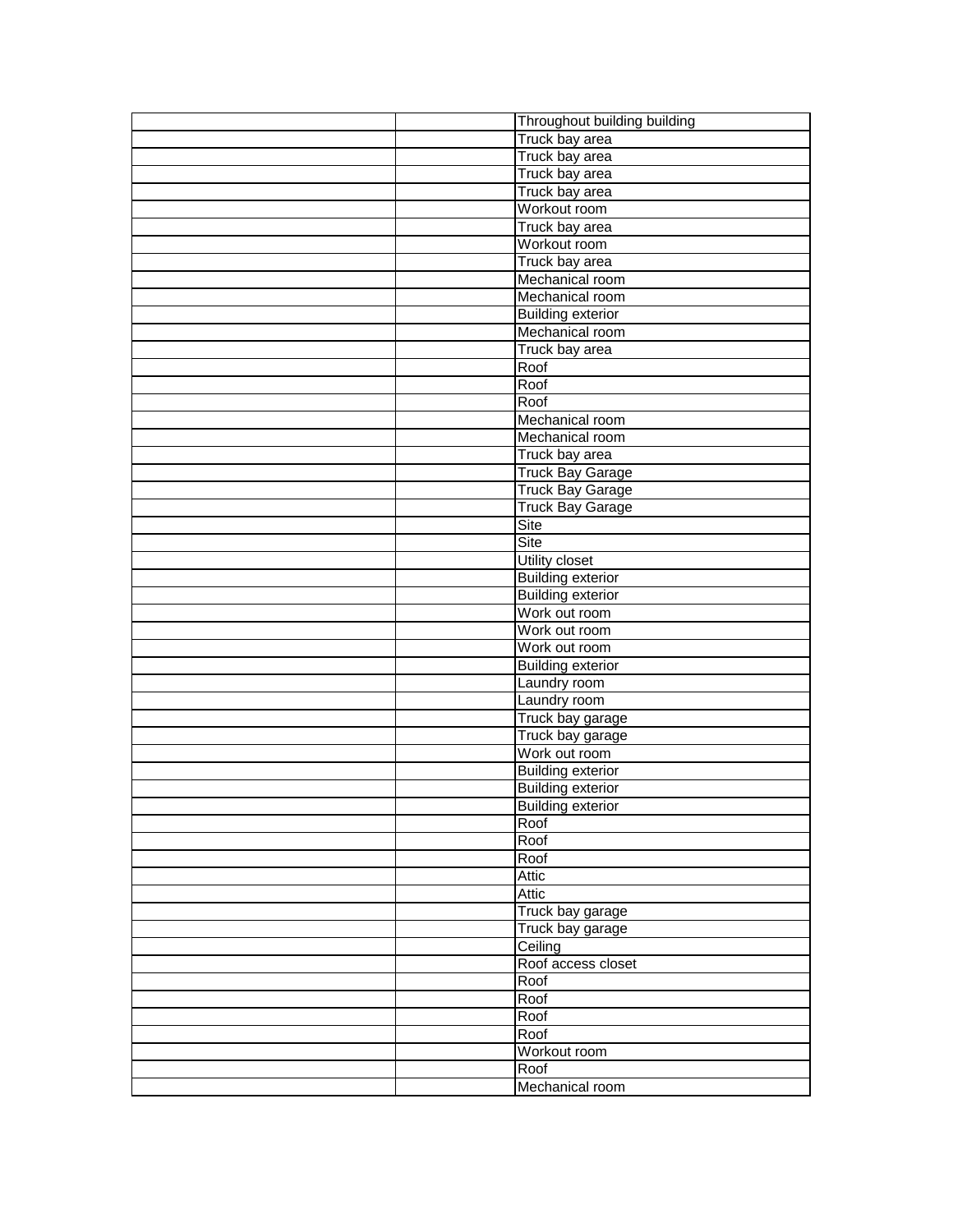|                          | Mechanical room                 |
|--------------------------|---------------------------------|
|                          | Mechanical room                 |
|                          | Truck bay garage                |
|                          | Truck bay garage                |
|                          | Truck bay garage                |
|                          | Maintenance room                |
|                          | Roof                            |
|                          | Roof                            |
|                          | Roof                            |
|                          | Roof                            |
|                          | Roof                            |
|                          | Workout room                    |
|                          | <b>Building exterior</b>        |
|                          | <b>Building exterior</b>        |
|                          | <b>Building exterior</b>        |
|                          | <b>Building exterior</b>        |
|                          | <b>Building exterior</b>        |
|                          | <b>Building exterior</b>        |
|                          | <b>Building exterior</b>        |
|                          | <b>Building exterior</b>        |
|                          | Mechanical room                 |
|                          | Mechanical room                 |
|                          | Mechanical room                 |
|                          | Mechanical room                 |
|                          | Mechanical room                 |
|                          | Mechanical room                 |
|                          | Truck bay garage                |
|                          | Truck bay garage                |
|                          | Workout room                    |
|                          |                                 |
|                          |                                 |
|                          |                                 |
|                          |                                 |
|                          |                                 |
|                          |                                 |
|                          |                                 |
|                          |                                 |
|                          | Directors Office Above Elevator |
|                          | 1st Floor Art Center            |
|                          |                                 |
|                          |                                 |
|                          |                                 |
|                          |                                 |
|                          |                                 |
|                          |                                 |
|                          |                                 |
|                          | 2nd Floor Prep                  |
| Planetarium              |                                 |
| Planetarium              |                                 |
| Exhibit prep and offices | <b>Animal Habitat</b>           |
|                          | Workshhop area                  |
|                          | <b>Basement by Water Tower</b>  |
|                          | <b>Basement by Water Tower</b>  |
|                          | <b>Break Room</b>               |
|                          |                                 |
| Planetarium              |                                 |
|                          |                                 |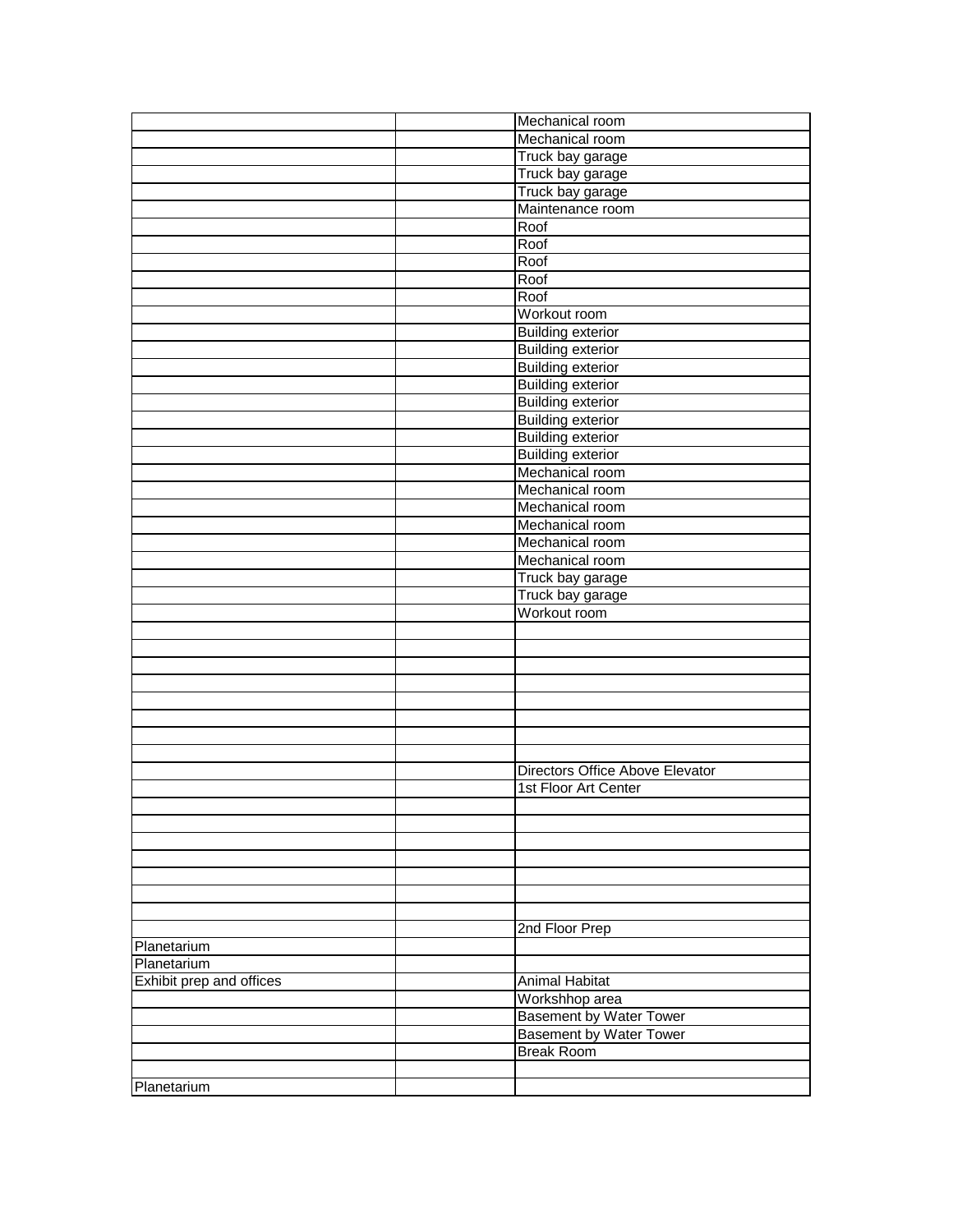| <b>Mechanical Spaces</b>         |                           |
|----------------------------------|---------------------------|
| <b>Mechanical Spaces</b>         |                           |
|                                  | 2nd Floor ladies room     |
|                                  | 2nd Floor Men's Room      |
|                                  |                           |
|                                  |                           |
|                                  | CM Roof top               |
|                                  | Roof Top                  |
|                                  | <b>Black Box</b>          |
|                                  |                           |
|                                  | Attic                     |
|                                  | Attic                     |
|                                  | Attic                     |
|                                  | Roof Top                  |
|                                  | Roof Top                  |
|                                  | Roof Top                  |
|                                  | Roof Top                  |
|                                  | Roof Top                  |
|                                  | Roof Top                  |
|                                  | Roof Top                  |
|                                  |                           |
|                                  | Attic                     |
|                                  | Attic                     |
|                                  | <b>Black Box</b>          |
|                                  |                           |
|                                  |                           |
| <b>Mechanical Room</b>           |                           |
| <b>Mechanical Room</b>           |                           |
| <b>Mechanical Room</b>           |                           |
|                                  |                           |
| <b>Mechanical Room</b>           |                           |
|                                  | Common Area               |
|                                  | <b>Court Yard</b>         |
|                                  | Courtyard                 |
|                                  | Dungeon                   |
|                                  | Dungeon                   |
|                                  | Kitchen Area              |
|                                  | Kitchen Area              |
|                                  |                           |
|                                  |                           |
|                                  | 3rd Floor Mechanical Room |
|                                  | <b>Theater Basement</b>   |
|                                  | <b>Theater Basement</b>   |
| Back Stage Work Shop and offices |                           |
|                                  | Above Dress Shop          |
| Back Stage Work Shop and offices |                           |
|                                  | <b>Backstage Theater</b>  |
|                                  | 3rd Floor Mechanical Room |
|                                  | 3rd Floor Mechanical Room |
|                                  | Franklin St Side          |
| <b>Basement</b>                  |                           |
|                                  | <b>Theater Basement</b>   |
|                                  |                           |
|                                  | Mech Room Franklin Side   |
|                                  |                           |
|                                  |                           |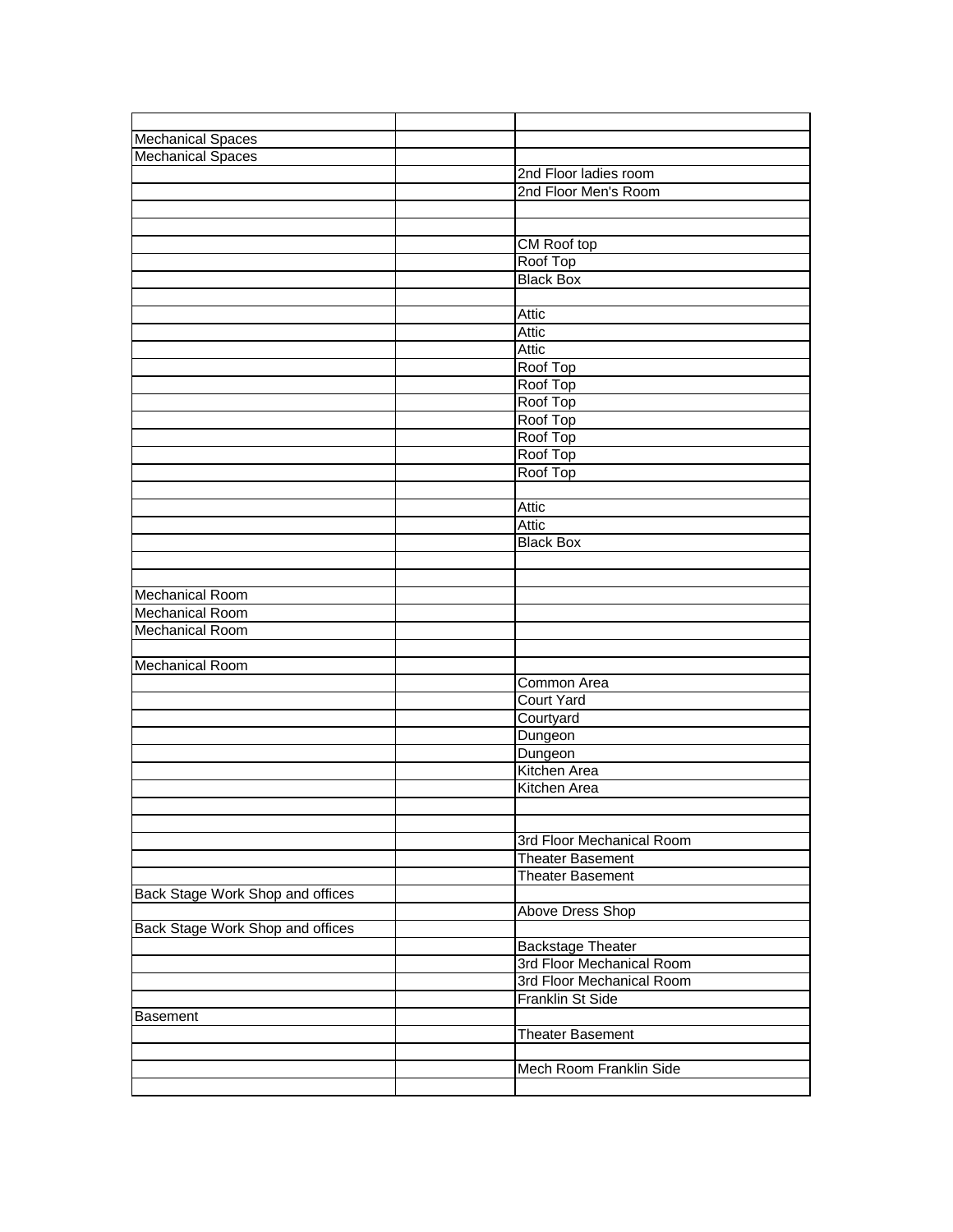| <b>Basement</b>                     |                                     |
|-------------------------------------|-------------------------------------|
|                                     | Basement                            |
|                                     | <b>Basement</b>                     |
|                                     | <b>Basement</b>                     |
|                                     | Basement                            |
|                                     |                                     |
|                                     | <b>Basement</b>                     |
|                                     | <b>Basement</b>                     |
|                                     | Attic                               |
|                                     | <b>Basement</b>                     |
|                                     | Basement                            |
|                                     | Attic                               |
|                                     | <b>Basement</b>                     |
|                                     | Basement                            |
| Judicial Center Offices - 2nd floor | Judicial Center Offices - 2nd Floor |
| Judicial Center Offices - 2nd floor | Judicial Center Offices - 2nd Floor |
| Judicial Center Offices - 1st floor | Judicial Center Offices - 1st Floor |
| Judicial Center Offices - 1st floor | Judicial Center Offices - 1st Floor |
| Judicial Center Offices - 2nd floor | Judicial Center Offices - 2nd Floor |
| Judicial Center Offices - 1st floor | Judicial Center Offices - 1st Floor |
| Judicial Center Offices - 1st floor | Judicial Center Offices - 1st Floor |
| Judicial Center Offices - 2nd floor | Judicial Center Offices - 2nd Floor |
| Judicial Center Offices - 1st floor | Judicial Center Offices - 1st Floor |
| Judicial Center Offices - 2nd floor | Judicial Center Offices - 2nd Floor |
| Judicial Center Offices - 2nd floor | <b>Building Exterior</b>            |
| Judicial Center Offices - 2nd floor | <b>Building Exterior</b>            |
| Judicial Center Offices - 1st floor | Judicial Center Offices - 1st Floor |
| Judicial Center Offices - Basement  | Judicial Center Offices - Basement  |
| Judicial Center Offices - 1st floor | Judicial Center Offices - 1st Floor |
|                                     | <b>Building Exterior</b>            |
|                                     | <b>Building Exterior</b>            |
|                                     | <b>Building Exterior</b>            |
|                                     | <b>Building Exterior</b>            |
|                                     | <b>Building Exterior</b>            |
|                                     | <b>Building Exterior</b>            |
|                                     | Roof                                |
|                                     | <b>Building Exterior</b>            |
|                                     | <b>Building Exterior</b>            |
|                                     | <b>Building Exterior</b>            |
|                                     | <b>Building Exterior</b>            |
|                                     | Roof                                |
|                                     | <b>Building Exterior</b>            |
|                                     | <b>Building Exterior</b>            |
|                                     | <b>Building Exterior</b>            |
| Judicial Center Offices - 1st floor | Judicial Center Offices - 1st Floor |
| Judicial Center Offices - Basement  | Judicial Center Offices - Basement  |
| Judicial Center Offices - 1st floor | Judicial Center Offices - 1st Floor |
|                                     | <b>Throughout Building</b>          |
|                                     | Roof                                |
|                                     |                                     |
|                                     | Roof                                |
|                                     | Roof                                |
|                                     | Roof                                |
|                                     | Roof                                |
|                                     | <b>Mechanical Room</b>              |
|                                     | Office                              |
|                                     | Office                              |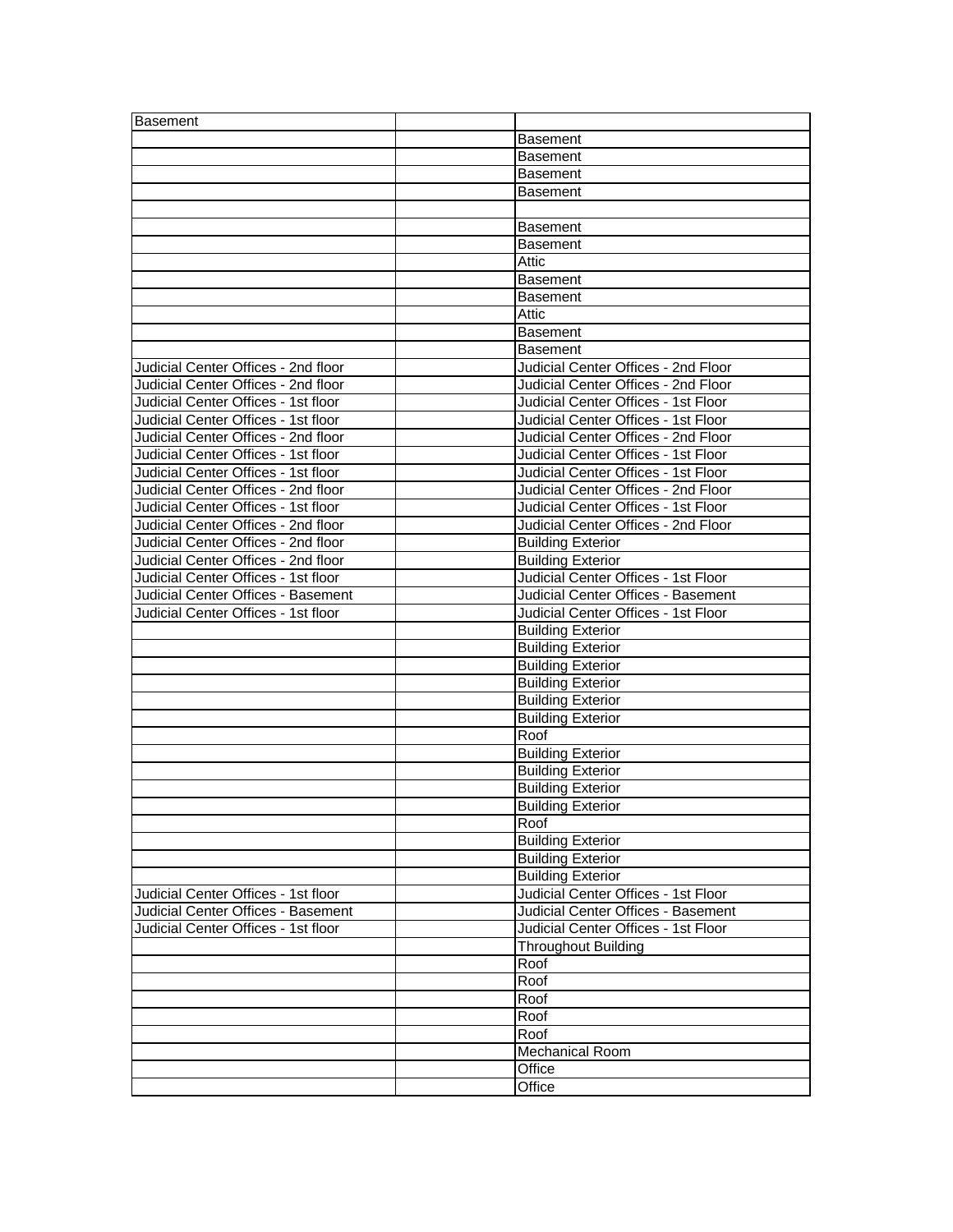|  | 2nd Floor Hallway        |
|--|--------------------------|
|  | Office                   |
|  | 2nd Floor Office         |
|  | 2nd Floor Office         |
|  | Office                   |
|  | Office                   |
|  | Office                   |
|  | Office                   |
|  | 2nd Floor Office         |
|  | 2nd Floor Office         |
|  | 2nd Floor Office         |
|  | <b>Building exterior</b> |
|  | <b>Building exterior</b> |
|  | <b>Building exterior</b> |
|  | <b>Building exterior</b> |
|  | <b>Building exterior</b> |
|  | <b>Building exterior</b> |
|  | <b>Building exterior</b> |
|  | <b>Building exterior</b> |
|  | <b>Building exterior</b> |
|  | <b>Building exterior</b> |
|  | <b>Building exterior</b> |
|  | <b>Building exterior</b> |
|  | <b>Building exterior</b> |
|  | <b>Building exterior</b> |
|  | <b>Building exterior</b> |
|  | <b>Building exterior</b> |
|  | <b>Building exterior</b> |
|  | <b>Building exterior</b> |
|  | <b>Exterior wall</b>     |
|  | Roof                     |
|  | Roof                     |
|  | Roof                     |
|  | Roof                     |
|  | Roof                     |
|  | Roof                     |
|  | Roof                     |
|  | Roof                     |
|  | Roof                     |
|  | <b>Building exterior</b> |
|  | Office                   |
|  | Office                   |
|  | Office                   |
|  | Office                   |
|  | Office                   |
|  | Office                   |
|  | Office                   |
|  | Office                   |
|  | Office                   |
|  | Office                   |
|  | Office                   |
|  | Office                   |
|  | Office                   |
|  | Auditorium               |
|  | Roof                     |
|  |                          |
|  | Roof                     |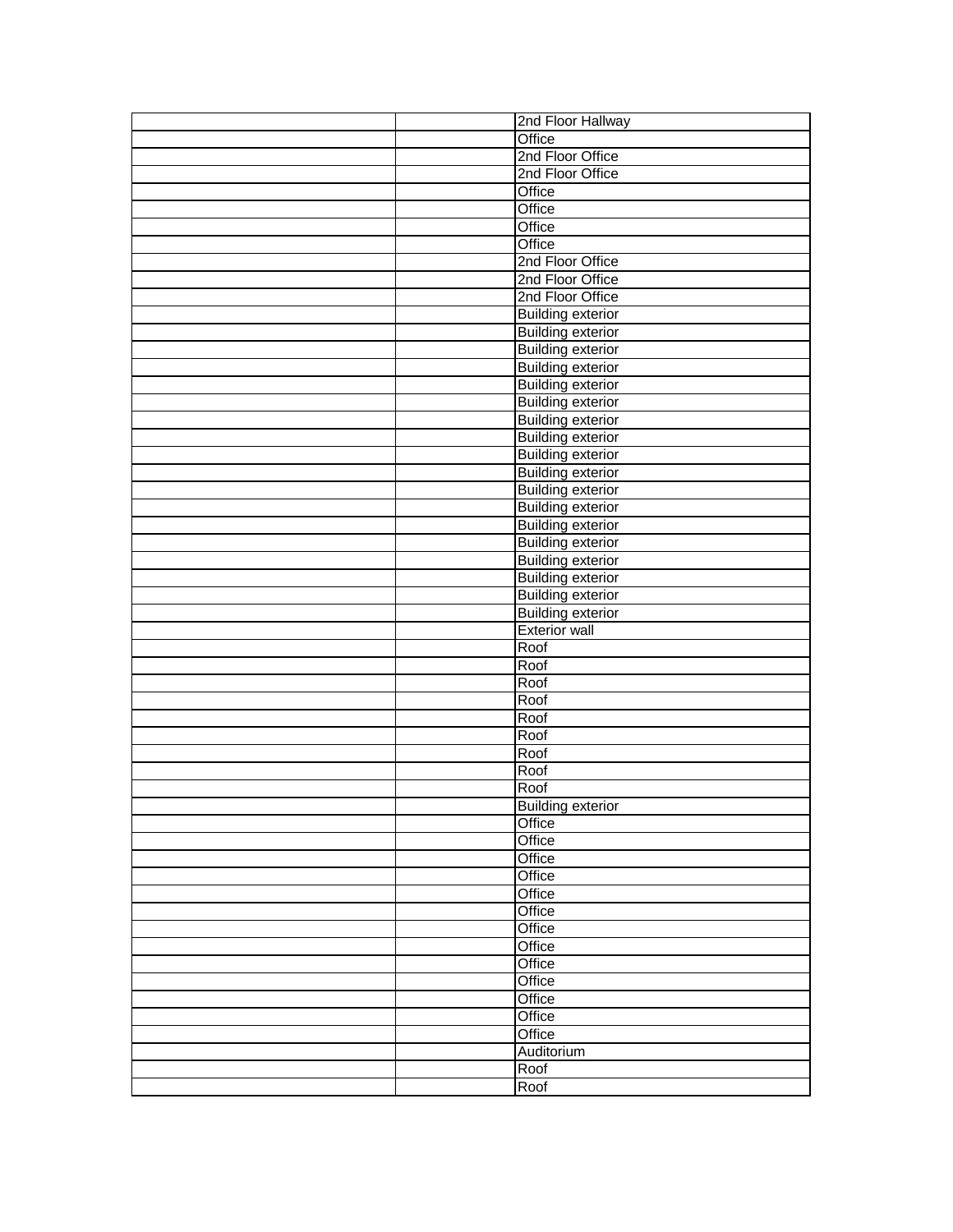|                                  | Roof                         |
|----------------------------------|------------------------------|
|                                  | Roof                         |
|                                  | Roof                         |
|                                  | Throughout building building |
|                                  | Auditorium                   |
|                                  | Auditorium                   |
|                                  | Auditorium                   |
|                                  | Auditorium                   |
|                                  | Auditorium                   |
|                                  | Auditorium                   |
|                                  | Auditorium                   |
|                                  | Auditorium                   |
|                                  | Auditorium                   |
|                                  | Auditorium                   |
|                                  | Auditorium                   |
|                                  | Auditorium                   |
|                                  | Auditorium                   |
|                                  | Auditorium                   |
|                                  | Auditorium                   |
|                                  | Auditorium                   |
|                                  | Auditorium                   |
| <b>Parks Maintenance Offices</b> |                              |
|                                  |                              |
| Senior Center (YMCA) Bldg        |                              |
| South RM Community Center        |                              |
| South RM Community Center        |                              |
| South RM Community Center        |                              |
| South RM Community Center        |                              |
| Senior Center (YMCA) Bldg        |                              |
| Senior Center (YMCA) Bldg        |                              |
| Senior Center (YMCA) Bldg        |                              |
| Senior Center (YMCA) Bldg        |                              |
| Senior Center (YMCA) Bldg        |                              |
| Senior Center (YMCA) Bldg        |                              |
| Senior Center (YMCA) Bldg        |                              |
| Senior Center (YMCA) Bldg        |                              |
| Cemetery - Pineview              |                              |
|                                  |                              |
|                                  |                              |
| Senior Center (YMCA) Bldg        |                              |
| Senior Center (YMCA) Bldg        |                              |
| Senior Center (YMCA) Bldg        |                              |
| South RM Community Center        |                              |
| South RM Community Center        |                              |
| South RM Community Center        |                              |
| South RM Community Center        |                              |
| Cemetery - Pineview              |                              |
| Senior Center (YMCA) Bldg        |                              |
| Senior Center (YMCA) Bldg        |                              |
| Senior Center (YMCA) Bldg        |                              |
| Senior Center (YMCA) Bldg        |                              |
| Senior Center (YMCA) Bldg        |                              |
| Senior Center (YMCA) Bldg        |                              |
| Senior Center (YMCA) Bldg        |                              |
| Senior Center (YMCA) Bldg        |                              |
|                                  |                              |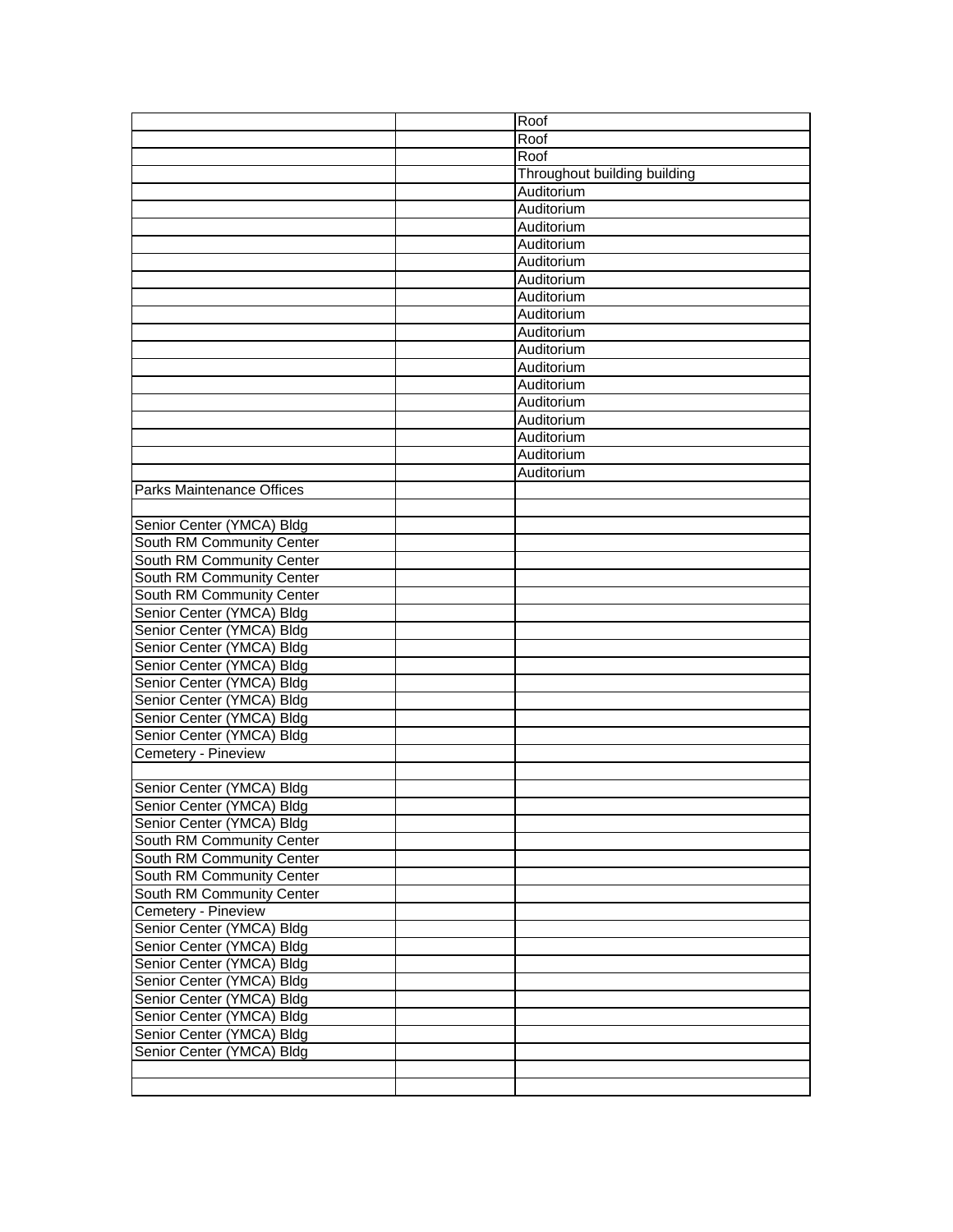| Senior Center (YMCA) Bldg |           |
|---------------------------|-----------|
| Senior Center (YMCA) Bldg |           |
| Senior Center (YMCA) Bldg |           |
| Senior Center (YMCA) Bldg |           |
|                           |           |
|                           |           |
|                           |           |
|                           |           |
|                           |           |
|                           |           |
|                           |           |
|                           |           |
|                           |           |
|                           |           |
|                           |           |
|                           |           |
|                           |           |
|                           |           |
|                           | Gymnasium |
|                           | Gymnasium |
|                           | Gymnasium |
|                           | Gymnasium |
|                           | Gymnasium |
|                           |           |
|                           | Gymnasium |
|                           | Roof      |
|                           | Roof      |
|                           | Roof      |
|                           | Roof      |
|                           | Roof      |
|                           | Roof      |
|                           | Roof      |
|                           | Roof      |
|                           | Roof      |
|                           | Roof      |
|                           | Roof      |
|                           | Roof      |
|                           | Roof      |
|                           | Roof      |
|                           | Roof      |
| Train Station - 1st Floor |           |
| Train Station - 1st Floor |           |
| Train Station - 1st Floor |           |
| Train Station - 1st Floor |           |
| Train Station - 1st Floor |           |
| Train Station - 1st Floor |           |
|                           |           |
| Train Station - 1st Floor |           |
| Train Station - 1st Floor |           |
| Train Station - 1st Floor |           |
| Train Station - 1st Floor |           |
| Train Station - 1st Floor |           |
| Train Station - 1st Floor |           |
| Train Station - 1st Floor |           |
| Train Station - 1st Floor |           |
| Train Station - 1st Floor |           |
| Train Station - 1st Floor |           |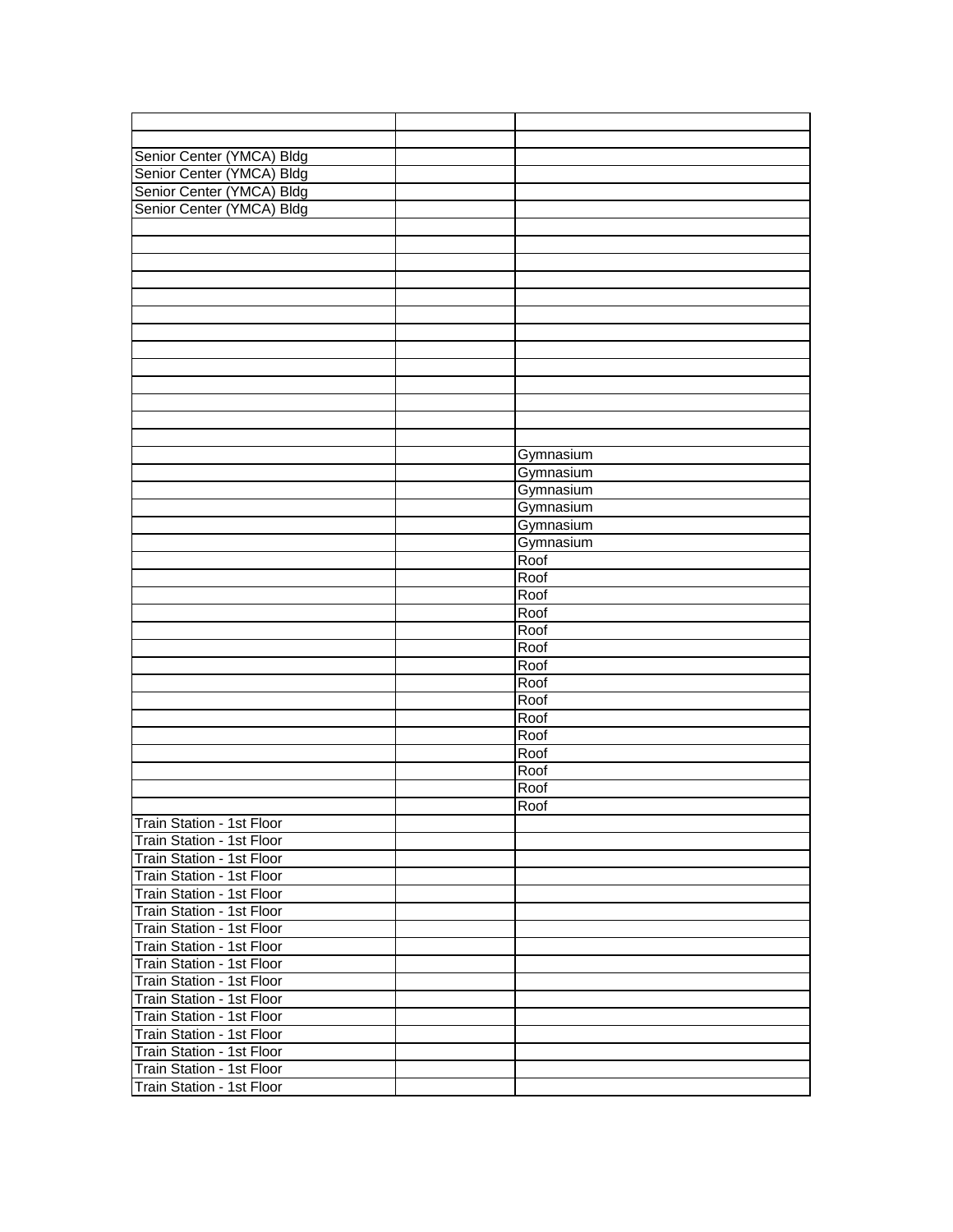| Train Station - 1st Floor  |                                 |
|----------------------------|---------------------------------|
| Train Station - 1st Floor  |                                 |
| Train Station - 2nd Floor  |                                 |
|                            |                                 |
| Train Station - 2nd Floor  |                                 |
| Train Station - 2nd Floor  |                                 |
| Train Station - 2nd Floor  |                                 |
| Train Station - 2nd Floor  |                                 |
| Train Station - 2nd Floor  |                                 |
| Train Station - 2nd Floor  |                                 |
| Train Station - 2nd Floor  |                                 |
| Train Station - 2nd Floor  |                                 |
| Train Station - 2nd Floor  |                                 |
| Train Station - 2nd Floor  |                                 |
| Train Station - 2nd Floor  |                                 |
| Train Station - 2nd Floor  |                                 |
| Train Station - 2nd Floor  |                                 |
| Train Station - 2nd Floor  |                                 |
| Train Station - 2nd Floor  |                                 |
| Train Station - 2nd Floor  |                                 |
| Train Station - 2nd Floor  |                                 |
| Train Station - 2nd Floor  |                                 |
| Train Station - 2nd Floor  |                                 |
| Train Station - 2nd Floor  |                                 |
| Train Station - 2nd Floor  |                                 |
|                            |                                 |
| Train Station - 2nd Floor  |                                 |
| Train Station - 2nd Floor  |                                 |
| Train Station - 2nd Floor  |                                 |
| Train Station - 2nd Floor  |                                 |
| Train Station - 2nd Floor  |                                 |
| Train Station - 3rd Floor  |                                 |
| Train Station - 3rd Floor  |                                 |
| Train Station - 3rd Floor  |                                 |
| Train Station - 3rd Floor  |                                 |
| Train Station - 3rd Floor  |                                 |
| Train Station - 3rd Floor  |                                 |
| Train Station - 3rd Floor  |                                 |
| Train Station - 3rd Floor  |                                 |
| Train Station - 3rd Floor  |                                 |
| Train Station - 3rd Floor  |                                 |
| ITrain Station - 3rd Floor |                                 |
| Train Station - 3rd Floor  |                                 |
| Train Station - 3rd Floor  |                                 |
| Train Station - 3rd Floor  |                                 |
| Train Station - 3rd Floor  |                                 |
| Train Station - 3rd Floor  |                                 |
| Train Station - Basement   | <b>Train Station - Basement</b> |
| Train Station - Basement   | <b>Train Station - Basement</b> |
|                            |                                 |
|                            | <b>Building Exterior</b>        |
| Train Station - Basement   | Train Station - Basement        |
| Train Station - Basement   | Train Station - Basement        |
| Train Station - Basement   | Train Station - Basement        |
| Train Station - Basement   | Train Station - Basement        |
| Train Station - Basement   | Train Station - Basement        |
|                            | <b>Train Station - Attic</b>    |
|                            | Train Station - Attic           |
| Train Station - Basement   | <b>Train Station - Basement</b> |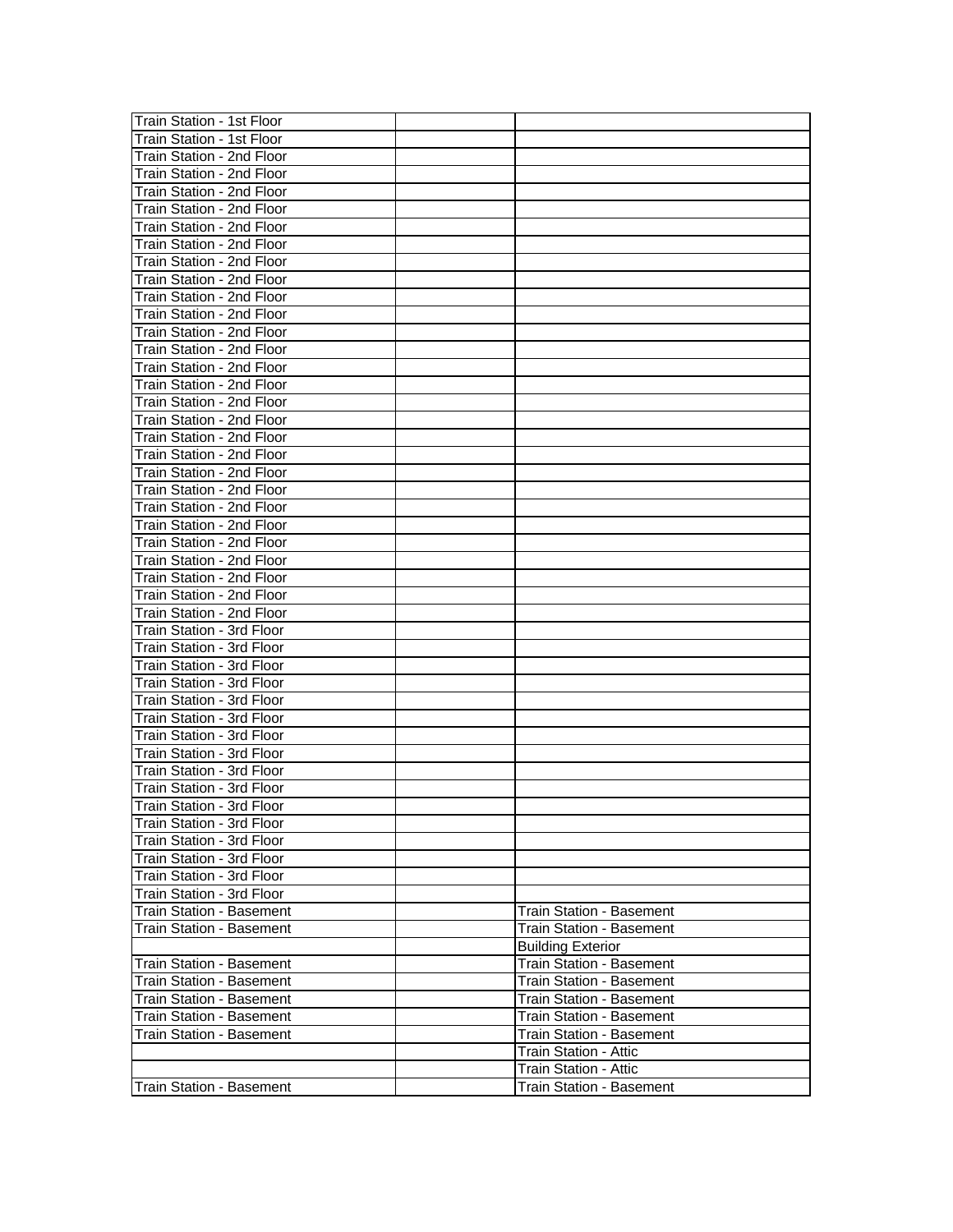| <b>Train Station - Basement</b> | <b>Train Station - Basement</b> |
|---------------------------------|---------------------------------|
| Train Station - 1st Floor       |                                 |
|                                 | <b>Throughout Building</b>      |
|                                 | <b>Throughout Building</b>      |
|                                 | Throughout Building             |
| <b>Train Station - Basement</b> | Train Station - Basement        |
|                                 | Train Station - Attic           |
|                                 | <b>Train Station - Attic</b>    |
|                                 | <b>Train Station - Attic</b>    |
|                                 | <b>Train Station - Attic</b>    |
| Train Station - 1st Floor       |                                 |
| Train Station - 1st Floor       |                                 |
| Train Station - 1st Floor       |                                 |
| Train Station - 1st Floor       |                                 |
| Train Station - 1st Floor       |                                 |
| Train Station - 1st Floor       |                                 |
| Train Station - 1st Floor       |                                 |
| Train Station - 1st Floor       |                                 |
| Train Station - 2nd Floor       |                                 |
| Train Station - 2nd Floor       |                                 |
| Train Station - 3rd Floor       |                                 |
| Train Station - 3rd Floor       |                                 |
| Train Station - 3rd Floor       |                                 |
| Train Station - 3rd Floor       |                                 |
| Train Station - 3rd Floor       |                                 |
| Train Station - 3rd Floor       |                                 |
| Train Station - 3rd Floor       |                                 |
| Train Station - 3rd Floor       |                                 |
| Train Station - 3rd Floor       |                                 |
| Train Station - 3rd Floor       |                                 |
| Train Station - 3rd Floor       |                                 |
| Train Station - 3rd Floor       |                                 |
| Train Station - 3rd Floor       |                                 |
| Train Station - 3rd Floor       |                                 |
| Train Station - 3rd Floor       |                                 |
| Train Station - 3rd Floor       |                                 |
|                                 |                                 |
|                                 |                                 |
|                                 |                                 |
|                                 |                                 |
|                                 |                                 |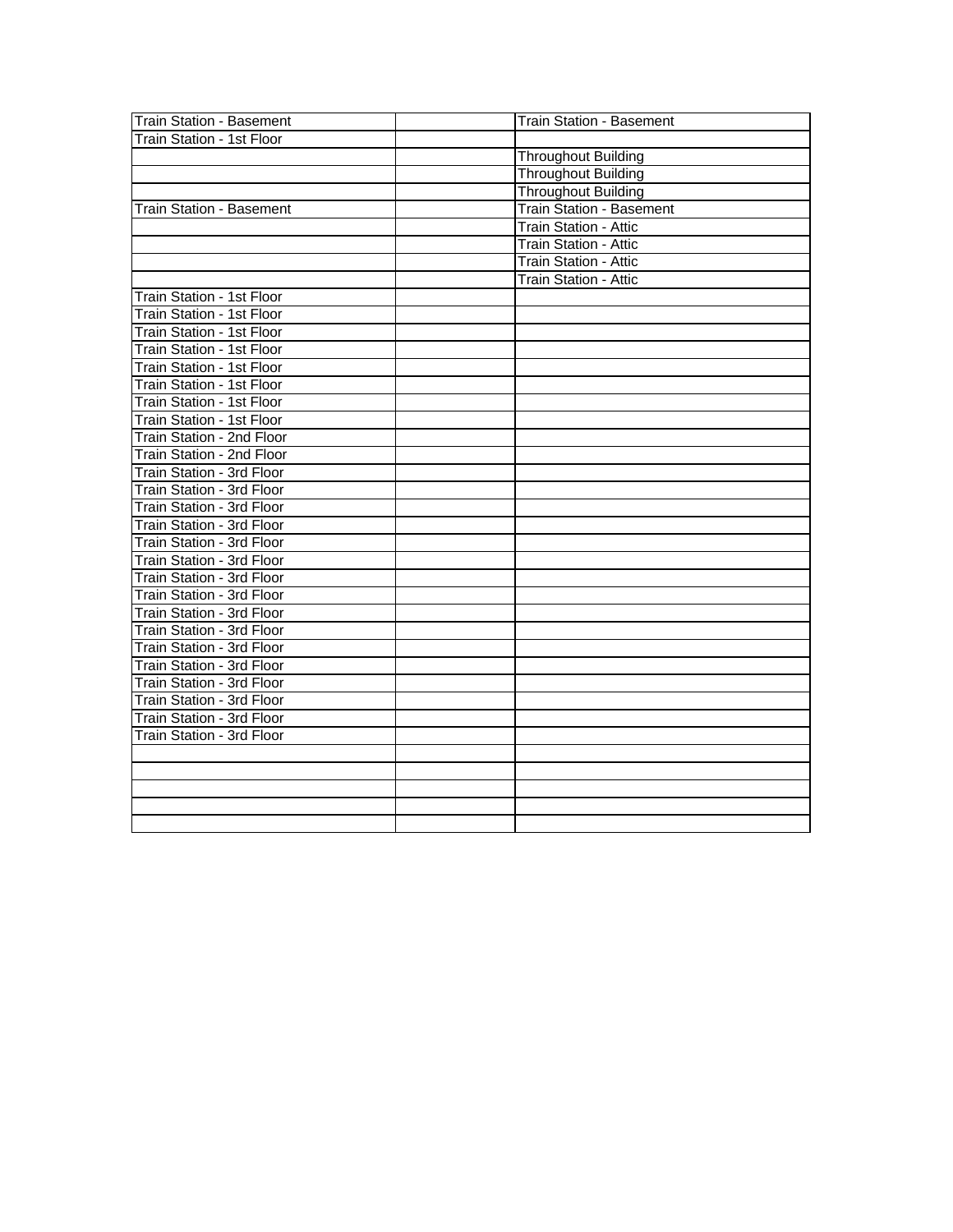| <b>Model Number</b>     | <b>Serial Number</b> |
|-------------------------|----------------------|
|                         |                      |
| Unknown                 |                      |
| YCC030F1M0BH            | 203255R1H            |
|                         |                      |
|                         |                      |
| CSAA030UAK00            | K14D32564            |
| BU060E7ADEI765A         | N10B740027           |
| BU060E7ADEI765A         | N10B740026           |
| BU060E7ADEI766A         | N10B740028           |
| BU060E7ADEI766A         | N10B740029           |
|                         |                      |
|                         | 627017               |
| <b>TZ-12B</b><br>K-GEMT | 13122TZ              |
|                         | KGEMTJK0334          |
| K-GGBF<br><b>TZ-24B</b> | KGGFJK0737           |
| <b>TZ-36A</b>           | 24B0003TZ<br>743     |
| <b>TZ-36A</b>           |                      |
|                         |                      |
| BU060E7ADEI765A         | N10B740027           |
| BU060E7ADEI765A         | N10B740026           |
| BU060E7ADEI766A         | N10B740028           |
| BU060E7ADEI766A         | N10B740029           |
| <b>BABC-202C-A</b>      | 162-201-1-A          |
| CSAA020UAK00            | K14D32494            |
| CSAA066UAD00            | K13C25186            |
| CSAA035UAG00            | K13J81064            |
| CSAA035UAG00            | K13J81064            |
|                         |                      |
| <b>BACB-202C-A</b>      | C83F-11051           |
|                         | K81G30559            |
| CCD606                  |                      |
|                         | K81G30561            |
|                         |                      |
| CSAA010UAK00            | K14D32494            |
| CSAA030UAK00            | K14D32654            |
| CSAA040UAG00            | K13J81420            |
| CSAA066UAD00            | K13C25186            |
|                         |                      |
|                         |                      |
| H7-0700A                | 1309202544           |
| H7-0850A                | 1304244271           |
| H7-0850A                | 1304250478           |
|                         |                      |
|                         |                      |
| 24V                     |                      |
|                         |                      |
|                         |                      |
|                         |                      |
|                         |                      |
|                         |                      |
|                         |                      |
|                         |                      |
|                         |                      |
|                         |                      |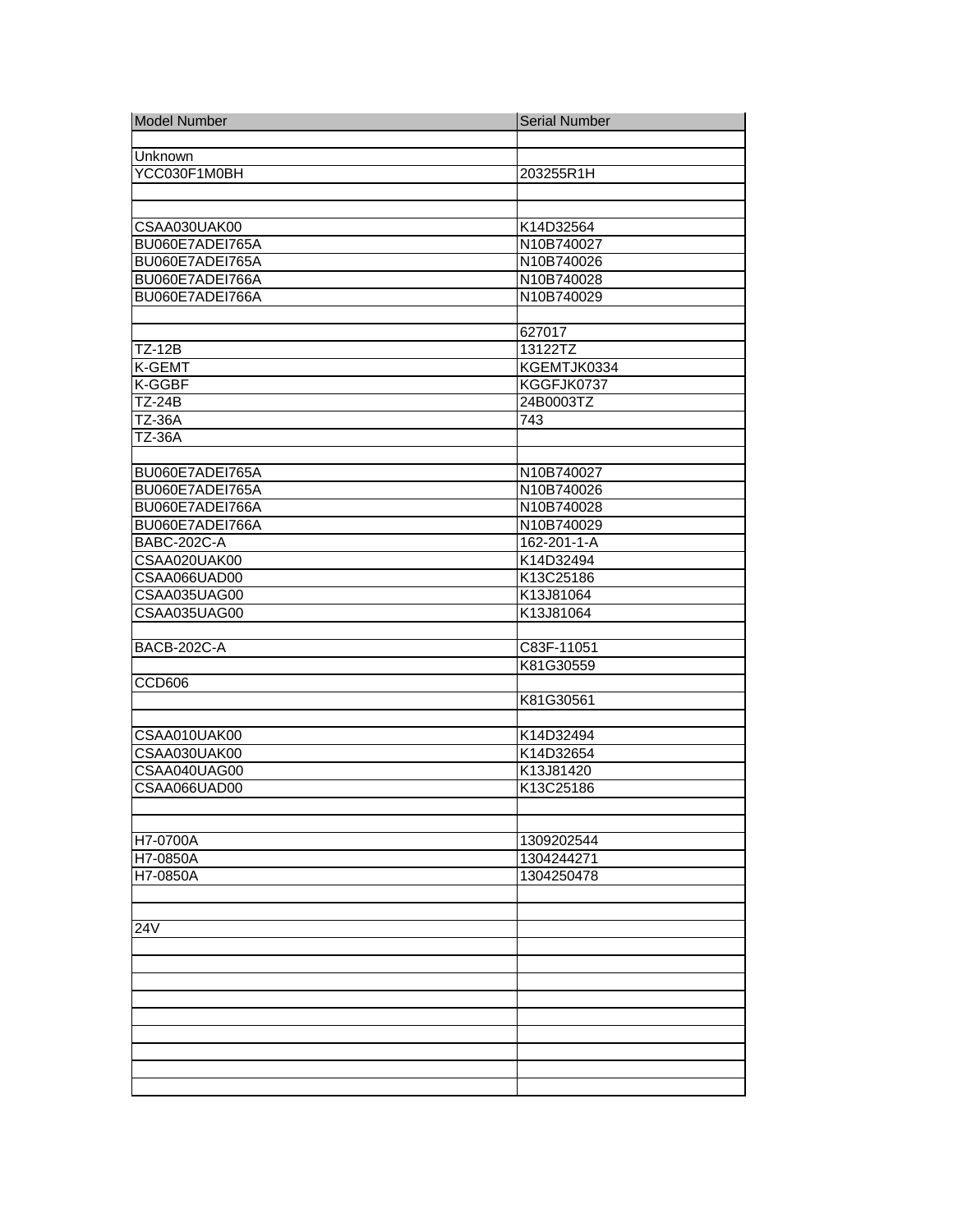| E2609CE2-A                                | 510L003300              |
|-------------------------------------------|-------------------------|
| SWA074-3BG2-22N                           | FF0010E348Q0467         |
| OAUA-152-A                                |                         |
|                                           | 082H-06014              |
|                                           |                         |
|                                           |                         |
|                                           |                         |
| THD180G4RKA04D0B00000B0000000000000000000 | 170210543D              |
| <b>OAUA-152-A</b>                         | 0824H08012              |
|                                           |                         |
| THC092F4RGA0DC0B00000B0000000D0000000000  | 170312809L              |
|                                           | 10100959-A1-NC8401BM-15 |
|                                           | 10100959-A2-NC8401BM-15 |
|                                           |                         |
|                                           |                         |
|                                           | 467329                  |
| 191C1E1                                   |                         |
|                                           |                         |
| 4L2                                       | T 1497773               |
|                                           |                         |
| FI3009E2GAJ1L0C                           | ED06149/9               |
| FI1507E2CAH1L0B                           | ED07251/3               |
| 191501000000000000000                     |                         |
| 4TXK8536A10N0CA                           |                         |
| 44TXK8536A10N0CA                          | 63229954557             |
| 4TXM2236A15N0AA                           | 63229970941             |
| UHEC-153DOAO                              |                         |
| 5. RMI 10x10-2-2471-120-AGM               | 574617                  |
| 5. RMI 10x10-2-2471-120-AGM               |                         |
| 5. RMI 10x10-2-2471-120-AGM               |                         |
| 5. RMI 10x10-2-2471-120-AGM               |                         |
| 5. RMI 10x10-2-2471-120-AGM               |                         |
| 105DWF67                                  |                         |
|                                           |                         |
|                                           |                         |
|                                           |                         |
|                                           |                         |
|                                           |                         |
|                                           |                         |
|                                           |                         |
|                                           |                         |
|                                           |                         |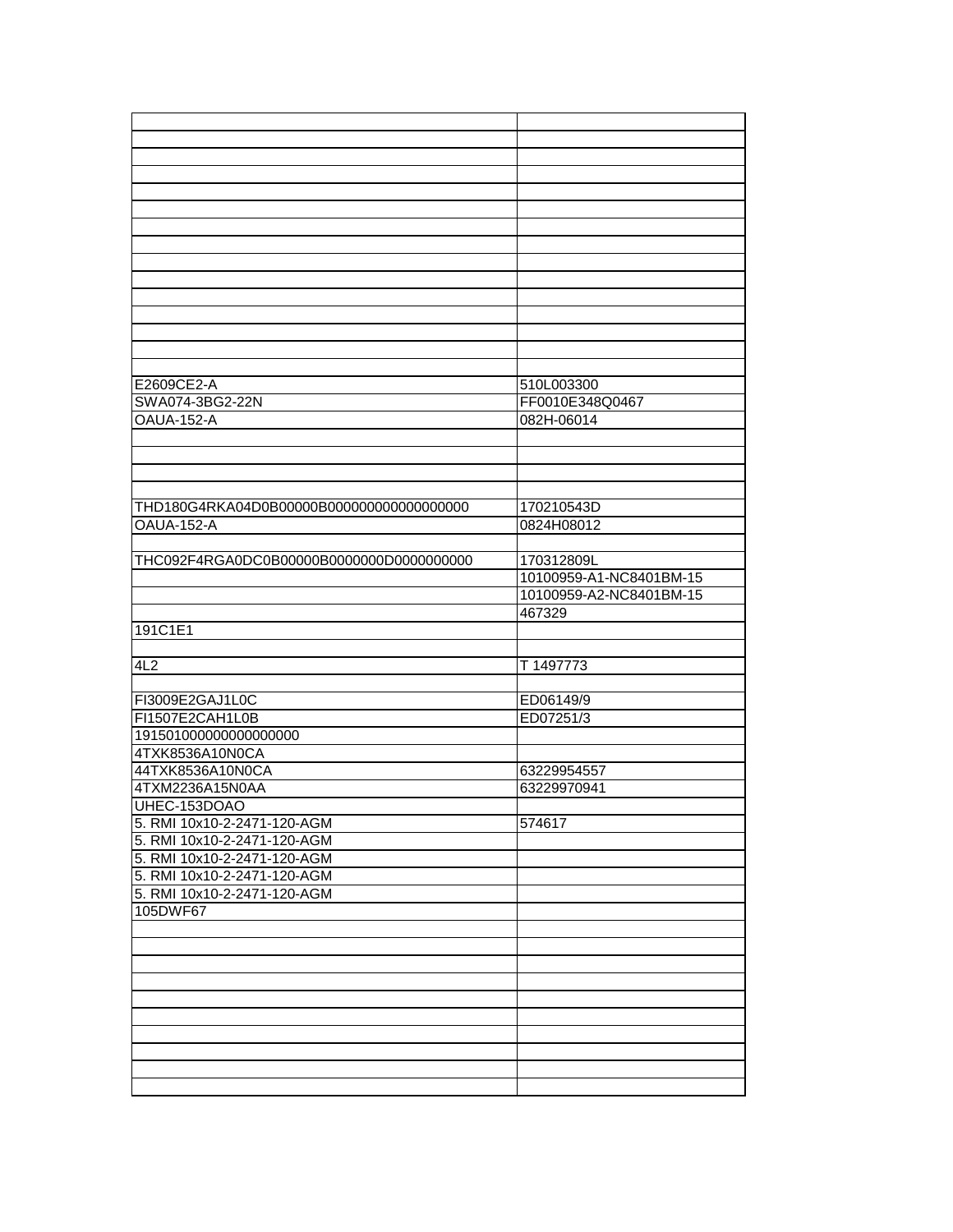| <b>SPC 244</b>     | 649066     |
|--------------------|------------|
|                    |            |
|                    |            |
|                    |            |
|                    |            |
|                    |            |
|                    |            |
|                    |            |
|                    |            |
|                    |            |
| TBI-CA-4H36-75-X   | 13458518   |
|                    |            |
| CX30-125           | 361288     |
| CX30-125           | 373966     |
|                    |            |
|                    |            |
|                    |            |
|                    |            |
|                    |            |
|                    |            |
|                    |            |
|                    |            |
|                    |            |
|                    |            |
|                    |            |
| 43475              | 817936BF   |
| 54QA-1-1HC         | L81E24251  |
| 36QA-1-1HC         | L81D24167  |
|                    |            |
| UHEC-073DOAO       |            |
| UHEC-073DOAO       |            |
|                    |            |
|                    |            |
|                    |            |
|                    |            |
|                    |            |
| Series 100         | 106189-L70 |
|                    |            |
|                    |            |
|                    |            |
|                    |            |
|                    |            |
|                    |            |
| 20F                | 817935AZ   |
| <b>CAT M 3313T</b> | F 186      |
| <b>CAT M 3313T</b> | F181       |
| B-182401-01        |            |
| CAT MB 218T        | F481       |
| CAT.E. 300         | CAT.E. 300 |
|                    |            |
|                    |            |
|                    |            |
|                    |            |
|                    |            |
|                    |            |
|                    |            |
|                    |            |
|                    |            |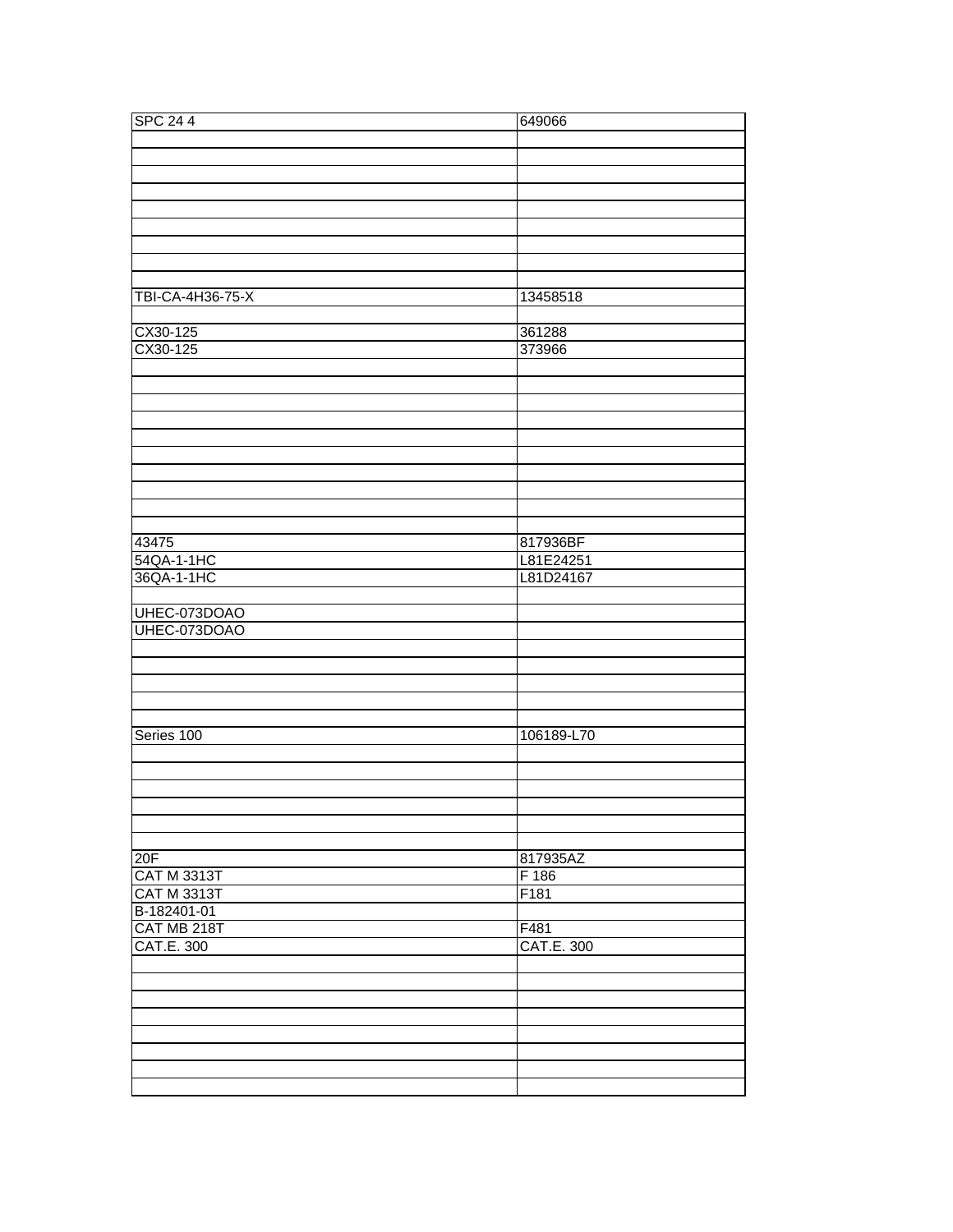| <b>GPM 500</b> |           |
|----------------|-----------|
| <b>GPM 500</b> |           |
|                |           |
|                | 100GPM    |
| <b>BB2508</b>  |           |
| 70DRE8Y        |           |
| 105DRE7Z       |           |
| 70DRE7Y        |           |
| 90DRE8X        |           |
| 105DRE7Z       |           |
| 105DRE7Z       |           |
| 70DRE7Y        |           |
| 165DRE7F       |           |
|                |           |
| 70DRE8Y        |           |
| 36QA-1-1HC     | L81D24168 |
|                |           |
|                |           |
|                |           |
| CSAA040UAG00   | K13J81420 |
| <b>TZ 36A</b>  | 815       |
| <b>TZ 36A</b>  | 743       |
|                |           |
|                |           |
|                |           |
|                |           |
|                |           |
|                |           |
|                |           |
|                |           |
| UHEC-153DOAO   |           |
|                |           |
| UHEC-153DOAO   |           |
|                |           |
| UHEC-053DOAO   |           |
| UHEC-053DOAO   |           |
| UHEC-073DOAO   |           |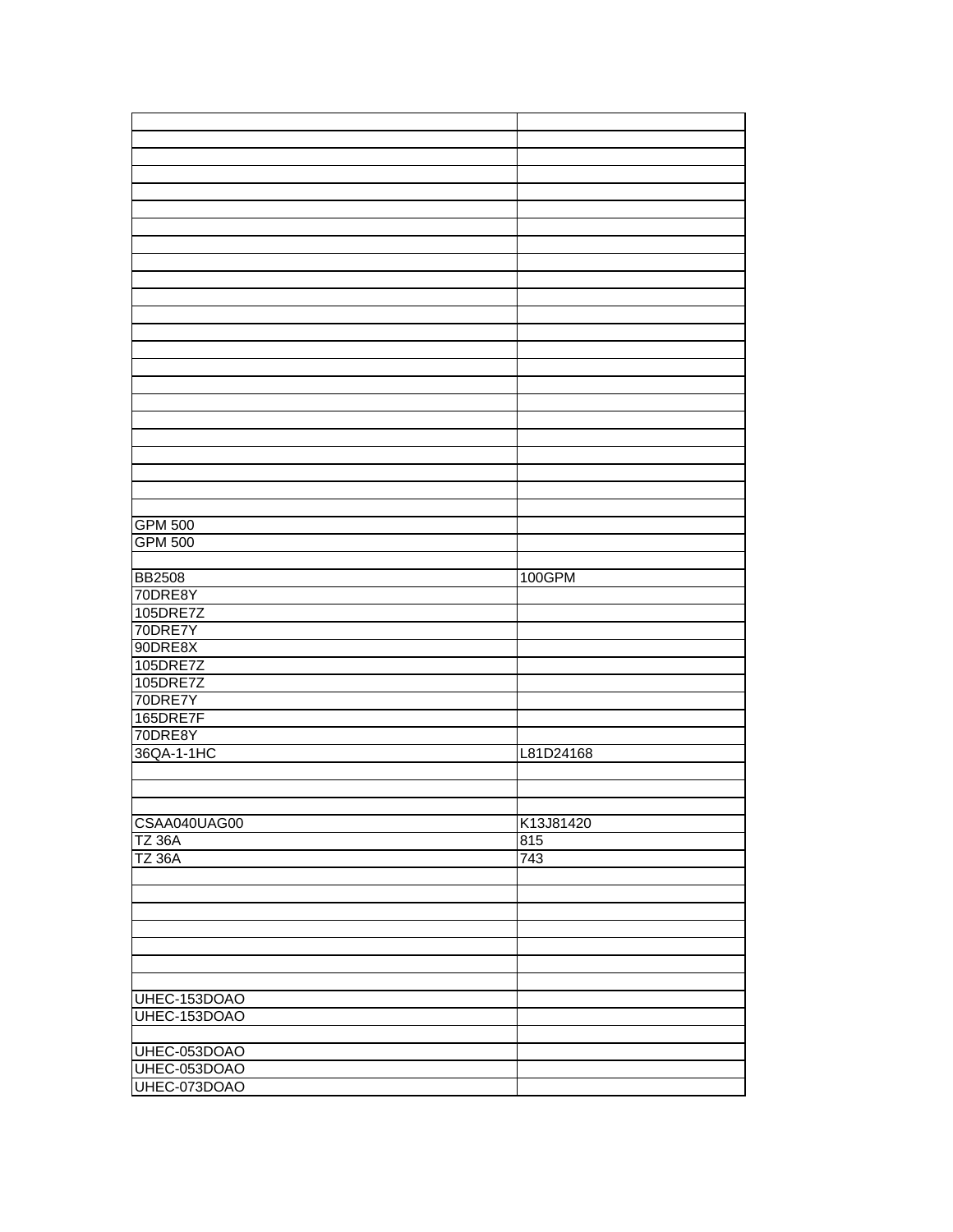| UHEC-073DOAO              |                    |
|---------------------------|--------------------|
| <b>RDV5000</b>            |                    |
|                           |                    |
|                           |                    |
|                           |                    |
|                           |                    |
|                           |                    |
|                           |                    |
| <b>RDV5000</b>            |                    |
|                           |                    |
|                           |                    |
| SBC-VAVTA                 | 421667             |
| SBC-VAVTA                 | 421664             |
|                           |                    |
|                           |                    |
|                           |                    |
|                           |                    |
| MI75S6BN                  | LJ44995804 D/N-130 |
| <b>MI75S6BN</b>           | LK35219651         |
|                           |                    |
|                           |                    |
| AC10B30-A                 | 5790840517         |
|                           |                    |
| PG8JAA                    |                    |
|                           |                    |
| S-075-D-X                 | 12213339 1009      |
| YHC120E3RLA09H001A1B00000 | 102810754L         |
| WSC060E3RBAOVB001A1B00000 | 102711139L         |
| WSC060E3RBA0VB001A1B00000 | 102711131L         |
| YHC120E3RLA09H001A1B00000 | 102810740L         |
| <b>HF1B5103N</b>          |                    |
| BS4Q54TVJ                 | A002165            |
| BS8Q54TVJ                 | A000               |
| BS8Q54TVJ                 | A000985            |
| BS12Q54TVJ                | A000232            |
|                           |                    |
|                           |                    |
|                           |                    |
|                           |                    |
|                           |                    |
|                           |                    |
|                           |                    |
|                           |                    |
|                           |                    |
| FXAQ12PVJU                | E007004            |
| FXAQ12PVJU                | E006991            |
| FXAQ12PVJU                | E006995            |
| FXAQ18PVJU                | E004711            |
| FXAQ18PVJU                | E004716            |
| FXMQ48PBVJU               | E000834            |
| FXMQ72MVJU                | RAOO3923           |
| FXMQ54PAVJU               | E000465            |
| FXMG72MVJU                | AO03805            |
| FXMQ72MVJU                | AO 03853           |
| FXMQ72MVJU                | A 0 03804          |
| FXMQ96MVJU                | A002651            |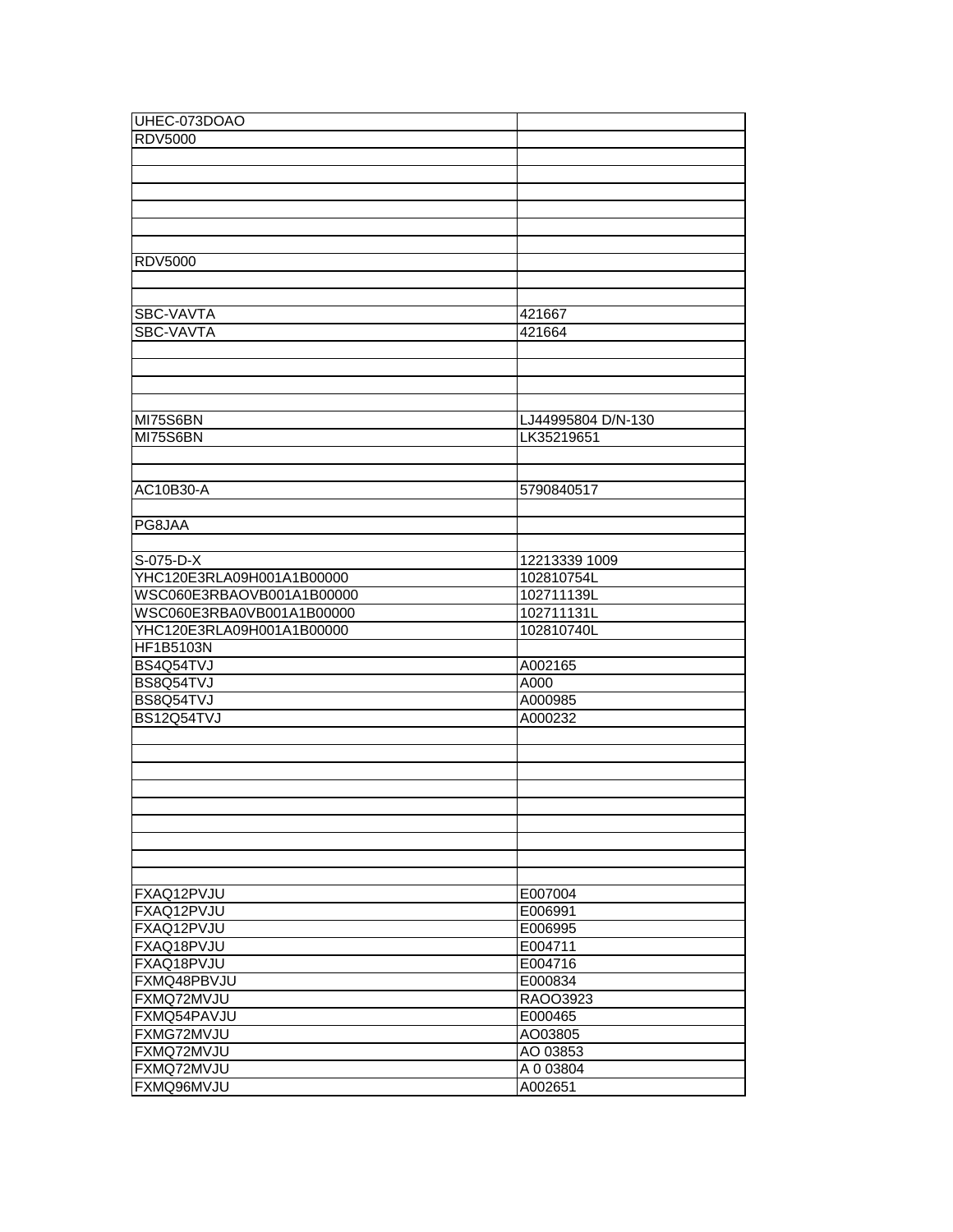| FXAQ09PVJU         | E006590     |
|--------------------|-------------|
| FXAQ07PVJU         | E012186     |
| FXAQ07PVJU         | E012178 M   |
| FXAQ07PVJU         | E011774     |
| FXAQ07PVJU         | E011772     |
| FXAQ07PVJU         | R E012195   |
| FXAQ07PVJU         | E011780     |
| FXAQ12PVJU         | E006595     |
| FXAQ12PVJU         | E006999     |
| FXAQ18PVJU         | E004712     |
| REYQ96TTJU         | 1602241093  |
| REYQ144TTJU        | 1602091728  |
| REYQ144TTJU        | 1602091726  |
|                    |             |
|                    |             |
| 4TWB3030A1000BA    | 10311TP34F  |
| 4TWB3030A1000BA    | 10311TUR4F  |
| 4TWB3036A1000BB    | 10295TU44F  |
| 4TWB3030A1000BA    | 10311TRJ4F  |
| 4TWB3036A1000BB    | 10295TTU4F  |
| 4TWB3042A1000BB    | 102953AU4F  |
| PUZ-A18NHA3        | 04Uo144OC   |
|                    |             |
|                    |             |
|                    |             |
|                    |             |
| 4TEC3F30B1000AA    |             |
| 4TEC3F30B1000AA    | 102811WK1V  |
| 4TEC3F30B1000AA    |             |
| 4TEC3F30B1000AA    | 102811WP1V  |
| 4TEC3F30B1000AA    |             |
| 4TEC3F30B1000AA    | 102811WJ1V  |
| ST-12              | 14208299    |
|                    |             |
|                    |             |
| 48TJE005           | 0597G20648  |
|                    | 0597G20484  |
| YCC060F3M0BF       | P225X352H   |
| 48TCED08A2A5A0A0A0 | 4012G30157  |
| 48TCED08A2A5A0A0A0 | 3112G40176  |
| TWE120D300AB       | 13232MHTBA  |
| <b>SA MZ4040</b>   | L2M667101   |
| SAMZ304B           | L2M66 7100  |
|                    |             |
|                    |             |
| SF1000             |             |
| TWA120D40RAA       | 13153YFRYA  |
|                    |             |
| CAUA 3004-0A       | 2K-1460     |
|                    | 4.94F17997  |
| LSU186HE           |             |
| U36S7-B1           | X2M230114   |
| U33R6-BI           | K2 M2 30113 |
|                    |             |
|                    |             |
| 372658             | 116019      |
|                    |             |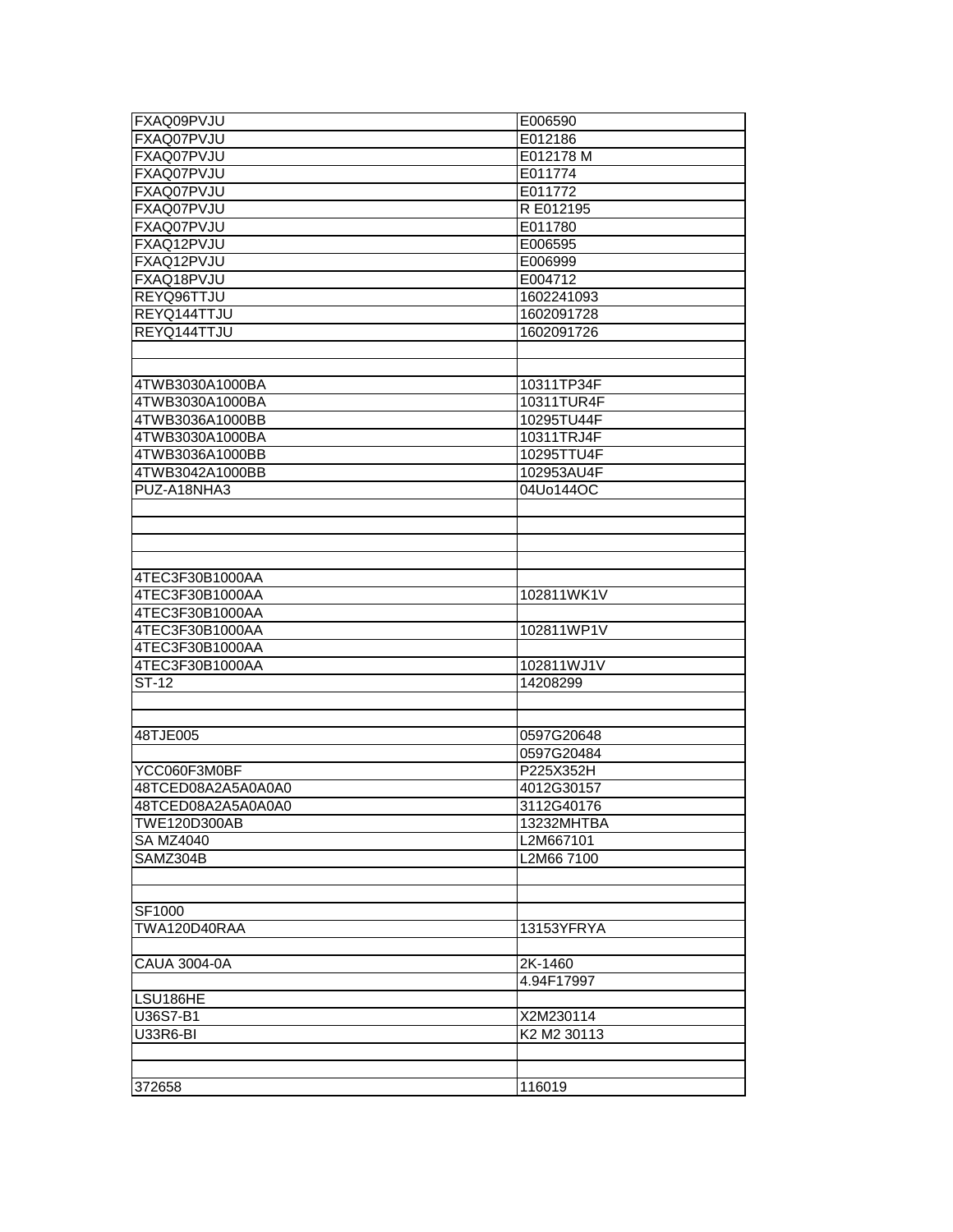| BCHC090G1A0A2GA7P000000B00000000000000000                | T05C12380     |
|----------------------------------------------------------|---------------|
| BCHC090G1A0A2GA7P000000B00000000000000000                |               |
| TSCB008U0C00000000AA00A271.5                             | K05C30584     |
| TSCB012U0C00000000AA00A260.0                             | K05C30563     |
| BCHC054G 1A0A1 NA3E000000B00000000000000000              | T05C12396     |
| MCCB008UA0COUA                                           | K05C30636     |
| MCCB008UA0COUA                                           | K05C30688     |
| MCCB014UAA0C0UB                                          | K05C30697     |
| MCCB025UAOCOUA                                           | K05C30629     |
| MCCB025UAOCOUA                                           | K05C30679     |
| H9 2500-N-2P                                             | 050460988     |
| H9 2500-N-2P                                             | 050460987     |
| RTAC 2004 LGN UAFN NINK ITUN WHON M1AN NØEX N LIGS0A1306 |               |
| RTAC 2004 LGN UAFN NINK ITUN WHON M1AN NØEX N LIGS0A1307 |               |
|                                                          |               |
| 1510 BF 9.250 2.5BB                                      | CV0438-01 C50 |
| 1510 BF 9.250 2.5BB                                      | CV0438-02 C50 |
| 1510 BF 10.375 5E                                        | CV0439-01 C50 |
| 1510 BF 10.500 5E                                        | CV0439-02 C50 |
| 750 P 225A-TP                                            | 0905116789    |
| GB-200-10-X                                              | 05E27223      |
| 340566                                                   | 342566        |
| BCVC36G 1A0A1 NA3E000000B00000000000000000               | T05C123998    |
| BCVC36G 1A0A1 NA3E000000B00000000000000000               |               |
| BCVC36G 1A0A1 NA3E000000B00000000000000000               | T05C123997    |
| BCHC054G1A                                               | T05C12387     |
|                                                          |               |
|                                                          |               |
|                                                          |               |
| BCVC54G 1A0A1 NA3E000000B00000000000000000               | T05C123999    |
| BCHC054G1A0A1 GA2D000000 B0000000000000000               | TO5H47483     |
| BCHCO54G1A0A2 NA3 E000000B00000000000000000              | T05C12389     |
| BCHCO54G1A0A2 NA3 E000000B00000000000000000              | T05C12402     |
| BCHC072G1A0A2NA5F000000 BO000000000000000                | T05C12394     |
|                                                          |               |
| BCHC072G1A0A2NA5F000000 BO000000000000000                | TO5C12393     |
| BCHC072G1A0A2NA5F000000 BO000000000000000                | TO5C12395     |
| BCHC072G1A0A2NA4E000000B00000000000000000                | T05H47481     |
|                                                          |               |
|                                                          |               |
|                                                          |               |
| MSX-109-H2-D                                             | 05F16120      |
| ERV-521S-15-B-ES                                         | OSFIGI 42     |
|                                                          |               |
| TUD1D100A9721AA                                          | 73435G01G     |
| TDC080C942B7                                             | R135KN07G     |
|                                                          |               |
| TTY036B100A0                                             | R112L2N1F     |
| PH10JA036-C                                              | 1900E02480    |
| BLU108E936B1                                             | 552659 A39    |
|                                                          |               |
| 21TA936H1E                                               | 205055 652    |
| D3CG090N13025E                                           | NDDM029976    |
| 4TWB3030A1000BA                                          | 10245L184F    |
| 4TWB3030A1000BA                                          | 10193LKG4F    |
| 4TWB3030A1000BA                                          | 10245L184F    |
| 4TWB030A1000BA                                           | 10245LKP4F    |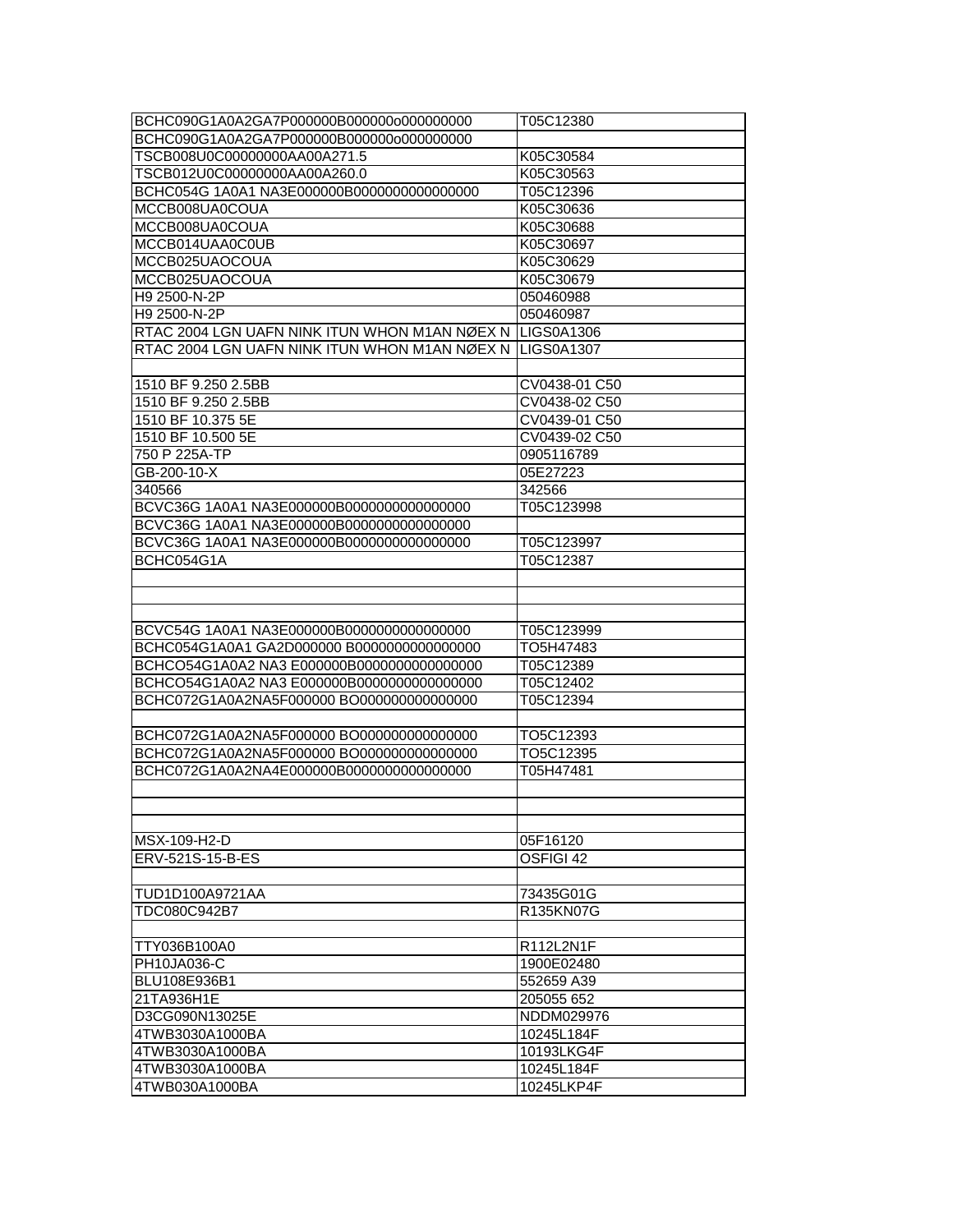| 4TWB3036A1000BB    | 10222S375F          |
|--------------------|---------------------|
| 4TWB3036A1000BB    | 1023B8P4F           |
| 4TWB3036A1000BB    | 10233B704F          |
| 4TWB3036A1000BB    | 10246TY24F          |
| 4TWB3036A1000BB    | 10222S3P4F          |
| 4TWB3036A1000BB    | 10246TY24F          |
| N4H360GHB400       | E111910358          |
| PUY-A12NHA3        | 04U028C7C           |
|                    |                     |
| 4TEC3F30B1000AA    | 10193PYM1V          |
| 4TEC3F30B1000AA    | 10193PYM1V          |
| 4TEC3F30B1000AA    | 10193T9P1V          |
| 4TEC3F30B1000AA    | 10193PYL1V          |
| 4TEC3F30B1000AA    | 10193PYL1V          |
| 4WCC3024A1000AA    | 10195MDX9H          |
| HF1B5103N          |                     |
| HF1B5103N          |                     |
| HF1B5103N          |                     |
| YCC060F1M0BC       | L233R1D2H           |
|                    |                     |
| GA7FF              | ITJ148851           |
| CSAA21             | Inaccessible        |
| CSAA30             | Inaccessible        |
| CSAA06             | Inaccessible        |
| CSAA40             | Inaccessible        |
| CSAA40             | Inaccessible        |
| CSAA50             | Inaccessible        |
| CSAA66             | Inaccessible        |
| CSAA66             | Inaccessible        |
| CSAA17             | Inaccessible        |
| CSAA14             | Inaccessible        |
| CSAA17             | Inaccessible        |
| Inaccessible       | Inaccessible        |
| Inaccessible       | Inaccessible        |
| No tag/plate found | No tag/plate found  |
| H7-2503            | 1801457859          |
| H7-2503            | 1801457860          |
| 30XVA3006S42-6410  | 0418Q95912          |
| 30XVA3006S42-6410  | 0418Q95918          |
|                    |                     |
| Inaccessible       | Inaccessible        |
| Inaccessible       | Inaccessible        |
| Inaccessible       | Inaccessible        |
| Inaccessible       | Inaccessible        |
| KV3011AE2LCC734M   | N/A                 |
| KV3011AE2LCC734M   | N/A                 |
| 38MAQB30R--3       | 0317V18239          |
| 38MAQB30R--301     | 0317V18241          |
| 38MAQB30R--3       | 0317V18224          |
| BCRD140D2          | E17-000000218143    |
| BCRD100D2          | A18-000000239526    |
| BCRD160D4          | A18-000000239532    |
| BCRD160D           | L17-000000238552    |
| BCRD100D2          | L17-000000238240    |
| BCRD100D2          | L17-000000238244    |
| DU180HFA           | DTP0016             |
| DU30HFA            | CK48HF24KF01-60-115 |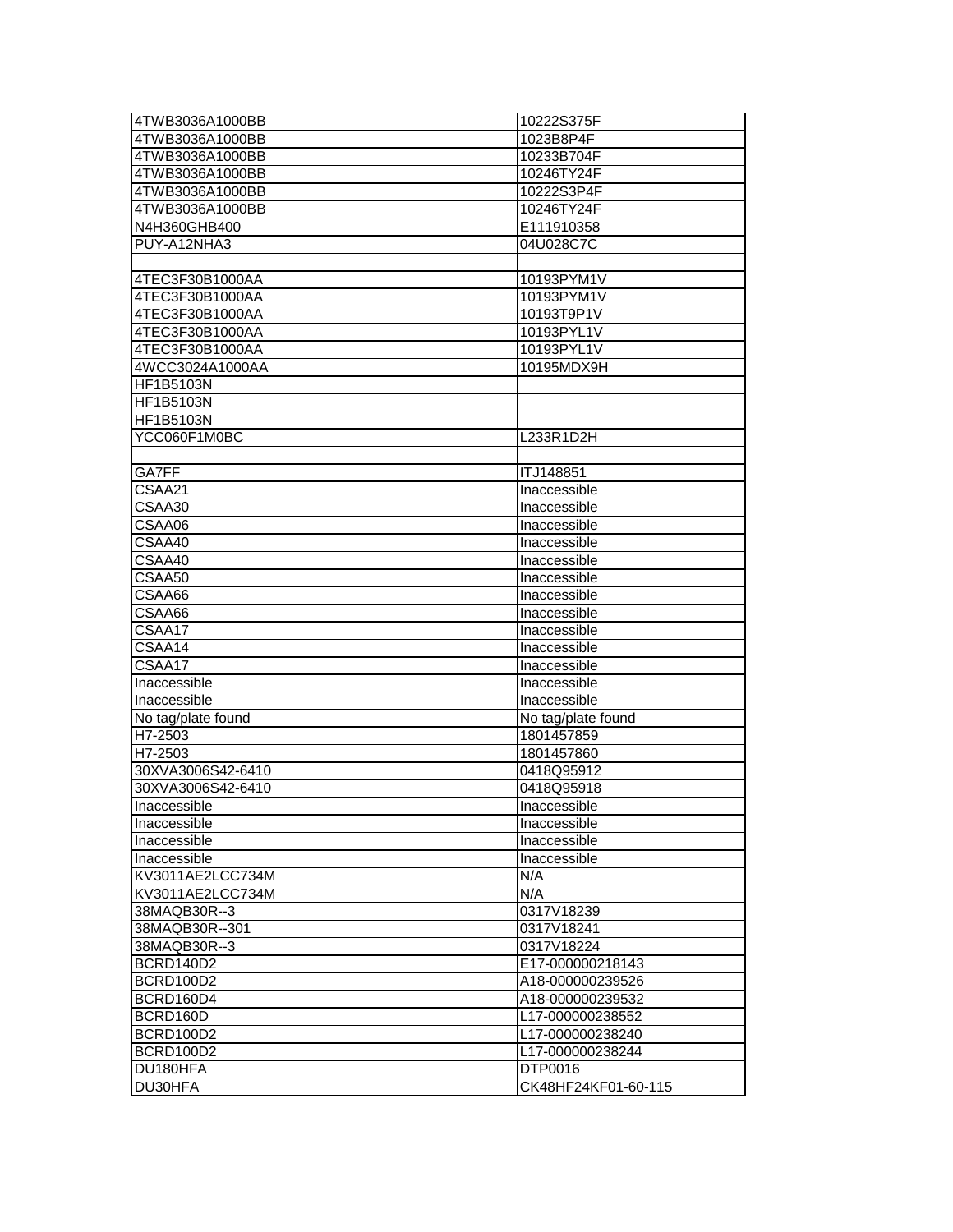| DU180HFA                           |                    |
|------------------------------------|--------------------|
| DU180HFA                           |                    |
| DU180HFA                           |                    |
| BCRD160D                           | L17-000000238551   |
| $GC-640$                           | Inaccessible       |
| GC-140                             | Inaccessible       |
| <b>PFXT121</b>                     | Inaccessible       |
| <b>PFXT121</b>                     | Inaccessible       |
| <b>PFXT121</b>                     | Inaccessible       |
| CBX170-125                         | 437055             |
| CEX300-125                         | 437054             |
| A1-D.250-G10                       | 7518OT3E56-S48PP   |
| A1-D.250-G10                       | 00158OT3E56-S48PP  |
| A3-D.500-G18                       | 00318OT3E56Z-48PP  |
| 48LCEB12A1A6039355                 | 0618P04302         |
| Inaccessible                       | Inaccessible       |
| No tag/plate found                 | No tag/plate found |
| <b>CWH1101DS</b>                   | Inaccessible       |
| <b>CWH1151DS</b>                   | Inaccessible       |
| <b>CWH1151DS</b>                   | Inaccessible       |
| Inaccessible                       | Inaccessible       |
| Inaccessible                       | Inaccessible       |
| Inaccessible                       | Inaccessible       |
| Inaccessible                       | Inaccessible       |
| Inaccessible                       | Inaccessible       |
| 24ABB336A310                       | 0510E11749         |
| 4TTR4036L1000AA                    | 183527SPBF         |
| <b>H2RA030</b>                     |                    |
| <b>H2RA030</b>                     |                    |
| <b>H2RA030</b>                     | WERM020832         |
| <b>H2RA030</b>                     |                    |
| RX24FVJU                           | E004566            |
| RXN12JEVJU                         | CO00434            |
| RXN12JEVJU                         | CO00274            |
| TUD1BO60A9H31 BC                   | 185017WR1G         |
| G8C10016MUC11A                     | WBKM002134         |
| 58MEB080-16                        | 4209A05312         |
| G8C07512MUB11A                     | WBKM021621         |
|                                    |                    |
| G8C07512MUB11A                     | WBKM021617         |
| SVL 184TTDR7626DF                  | <b>IDR</b>         |
| 40RMS016-601HC                     | 2403F36409         |
| G 6 011                            | $1B-J3$            |
| CGAM 026A 2E02 AXD2 A1AX XAID 1AXX | U11G24292          |
|                                    |                    |
|                                    |                    |
|                                    |                    |
|                                    |                    |
|                                    |                    |
|                                    |                    |
|                                    |                    |
|                                    |                    |
|                                    |                    |
|                                    |                    |
|                                    |                    |
|                                    |                    |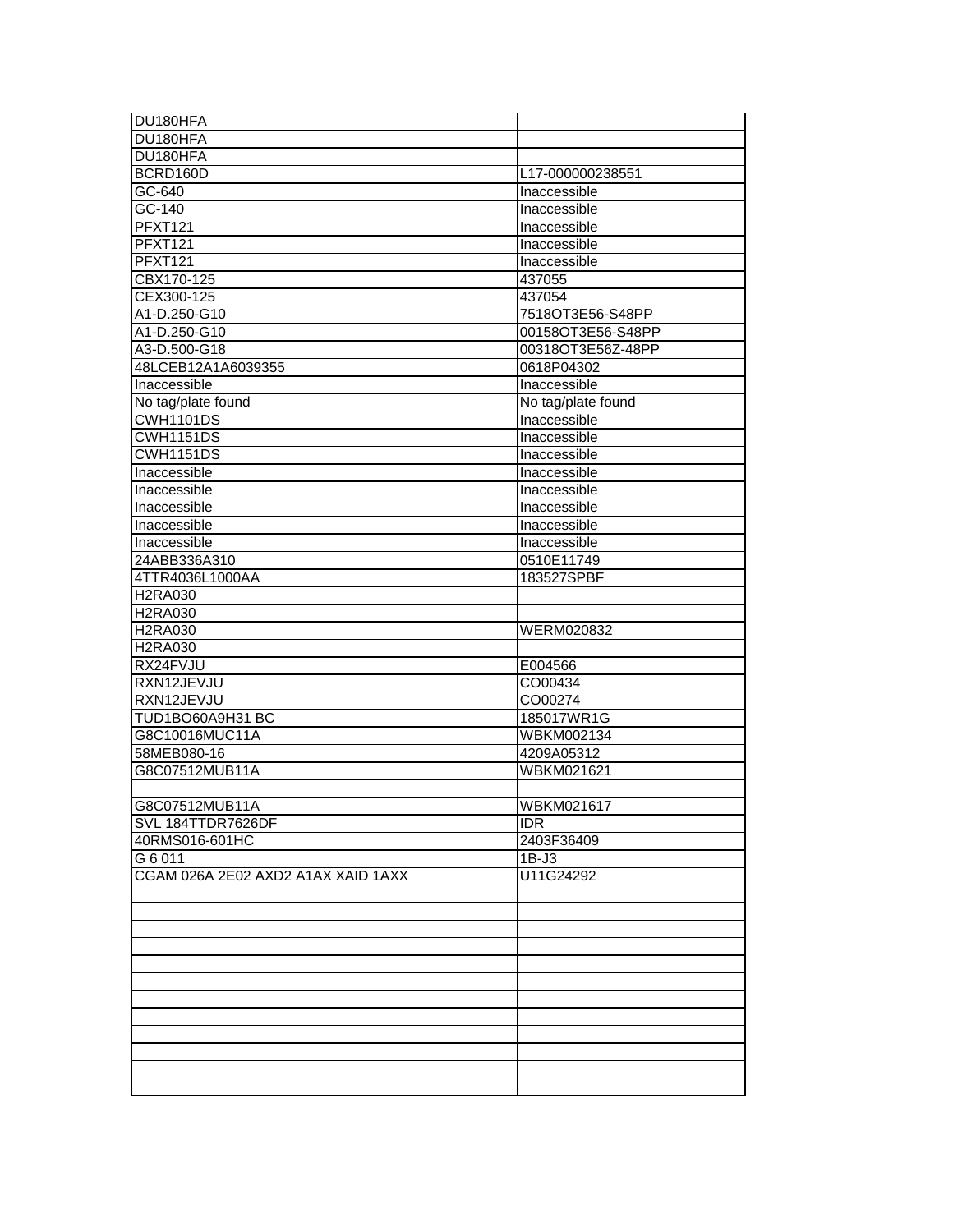| 1NNF8 (AGM08)     | KB 0513-00003 |
|-------------------|---------------|
|                   |               |
| ANW-78A           | 9792          |
| 38ARZ008---501--I | 1503G50025    |
|                   | A6E1A2TL0     |
|                   |               |
|                   |               |
|                   |               |
| C145T34F3280      |               |
|                   |               |
| 12-A102           |               |
|                   |               |
| 919.167783        | 2416177272    |
|                   |               |
|                   |               |
| 4YCC4030A1070AB   | 185011521L    |
| 4YCC4030A1070AB   | 190210404L    |
| 218V              | 67631         |
| H2DH060S06B       | (S)EEHM586025 |
| H2DH060S06B       | (S)EDHM547207 |
| <b>P12VA</b>      |               |
|                   |               |
| <b>P16SA</b>      | SE943217      |
| <b>PSS-SO2</b>    |               |
| P3URC20N09501C    | (S)EMHM873779 |
| P3URC20N09501C    | (S)EMHM873778 |
|                   |               |
|                   |               |
|                   |               |
| 56S34D5M          | MC036400AV    |
| GSC130603CB       | 1306289860    |
| 2TTA0060A3000AA   | 2513N7J3F     |
|                   |               |
|                   |               |
|                   |               |
| TXC060C5HPC0      | 3031WHM5G     |
| TUD100R960H5      | N433YEF1G     |
| 3E404             | C8702428      |
| 54441456          | T63BXCFS1293  |
| TWE030C140B0      | 2175NG71V     |
|                   |               |
| 38TG030500        | 2589E55122    |
| TTA030C300A2      | 2203PJL4F     |
| 38TG042500        | 3089E83593    |
| 38TG042500        | 3089E83602    |
| 10D954            | 12799924      |
|                   |               |
| 58SSC040-EC       | 2589A24149    |
|                   |               |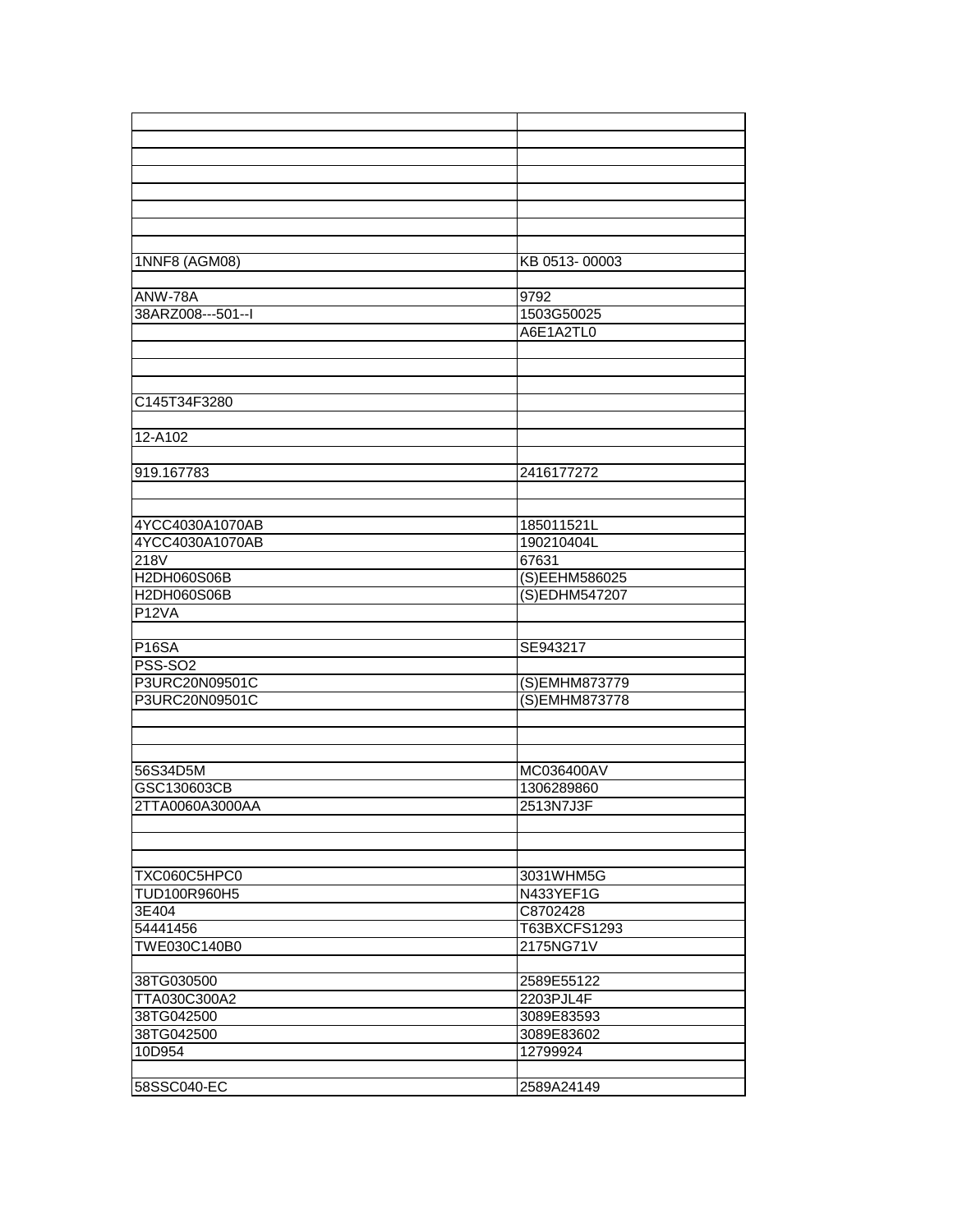| 58SSCO75-GC                    | 3089A1 9643 |
|--------------------------------|-------------|
| 58SSC075-GC                    | 3089A19645  |
|                                |             |
|                                |             |
|                                |             |
|                                |             |
| 48KCEA04A2A5A0A0A0             | 4218C62344  |
| 48TCDA07A2A5A0A0A0             |             |
|                                | 4113C82816  |
|                                |             |
| 48TMD007---501                 | 4906G40323  |
| 48TJE086-511                   |             |
|                                |             |
| 13ACC-030-230-01               | 5803B 23307 |
| 13ACC-042-230-01               | 5803B 23288 |
| 13ACC-042-230-01               | 5803A 60560 |
| 13ACC-048-230-01               | 5803B 70111 |
| 13ACC-048-230-01               | 5803B 70113 |
| 13ACC-060-230-01               | 5803B14517  |
| RKS36LVJU                      | E010074     |
| RKS36LVJU                      | E010088     |
| G26Q4/5-100-6                  | 5803A 17573 |
| G26Q4/5-100-6                  | 5803B 33547 |
| G26Q4/5-100-6                  | 5803B 11705 |
| G26Q4/5-100-6                  | 5803B 11700 |
| G26Q4/5-125-6                  | 5803B 52192 |
| G26Q3-75-6                     | 5803C 02561 |
|                                |             |
|                                |             |
|                                |             |
|                                |             |
| FCCB0403DY0F0A0BJ2M000B02      | T05C12492   |
| MCCB025UA0CUA                  | K05C30629.  |
| Unit                           |             |
| MCCB0008UA0CUA                 | K05C30636   |
| MCHC036G1A0A26A                | T05C12392   |
|                                |             |
| FCCBO603CY0F0A0BJ2M000B02000A  | T05C12492   |
| FCCB0303DYOF0A00BJ2M000BO2000A | TO5C12491   |
| FCCB0603ZY0F0A00BJ2M000B02000A | T05C12496   |
| FCC60603CYOF0A000BJ2MOOB02000A | T05C12495   |
|                                |             |
| MCCB021UA0CUA                  | K05C30679   |
| Unit                           |             |
| BCHCO36E1A0A2G6A2G00000000BO   | T05C12393   |
| BCHCO36E1A0A2G6A2G000000000    | T05C12394   |
| BCHCO541A0A2NA2060B0360        | T05C12395   |
|                                |             |
| mccb021auocoub                 | k05c30670   |
| bcho54glaoa2na                 | TO5C12391   |
|                                |             |
|                                |             |
|                                |             |
|                                |             |
|                                |             |
|                                |             |
| mccb025uaocoua                 | k05c30656   |
|                                |             |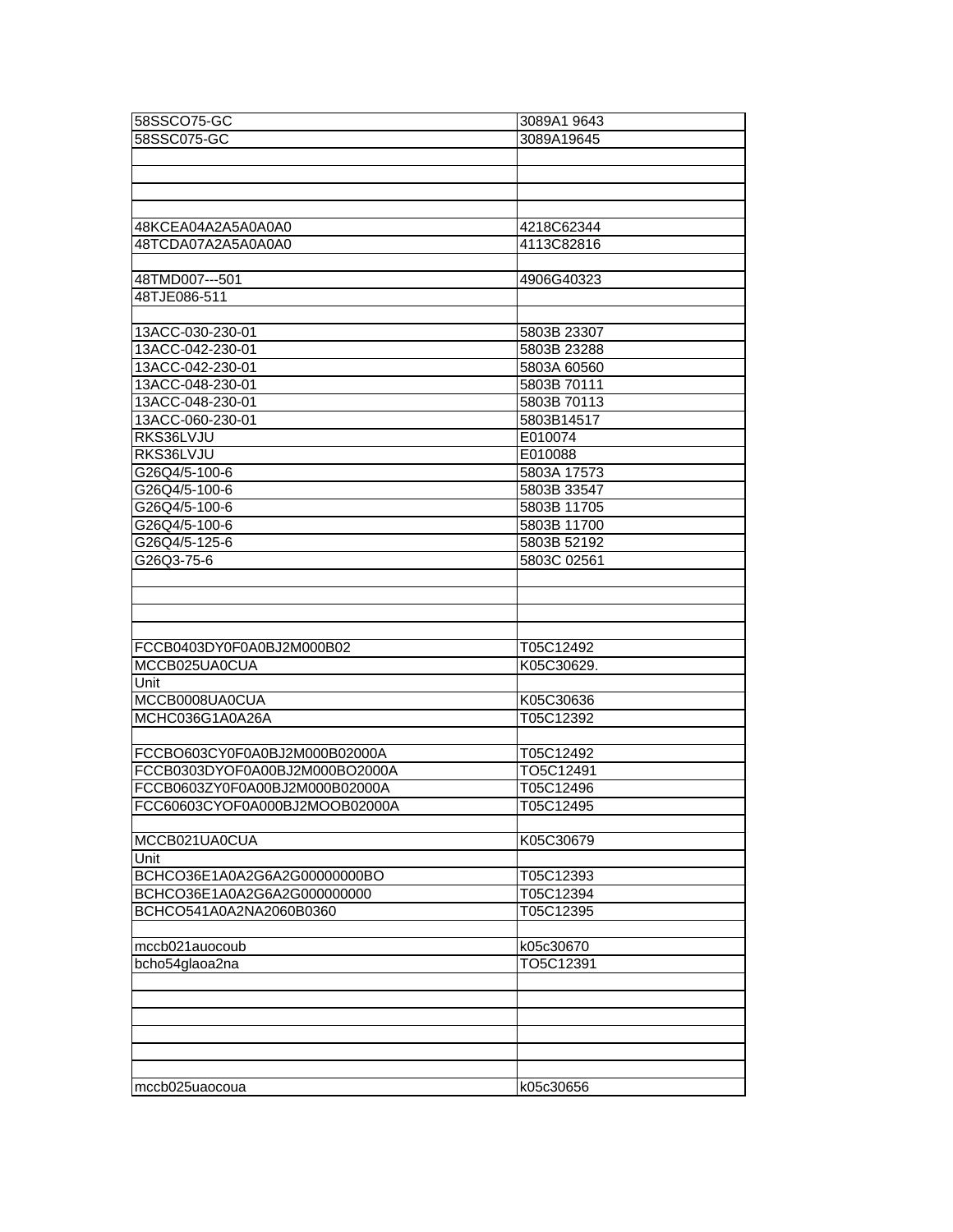| BCVC036G1AOA1GA2Goooo                    | T05C12397  |
|------------------------------------------|------------|
| BCVCO36GLAOALGA000000                    | T05C12398  |
|                                          |            |
|                                          |            |
|                                          |            |
| EVR 581H 15 B ES                         | 0516143    |
| mccb014ua0c0ub                           | k05c30697  |
| K55HXJPM-9251                            |            |
| TSCB008U0C00000000AA00A2715              | K05C30584  |
| TWE090D300AB                             | 1622564LBA |
| MINIV-450-OD                             | 05F10996   |
| <b>MINIV-750-OD</b>                      | 05F18335   |
| MINIV-750-OD                             | 05F04912   |
| MINIV-750-OD                             | 05F16145   |
| WSC048A3REA1HB1000000                    | 512101746L |
| 2TWA0072A300AB                           | 4441X2N2F  |
| 2TWA0036A3000AB                          | 4451U504F  |
| 2TWA0036A3000AB                          | 4451UMT4F  |
| WSC090A3RGA1NB1000000                    | 512101596L |
| WSC060A3RGA16B1000000                    | 512101616L |
| WSC048A3REA1HB1000000                    | 512101808L |
| TWE090D300AB                             | 162010FHBA |
| TWE090A300EL                             | 5122UFFBD  |
| TWE018P13FB0                             | 4401NMC2V  |
| 7WE090A300EL                             | 5155ROUBD  |
| Unit                                     |            |
| BCHC054G1AOA2NA3E0000                    | T05C12389  |
| BVM324TTDC4026AAS                        |            |
| BVN324TTDC4026AAS                        |            |
|                                          | D10E2D     |
|                                          |            |
| AD <sub>80</sub>                         | D10E2D     |
| bchc054e1a0awna43                        | t05c12403  |
| BCHCO72G1AOA2NA4E000000BO                | T05C12390  |
| bchco72e1a02n                            | t05c12388  |
|                                          |            |
|                                          |            |
| unit                                     |            |
| unit                                     |            |
| MCCB012UAOCOUB                           | K05G92939  |
| MCCB012UAOCOUA                           | K05G92930  |
| AACCB010UA0D0UA                          | K05G92948  |
| MCCB012UA0COUA                           | K05HO3476A |
| BCVC09E1A0C2NA56000000B00000000000000012 | T05G40562  |
|                                          |            |
|                                          |            |
| Unit                                     |            |
|                                          |            |
| BCHC072E1A0A1NA3E000000B0-12             | T05G40566  |
| BCHC036E1A0A1GA3H000000B0-12             | T05G40567  |
|                                          |            |
|                                          |            |
| EVR-361H-30-A-ES                         | 05I03665   |
|                                          |            |
| FCCB0201C1AAFOA00BJ2M000B0400            |            |
|                                          | T05G40578  |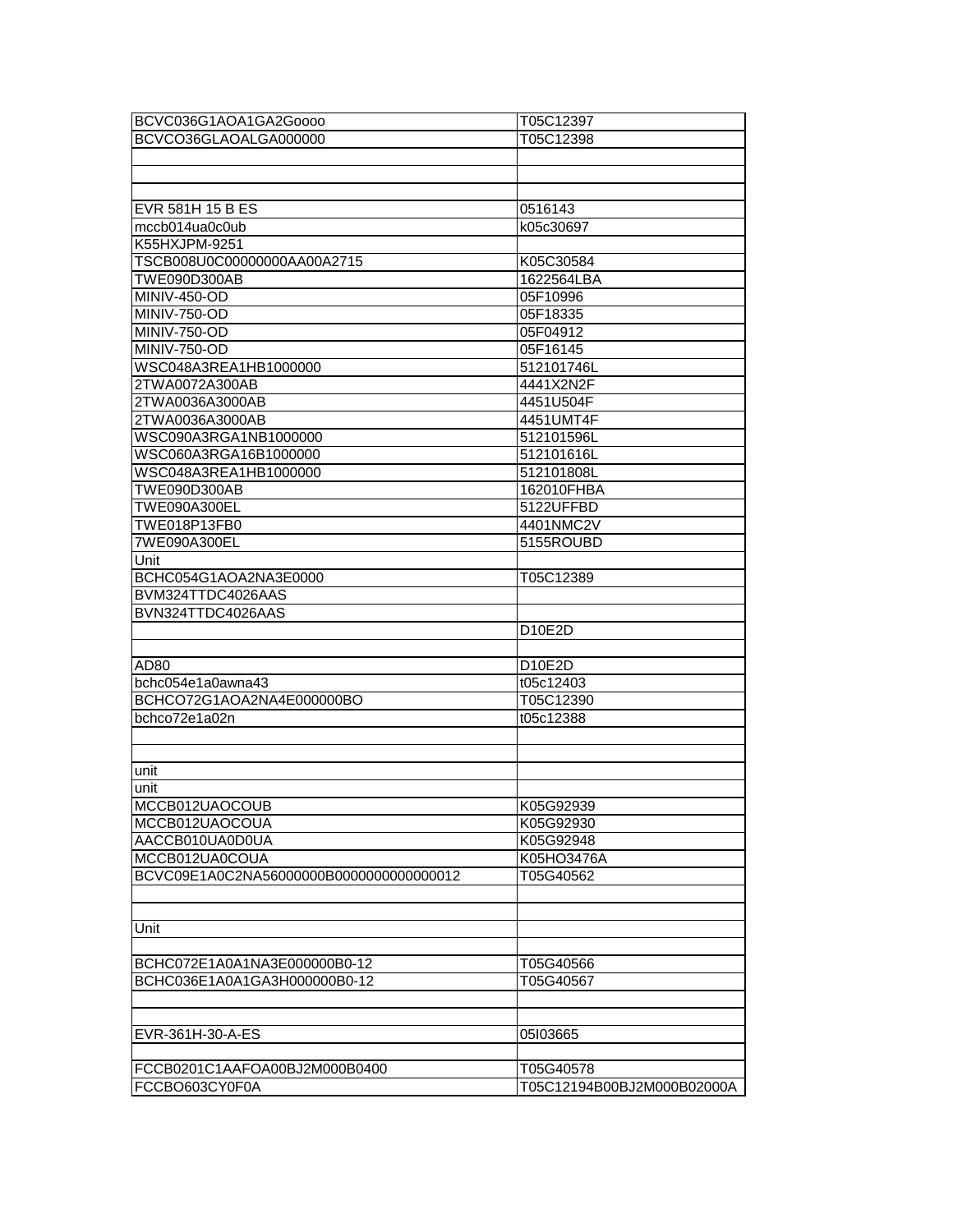| MCCB012UA0C0UB                        | K05G92939    |
|---------------------------------------|--------------|
| MCCB010UAODOUA                        | K05G92948    |
| MCCB012UA0C0UA                        | K05G92930    |
| MCCB012UA0C0UA                        | K05H03476A   |
| Unknown                               |              |
|                                       |              |
| BCHC036E1A0A1GA3HO00000B000000D000012 | TO5G40566    |
|                                       |              |
| BCHC036E1A0A1GA3HO00000B000000D000012 | TO5G40567    |
| BCHC036E1A0A1GA3HO00000B000000D000012 |              |
|                                       |              |
|                                       |              |
| UHSA090                               | F05G37618    |
| TWE036C140A1                          | L064PK91V    |
| TWE048C140B3                          | K40881302    |
| TWE060A100BB                          | J19176351    |
| TWE060A100BB                          | J17176030    |
|                                       |              |
| 40RUQA08A2A6                          | 1115U09909   |
| TWE180B300BC                          | J18179039    |
| TWE090A300EL                          | 5373T8KBD    |
| TWE090D100AB                          | 16264N8F8A   |
| 40RUQA12A2A6                          | 1015U09589   |
| 58STA110-16                           | 0617A15737   |
| 58STA110-16                           | 0617A15741   |
| TWE120B300BB                          | J18176185    |
|                                       |              |
|                                       |              |
| H1-0926C                              |              |
| H3-0824A                              | 1311367391   |
| 38AUQA12A0A5A0A0A0                    | 1115C93212   |
| TTA036C300A0                          | L021UFRBF    |
| TTA048C300A0                          | K431T3YBF    |
| TTA060C300A0                          | J16283013    |
| 38AUZA08A0A5A0A0A0                    | 0217C92820   |
| TTA090G300AA                          | 162615A7YA   |
| 38AUQA08A0A5A0A0A0                    | 5114C90573   |
| TWA090A300FB                          | 5372KJCAD    |
| TWA090A3000FB                         | 8134L3KAD    |
| YSC090F3EHA08A1B                      | 145010123L   |
| GSH130603AC                           | 1202032891   |
| TTA150B300BA                          | J18198182    |
| TTA180B300BA                          | J18198945    |
| 1619C3N27.9                           |              |
| 1919C1E17.9                           |              |
| CAX8-3                                | L6791        |
|                                       |              |
| LSU181HSV3                            | 403KARW00142 |
|                                       |              |
| 4WCC3024A1000AA                       | 1014MND9H    |
| 4WCC3024A1000                         | 10154RD9H    |
| WSC048E2RAA0VB00A00A00200             | 102410588L   |
| HF1B5103N                             |              |
| CBX27UH-060-460-6-01                  | 5810E20558   |
| FXMQ48PBVJU                           | E000590      |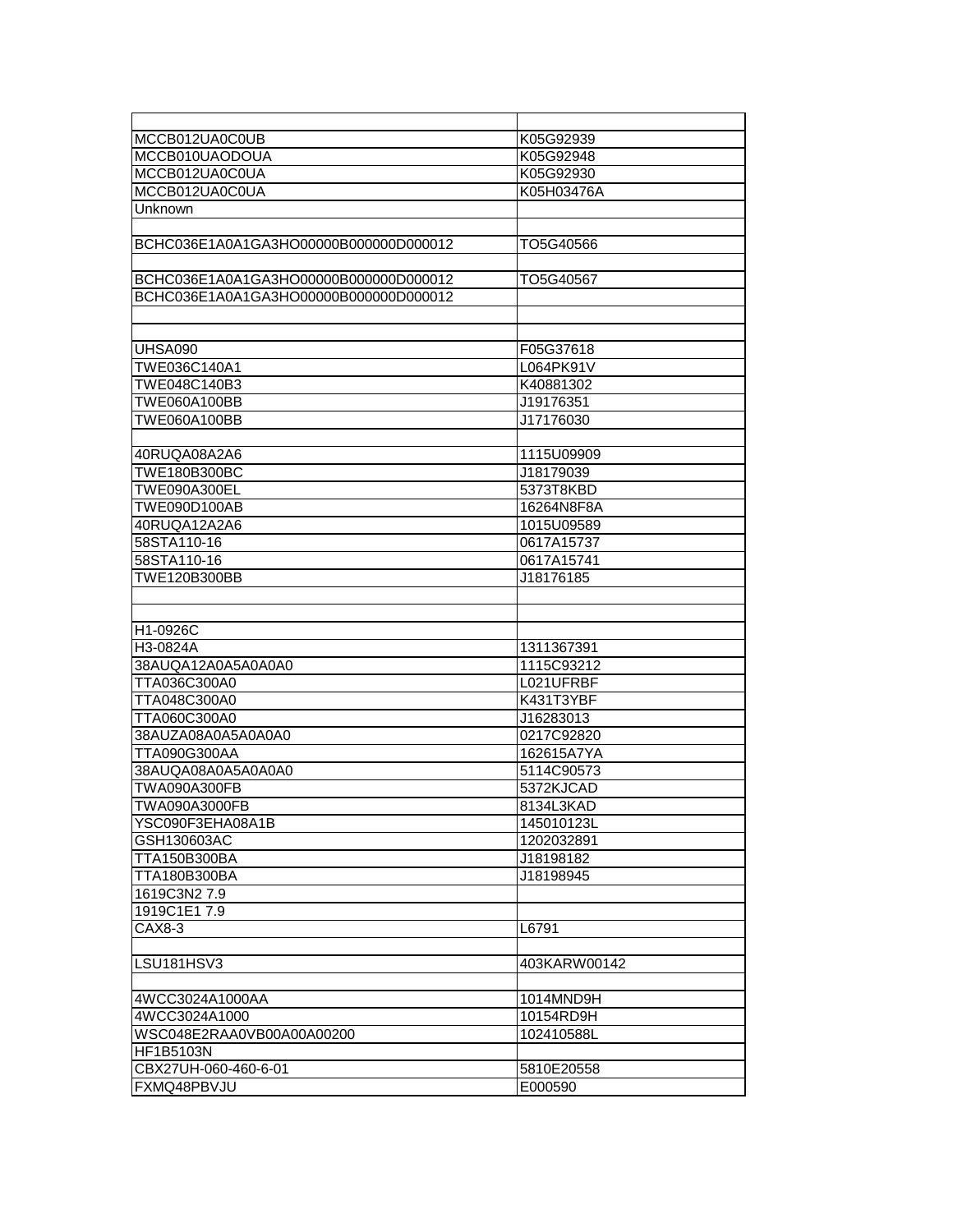|                                           | 5810F20302 |
|-------------------------------------------|------------|
| CBX27UH-060-460-6-01                      | 5810E20541 |
| CBX27UH-060-460-6-01                      | 5810E20554 |
| CBX27UH-060-460-6-01                      | 5810E20561 |
| CBX27UH-060-460-6-01                      | 5810E20553 |
| FXMG72MVJU                                | A003855    |
| TAA090S4D 1G                              | 5611D02261 |
| TAA090S4D 1G                              | 5610MO0655 |
| TAA090S4D 1G                              | 5611C02344 |
| TAA090S4D-1G                              | 5611D02267 |
| TAA090S4D-1G                              | 5611C02346 |
| H1-0824                                   | 1105323664 |
| CGAFC50FALA1000000000N00000000            | C07FO6452  |
| TPA060S4N43G                              | 5711B01512 |
| TPA060S4N43G                              | 5711B01511 |
| TPA060S4N43G                              | 5711B01515 |
| TPA060S4N43G                              | 5711B01517 |
| TPA060S4N43G                              | 5711B01521 |
| TPA090S4SN1G                              | 5611D09252 |
| TPA090S4SN1G                              | 5611D11564 |
| TPA090S4SN1G                              | 5611D09251 |
| TPA090S4SN1G                              | 5611D09254 |
| TPA090S4SN1G                              | 5611D09253 |
| 4SHP13LC160F-1                            | 1614E21088 |
|                                           |            |
| <b>KKV2009</b>                            | 172927     |
| AQV24NSDX                                 |            |
| AQV24NSDX                                 |            |
|                                           |            |
|                                           |            |
| GRSI-10                                   | 14435207   |
| G-065-G-X                                 | 14435206   |
| GRSI-12                                   | 14435208   |
|                                           |            |
|                                           |            |
| <b>GRS 12 OD</b>                          | 12439365   |
| GRS-10 QD                                 | 12306095   |
| <b>GRS 16-QD</b>                          | 12403895   |
|                                           |            |
| $G-065-G-X$                               | 14494405   |
| G-065-G-X                                 | 14494406   |
|                                           |            |
|                                           |            |
|                                           |            |
|                                           |            |
|                                           |            |
|                                           |            |
|                                           |            |
|                                           |            |
|                                           |            |
|                                           |            |
|                                           |            |
|                                           |            |
| FXMQ48PBVJU                               | E000577    |
|                                           |            |
| FSW-10-CYY-E2-R5-EH-PYY-YY<br>REYQ120TTJU | 1512155609 |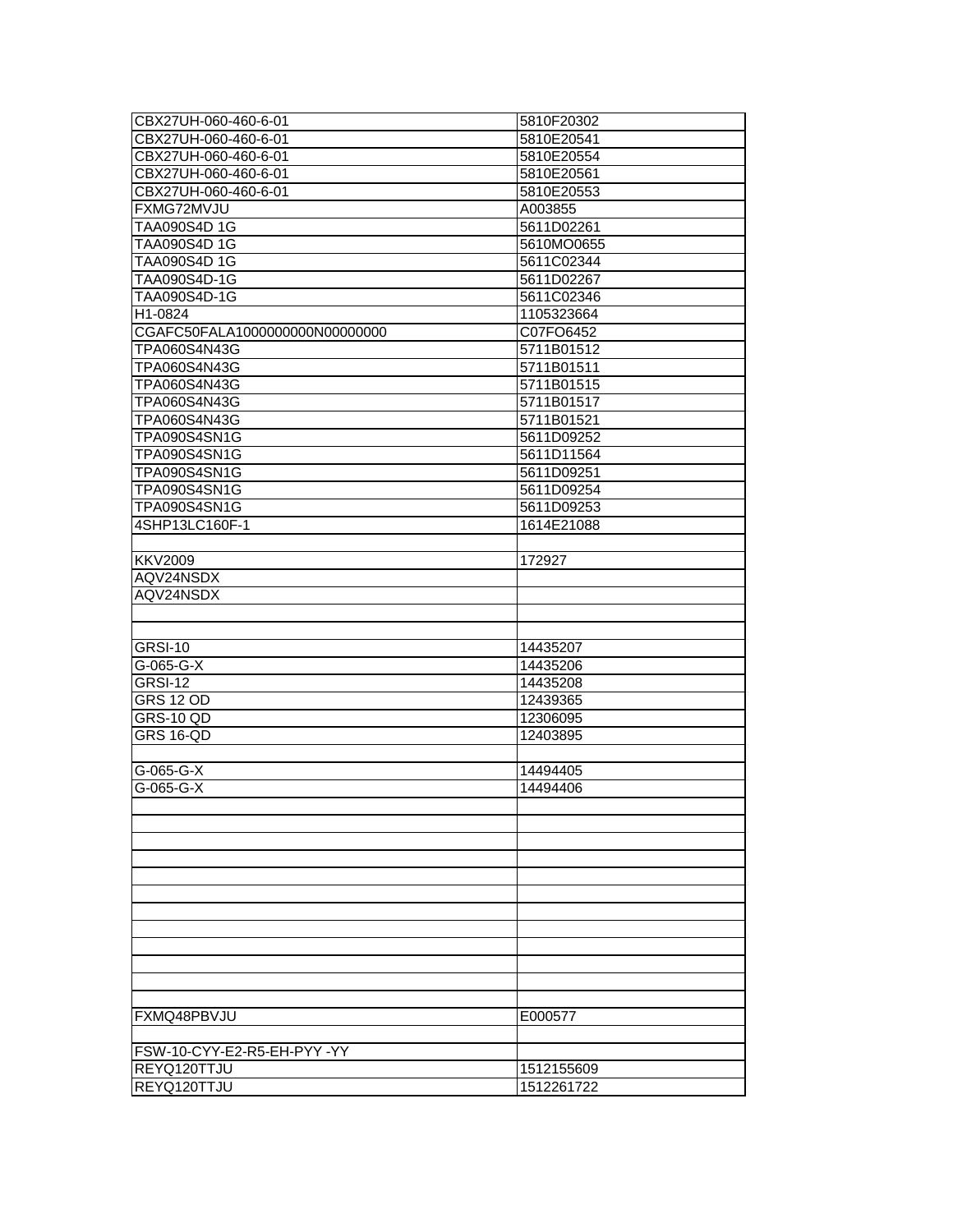| REYQ168TTJU                | 1508203850          |
|----------------------------|---------------------|
| REYQ96TTJU                 | 1512155618          |
| REYQ96TTJU                 | 1512137137          |
|                            |                     |
| FSC12A2AA1ACA6AW           | W110545927          |
| FSW-10-CYY-E2-R5-EH-PYY-YY | W070902803          |
| FSW-10 CYY-E2-R5-EH-PYY-YY |                     |
| FSW-10-CYY-E2-R5-EH-PYY-YY | W070902808          |
| FSW-10-CYY-E2-R5-EH-PYY-YY |                     |
| FSW-10-CYY-E2-R5-EH-PYY-YY |                     |
| FSW-10-CYY-E2-R5-EH-PYY-YY |                     |
| FSW-10-CYY-E2-R5-EH-PYY-YY | W070902804          |
| FSC12A2AA1ACA6AW           | w110645936          |
| FSC12A2AA1ACA6AWM          | W110545928          |
| FSC12A2AA1ACA6AWM          | W110545929          |
| FSC12A2AA1ACA6AWM          | W110545930          |
| FSC12A2AA1ACA6AWM          | W110545931          |
| FSC12A2AA1ACA6AWM          | W110545932          |
| FSC12A2AA1ACA6AWM          | W110545933          |
| FSC12A2AA1ACA6AWM          | W110545934          |
| FSC12A2AA1ACA6AWM          | W110645935          |
| YSC102A3RMA001C            | 912100863L          |
| PGE10B48D125A-3A           | 8400H24114          |
| DFC420-3                   | 090502601001        |
| See Note Section           | See Note Section    |
| 58PAV111-20                | 4098A08416          |
| 40BA009300                 | L696906             |
| 40BA009300                 | L696915             |
| <b>TWE180B300EL</b>        | 9062KB2HD           |
| <b>TWE240B300FA</b>        | 9183KAAHD           |
| 4TEC3F60B1000AA            | 9291LMA2V           |
| 4TEC3F36B1000AA            | 9043S9C1V           |
| 4TEC3F60B1000AA            | 920568Y2V           |
| 4TEC3F60B1000AA            | 92056GX2V           |
| 4TEC3F36B1000AA            | 93016DB1V           |
| 4TEC3F60B1000AA            | 92056G02V           |
| E1EB-015H0                 | E1E9605-04686       |
| HI-0926c-cea8caa           | 9405115391          |
| CHN0991                    | F09H00219006        |
| <b>CHN0991</b>             | F09H00219005        |
| CHN0991                    | F09H00219007        |
| 38AK-008---501-            | 2797G00217          |
| AC10B60T                   | 5179020426          |
| 0201G10526                 | L761710             |
| TWA090A300DA               | R264KS9AH           |
| CPKJ36-1B                  | 9605068167          |
| 4TTB3060A1000AA            | <b>TTA150B300FA</b> |
| 4TTB3060A1000AA            | 9203PY05F           |
| 4TTB3060A1000AA            | 929458T5F           |
| 4TTB3036A1000AA            | 8442K5P5F           |
| 4TTB3060A1000AA            | 9203P025F           |
| 4TTB3060A1000AA            | 9203PX25F           |
| 4TWB3036A1000BA            | 929410L4F           |
| <b>TTA180B300FA</b>        | 9114569AD           |
| PTC123G35AXXXBA            | 1605179708          |
| PTC123B50AJ                | 0512049585          |
|                            |                     |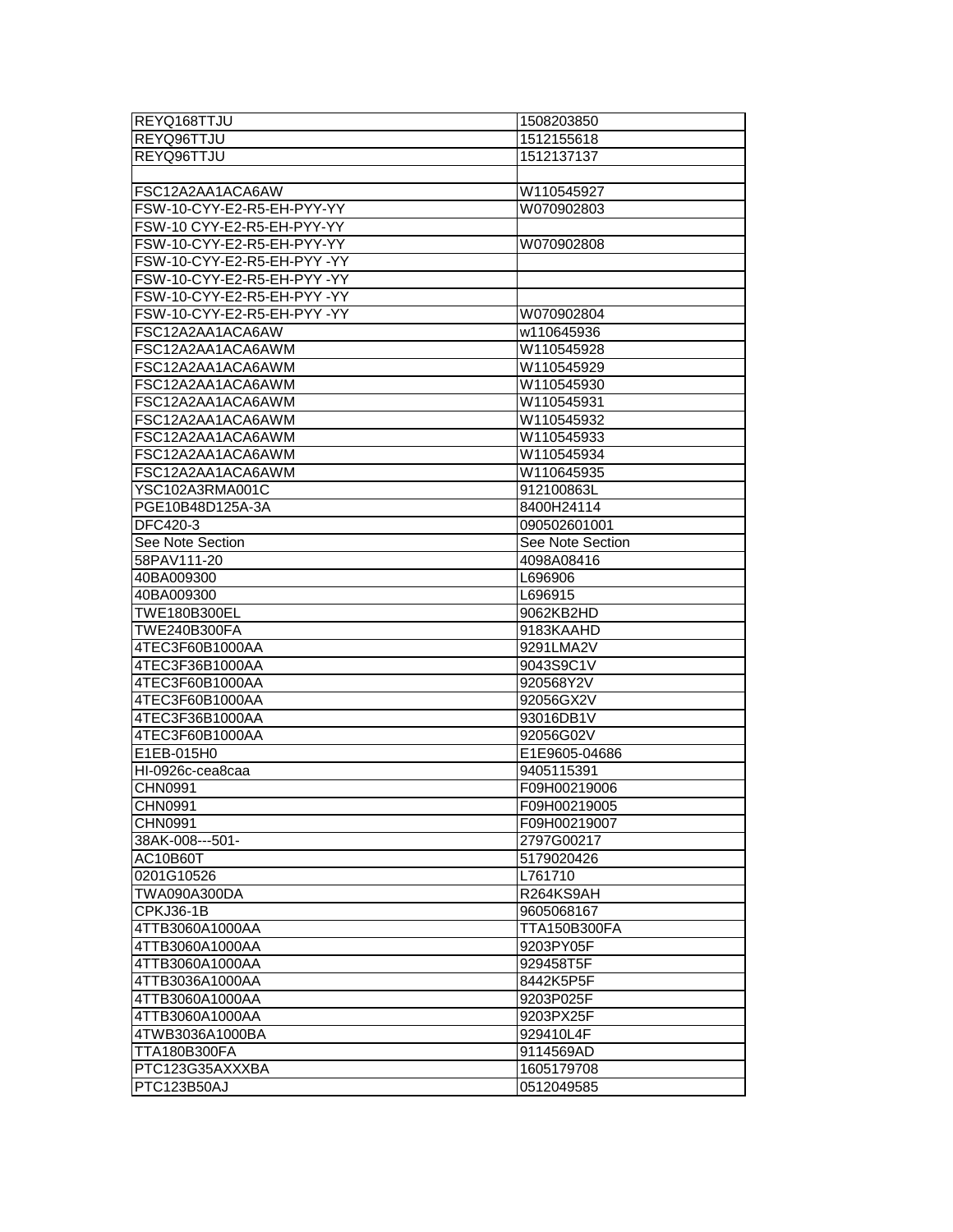| PTC123B50AJ                | 0512049522          |
|----------------------------|---------------------|
| PTC123B50AJ                | 0512049587          |
| CPN0991                    | A09H00216547        |
| <b>TCH151E300AA</b>        | 919100531D          |
| 4TCC3024A1000AA            | 9203N039H           |
| 4TCC3024A1000AA            | 9202UJS9H           |
| AV-30H-1-10C               | G6963171B           |
| 48TCDD12A2A5-OAOAO         | 1113640121          |
| 48TCEA04A2A5A0A0A0         | 0511G50069          |
| 48TCDD12A2A5A0A0A0         | 2011G20566          |
| 48TCEA06A2A5AOAOAO         | 0211630181          |
| 4TWR4018C1000AA            | 7432UF41F           |
| 2AC13B48P-1B               | 4607J54841          |
| 38CKB036-321               | 1395E06741          |
| 0201G10526                 | 48GS060115301       |
| 2TTA0072A3000AA            | 7352QLD2F           |
| TWE024C14FB0               | Z271N6E2V           |
| TWR024C100A5               | Z271LUM4F           |
| 48TME008-A-501             | 0806G30555          |
| PDP150AE0130               | 9010917092012-952   |
| PDP150AE0130               | 39010905090411-4547 |
| OVEF-45                    | Q8857832            |
| QVEF-150                   | Q8857829            |
| QVEF-150                   | Q8857831            |
| QVEF-45                    | Q8857833            |
| WSC036E1RAAOVB001A0A00200B | 103010529L          |
| WSC036E1RAA0VB001A0A002B   | 103010519L          |
| WSC036E1RAAOVBOOAOA00200   | 103010539L          |
| WSC036E1RAA0VB001A0A00200  |                     |
| WSC036E1RAA0VB001A0A00200B | 103010559L          |
| WSC036E1RAA0VB001A0A002B   | 103010569L          |
| 24ABB330A510               | 0513E01050          |
| 24ABB330A510               | 0513E01046          |
|                            |                     |
| DU10HFA                    |                     |
| NCA16FA                    |                     |
| WSC048E1RAAYB001A0A00000B  | 103410006L          |
| VPR-110-8C-10I-A1CX        | 13160873            |
| VPR-110-8C-10I-A1CX        | 13160945            |
| A1-D.250-G10-MPU           |                     |
|                            |                     |
|                            |                     |
|                            |                     |
|                            |                     |
|                            |                     |
|                            |                     |
|                            |                     |
|                            |                     |
|                            |                     |
|                            |                     |
|                            |                     |
|                            |                     |
|                            |                     |
|                            |                     |
|                            |                     |
|                            |                     |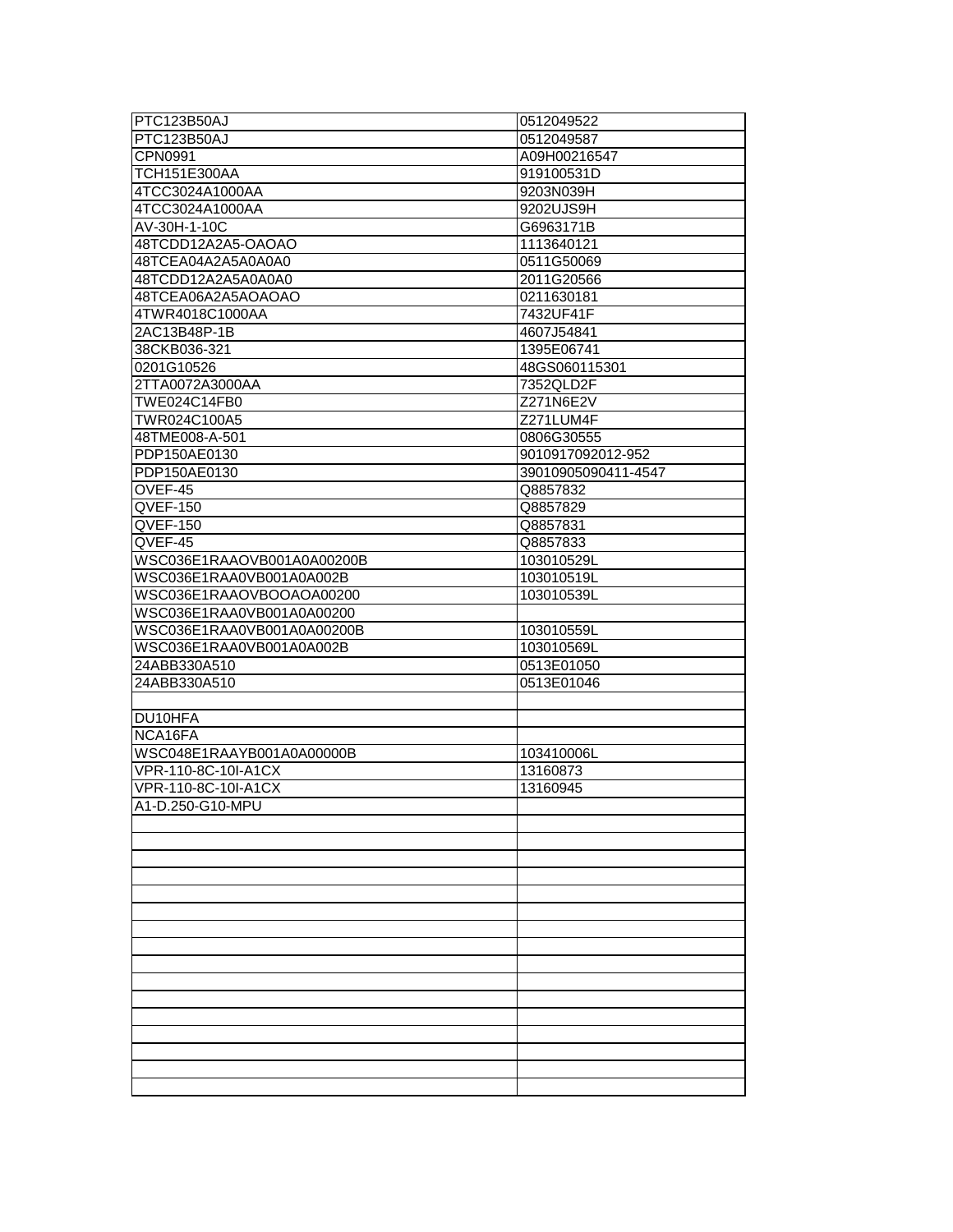| <b>MR-1800B</b> |                 |
|-----------------|-----------------|
|                 | <b>MSL-2267</b> |
| VF1-048-31M     | U084042501      |
| FE2508E2E1E2L0A |                 |
| IL2007E2C1F2I0A |                 |
| IL2007E2C1F2I0A |                 |
| IL2007E2C1F2I0A |                 |
|                 |                 |
| FE2508E2E1E2L0A |                 |
|                 |                 |
|                 |                 |
| CAX170-3        | S1321           |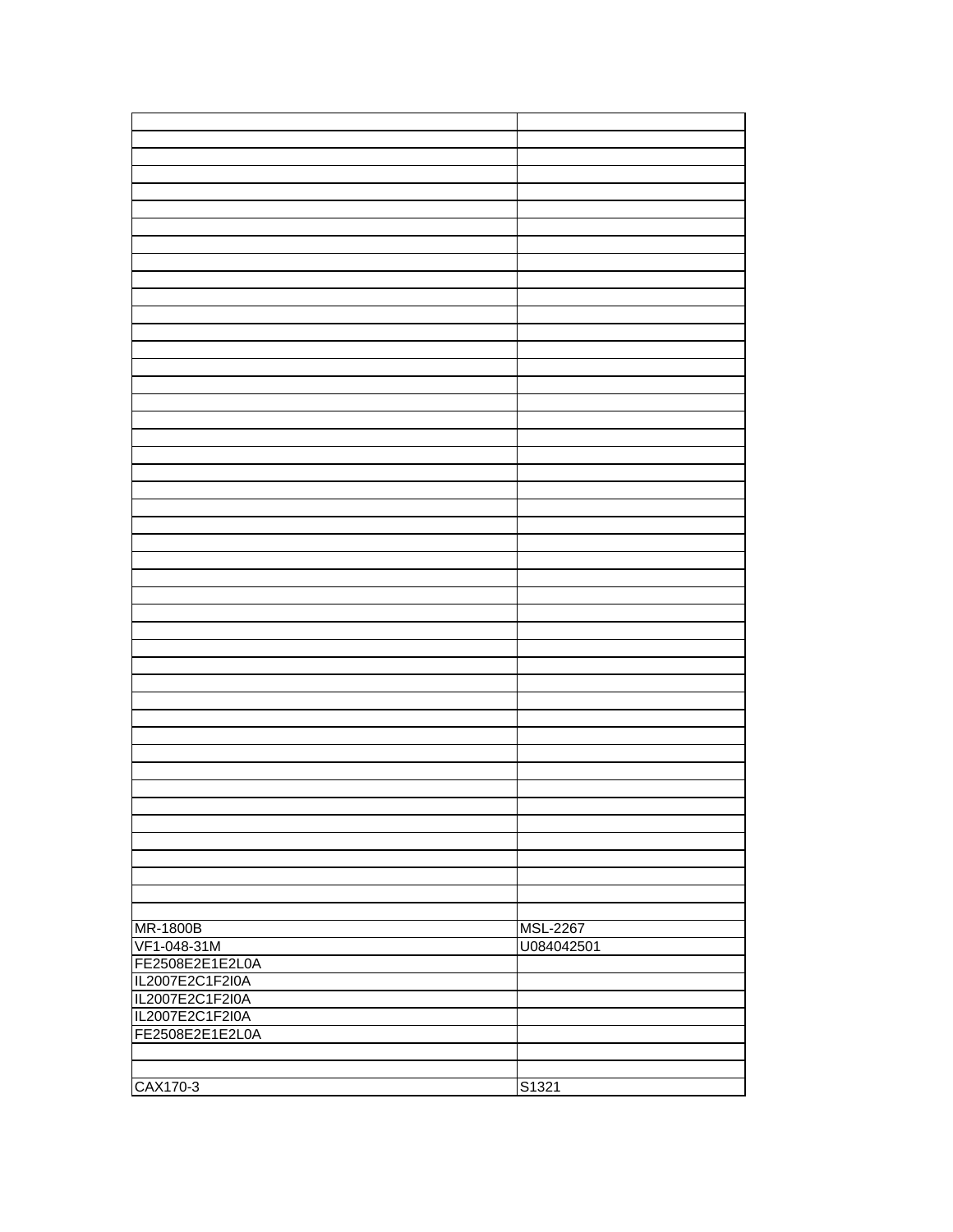| <b>MUH108</b>       |            |
|---------------------|------------|
|                     |            |
|                     |            |
|                     |            |
|                     |            |
|                     |            |
|                     |            |
|                     |            |
|                     |            |
|                     |            |
|                     |            |
|                     |            |
|                     |            |
|                     |            |
|                     |            |
|                     |            |
|                     |            |
|                     |            |
|                     |            |
|                     |            |
|                     |            |
|                     |            |
|                     |            |
|                     |            |
|                     |            |
|                     |            |
|                     |            |
|                     |            |
|                     |            |
|                     |            |
|                     |            |
| <b>AC10B48</b>      | 1770380021 |
|                     |            |
| PCDS-LB16N1206      | ELWM484466 |
| D6CG060N09925C      | NEEM061443 |
| <b>TWE090A100DA</b> | 3142YJ25H  |
| <b>TWA090A300EA</b> | 31810JKAD  |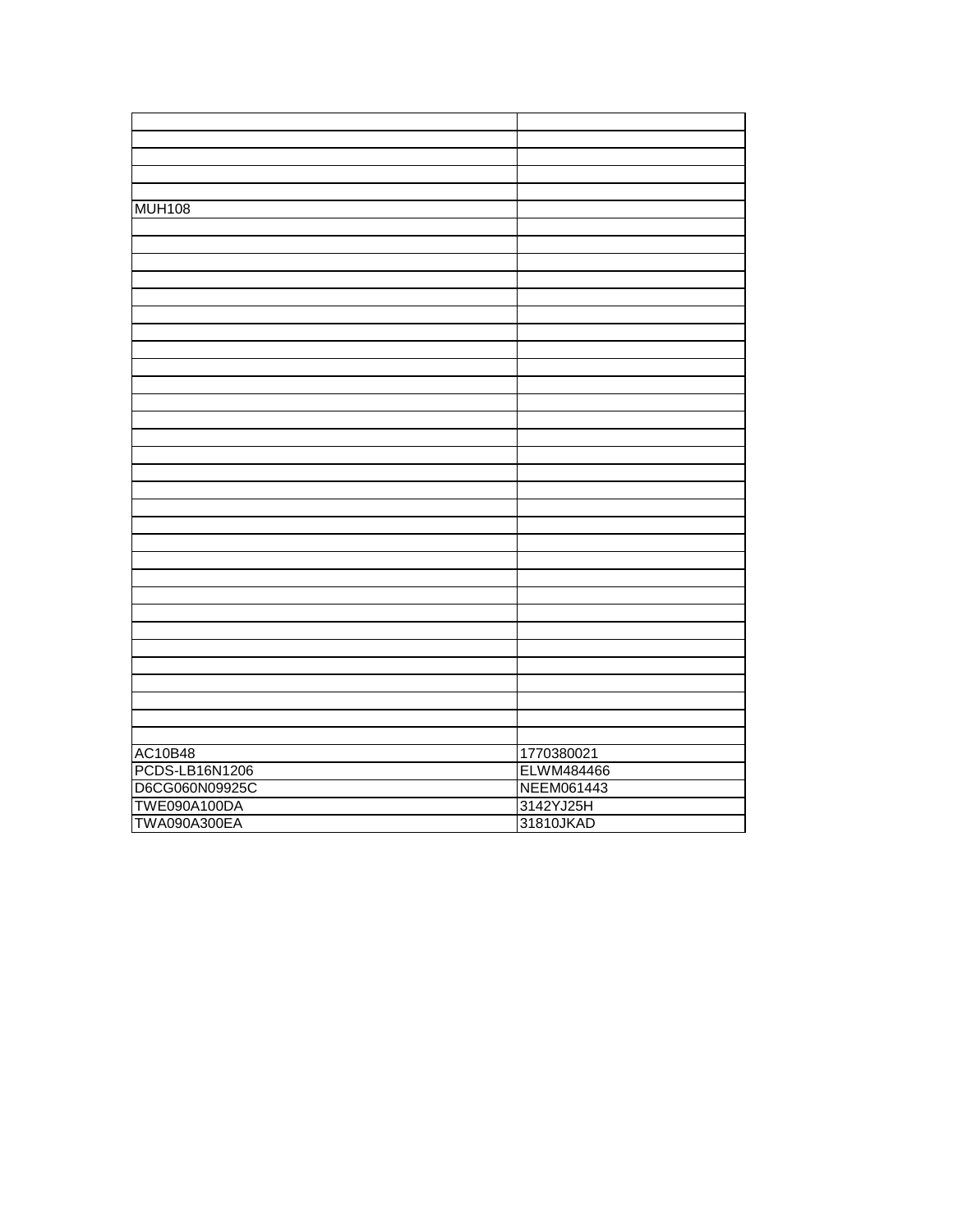| <b>Notes</b>                                                                            |
|-----------------------------------------------------------------------------------------|
| (HALL BY COLLECTION)                                                                    |
| (COLLECTION LOBBY-134)                                                                  |
|                                                                                         |
| <b>COUNCIL</b>                                                                          |
| <b>COMM</b>                                                                             |
| Located in chiller room. Filters: 12x24x2(3).<br>16x20x2(2)<br>20x24x2(6)Belts: BX67(3) |
| 911 call center                                                                         |
| 911 call center                                                                         |
| 911 call center                                                                         |
| 911 call center                                                                         |
|                                                                                         |
|                                                                                         |
|                                                                                         |
|                                                                                         |
|                                                                                         |
|                                                                                         |
|                                                                                         |
|                                                                                         |
|                                                                                         |
|                                                                                         |
|                                                                                         |
|                                                                                         |
|                                                                                         |
|                                                                                         |
| Above Ceiling in City MGR ofc                                                           |
| Mechanical Rm 1st floor. Filters: 20x25x2(2)<br>16x25x2(1)Belt: AX51(1)                 |
| 20x20x2(36)Belts: 5VX1120(2)<br>Filters: 16x20x2(6)                                     |
| Located in penthouse. Filters: 16x20x2(6)<br>16x25x2(18)Belts: BX72                     |
|                                                                                         |
|                                                                                         |
|                                                                                         |
|                                                                                         |
|                                                                                         |
|                                                                                         |
|                                                                                         |
|                                                                                         |
|                                                                                         |
|                                                                                         |
|                                                                                         |
|                                                                                         |
|                                                                                         |
|                                                                                         |
|                                                                                         |
|                                                                                         |
|                                                                                         |
| <b>LOUNGE</b>                                                                           |
|                                                                                         |
| <b>Collections Lobby</b>                                                                |
| <b>PLANNING HALL</b>                                                                    |
| <b>COPY STORAGE</b>                                                                     |
| <b>CONF-HALL</b>                                                                        |
| ENG. HALLWAY                                                                            |
| PLANNING CONF. ROOM                                                                     |
|                                                                                         |
|                                                                                         |
| <b>HUMAN RELATIONS</b>                                                                  |
| <b>HUMAN RESOURCE T. ROOM</b>                                                           |
|                                                                                         |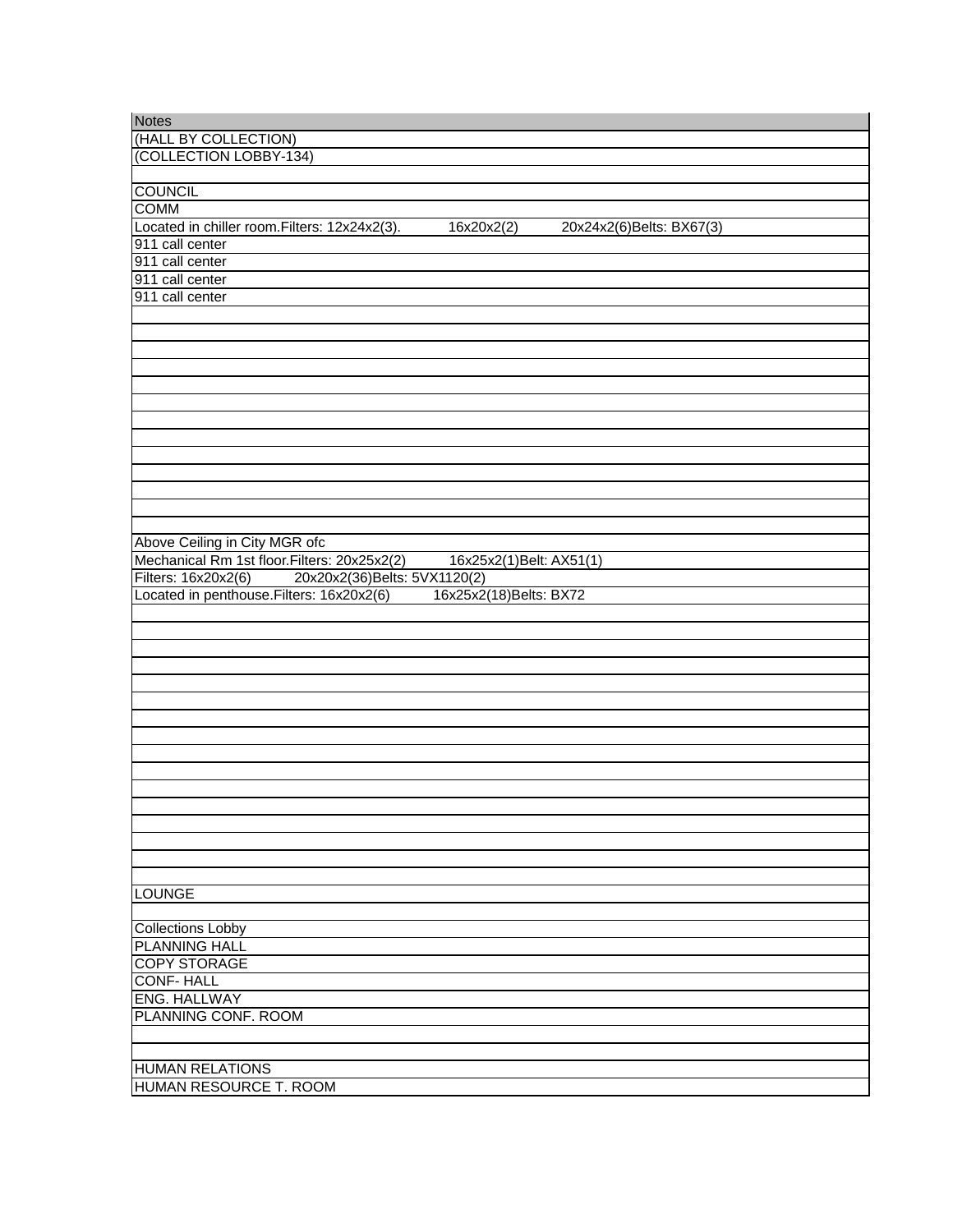| (COLLECTION SPEACIALIST)                                                                                  |
|-----------------------------------------------------------------------------------------------------------|
| (DRIVE THRU)                                                                                              |
| INSSPECTION RECEPT.                                                                                       |
| <b>LEAD HAZ.</b>                                                                                          |
| <b>ENG-OFFICE</b>                                                                                         |
| <b>ENGINEERING LG.ROOM</b>                                                                                |
| <b>CONF-ROOM</b>                                                                                          |
| <b>PARKS REC</b>                                                                                          |
| <b>COPY STORAGE</b>                                                                                       |
| <b>INSPECTION OFFICE</b>                                                                                  |
| H.R.                                                                                                      |
| <b>MAIL RECEPT.</b>                                                                                       |
| T.V. EQUIPMENT                                                                                            |
| <b>BREAK ROOM</b>                                                                                         |
| <b>LOBBY</b>                                                                                              |
|                                                                                                           |
|                                                                                                           |
|                                                                                                           |
| Rooftop above City MGR OFC                                                                                |
| POC informed me that this is a 5 ton unit.                                                                |
| POC informed me that this is a 5 ton unit.                                                                |
| POC informed me that this is a 5 ton unit.                                                                |
| POC informed me that this is a 5 ton unit.                                                                |
|                                                                                                           |
| As per the POC is unit is not operating properly and he has received 2 bids to replace this unit in 2019. |
|                                                                                                           |
|                                                                                                           |
|                                                                                                           |
|                                                                                                           |
|                                                                                                           |
|                                                                                                           |
|                                                                                                           |
|                                                                                                           |
|                                                                                                           |
|                                                                                                           |
|                                                                                                           |
|                                                                                                           |
|                                                                                                           |
|                                                                                                           |
|                                                                                                           |
|                                                                                                           |
|                                                                                                           |
|                                                                                                           |
|                                                                                                           |
|                                                                                                           |
|                                                                                                           |
|                                                                                                           |
| Outside by smoking area                                                                                   |
|                                                                                                           |
| There was no access to the data information for this fan so we have estimated the CFM.                    |
| There was no access to the data information for this fan so we have estimated the CFM.                    |
| There was no access to the data information for this fan so we have estimated the CFM.                    |
| There was no access to the data information for this fan so we have estimated the CFM.                    |
| There was no access to the data information for this fan so we have estimated the CFM.                    |
| There was no access to the data information for this fan so we have estimated the CFM.                    |
| There was no access to the data information for this fan so we have estimated the CFM.                    |
| There was no access to the data information for this fan so we have estimated the CFM.                    |
| There was no access to the data information for this fan so we have estimated the CFM.                    |
|                                                                                                           |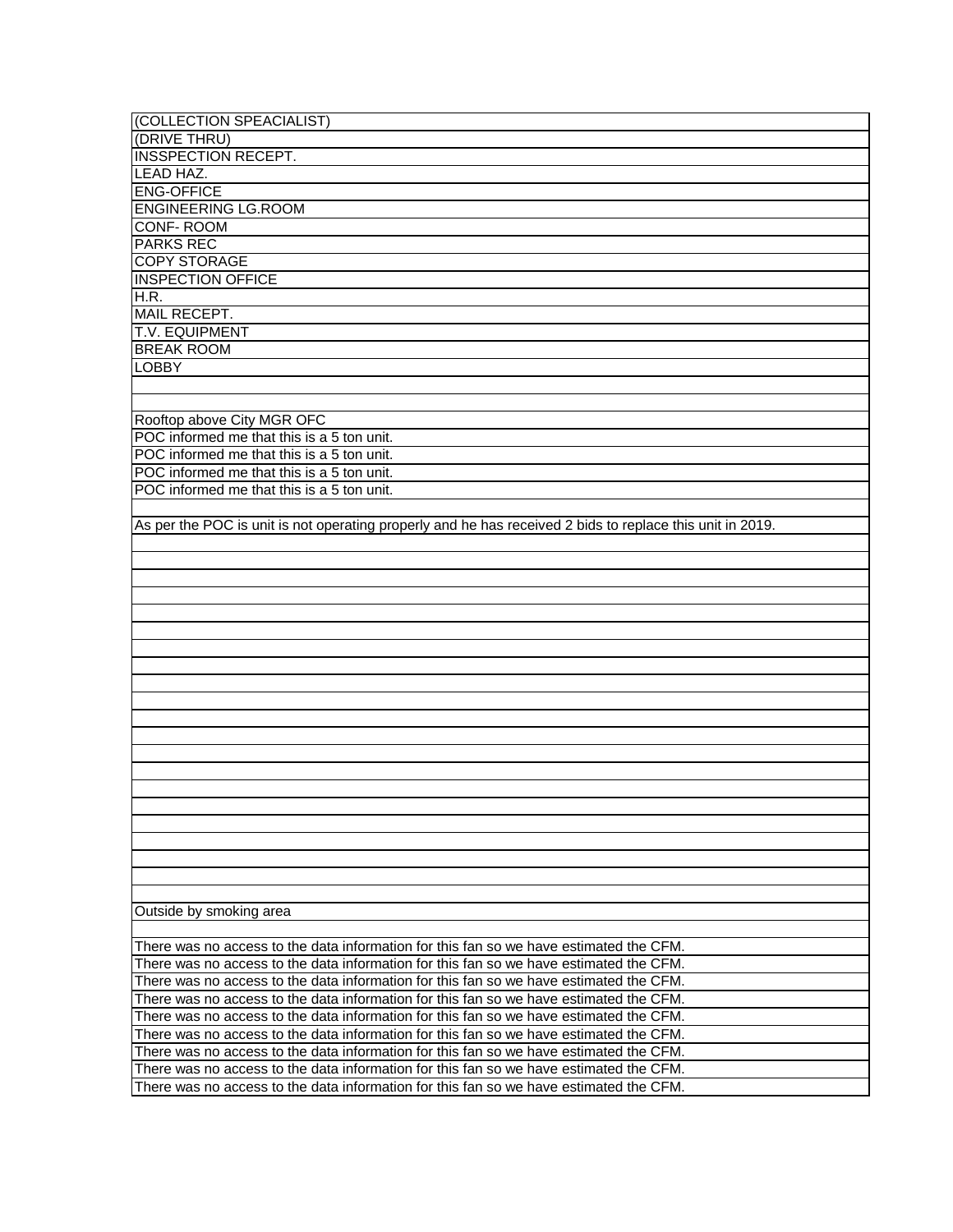| There was no access to the data information for this fan so we have estimated the CFM   |
|-----------------------------------------------------------------------------------------|
| There was no access to the data information for this fan so we have estimated the CFM.  |
|                                                                                         |
| Unable to access the data information so I had to estimate the CFM.                     |
|                                                                                         |
|                                                                                         |
|                                                                                         |
| There was no access to the data information for this fan so we have estimated the CFM   |
|                                                                                         |
| There was no access to the data information for this fan so we have estimated the CFM   |
| There was no access to the data information for this fan so we have estimated the CFM   |
|                                                                                         |
|                                                                                         |
|                                                                                         |
|                                                                                         |
|                                                                                         |
|                                                                                         |
| Hall behind Quartermaster                                                               |
| Hall behind Quartermaster                                                               |
| <b>Entrance Hall for Qmaster</b>                                                        |
| <b>Entrance Hall for Qmaster</b>                                                        |
| <b>Entrance Hall for Qmaster</b>                                                        |
|                                                                                         |
|                                                                                         |
|                                                                                         |
|                                                                                         |
|                                                                                         |
|                                                                                         |
|                                                                                         |
|                                                                                         |
|                                                                                         |
|                                                                                         |
|                                                                                         |
|                                                                                         |
| The POC informed me that they have started the process to replaced these units in 2019. |
|                                                                                         |
| The POC informed me that they have started the process to replaced these units in 2019. |
| As per the POC this unit is non-operational and scheduled to be replaced in 2019.       |
| The POC informed me that they have started the process to replaced these units in 2019. |
| The POC informed me that they have started the process to replaced these units in 2019. |
| Bell+Gossett                                                                            |
|                                                                                         |
|                                                                                         |
|                                                                                         |
|                                                                                         |
| <b>BREAK ROOM</b>                                                                       |
|                                                                                         |
|                                                                                         |
| <b>ABOVE CEILING IN LOBBY</b>                                                           |
| 4th floor lobby                                                                         |
|                                                                                         |
|                                                                                         |
|                                                                                         |
|                                                                                         |
|                                                                                         |
|                                                                                         |
|                                                                                         |
|                                                                                         |
| Locker room 216                                                                         |
| Rm 109                                                                                  |
|                                                                                         |
|                                                                                         |
| <b>Rm 227</b>                                                                           |
| <b>Room 332</b>                                                                         |
| $Rm$ 225<br><b>Room 311</b>                                                             |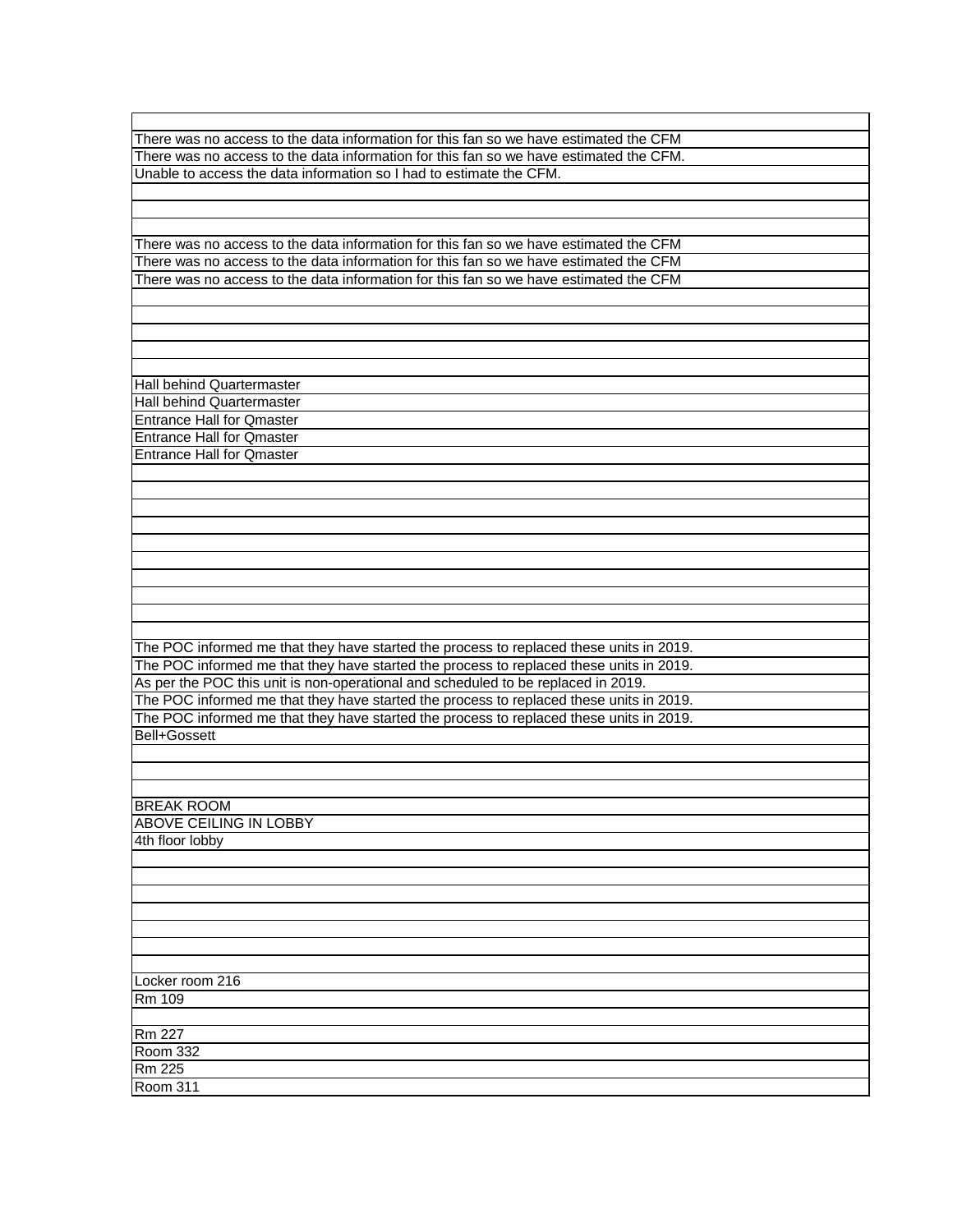| Room 316                                                                   |
|----------------------------------------------------------------------------|
|                                                                            |
| Rooms 301, 307                                                             |
|                                                                            |
|                                                                            |
|                                                                            |
| RM414 (Tia Lawrence)                                                       |
| RM415 (Back Storage Area)                                                  |
| RM411 (Reception Area)                                                     |
| RM515 (Rusty Owens)                                                        |
| RM516 (Conference Room)                                                    |
|                                                                            |
| RM511 (Reception Area)                                                     |
| RM439 (Dennis Evans)                                                       |
| RM429 (Gina Lewis)                                                         |
| RM435 (Help Desk Area)                                                     |
| RM537 (Downtown Redevelopment Mgr.)                                        |
| RM529 (Pam Casey)                                                          |
| RM543 (CMO Conference Rm.)                                                 |
| RM548 (Charles Penny)                                                      |
| Briefing room 221                                                          |
| Rm 235                                                                     |
| <b>Rm 201</b>                                                              |
|                                                                            |
|                                                                            |
|                                                                            |
|                                                                            |
|                                                                            |
| Roof of Police Dept                                                        |
| Roof of Police Dept                                                        |
| Roof of Police Dept                                                        |
| Roof of Police Dept                                                        |
| Roof of Police Dept                                                        |
| Roof of Police Dept                                                        |
| Roof of Police Dept                                                        |
| Roof of Police Dept                                                        |
| Roof of Police Dept                                                        |
| Penthouse                                                                  |
|                                                                            |
|                                                                            |
|                                                                            |
|                                                                            |
| Penthouse above 3rd floor. Filters: 16x20x2(24)<br>16x25x2(6)Belt: B79 (2) |
| Information Technology                                                     |
| <b>Information Technology</b>                                              |
| Data information not accessible                                            |
| Data information not accessible.                                           |
| Data information not accessible.                                           |
| Data information not accessible.                                           |
| Data information not accessible.                                           |
| Not able to access data information.                                       |
| Data information not accessible                                            |
|                                                                            |
|                                                                            |
| As per the POC this unit is not operational.                               |
|                                                                            |
|                                                                            |
| As per the POC this unit is not operational and needs to be replace        |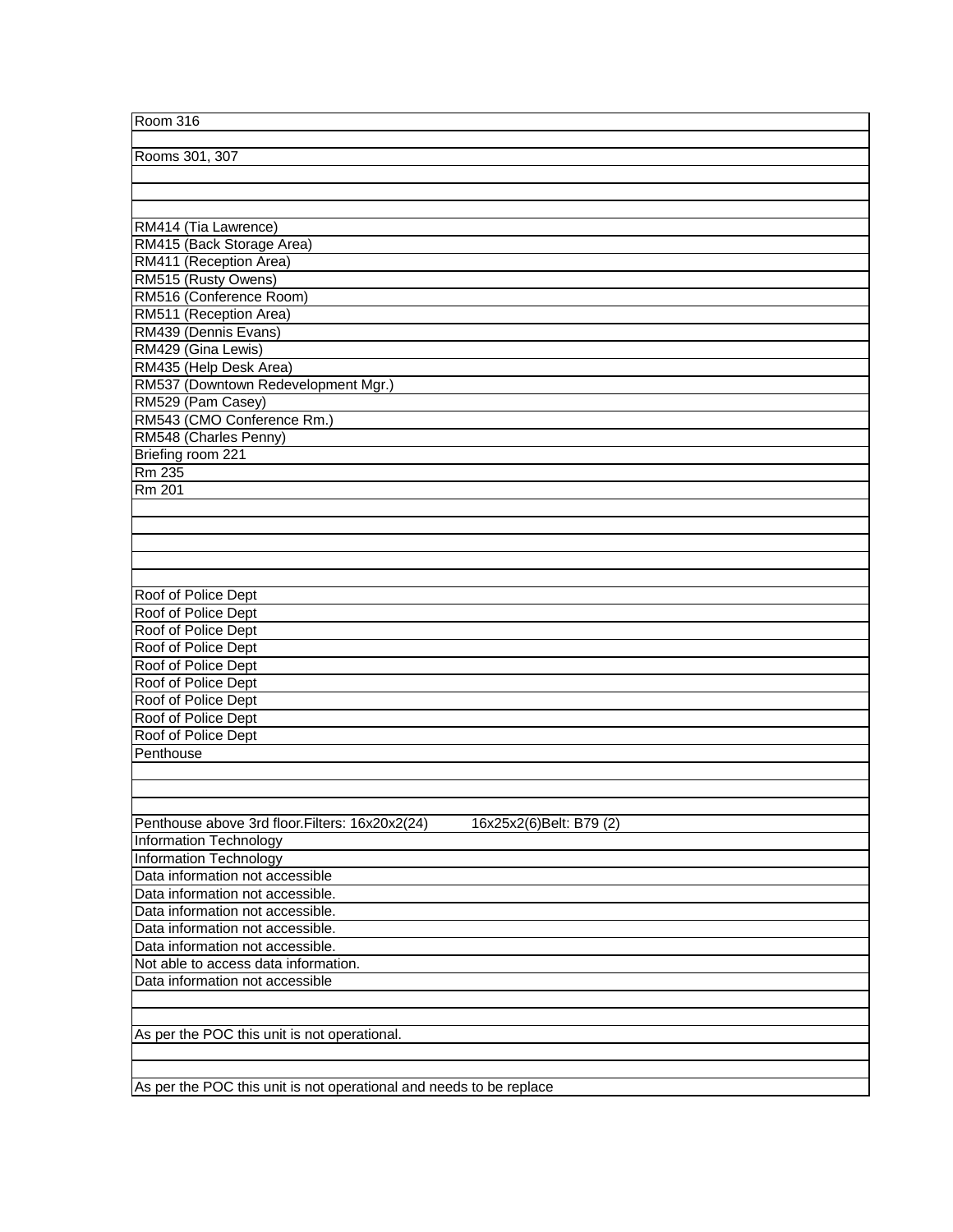| 14.0" wc                                                                                                                                 |
|------------------------------------------------------------------------------------------------------------------------------------------|
| 14.0" wc                                                                                                                                 |
| <b>LOBBY</b>                                                                                                                             |
| <b>LOBBY</b>                                                                                                                             |
|                                                                                                                                          |
|                                                                                                                                          |
| Kennel Area                                                                                                                              |
| Feline containment area                                                                                                                  |
|                                                                                                                                          |
|                                                                                                                                          |
|                                                                                                                                          |
|                                                                                                                                          |
|                                                                                                                                          |
|                                                                                                                                          |
|                                                                                                                                          |
|                                                                                                                                          |
|                                                                                                                                          |
|                                                                                                                                          |
|                                                                                                                                          |
| Refrigeration distribution unit<br>Refrigeration distribution unit<br>Refrigeration distribution unit<br>Refrigeration distribution unit |
|                                                                                                                                          |
|                                                                                                                                          |
|                                                                                                                                          |
|                                                                                                                                          |
|                                                                                                                                          |
|                                                                                                                                          |
|                                                                                                                                          |
|                                                                                                                                          |
|                                                                                                                                          |
|                                                                                                                                          |
|                                                                                                                                          |
|                                                                                                                                          |
|                                                                                                                                          |
|                                                                                                                                          |
|                                                                                                                                          |
|                                                                                                                                          |
|                                                                                                                                          |
|                                                                                                                                          |
|                                                                                                                                          |
|                                                                                                                                          |
|                                                                                                                                          |
|                                                                                                                                          |
|                                                                                                                                          |
|                                                                                                                                          |
|                                                                                                                                          |
|                                                                                                                                          |
|                                                                                                                                          |
|                                                                                                                                          |
|                                                                                                                                          |
|                                                                                                                                          |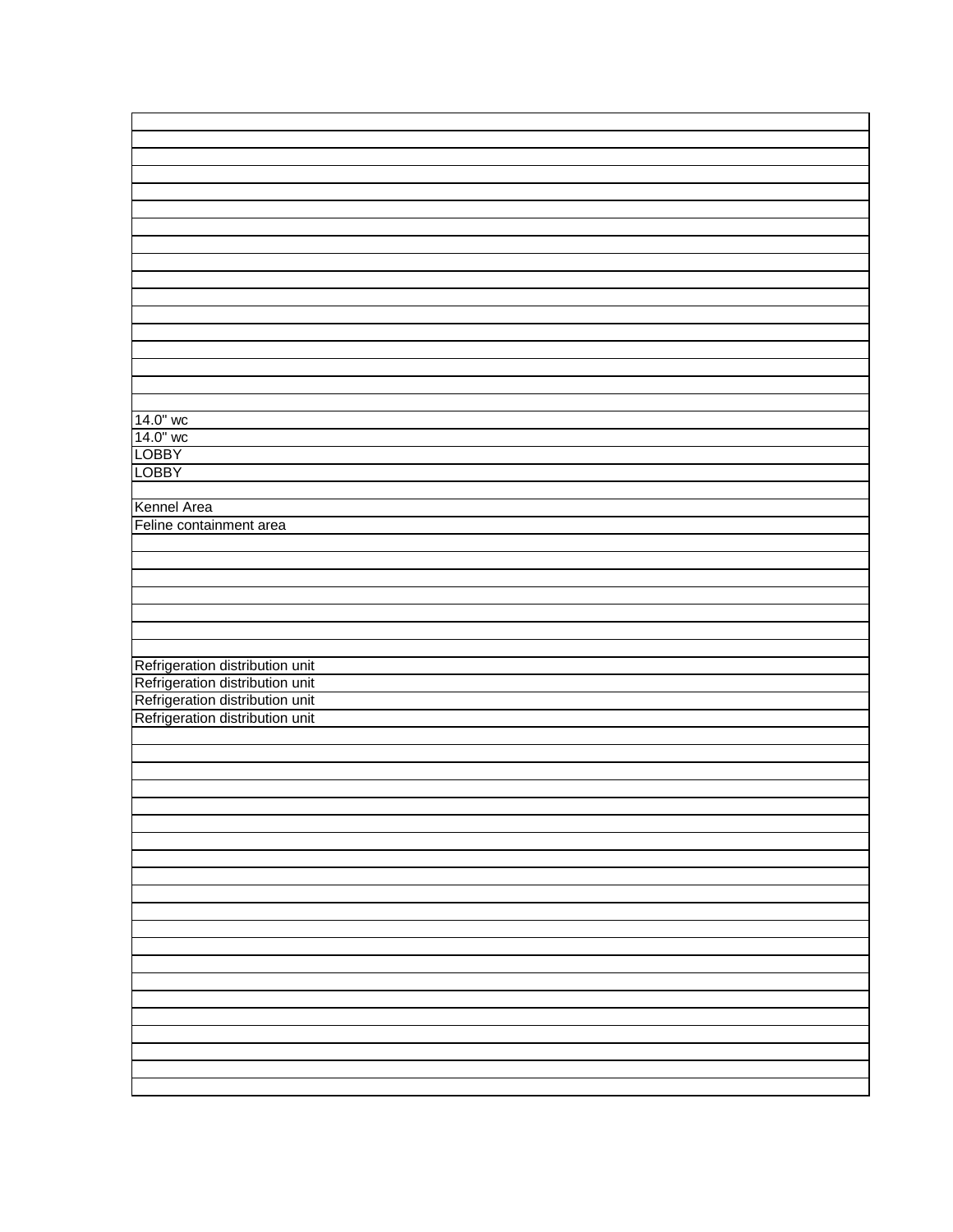There is no data label available so I have estimated the CFM for this piece of equipment.

Rusted and antiquated unit. Antiquated and recommended for replacement.

Antiquated recommended for replacement. Excessively aged and corroded.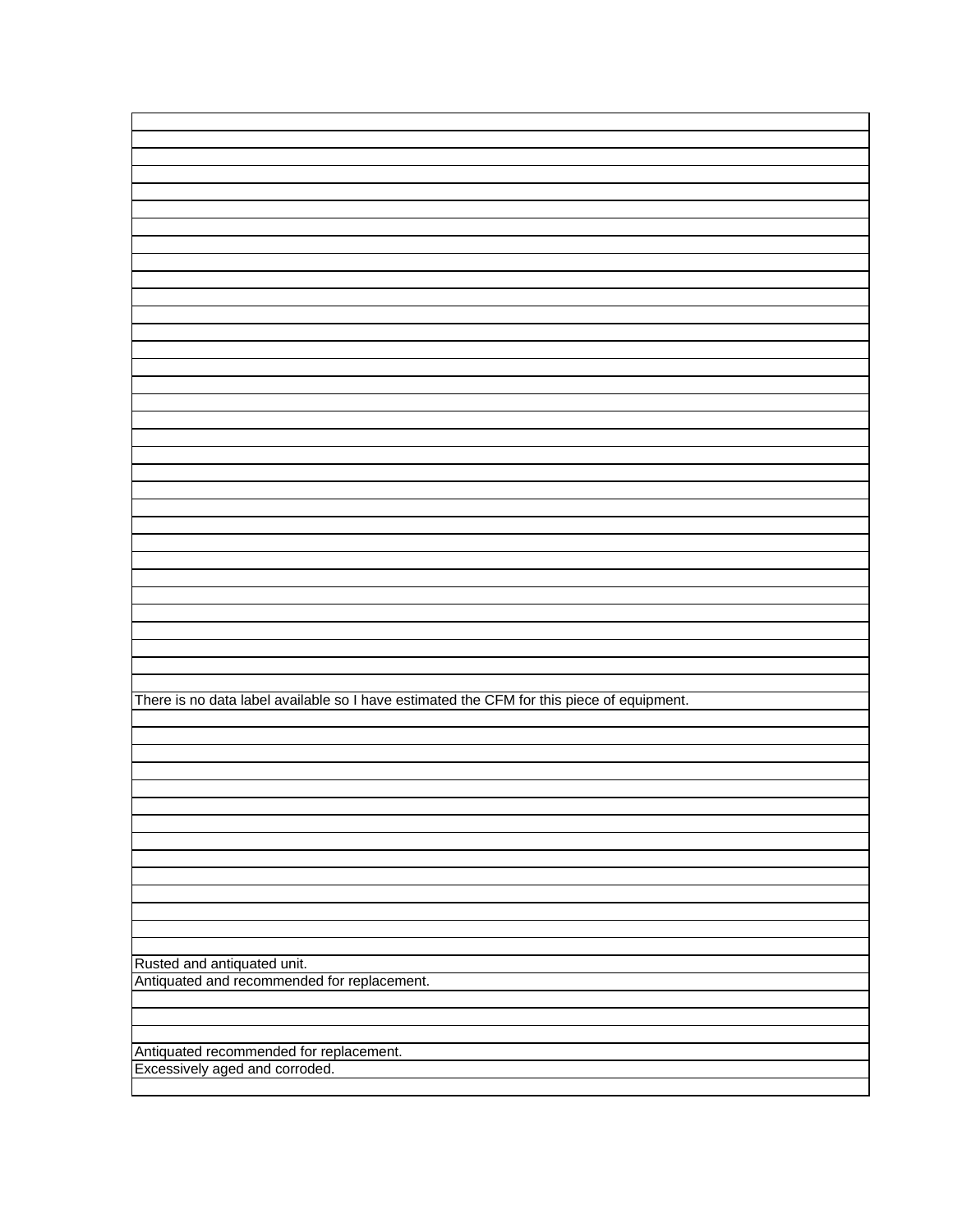| There was no safe access to mechanical pit. |
|---------------------------------------------|
|                                             |
|                                             |
|                                             |
|                                             |
|                                             |
|                                             |
|                                             |
| There was no safe access to mechanical pit. |
|                                             |
|                                             |
|                                             |
|                                             |
| There was no safe access to mechanical pit. |
|                                             |
|                                             |
|                                             |
|                                             |
| No access to unit on roof.                  |
| In back room                                |
| Above droptile ceiling in hall              |
| Need ladder to access                       |
|                                             |
|                                             |
|                                             |
|                                             |
|                                             |
|                                             |
|                                             |
|                                             |
|                                             |
|                                             |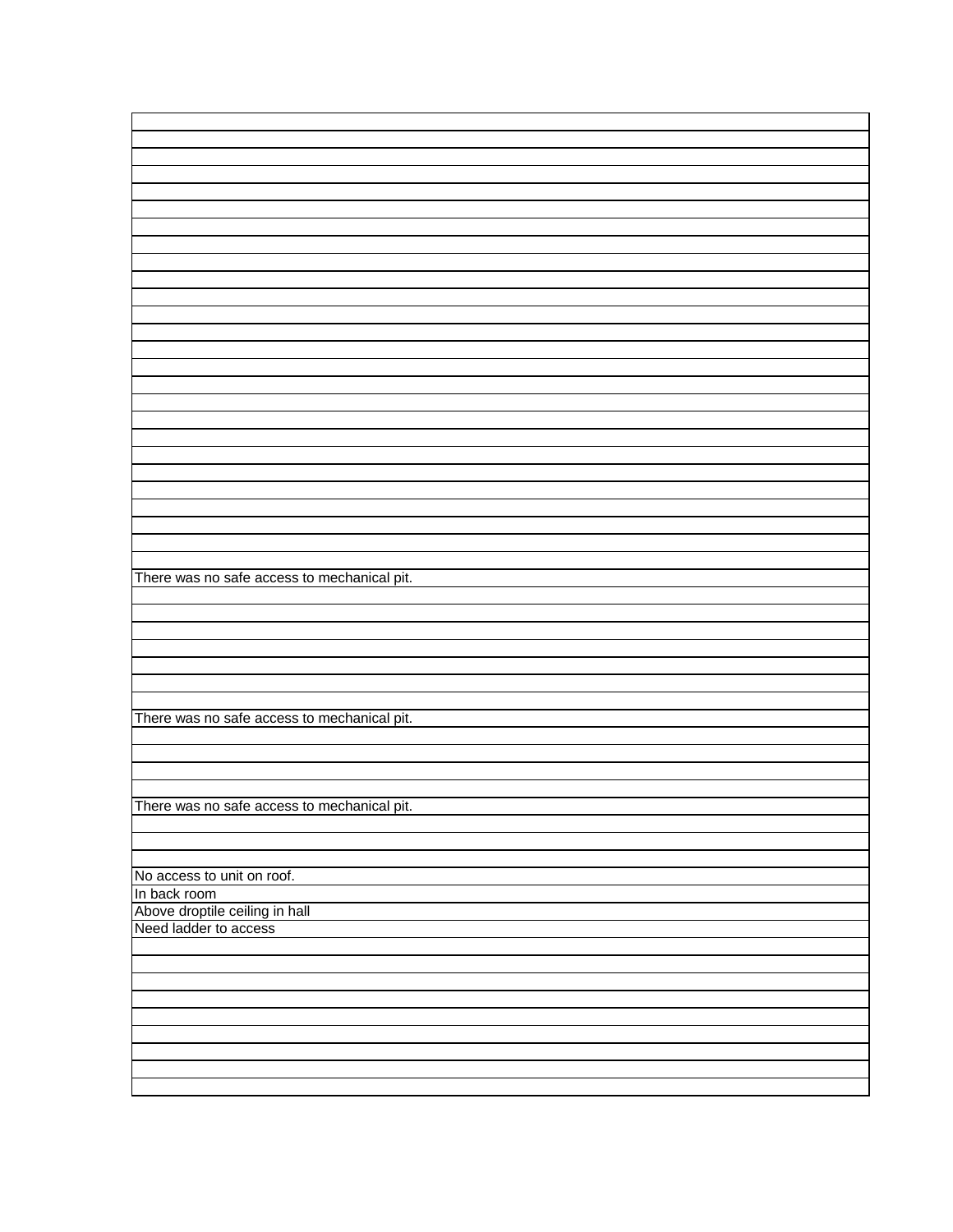| Need Ladder to access!!! |  |
|--------------------------|--|
|                          |  |
|                          |  |
|                          |  |
|                          |  |
|                          |  |
|                          |  |
|                          |  |
|                          |  |
|                          |  |
|                          |  |
|                          |  |
|                          |  |
|                          |  |
|                          |  |
|                          |  |
|                          |  |
|                          |  |
|                          |  |
|                          |  |
|                          |  |
|                          |  |
|                          |  |
|                          |  |
|                          |  |
|                          |  |
|                          |  |
|                          |  |
|                          |  |
|                          |  |
|                          |  |
|                          |  |
|                          |  |
|                          |  |
|                          |  |
|                          |  |
|                          |  |
|                          |  |
|                          |  |
|                          |  |
|                          |  |
|                          |  |
|                          |  |
|                          |  |
|                          |  |
|                          |  |
|                          |  |
|                          |  |
|                          |  |
|                          |  |
|                          |  |
|                          |  |
|                          |  |
|                          |  |
|                          |  |
|                          |  |
|                          |  |
|                          |  |
|                          |  |
|                          |  |
|                          |  |
|                          |  |
|                          |  |
|                          |  |
|                          |  |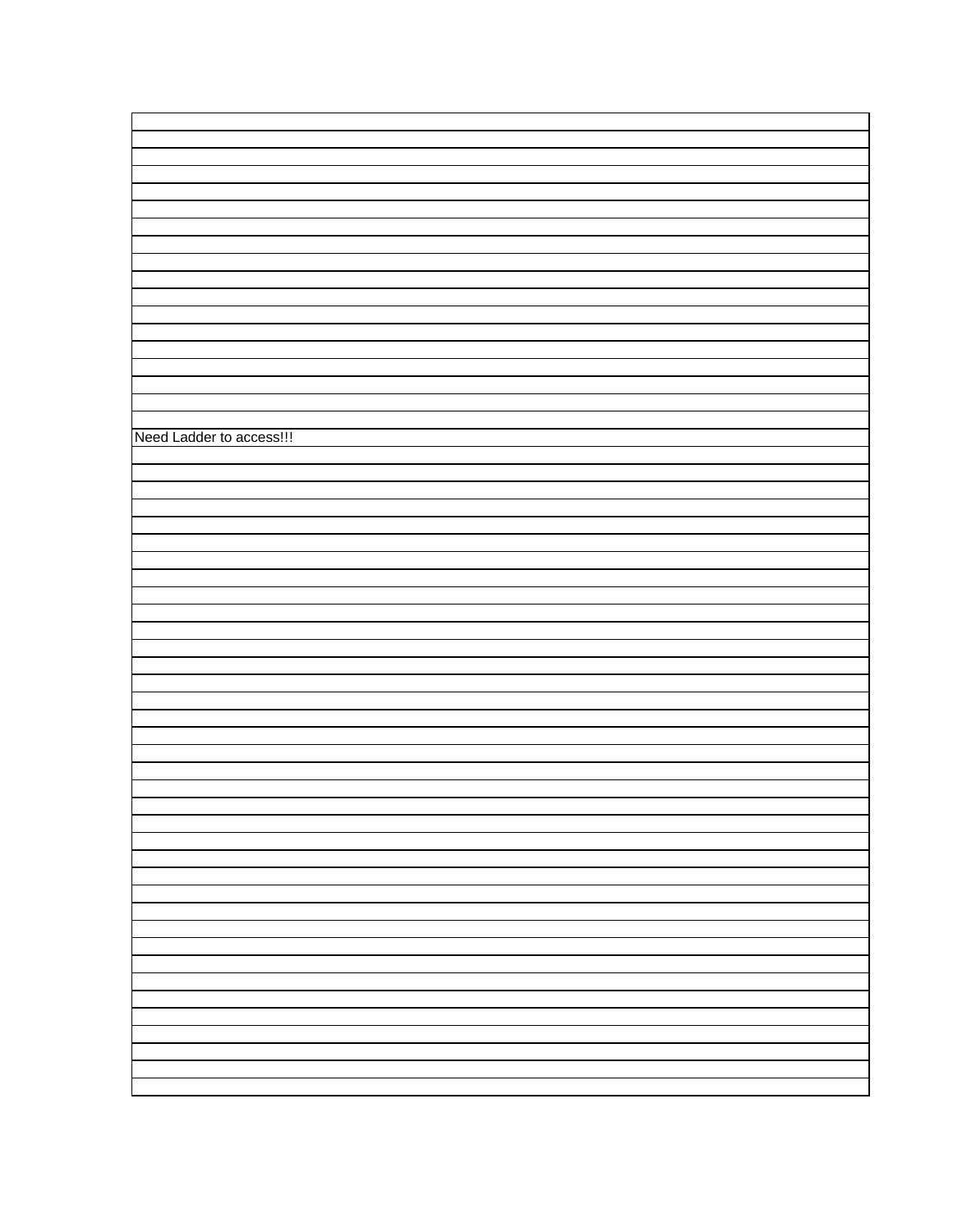| Excessively aged, worn and corroded.                                                                                                             |  |
|--------------------------------------------------------------------------------------------------------------------------------------------------|--|
|                                                                                                                                                  |  |
|                                                                                                                                                  |  |
|                                                                                                                                                  |  |
|                                                                                                                                                  |  |
|                                                                                                                                                  |  |
| Excessively aged, worn and corroded.<br>Passed useful life, shows signs of excessive wear.<br>Passed useful life, shows signs of excessive wear. |  |
|                                                                                                                                                  |  |
|                                                                                                                                                  |  |
|                                                                                                                                                  |  |
|                                                                                                                                                  |  |
|                                                                                                                                                  |  |
|                                                                                                                                                  |  |
|                                                                                                                                                  |  |
|                                                                                                                                                  |  |
|                                                                                                                                                  |  |
|                                                                                                                                                  |  |
|                                                                                                                                                  |  |
|                                                                                                                                                  |  |
|                                                                                                                                                  |  |
|                                                                                                                                                  |  |
|                                                                                                                                                  |  |
|                                                                                                                                                  |  |
|                                                                                                                                                  |  |
|                                                                                                                                                  |  |
|                                                                                                                                                  |  |
|                                                                                                                                                  |  |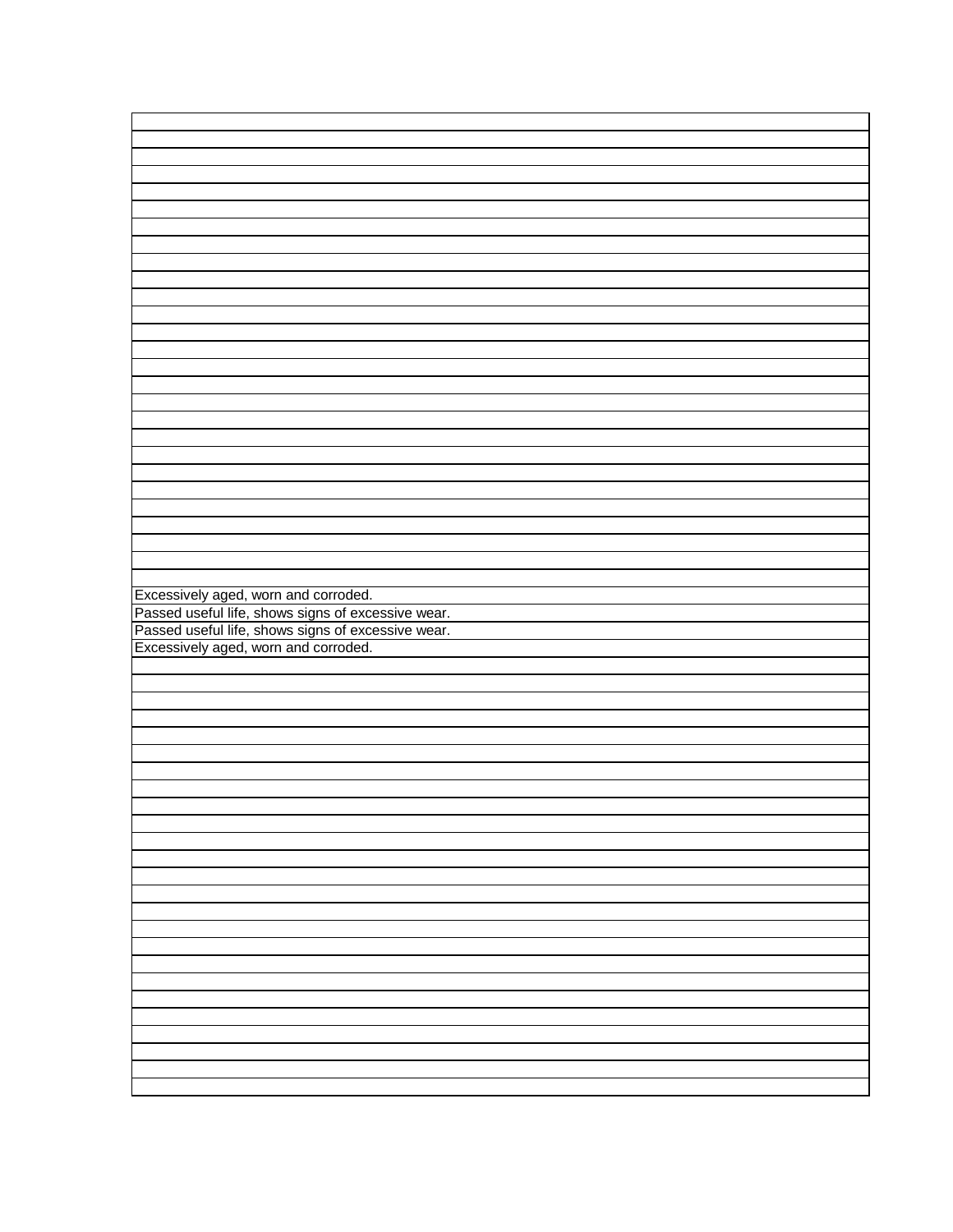| Excessively aged<br>Passed anticipated useful life.<br>Excessively aged and corroded.<br>Excessively aged and corroded.<br>Excessively aged and corroded.<br>Excessively aged |  |
|-------------------------------------------------------------------------------------------------------------------------------------------------------------------------------|--|
|                                                                                                                                                                               |  |
|                                                                                                                                                                               |  |
|                                                                                                                                                                               |  |
|                                                                                                                                                                               |  |
|                                                                                                                                                                               |  |
|                                                                                                                                                                               |  |
|                                                                                                                                                                               |  |
|                                                                                                                                                                               |  |
|                                                                                                                                                                               |  |
|                                                                                                                                                                               |  |
|                                                                                                                                                                               |  |
|                                                                                                                                                                               |  |
|                                                                                                                                                                               |  |
|                                                                                                                                                                               |  |
|                                                                                                                                                                               |  |
|                                                                                                                                                                               |  |
|                                                                                                                                                                               |  |
|                                                                                                                                                                               |  |
|                                                                                                                                                                               |  |
|                                                                                                                                                                               |  |
|                                                                                                                                                                               |  |
|                                                                                                                                                                               |  |
|                                                                                                                                                                               |  |
|                                                                                                                                                                               |  |
|                                                                                                                                                                               |  |
|                                                                                                                                                                               |  |
|                                                                                                                                                                               |  |
|                                                                                                                                                                               |  |
|                                                                                                                                                                               |  |
|                                                                                                                                                                               |  |
|                                                                                                                                                                               |  |
|                                                                                                                                                                               |  |
|                                                                                                                                                                               |  |
|                                                                                                                                                                               |  |
|                                                                                                                                                                               |  |
|                                                                                                                                                                               |  |
|                                                                                                                                                                               |  |
|                                                                                                                                                                               |  |
|                                                                                                                                                                               |  |
|                                                                                                                                                                               |  |
|                                                                                                                                                                               |  |
|                                                                                                                                                                               |  |
|                                                                                                                                                                               |  |
|                                                                                                                                                                               |  |
|                                                                                                                                                                               |  |
|                                                                                                                                                                               |  |
|                                                                                                                                                                               |  |
|                                                                                                                                                                               |  |
|                                                                                                                                                                               |  |
|                                                                                                                                                                               |  |
|                                                                                                                                                                               |  |
|                                                                                                                                                                               |  |
|                                                                                                                                                                               |  |
|                                                                                                                                                                               |  |
|                                                                                                                                                                               |  |
|                                                                                                                                                                               |  |
|                                                                                                                                                                               |  |
|                                                                                                                                                                               |  |
|                                                                                                                                                                               |  |
|                                                                                                                                                                               |  |
|                                                                                                                                                                               |  |
|                                                                                                                                                                               |  |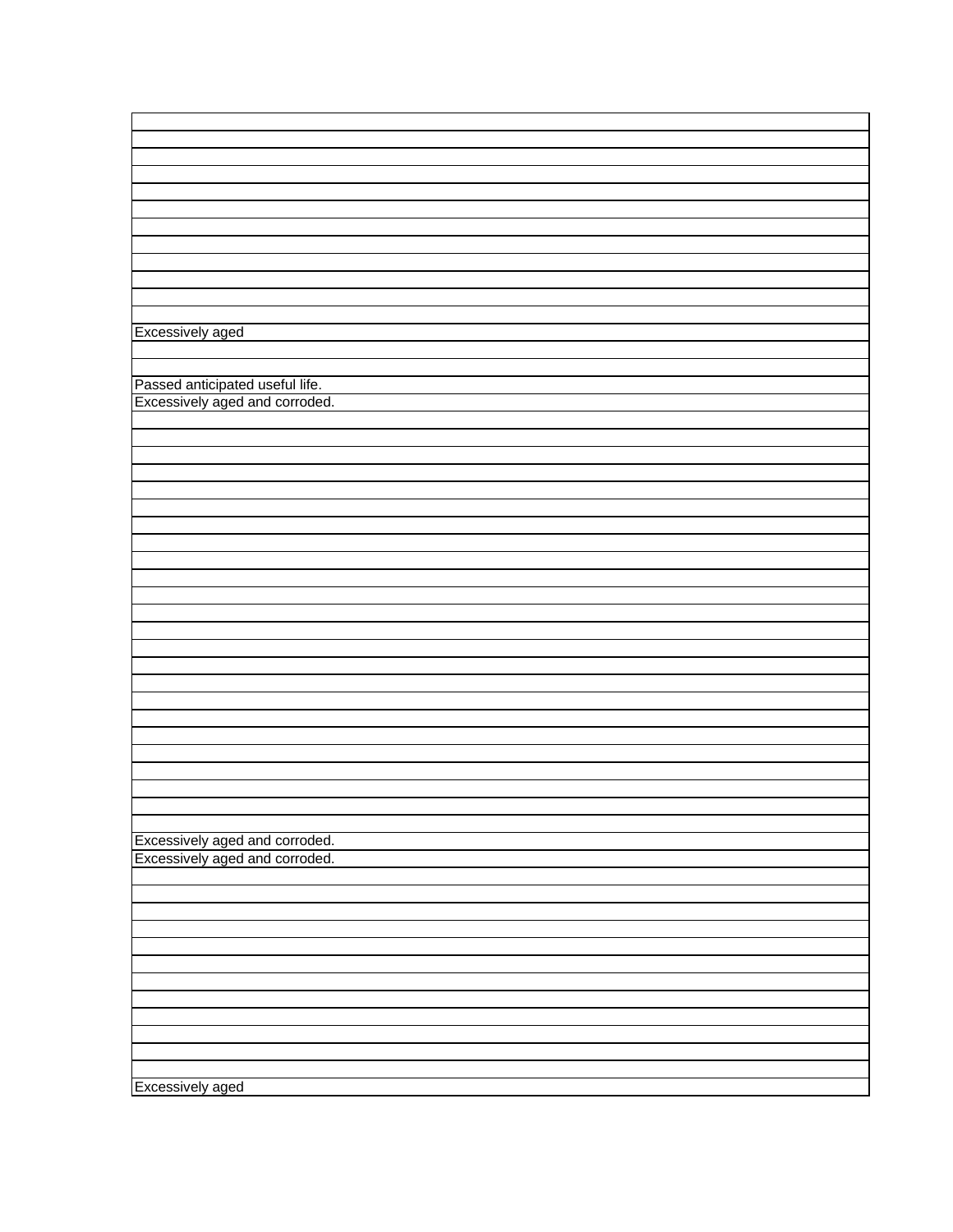| BEHIND GALLEY IN FRONT OF MECH ROOM (6)16X25X2                                                                     |
|--------------------------------------------------------------------------------------------------------------------|
| 1ST BFL ART CENTER BACK NEAR SAFE NEAR CEILING.1-8 7/8 X24X1                                                       |
| MECHANICAL ROOM BEHIND MAIN STORAGE ROOM. (6)24X24X2b44 BELTS                                                      |
| 1st Floor Art CenterBelt: BX55Filters: 20x24x2 qt2                                                                 |
| BEHIND MAIN OFFICE IN ART CENTER (2)20X20X2BX55 BELTS                                                              |
| HALLWAY BEHIND RECPION DESK(2) 20X20X2A46 BELTS                                                                    |
| located in front of mechanical room behind gallerFilters: 16x25x2                                                  |
| 1ST FL ART CENTER8 7/8X24X1/8---1                                                                                  |
| Serves Director's office. Located in cubby in Candy's office. Filters: 8 7/8 x 19 1/8 x 1                          |
| Serves offices. Located in back area on 1st floor behind offices Filters: 8 7/8 x 33 5/8 x 1                       |
|                                                                                                                    |
| Area Served: Kitchen AreaFilters: 8 7/8x33 5/8x1                                                                   |
| Location: Artcenter Gift Shop StorageArea Served: Gift SHop Art CenterFilter: 8 7/8x61 1/8x1Motor: AO SmithLocated |
| 2ND FL PERM COLLECTION (6)20X24X25VX590 BELTS                                                                      |
| 2nd FI GallaryBelt: 5VX590Filters: 20x24x2                                                                         |
| 2ND FL PREP AREASAFE A 38 BELT16X20X2                                                                              |
| 2ND FL PERMANENT COLLECTIONA 345 BELT3 -16X20X2                                                                    |
| 2ND FL LOANERA 46 BELT OR 4L-48020 X20X2                                                                           |
| Serves Stairway Franklin SideLocated in 2nd Floor in prep room 2Filters: 8 1/8 x 19 1/8 x 1                        |
| Planetarium Base Ser.2nd fl. Belt5VX6590 .FILTERS 20x24x2qt6. AO Smith                                             |
| Belt A -45.filter20x20x2qt 2                                                                                       |
| Located in animal prep area, above refrigeratorBelt: A38Filters: 16x20x2 qt2                                       |
| Located in back of exibit work areaBelt: A45Filters: 20x24x2 qt2                                                   |
| Located in "Dungeon" basement underneath water tower.Area served: Directors officeFilters 8 7/8x42 1/8x1           |
|                                                                                                                    |
| Located in "Dungeon" basement underneath water tower.Area served: Office HallFilters 8 7/8x24 1/8x1                |
| Located in break room above drop tile ceiling. Area served: Office HallFilters 8 7/8x24 1/8x1                      |
| Storage Area. Belt A -45. FILTER 20X20X2qt2                                                                        |
| Planetarium Base Ser.1st fl. Belt5VX670 .FILTERS 24x24qt6. AO Smith                                                |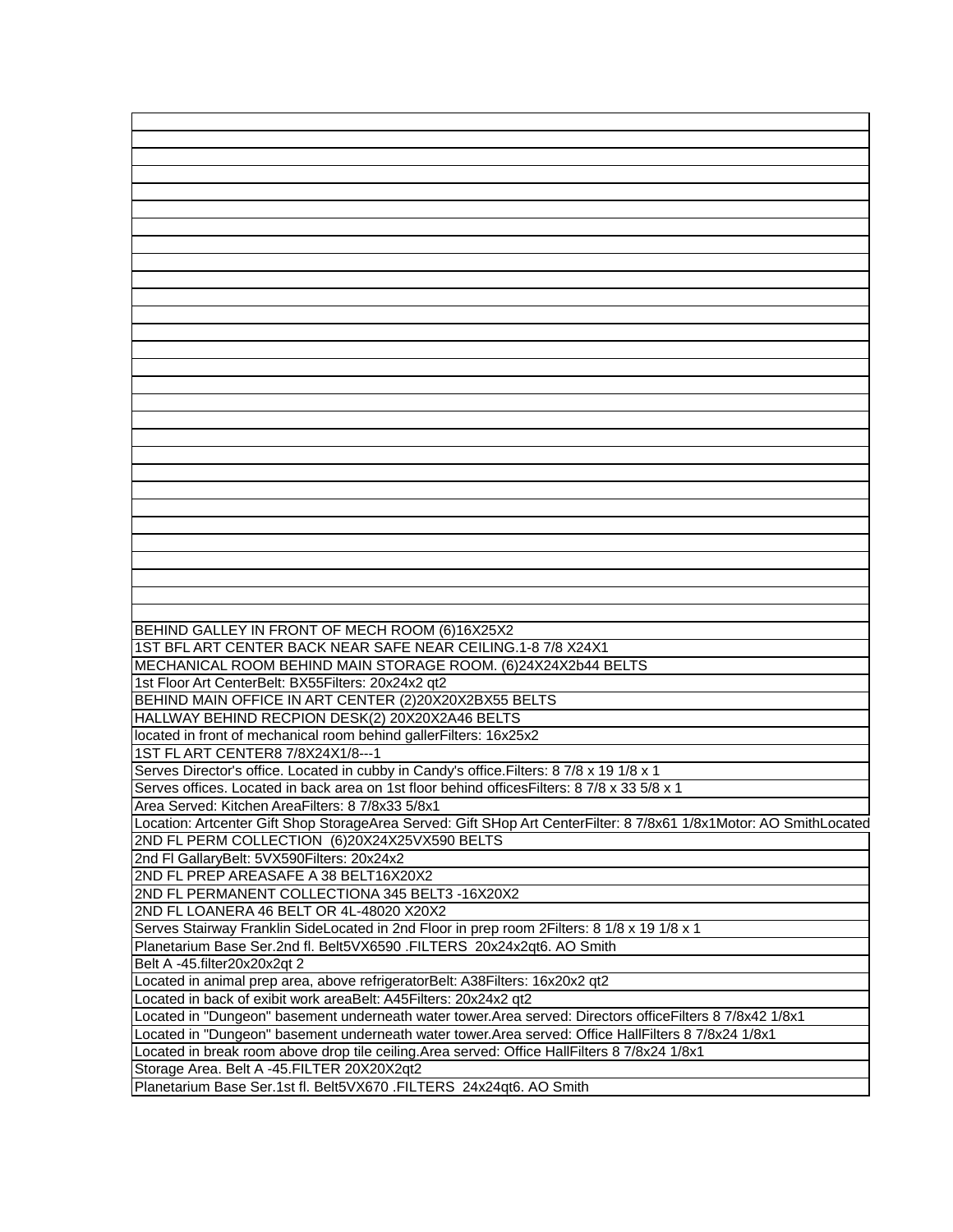| located on 2nd floor. Serves class rooms. Filters: 16x20x2 (2) Belt: A38 (1)                                           |
|------------------------------------------------------------------------------------------------------------------------|
| 2nd floor mech room A 38. FILTER16X20X2qt2                                                                             |
| 2nd floor office.BeltA45.filter 20x20x2qt 2                                                                            |
| Located in ceiling of ladies room. Area served: Bathrooms 2nd FloorFilters 8 7/8x19 1/8x1                              |
| Located in men's restroom on 2nd floor common areaBelt: A43Filters: 20x20x2 qt 2                                       |
| Filters: 16x20x2 qt 12<br>16x20x2 qt 6 WashableLocated on the roof of the children's MuseumMotor 1: Reliance El        |
| located 3rd floor cmBelt: B44 qt2Filters: 20x20x2 qt3Filters: 24x12x2 qt2                                              |
| Located on roof top of children's museumRPM: 825                                                                       |
| Located on lower roof behind RTU-1Filters - 20x20x2 Quantity:4                                                         |
| Filters - 16x25x1 Quantity 3                                                                                           |
| Motor Volts/HP/Amps: 115v, 1/4hp, 3.0ALocated in attic if education building. Need lift                                |
| Filters - 16x20x1 Qty:2Located above ceiling in Paint Room                                                             |
| Filters - 16x20x1 Qty:2Located above ceiling in Paint Room                                                             |
| Filters - 14x20x1 Qty:2Located above ceiling in Paint Room. Serves Fabric Room                                         |
| 20X20X2 - QTY 2Area Served - Dance Studio                                                                              |
| ODF Motor - GE                                                                                                         |
|                                                                                                                        |
| Serves Art and Dance Area                                                                                              |
| Filters - 16x25x2 QTY 4Located on roof of Education Building - Serves Pottery Room                                     |
| Filters - 20x25x2 QTY 42Located on roof of Education Building - Serves Dance Studio.                                   |
| Filters - 20x25x2 QTY 2Located on roof of Education Building - Serves youth classroom                                  |
| Black BoxFilters: 16x25x1(3)                                                                                           |
| Filters - 16x25x2 Quantity - 2                                                                                         |
| Filters - 20x20x1 Quantity - 1Heat Strips - BAYHTR1408                                                                 |
| A52Filters - 16x25x2 Quantity 3                                                                                        |
| Hallway behind recepion desk. Filters: 20x20x2 (2)                                                                     |
| Located behind restaurant.                                                                                             |
| <b>Grease Bearings</b>                                                                                                 |
| Grease Bearings                                                                                                        |
| <b>BOILER RM</b>                                                                                                       |
| Located behind restaurant in hallway.                                                                                  |
| Grease Bearings                                                                                                        |
| Located in common area by pianoBelt: A4520x20x2 qt2                                                                    |
|                                                                                                                        |
| Filters: 20x20x2 (2)Located in glass area (courtyard) to the right of the entrance hall, services court yard           |
| Located in glass area (courtyard) on right side of entrance hallArea served: Entrance HallBelt: A43Filters 20x24x2 qt2 |
| located in dungeonFilters: 8 7/8x42x1                                                                                  |
| located in dungeonFilters: 8 7/8x24x1                                                                                  |
| located 1st floor kitchen areaBelt: A45Filters: 20x20x2 qt2                                                            |
| located kitchen area by loading dockBelt: A45Filters: 20x20x2 qt2                                                      |
| Located in Theater BasementFilters: 20x20x2 (6)Belt: B65(1)                                                            |
| Located in Theater Basement. Filters: 20x20x2 (6)Belt: A63                                                             |
| 3rd Floor Mechanical Room - Located in Mechanical room on top floor of stairwell on Church St sideBelt - BX 32Filter   |
| Theater BasementBelt - A63Filters 16x20x2 Qty: 6                                                                       |
| Belt - A48Filters - 16x25x2 Qty:3Located in basement of theater by mechanical room                                     |
| <b>Workshop Area</b>                                                                                                   |
| Located in area above seamstress shopBelt - A41 Filters - 20x20x2 Qty:2                                                |
| Backstage Theater obove office on platfor. Filters: 20x20x2 (2)                                                        |
| Located in backstage shop areaBelt - A37Filters - 16x20x2 Qty:                                                         |
| Located in mechanical room on top floor of Church St. sideServes Control RoomFilters - 20x24x2 Qty:2                   |
| Located in mechanical room on top floor of Church St. sideFilters - 16X20x2 Qty:2                                      |
| Located in mechanical room on Franklin St side of Main RoomBelt 4L400Filters - 16X25x2 Qty:1                           |
| Located in basement of theater. Need ladder. Filters: 20x20x2(2)                                                       |
| Located in Basement of Theater - hangingBelt - AX 40Filters - 16x20x2, 2 per side                                      |
| Filters - 34x34x2Located in basement of Theate. Unit is only a fresh air intake from outside                           |
| Located in mechanical room on Franklin St.side of main room. Serves Lt. 2nd LockerFilters 8 7/8 x 19 1/8 x 1           |
| 2nd Floor COL SER. BRIDGEA 45 BELT8 7/8X5/8X1 --- 1                                                                    |
|                                                                                                                        |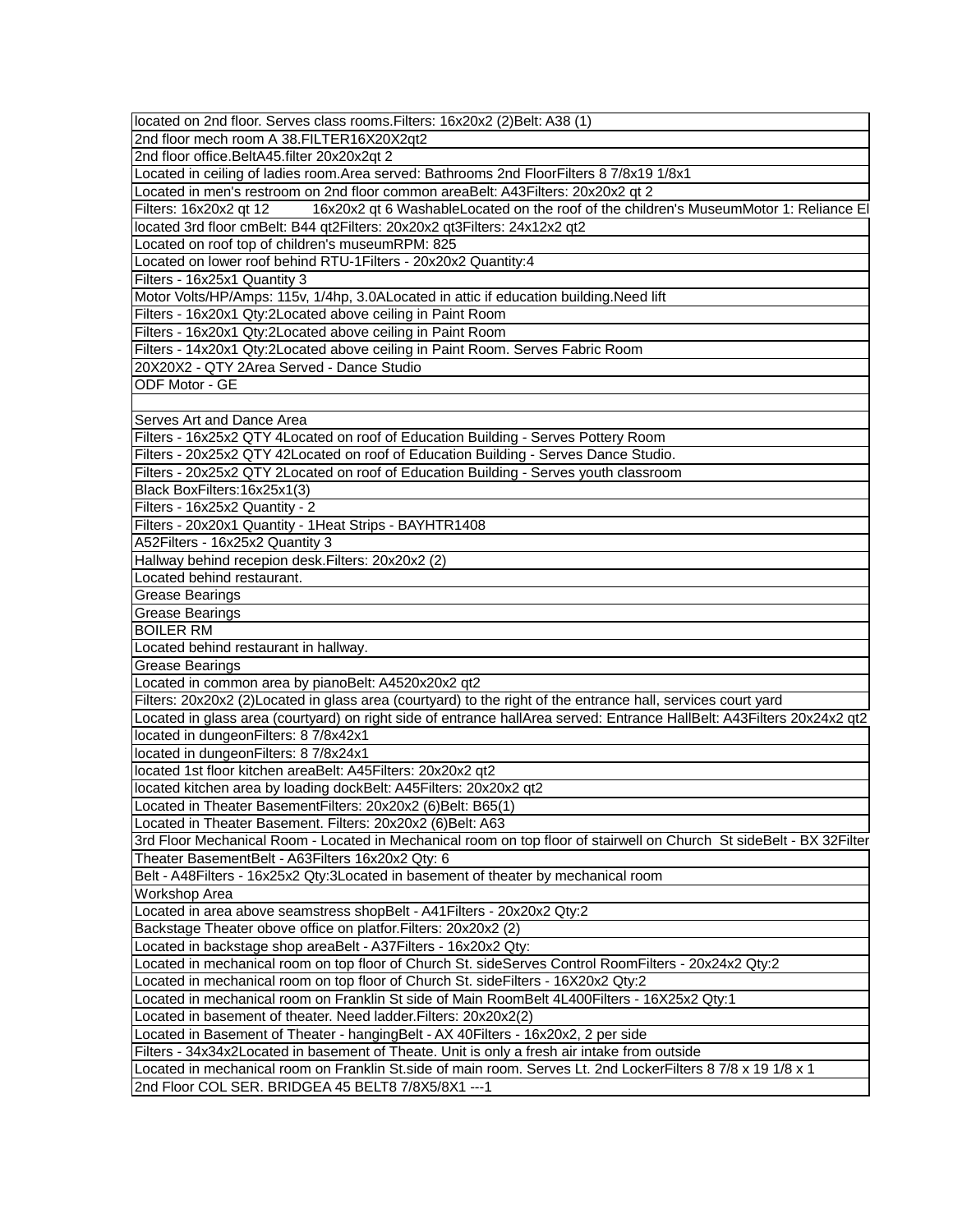| <b>Black Box</b> |  |
|------------------|--|
|                  |  |
|                  |  |
|                  |  |
|                  |  |
|                  |  |
|                  |  |
|                  |  |
|                  |  |
|                  |  |
|                  |  |
|                  |  |
|                  |  |
|                  |  |
|                  |  |
|                  |  |
|                  |  |
|                  |  |
|                  |  |
|                  |  |
|                  |  |
|                  |  |
|                  |  |
|                  |  |
|                  |  |
|                  |  |
|                  |  |
|                  |  |
|                  |  |
|                  |  |
|                  |  |
|                  |  |
|                  |  |
|                  |  |
|                  |  |
|                  |  |
|                  |  |
|                  |  |
|                  |  |
|                  |  |
|                  |  |
|                  |  |
|                  |  |
|                  |  |
|                  |  |
|                  |  |
|                  |  |
|                  |  |
|                  |  |
|                  |  |
|                  |  |
|                  |  |
|                  |  |
|                  |  |
|                  |  |
|                  |  |
|                  |  |
|                  |  |
|                  |  |
|                  |  |
|                  |  |
|                  |  |
|                  |  |
|                  |  |
|                  |  |
|                  |  |
|                  |  |
|                  |  |
|                  |  |
|                  |  |
|                  |  |
|                  |  |
|                  |  |
|                  |  |
|                  |  |
|                  |  |
|                  |  |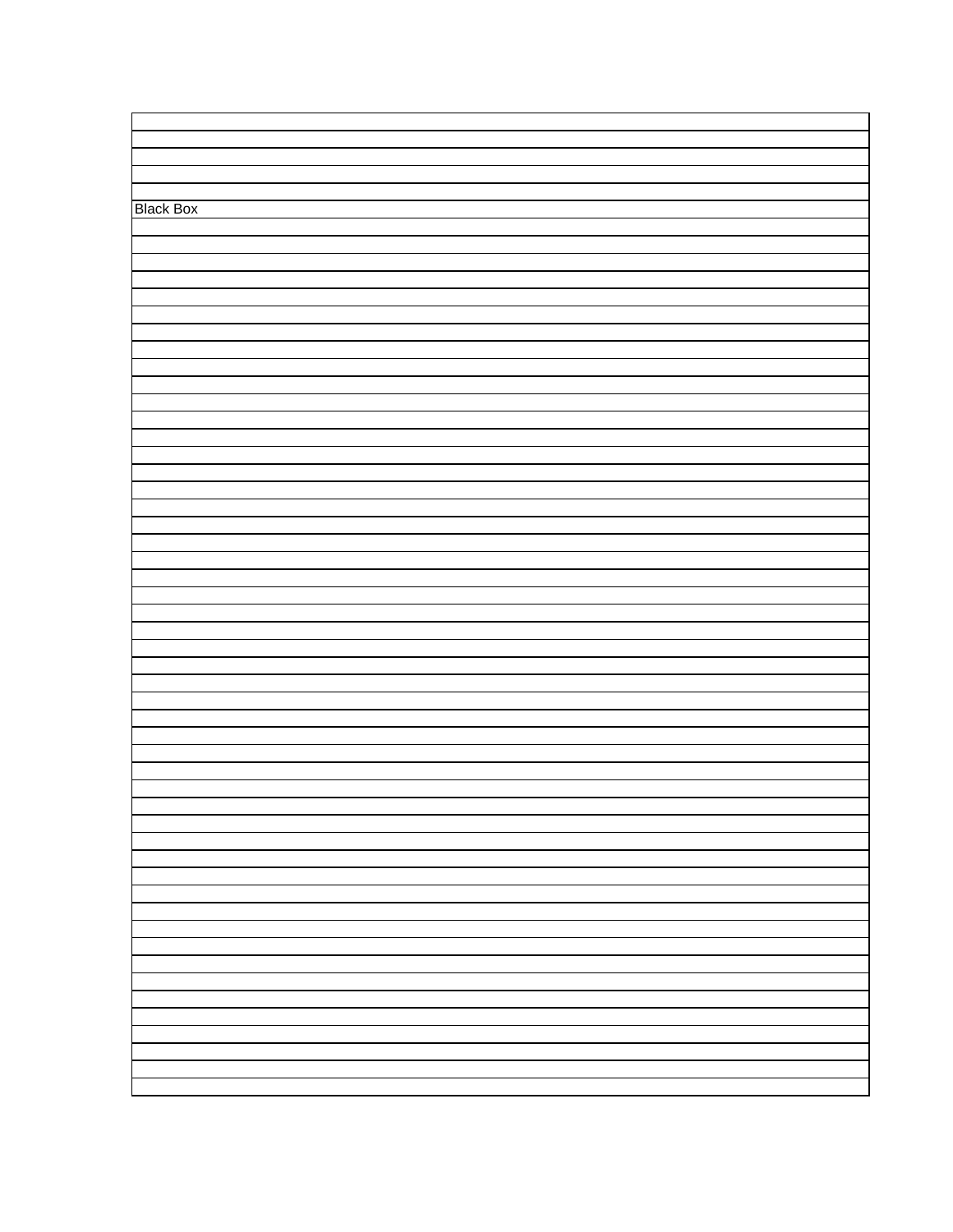| Office 10   |  |
|-------------|--|
|             |  |
| Office 11   |  |
| Office 2    |  |
|             |  |
| Office 3    |  |
|             |  |
| Office 5    |  |
| Office 6    |  |
|             |  |
|             |  |
|             |  |
|             |  |
|             |  |
| Office 13-1 |  |
|             |  |
|             |  |
|             |  |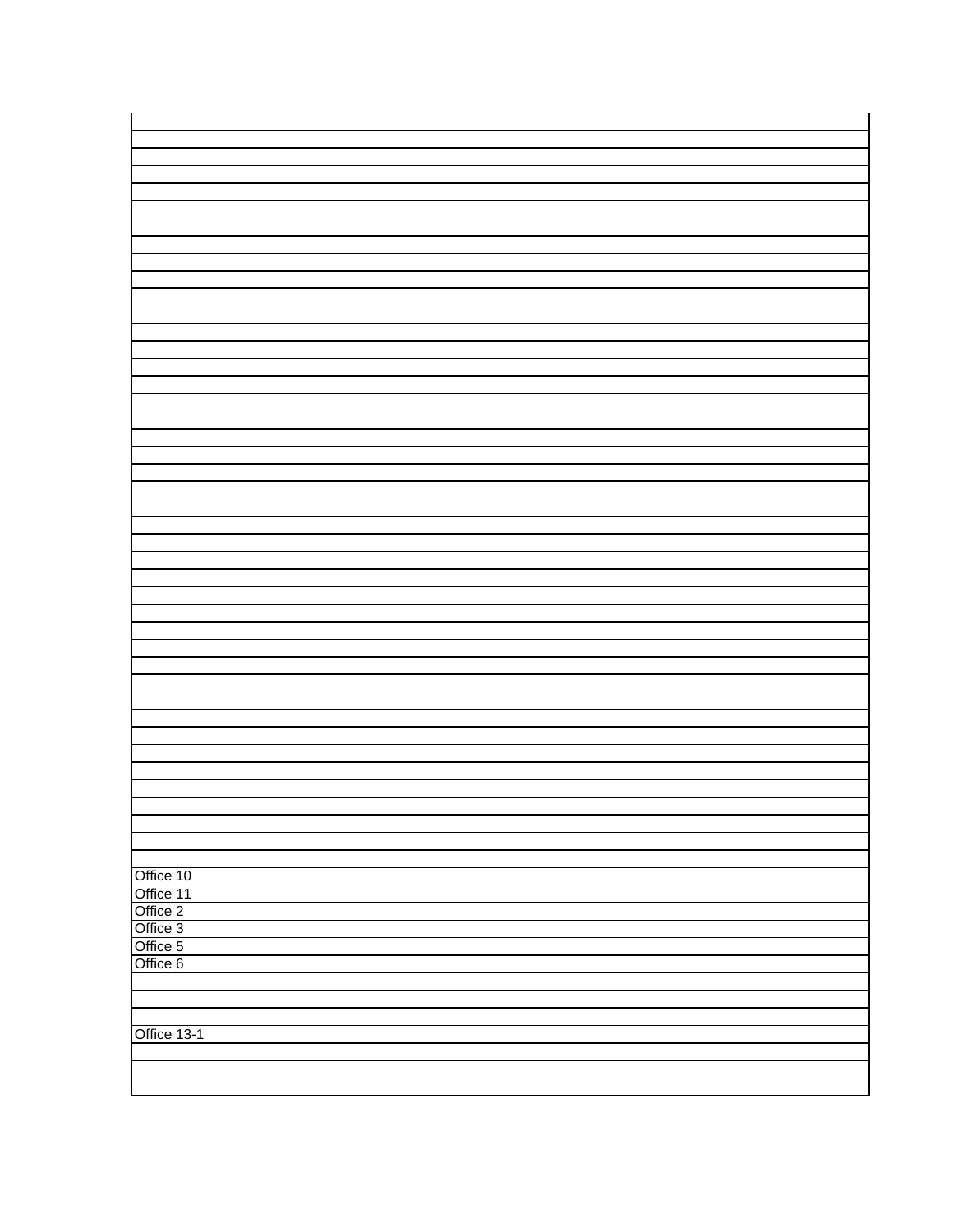| Excessively aged and antiquated.                                                     |
|--------------------------------------------------------------------------------------|
|                                                                                      |
|                                                                                      |
|                                                                                      |
|                                                                                      |
|                                                                                      |
|                                                                                      |
|                                                                                      |
|                                                                                      |
|                                                                                      |
|                                                                                      |
|                                                                                      |
|                                                                                      |
|                                                                                      |
|                                                                                      |
|                                                                                      |
|                                                                                      |
|                                                                                      |
| Park Maintenance                                                                     |
|                                                                                      |
|                                                                                      |
|                                                                                      |
|                                                                                      |
|                                                                                      |
|                                                                                      |
|                                                                                      |
|                                                                                      |
|                                                                                      |
|                                                                                      |
|                                                                                      |
|                                                                                      |
| Men's Locker Room                                                                    |
|                                                                                      |
|                                                                                      |
| In fence behind OIC                                                                  |
|                                                                                      |
|                                                                                      |
|                                                                                      |
|                                                                                      |
|                                                                                      |
|                                                                                      |
|                                                                                      |
|                                                                                      |
|                                                                                      |
|                                                                                      |
|                                                                                      |
|                                                                                      |
|                                                                                      |
|                                                                                      |
|                                                                                      |
|                                                                                      |
|                                                                                      |
| Office in left building. Unit has reusable air filters.<br>In storage room by office |
|                                                                                      |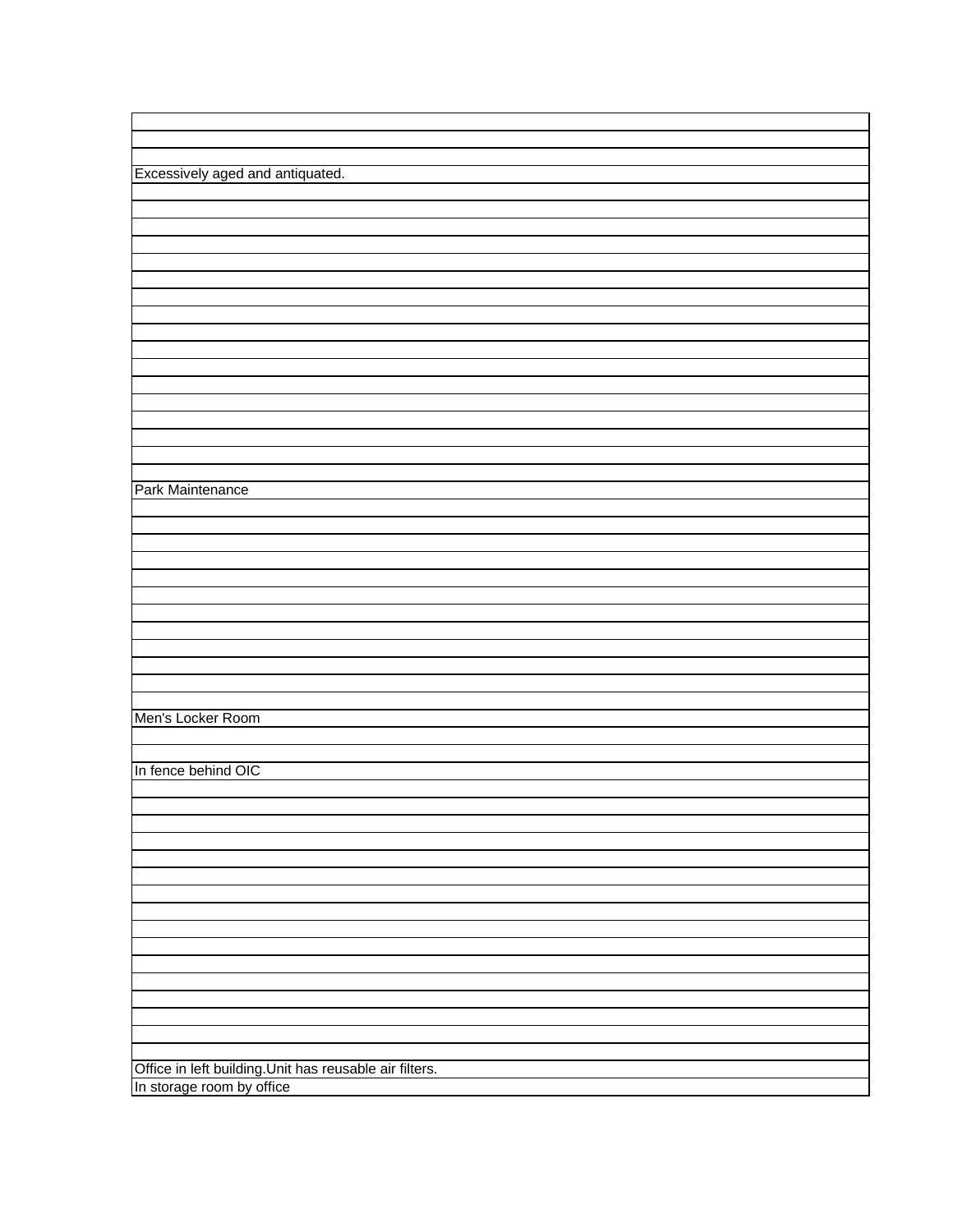| In right building                                                                                            |
|--------------------------------------------------------------------------------------------------------------|
| In right building                                                                                            |
|                                                                                                              |
| $(8)$ 20*25*3                                                                                                |
| <b>Direct Drive</b>                                                                                          |
| <b>Direct Drive</b>                                                                                          |
|                                                                                                              |
| Tecumseh                                                                                                     |
| CopelandPhase/Volts: 3 Ph/208-230vHP/Volts/Amps: 1/4HP/ 208-230V/ 1PHBelt AX-35Filters: 16x25x2 Qty: 2       |
| TecumsehPH/Volts/LRA: 3Ph/208-230v/110.0HP/Volts/Amps: 1/4 HP/ 208-230V/ 1PH/1.8AFilteR: 20x20x2 Qty: 4Belt: |
| Located outside behind shop. Filters: 16x25x2(2) Belt: A38                                                   |
| In front of bldg                                                                                             |
|                                                                                                              |
| <b>Behind Fleet Maint Bldg</b><br>Behind Fleet Maint Bldg                                                    |
|                                                                                                              |
|                                                                                                              |
|                                                                                                              |
| Need ladder to access                                                                                        |
|                                                                                                              |
|                                                                                                              |
|                                                                                                              |
|                                                                                                              |
| According to POC unit does not work.                                                                         |
| Excessively aged and worn.                                                                                   |
| According to POC unit does not work.                                                                         |
| Excessively aged and worn.                                                                                   |
|                                                                                                              |
|                                                                                                              |
|                                                                                                              |
|                                                                                                              |
|                                                                                                              |
|                                                                                                              |
| The condensing units are owned and maintained by the tenant.                                                 |
|                                                                                                              |
|                                                                                                              |
|                                                                                                              |
|                                                                                                              |
|                                                                                                              |
|                                                                                                              |
|                                                                                                              |
| The make-up air unit is owned and maintained by the tenant.                                                  |
|                                                                                                              |
|                                                                                                              |
|                                                                                                              |
|                                                                                                              |
|                                                                                                              |
|                                                                                                              |
|                                                                                                              |
|                                                                                                              |
|                                                                                                              |
|                                                                                                              |
|                                                                                                              |
|                                                                                                              |
|                                                                                                              |
|                                                                                                              |
|                                                                                                              |
|                                                                                                              |
|                                                                                                              |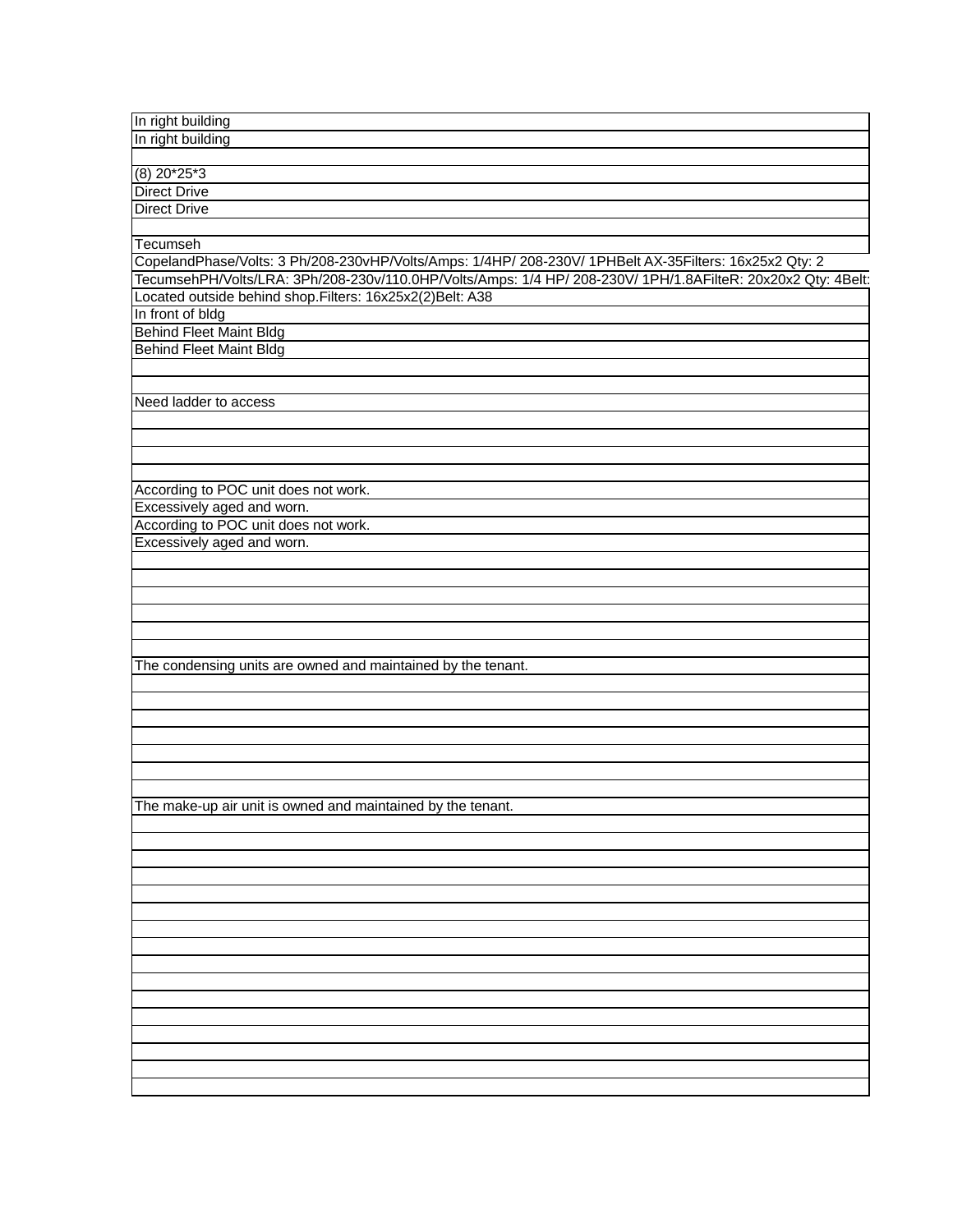| Cooling tower is heavily damaged, corroded and leaks. POC informed me during the assessment walk that this cooling                                                                               |
|--------------------------------------------------------------------------------------------------------------------------------------------------------------------------------------------------|
|                                                                                                                                                                                                  |
|                                                                                                                                                                                                  |
|                                                                                                                                                                                                  |
|                                                                                                                                                                                                  |
|                                                                                                                                                                                                  |
| Unable to access data plate for you either so estimating Data information                                                                                                                        |
|                                                                                                                                                                                                  |
| Unable to access data plate for you either so estimating Data information<br>POC informed me during the assessment that this tank is not operational and is scheduled to be replaced early 2019. |
|                                                                                                                                                                                                  |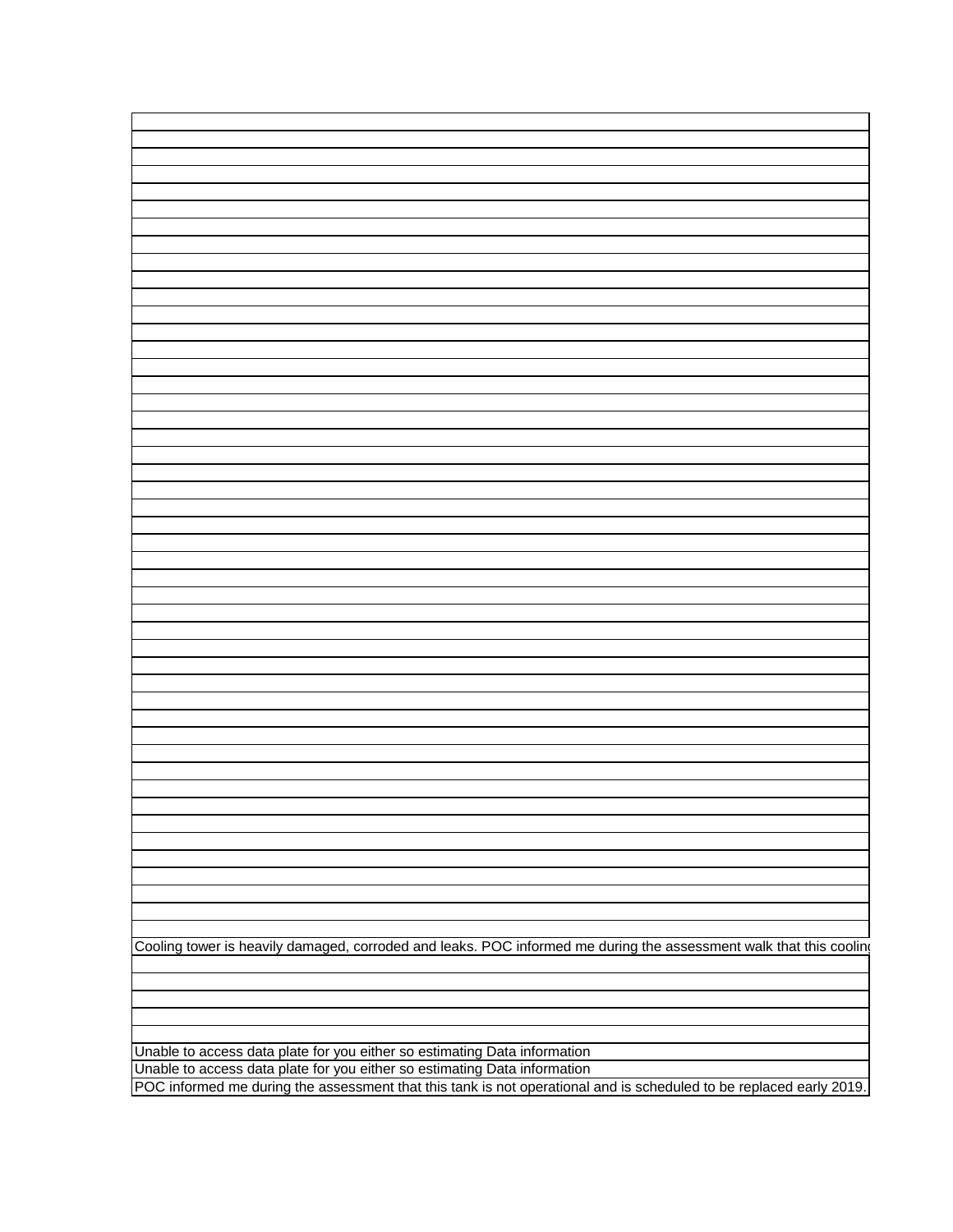Unable to access data plate for you either so estimating Data information

Unable to access data plate so I'm estimating Data information. Unable to access data plate so I'm estimating Data information Unable to access data plate so I'm estimating Data information. Unable to access data plate so I'm estimating Data information.

(Amtrak Ticket Office) Men's Bathroom Chamber

Office 308 Office 308

3rd Floor Men's room

3rd Floor Hallway just off ele Office 309 3rd fl hall by NCRR 3rd fl hall by TRT 3rd fl church unit on left

3rd fl church 3rd fl church back room 3rd fl church back room 3rd floor women's room

20X25X1 (1) WEAVER BUILDING Filter 20X25X1 (2) WEAVER BUILDING Filter: 16x25x1 Qty:3 Belt 4L500

Phil's Grill

3rd fl church center left side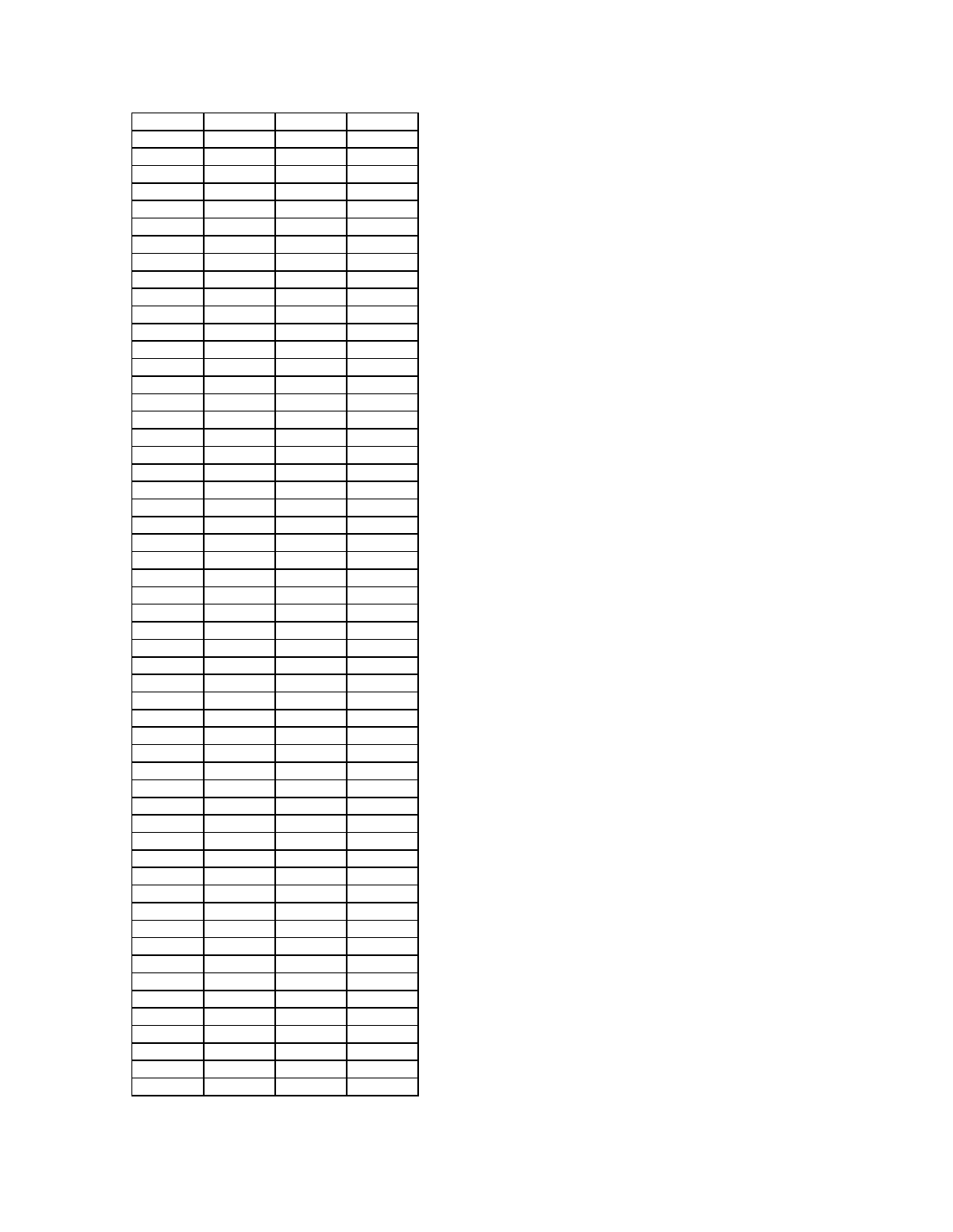| A-49Located outside on the left side of the building |  |  |
|------------------------------------------------------|--|--|
|                                                      |  |  |
|                                                      |  |  |
|                                                      |  |  |
|                                                      |  |  |
|                                                      |  |  |
|                                                      |  |  |
|                                                      |  |  |
|                                                      |  |  |
|                                                      |  |  |
|                                                      |  |  |
|                                                      |  |  |
|                                                      |  |  |
|                                                      |  |  |
|                                                      |  |  |
|                                                      |  |  |
|                                                      |  |  |
|                                                      |  |  |
|                                                      |  |  |
|                                                      |  |  |
|                                                      |  |  |
|                                                      |  |  |
|                                                      |  |  |
|                                                      |  |  |
|                                                      |  |  |
|                                                      |  |  |
|                                                      |  |  |
|                                                      |  |  |
|                                                      |  |  |
|                                                      |  |  |
|                                                      |  |  |
|                                                      |  |  |
|                                                      |  |  |
|                                                      |  |  |
|                                                      |  |  |
|                                                      |  |  |
|                                                      |  |  |
|                                                      |  |  |
|                                                      |  |  |
|                                                      |  |  |
|                                                      |  |  |
|                                                      |  |  |
|                                                      |  |  |
|                                                      |  |  |
|                                                      |  |  |
|                                                      |  |  |
|                                                      |  |  |
|                                                      |  |  |
|                                                      |  |  |
|                                                      |  |  |
|                                                      |  |  |
|                                                      |  |  |
|                                                      |  |  |
|                                                      |  |  |
|                                                      |  |  |
|                                                      |  |  |
|                                                      |  |  |
|                                                      |  |  |
|                                                      |  |  |